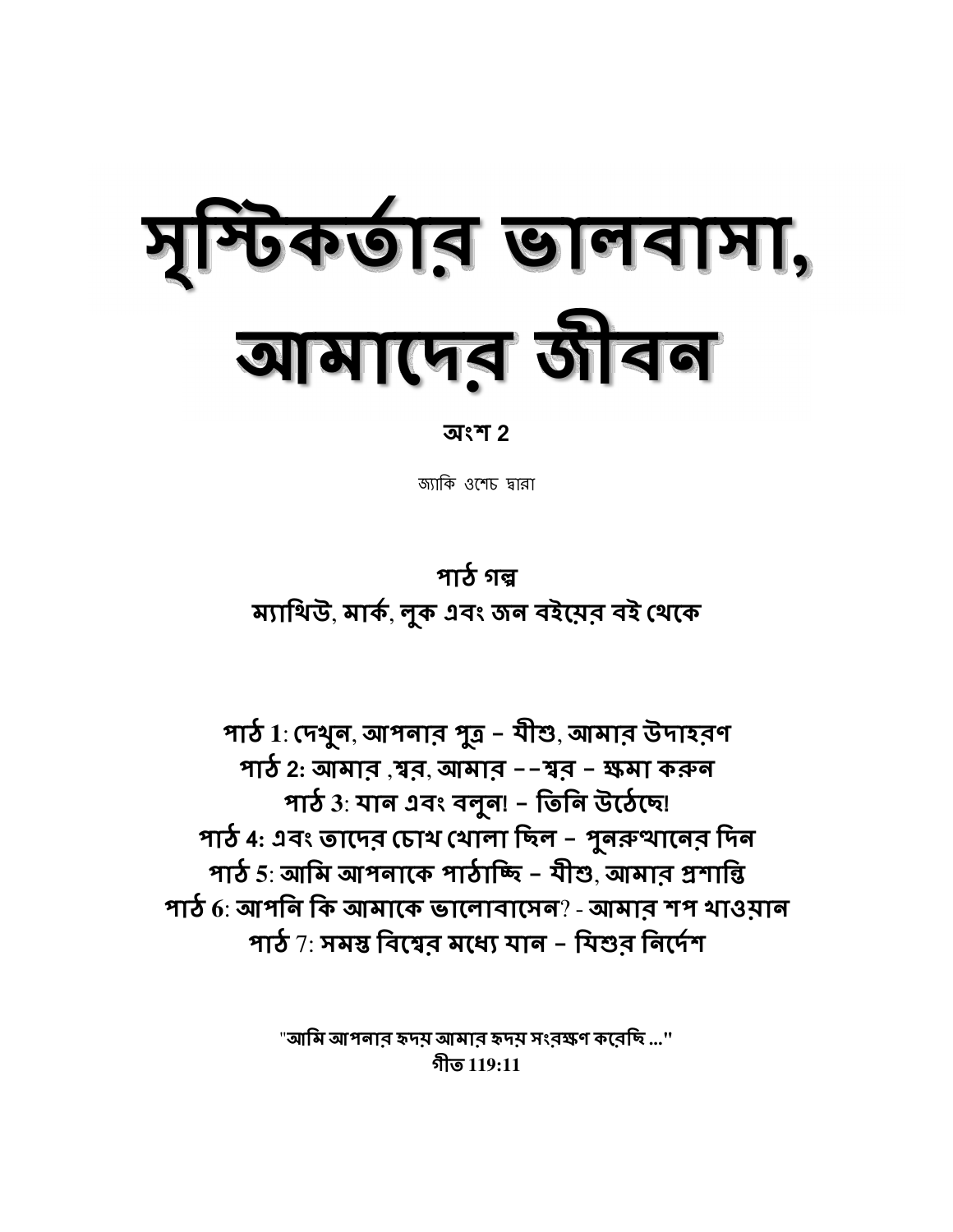#### দশম পৃষ্ঠপোষক দ্বারা উত্পাদিত

www.tenthpowerpublishing.com

কপিরাইট © 2015 ক্রস সংযুক্ত মন্ত্রণালয় দ্বারা. www.crosscm.org

সর্বম্বত্ব সংরক্ষিত. এই বইয়ের কোনও অংশ লেথকের অনুমতি ছাড়া পুনরুত্পাদন করা যেতে পারে, পর্যালোচনার সংক্ষিপ্ত পর্যায়ের উদ্ধৃতি উদ্ধৃতকারীর ব্যতীত; নাও এই বইটির কোনও অংশ পুনরুত্পাদন, পুনরুদ্ধারের সিস্টেমের মধ্যে সংরক্ষিত বা যান্ত্রিক ফটোকপি, রেকর্ডিং বা অন্য কোন উপায়ে লেখকের কাছ থেকে লিখিত অনুমতি ঘড়াই অনুলিপি করা যেতে পারে.

অন্যথায় নির্দেশ না দেওয়া পর্যন্ত, সমস্ত শাস্ত্রীয় উদ্ধৃতি পবিত্র বাইবেল, ইংরেজি স্ট্যান্ডার্ড সংস্করণ® (ESV®), কপিরাইট © 2001 দ্বারা ক্রসওয়ে, গুড নিউজ পাবলিশার্সের প্রকাশনা মন্ত্রণালয় থেকে এসেছে. অনুমতি দ্বারা ব্যবহৃত. সৰ্বম্বত্ব সংরক্ষিত.

''ইএসভি" এবং "ইংলিশ স্ট্যান্ডার্ড সংস্করণ" ক্রসওয়েয়ের নিবন্ধিত ট্রেডমার্ক. ট্রেডমার্ক ব্যবহারের জন্য ক্রসওয়ে অনুমতি প্রয়োজন.

কালি দ্বারা সৃষ্টিকর্তা ডিজাইন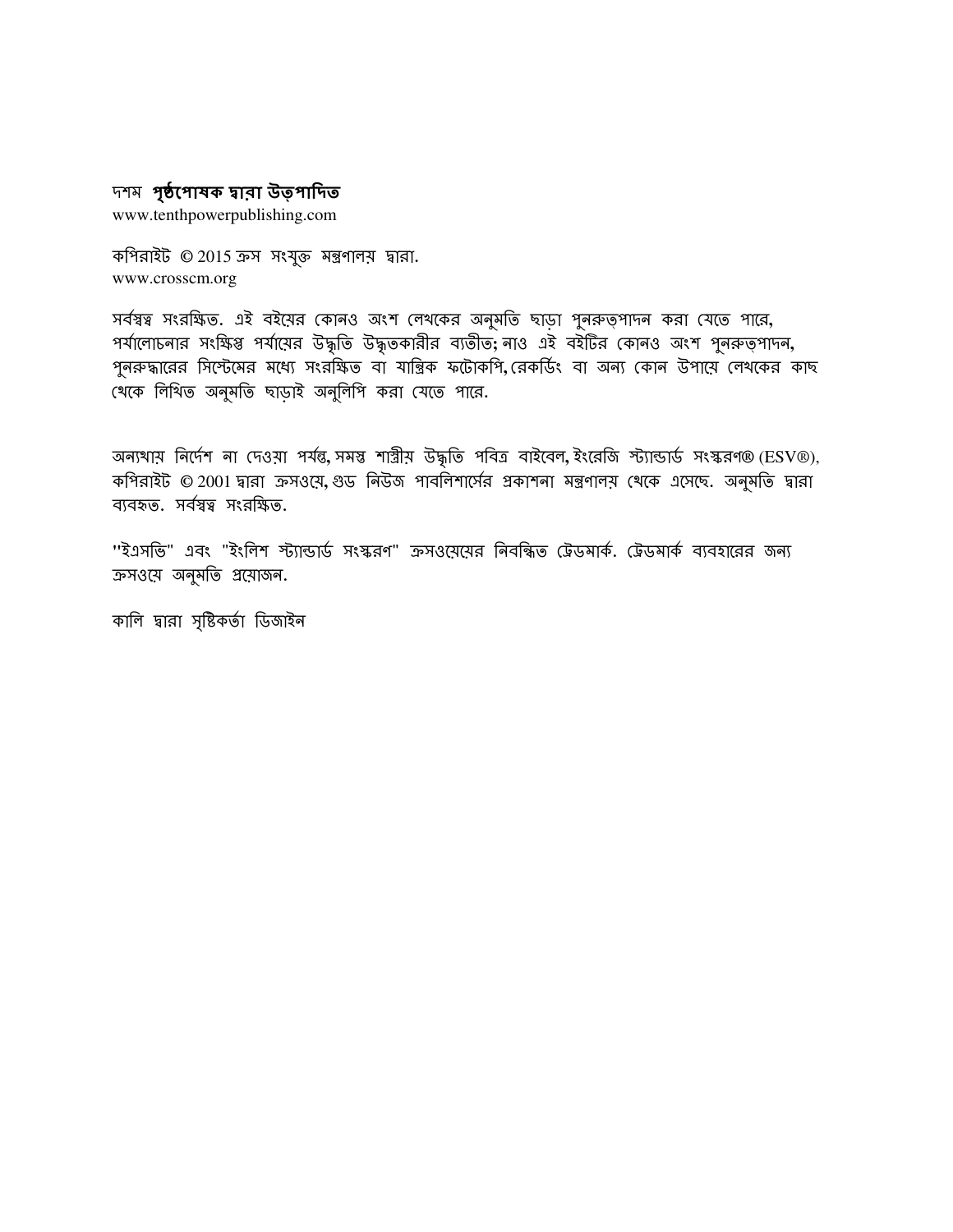## পাঠ প্ৰথম

## আপনার পুত্র, দেখুন

লূক 23 এবং যোহন 19 - যীশু, আমার উদাহরণ

এক নজরে এর পাঠ 1

| সংক্ষিপ্ত বিবরণ                                  | 3 |
|--------------------------------------------------|---|
| ভূমিকা                                           |   |
| পাঠ 1: লুক 23, জন 19                             |   |
| ক্ৰস খেকে প্ৰথম শব্দ                             | 5 |
| $\bullet$ 1 শিটার 2: 20-23 - যীশু, আমাদের উদাহরণ | 6 |
| $\bullet$ যীশু, নির্দোষ অপরাধী                   | 7 |
| করুণাময় পুত্র<br>$\bullet$                      | 8 |
| করুণ। করুন                                       | 9 |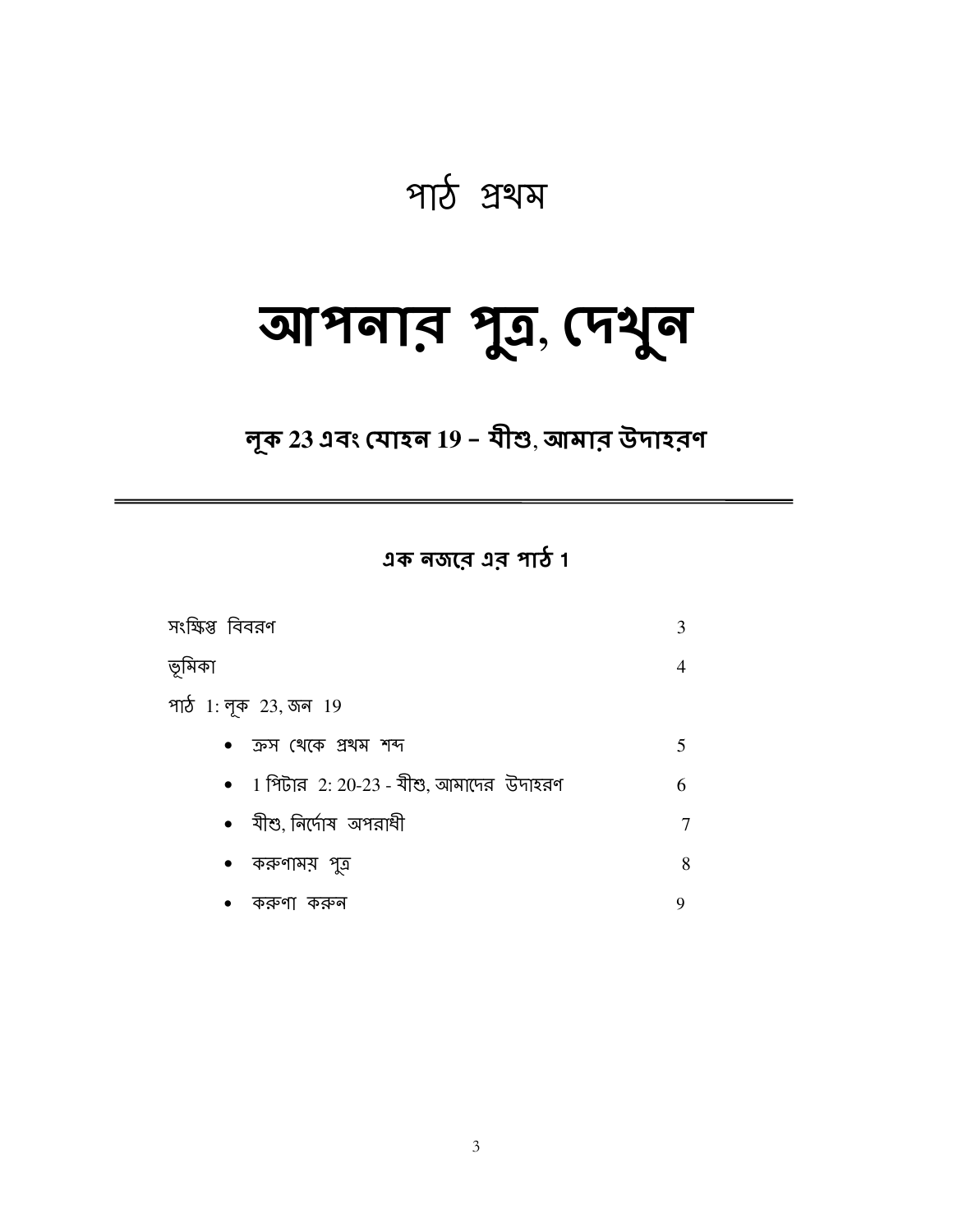#### সূচনা

যীশুকে ক্রুশে দেওয়া হয়েছিল. তাঁর শরীরে ব্যখা পেল. সে নিঃশ্বাস নিতে লডাই করছিল. তাঁর মুখ থাডা হয়ে গেছে এবং শুকনো ছিল. তাঁর রক্ত-কৃপণ শরীরটি বিশ্বের জন্য উন্মুক্ত হয়ে গেল. কিন্তু, তিনি সব সহ্য করেও যিশুর কিছু অসম্পূর্ণ ব্যবসা ছিল. তিনি অকল্পনীয় অত্যাচার সহ্য করে তিনি যা বলেন তা শোনো "গিতা, তাদের ক্ষমা করুন!" "আজ আপনি আমার সাথে থাকবেন"""মা, আপনার পুত্রকে দেখুন "" যিশু তাঁর শিষ্যদের বলেছিলেন যে তারা গিতাকে দেখেছিল কারণ তারা তাঁকে দেখেছিল (জন 14:9). যিশুর এই কথাগুলি বিবেচনা করুন এবং তাঁর পিতার মর্ম আবিষ্কার করুন. সুতরাং বাক্যাংশটি যায়, "বাবার মতো (ছলের মতো""

যীশু তাঁর অনুসরণের জন্য বারোজনকে আমন্ত্রণ করেছিলেন এবং তাদেরকে পুরুষদের ফিশার বানানোর প্রতিশ্রুতি দিয়েছিলেন বছর কয়েক আগে. এমনকি ক্রুশে তিনি তাদের একটি উদাহরণ দিয়ে তাদের শিথিয়েছিলেন. পিটারের চিঠির মাধ্যমে (2 পিটার 2) আমরা তাঁর আমন্ত্রণটি শুনেছি এবং পিটার দ্বারা উত্সাহিত করা হয়েছে এমনকি তিনি কষ্ট এবং তাডনা সহ্য করে তাঁর পদক্ষেপগুলি অনুসরণ করতে follow আমরা যার অনুসরণ করতে চলেছি সে নিজেই যা সহ্য করেছে তার চেয়ে আমাদের আর কিছুই জিজ্ঞাসা করে না. কীভাবে যিশুকে এই সমস্ত কিছুর মধ্যে অধ্যবসায় চালিত করতে প্ররোচিত করেছিল.

যিশু তাঁর আবেগ এবং মৃত্যুর মাধ্যমে যিশু আপনার জন্য বহন করেছেন এমন সমস্তু বিষয়কে মূল্যবান বলে বিবেচনা করুন. তাকে কৃতজ্ঞচিত্তে ধন্যবাদ জানাই কারণ তিনি আমাদের লঙ্কা বহনকারী নিরীহ অপরাধী হয়ে গেলেন. এই সৃষ্টিকর্তা শ্বরের ইচ্ছা ছিল যে "আমাদের জন্য তিনি তাঁকে এমন পাপ হিসাবে তৈরি করেছিলেন যিনি কোনও পাপ জানেন না, যাতে তাঁর মধ্যে আমরা .শ্বরের ধার্মিকতায় পরিণত হতে পারি'' "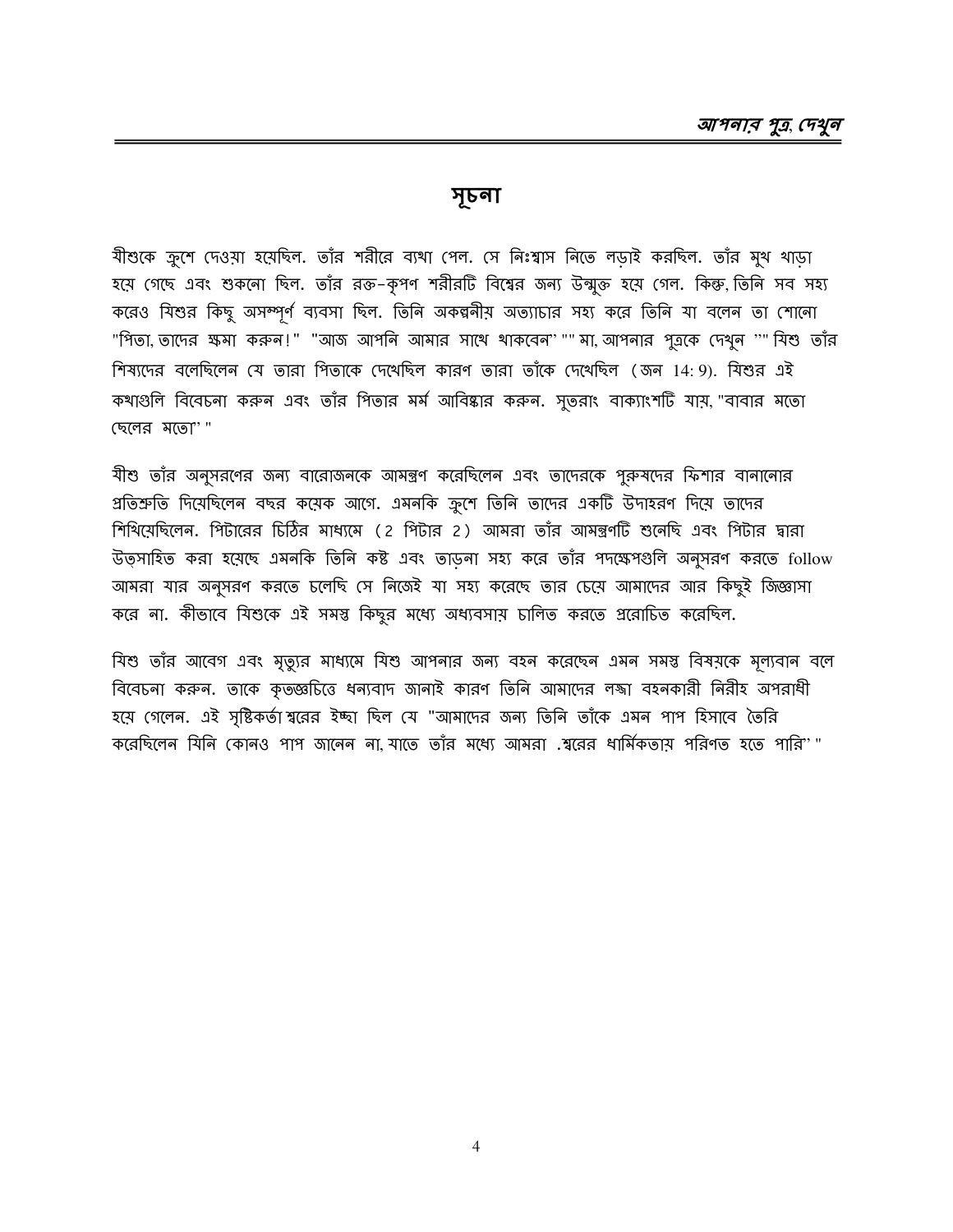#### <u>भार्ठ</u> $1$

#### অংশ  $1\,$

 $\overline{\mathbf{\varphi}}$ মিকা: যীশু সকাল নয়টা থেকে (তৃতীয় ঘন্টা - মার্ক 15:25) ক্রুশে ছিলেন বিকেল তিনটা পর্যন্ত (নবম ঘন্টা - মার্ক 15:34). সুসমাচারের লেখকরা ক্রুশে ঝুলন্তু অবস্থায় যীশু সাতবার কথা বলেছিলেন যিশু যে বাক্যগুলি বলেছিলেন তা আমরা সংক্ষেপে দেখব. আবারও, আপনাকে ক্রুশের কাছে আসতে উত্সাহ দেওয়া হচ্ছে. যীশু দুর্বল এবং মৃত্যুর কাছাকাছি. তাঁর কথাগুলি শুনতে অসুবিধা হতে পারে তবে আপনি তাঁর যা কিছু বলছেন তা মিস করতে চান না.

#### ব্যায়াম:

- 1. তাঁর হাতে লোহার স্পাইক (সম্ভবত সম্ভবত তাঁর কব্কির হাডের মধ্যে) প্রবাহিত হওয়ার পরে যিশু প্রথম কথা বলেছিলেন লক রেকর্ড করেছেন. ক্রসটি স্থানের গর্তে ফেলে দেওয়া হয়েছিল যা তার আঘাতজনিত দেহকে কাঁপায় এবং তার গুরুতর ছেঁডা মাংসকে ধাক্কা দিয়েছিল. এবং যিশুর মুখের <u>প্র</u>খম শব্দগুলি হ'ল, "পিতা, এগুলি **\_\_\_\_\_\_\_\_\_\_\_\_\_\_\_\_**\_\_\_
- 2. ইতিহাস শিক্ষা দেয় যে নিখুঁতভাবে অপমানের মধ্যে যারা ক্রুশে দেওয়া হয়েছিল তারা উলঙ্গ হয়ে ঝুলিয়ে দিয়েছিল এবং সবার কাছে উন্মুক্ত হয়েছিল. আমরা কল্পনা করতে পারি যে যিশুর পক্ষে এটি সত্য ছিল কারণ আমরা পডলাম যে নিকটবর্তী সৈন্যেরা তাঁর পোশাকগুলি ভাগ করে ব্যস্ত হয়ে পড়েছিল (আয়াত 34 বি). যিশুর কিছুই অবশিষ্ট ছিল না. তিনি আক্ষরিক সব কিছু ছিনিয়ে নিমেছিলেন তবুও তিনি তাঁর শত্রুদের জন্য প্রার্থনা করেছিলেন, "পিতা, তাদের জন্য কী করছিল?

যিশু তাঁর পিতাকে তাদের ক্ষমা করতে বলেছিলেন যারা কেবল তাঁর একমাত্র পুত্রকে ক্রুশে দিযেছিলেন.

প্রতিকিয়া: যেমন আমরা প্রতিফলিত করি তখন নিজেকে প্রশ্নটি জিজ্ঞাসা করা খুব সহজ হবে, "আমি কী করতাম?" তবে এই প্রশ্নটি জিজ্ঞাসা করা কি এই প্রশ্নটি? কেউ সাহায্য করতে পারে না তবে চুপ করে বসে যিশু যা করেছিলেন তা প্রতিফলিত করে. যীশু কোন পাপ করেনি. যিশু তাঁর অনুসারীদের, গীলাতকে বা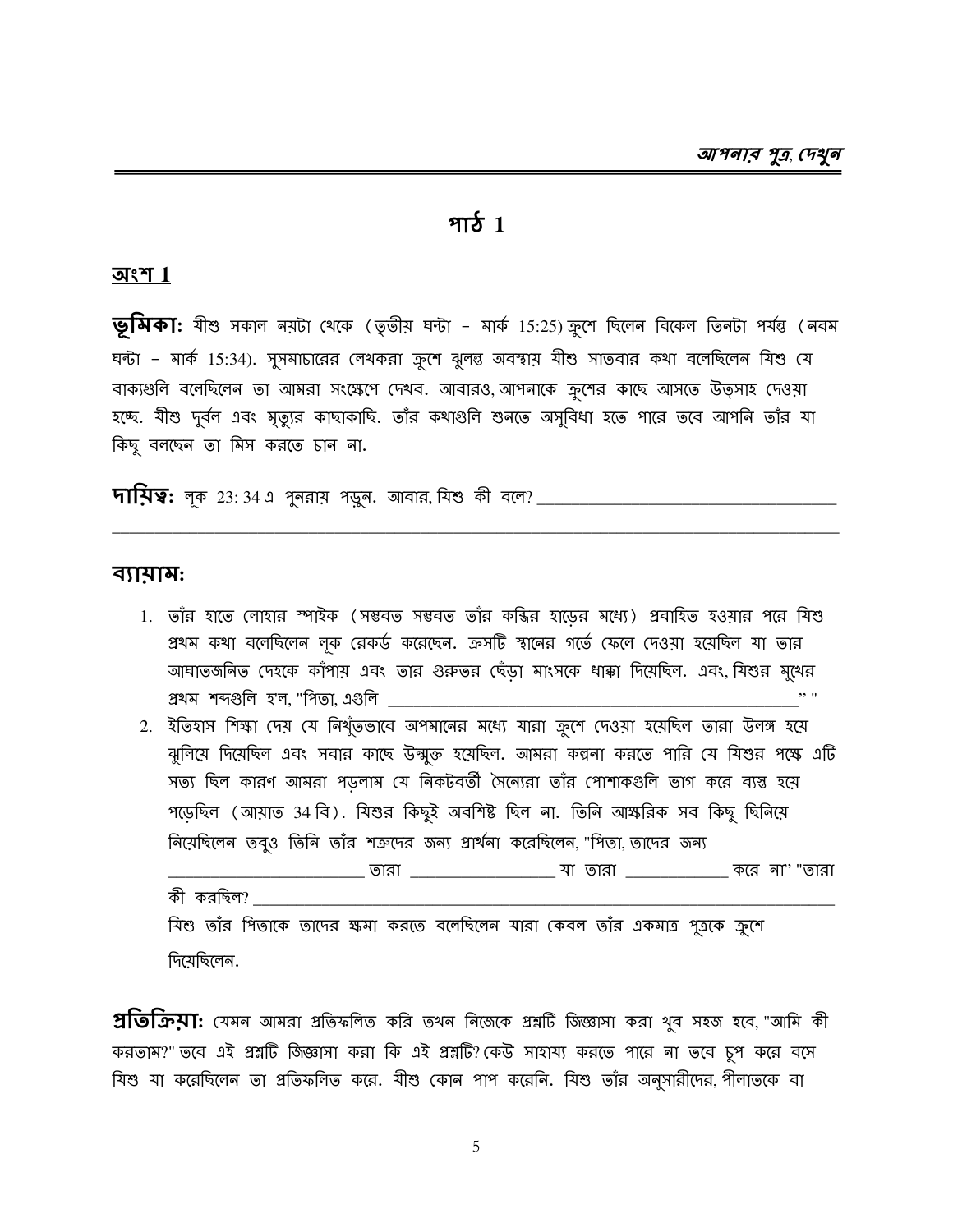অন্য কাউকে এই বিষয়ে প্রতারণা করেন নি. তিনিই তিনি ছিলেন বলেছিলেন যথন প্রত্যেকে তাঁর প্রতি তাদের অপমান করছে তথন যীশু পাল্টা হামলা বা হুমকি দেয়নি. কিন্তু যীশু "নিজেকে সমর্পণ করেছিলেন যিনি ন্যায়বিচার করেন (1 পিটার 2: 22-23)" আপনার মতামত:

#### অংশ 2

#### আবেদন:

- 1. যেহেতু যীশু তাঁর কাজটি করেছিলেন, তাই আমার জীবনের প্রতিলিপিগুলি কী? পড়ুন 1 পিটার 2:24 এ.
- 2. তাঁর পরিচর্যার প্রথম দিকে যিশু যা শিথিয়েছিলেন তা পাহাড়ের থুতবা হিসাবে পরিচিত. এটি ম্যাখু 5,6 এবং 7. এ লিপিবদ্ধ আছে ম্যাখু 5:44 পদে যিশুর পড়ুন. "তবে আমি আপনাকে বলচ্চি:  $\blacksquare$
- 3. যীশু যা শিথিয়েছিলেন তা নতুন রাজত্ব প্রতিষ্ঠার জন্য আদেশ ছিল এবং তিনি আমাদের সকলকে উদাহরণ দিয়েছিলেন যে আমাদের শত্রুদের যেমন **\_\_\_\_\_\_\_\_\_\_\_\_\_\_\_\_\_\_\_\_\_\_\_\_\_ তিনি** তাঁর শত্রুদের এবং তাদের জন্য প্রার্থনা করেছিলেন. যীশু হলেন Godশ্বরের হুবহু চিত্র সবার জন্য. তিনি যিশুর প্রতি তাঁর পিতার নির্বিচার ভালবাসাকে lectedশ্বরের নিখুঁত পুত্র হিসাবে এসেছিলেন.
- 4. যেহেতু যিশু আমাকে প্রতিদিন বেঁচে থাকার জন্য অনুসরণ করতে একটি নমুনা দিয়েছেন, তাই এমন কোন উপায় যা সৃষ্টিকর্তা শ্বর আমার চারপাশের লোকদের প্রতি তাঁর প্রতিচ্চবি প্রতিবিশ্বিত করতে আমার জীবনকে ব্যবহার করতে পারেন?

স্মৃতিচিহ্ন: যিশু আমাদের জন্য একটি উদাহরণ স্থাপন করেছেন. তাঁর উদাহরণটি এমন একটি প্যাটার্নের মতো ছিল যা আমরা ট্রেস করি. পিটার 1 পিটার 2: 20-21 এ আমাদের কী বলে? "... আপনি যদি

\_\_\_\_\_\_\_\_ এবং \_\_\_\_\_\_\_\_\_\_\_\_\_\_\_\_\_\_\_\_\_\_ এর জন্য করেন আপনি \_\_\_\_\_\_\_\_\_\_\_\_\_\_\_\_\_\_\_\_\_\_\_\_, \_\_\_ \_ \_\_\_\_\_\_\_\_\_\_ এর জন্যও ভুগছিলেন, আপনাকে একটি \_\_\_\_\_\_\_\_\_\_\_\_\_\_\_\_\_\_\_\_\_\_\_\_ ফেলে

রেখেছিলেন, যাতে আপনি তাঁর পদক্ষেপে \_\_\_\_\_\_\_\_\_\_\_\_\_\_\_\_\_\_\_\_\_\_\_\_\_\_\_\_\_\_\_\_\_ করতে পারেন " একটি সূচী কার্ডে এই আয়াতটি লিথুন এবং বিবেচনা করুন এটি কী আপনার জন্য...

- $\bullet$  ভাল করার জন্য ভোগা
- ধৈৰ্য সহ্য সহ্য করা
- ধার্মিকতার জন্য দুর্ভোগ ডেকে আনা
- তাঁর পদক্ষেপগুলি অনুসরণ করুন

6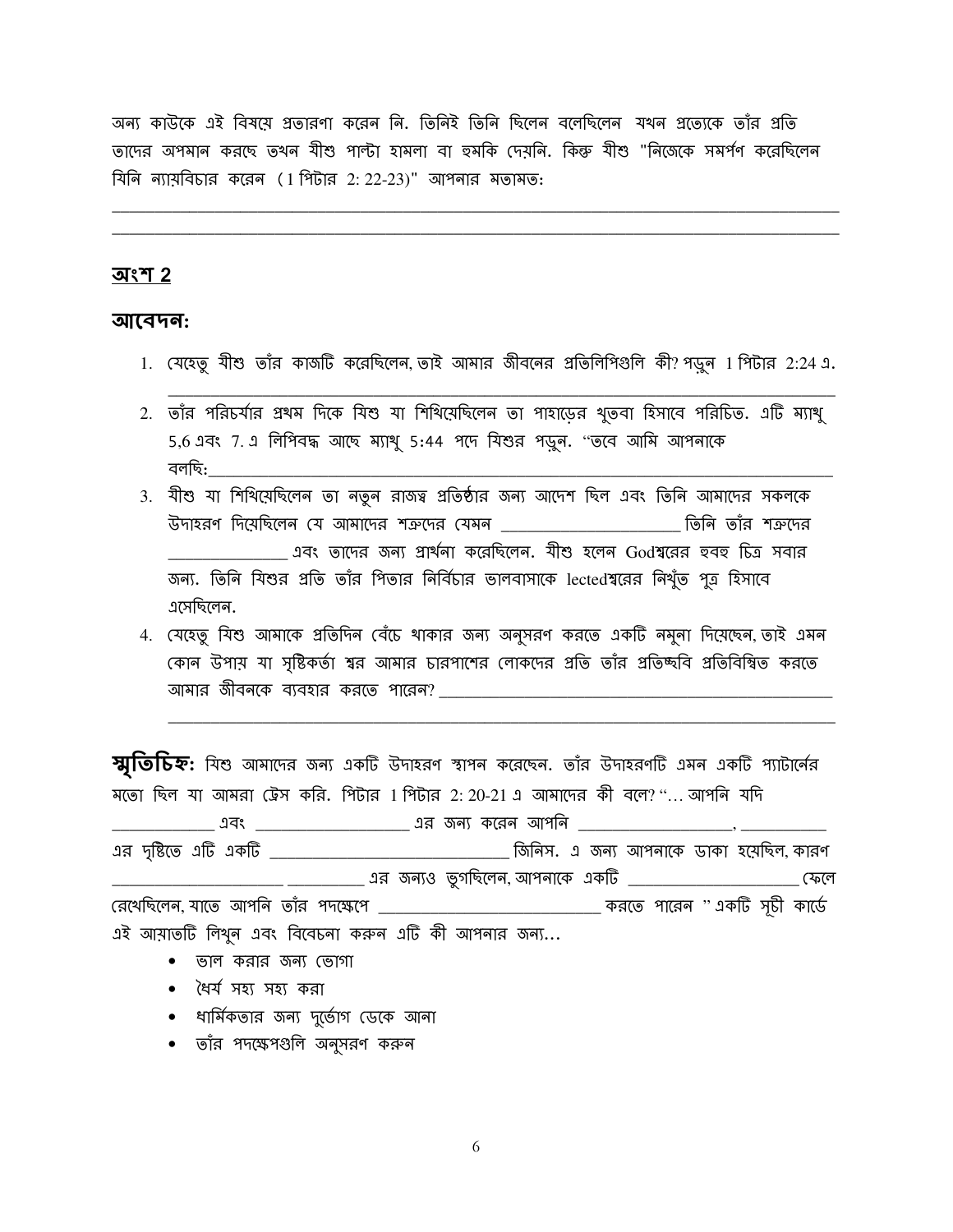$\overline{21}$ থ $\overline{q1}$ : তে যিশুর উদাহরণকে প্রতিফলিত করে আপনার প্রার্থনাটি লিথুন। পিটার 2: 20 বি-24

#### $9163$

**ভূমিকা:** যিশু তাঁর শত্রুদের জন্য প্রার্থনা করেছেন এবং এথন লূক আমাদেরকে যিশু এবং একজন অপরাধীর মধ্যে ব্যক্তিগত কথোপকথনের উপর শ্রুতিমধুরতা দেওয়ার মাধ্যমে আমাদের সুযোগ সুবিধা দিয়েছেন. শুরুতে উভয় অপরাধীই "তাঁকে অপমান করেছিলেন (ম্যাখু 27:44)." এথন লক 23:40 এ আমরা একজনকে অপরকে ধমক দিয়ে শুনি এবং যীশুকে তাঁর নিকট অতীত করে বলতে থাকে. ভালোভাবে শুলো...

**দায়িত্ব:** লূক 23: 41-43 পড়ুন.

**প্রতিক্রিমা:** একজন অপরাধী অপরজনকে সবেমাত্র বলেছে ''আমাদের ন্যায়বিচারে শাস্তি দেওয়া হয় কারণ আমাদের কর্মের প্রাপ্য আমরা তা পাচ্ছি." এই ব্যক্তি তার অপরাধ শ্বীকার করেছে. সে স্বীকার করেছে যে সে ভুল করেছে. তিনি তার শাস্তি এমনকি মৃত্যুরও প্রাপ্য. তিনি ক্ষমার প্রয়োজনীয়তা স্বীকার করেছেন. এবং যীশুকে তিনি বলেছেন, "আমাকে স্মরণ কর ..." আমাকে ক্ষমা করুন.

**আবেদন:** আমার সম্পর্কে কী?আমি কোন অপরাধীকে সনাক্ত করতে পারি বলে মনে করি – যিনি যীশুকে বিশ্বাস করে অবমাননা চালিয়ে যাচ্ছিলেন যে তাঁর বিশ্বাস এই যে তিনি এথনও এই ক্রুশে ঝুলিয়ে রেথেছিলেন, বা যিনি যীশুকে তাঁর স্মরণ করতে বলেছিলেন কারণ তাকে ত্রাণকর্তার প্রয়োজন হয়েছিল? \_\_\_\_

প্র**তিক্রিমা:** একজন অপরাধী অন্যটিকে সবেমাত্র বলেছে, "তবে এই লোকটি কোনও থারাপ কাজ করেনি." আবার যিশুর কোনও অনাচার সম্পর্কে নির্দোষতা স্বীকৃত. পীলাত যিশুর কোন দোষ খুঁজে পান নি এবং এই অপরাধীও করেন নি. সে নির্দোষ!

#### আবেদন:

- 1. আমি কি যিশুর নির্দোষতা শ্বীকৃতি জানাতে এবং অন্যের কাছে তাঁর নির্দোষতা প্রমাণ করতে আগ্রহী? আমার জীবনে ঘটে যাওয়া এমন কিছুর জন্য কি আমি তাকে দোষ দিতে চাই, যদিও তিনি কোনও অন্যায়ের জন্য দোষী হয়েছিলেন?
- 2. আমি তাঁর সম্পর্কে সত্য বলে বিশ্বাস করি তা কীভাবে আমার জীবন প্রতিফলিত করে?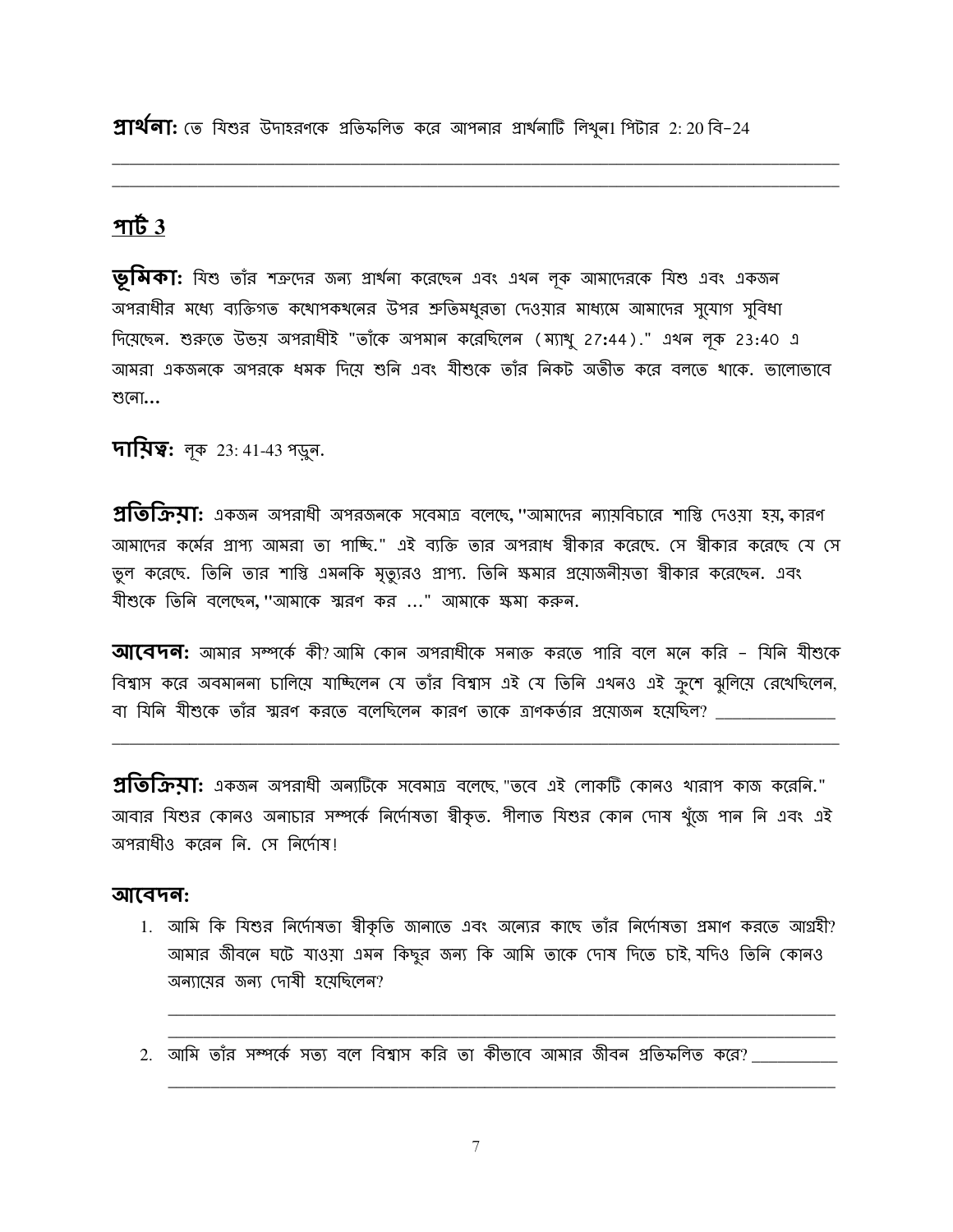#### <u>প্ৰতিফলন:</u>

- 1. এবং তারপরে অনুতপ্ত অপরাধী একটি গভীর বক্তব্য দেয়. তিনি বলেছিলেন, "আপনি যথন আপনার রাজ্যে প্রবেশ করবেন তথন আমাকে স্মরণ করুন" "যিশু একজন রাজা হিসাবে স্বীকৃতি পেয়েছিলেন বলে এই লোকটির দৃষ্টি ছিল তিনি এই অপমান শুনেছিলেন এবং যারা যীশুকে ইহুদীদের রাজা, ইস্রায়েলের রাজা হিসাবে উপহাস করেছিলেন. যিশুর মাখার উপরে শিলালিপিটি পডেছিল: "নাসরতীয় যীশু, ইহুদিদের রাজা (জন 19: 19)." প্রত্যেকের অপমান ও বিদ্রুপ সত্বেও এই ব্যক্তি যিশুকে রাজা হিসাবে ঘোষণা করেছিলেন.
- 2. এবং যীশু স্বেচ্ছায় এই অপরাধীকে ক্ষমা করেছেন যিনি যিশুকে Godশ্বরের পুত্র, ইস্রায়েলের রাজা, ইহুদীদের রাজা হিসাবে ঘোষণা করেছেন. যীশুর পক্ষে এটিই তাঁর পিতাকে মহিমান্বিত করে যিনি সকলেই তাঁর পুত্রের মাধ্যমে তাঁকে চিনতে পেরেছিলেন যিনি সকলেই উদ্ধার লাভ করতে পেরেছিলেন এবং সত্যের জ্ঞানে আসতেন (1 তীমথিয় 2:4).

**আবেদন:** য়াঁ, যিশু ইস্রায়েলের রাজা. যীশু আমার রাজা হতে চান. এই লোকটির মতো আমি কি যীশুর নির্দোষতা স্বীকার ও স্বীকৃতি জানাতে পারি? আমি কি তাকে স্মরণ করিয়ে ক্ষমা করতে বলি? আমি কি তাঁর রাজন্বকে স্বীকৃতি দেব এবং যীশুকে আমার জীবনের প্রভু হিসাবে ঘোষণা করবেন? সর্বোপরি, আমি কি যীশু আমাকে বলতে শুনেছি, ''আজ আপনি আমার সাথে স্বর্গে থাকবেন''?

 $\mathfrak A$ য $\mathfrak A$ ন: অপরাধীর কাছে যিশুর কথার প্রতি আপনার নিজের প্রার্থনার প্রতিচ্ছবি লিথুন, "আজ আপনি আমার সাথে জান্নাতে থাকবেন." \_\_\_\_\_\_\_\_\_\_\_\_\_\_\_\_\_ 

 $\overline{111}$ য় রু আর 19: 25-27 পড়ুন. জন একমাত্র গসপেল লেখক যিনি আমাদের এই কথাগুলি সম্পর্কে বলেন. শব্দগুলি যীশু তাঁর মা এবং "শিষ্য যাকে যীশু পছন্দ করেছিলেন (যোহন 13:23)" যোহনের কাছে গ্রিয়জনদের জন্য.

| <b>প্রশ্ন:</b> যিশু তাঁর মাকে কী বলেছিলেন <b>?</b> |  |
|----------------------------------------------------|--|
| $\sim$<br>যিশু জনকে কী বললেন?                      |  |

#### ব্যায়াম:

- 
- 2. মীশু কে দেখেছেন  $(26)?$  \_\_\_\_
-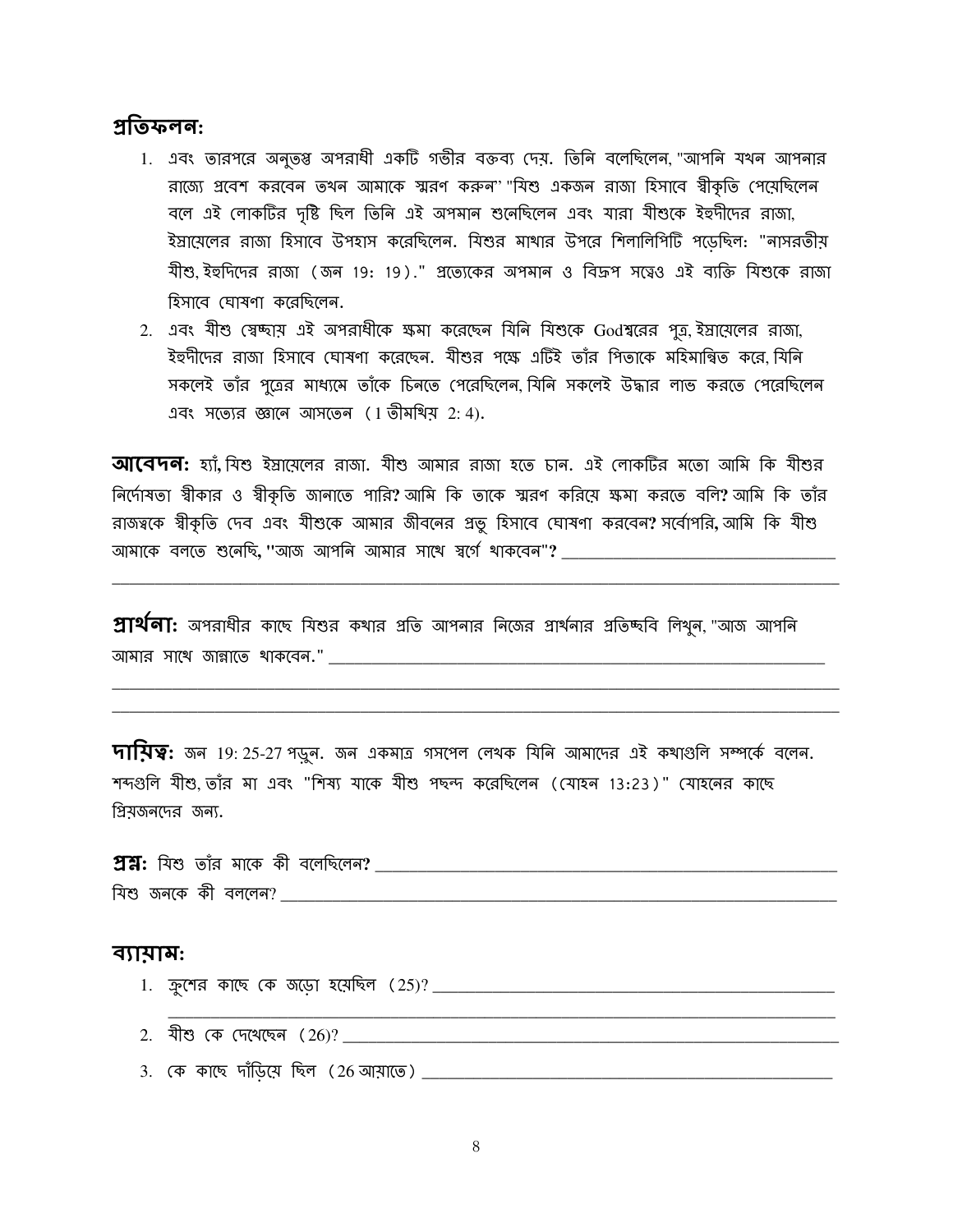4. যিশু ছেলের সাথে মায়ের এবং পুত্রকে মায়ের বিনিময় করেন. তাহলে আমরা 27 বি আয়াতে কী <u>বলা আছে? \_\_\_\_\_\_\_\_\_\_\_</u>

#### <u>পার্ট 4</u>

#### প্ৰতিফলন:

- 1. যীশু খুব কাছাকাছি মৃত্যুর. তিনি বেদনাদায়ক যন্ত্রণা সহ্য করছেন. এবং তারপরে তিনি তাঁর মাকে দেখেন যিনি সম্ভবত তাঁর মৃত পুত্রের থুব কাছে দাঁড়িয়ে ছিলেন. যীশু লক্ষ্য করলেন যে জন কাছে দাঁড়িয়ে আছেন. আমাদের হৃদয় মেরির দিকে যায়. একজন মা তার মৃতুয ছেলের মাথাটি কোমলভাবে আঁকতে এবং তার রক্তের বদ্ধ মুখটি আঘাত করতে চান. একজন মা তার চাবুকের শরীরকে প্রশান্ত করতে এবং নিজের ছেলের ব্যথা এবং যন্ত্রণা নিজের মধ্যে নিতে চান. কিন্তু যীশু সেথানে ক্রুশে ঝুলছে. মেরি গভীর যন্ত্রণায় ভুগছিলেন. লূক 2:35 এ শিমোন মরিয়মকে বলেছিল যে তিনি এবং যোষেফ যথন যীশুকে মন্দিরে উপস্থিত করেছিলেন \_\_\_\_
- 2. আমাদের বলা হয় যে যীশু তাঁর মা এবং বন্ধুকে দেথেছিলেন. যিশুর চোখ তাদের দেখেছিল এবং তিনি তাদের প্রতি মমতায় পূর্ণ হয়েছিলেন.

|                                                                                           | ा ना. |
|-------------------------------------------------------------------------------------------|-------|
| গ. ম্যাখু 14: 13-14 এ আমরা শিথেছি যে যীশু নিঃশব্দে, নির্জন জায়গায় ঢলে গিয়েছিলেন        |       |
| কিন্তু যথন তিনি হ্রদের ওপারে পৌঁছেছিলেন তথন তিনি ভিড় দেথলেন এবং নিজের                    |       |
| 31মোজনকে আলাদা করে দিলেন. লোকদের জন্য তাঁর __________________________ যিশুকে              |       |
|                                                                                           |       |
| গ. সহানুভূতি হ'ল isশ্বর কে তার সারমর্ম. যাত্রাপুস্তক 34: 6 সৃষ্টিকর্তাশ্বর নিজের সম্পর্কে |       |
|                                                                                           |       |
| এবং যাত্রাপুস্তক 22:27 খ্রিস্টাব্দে তিনি নিজের সম্পর্কে আর কী বলেন? ________              |       |

ঘ. যিশুর কাছ থেকে আমরা শিথেছি যে মমন্ববোধ একের অভ্যন্তরীণ চরিত্র থেকে প্রবাহিত হয় বাহ্যিক পরিস্থিতিতে নয়. যীশু সাহায্য করতে পারেন কিন্তু করুণাময় হতে পারেন. তিনি হলেন তিনিই. এই কথাটি বলে এটি এথনও একটি অপ্রতিরোধ্য ধারণা যা মারা যাওয়ার সময় এই মুহুর্তে যিশু তাঁর মা এবং বন্ধু সম্পর্কে চিন্তাভাবনা বা যত্ন করবেন. তবুও তিনি আমাদের কাছে এটি উদাহরণ.

**আবেদন:** সেন্ট পল দ্বারা আমাদের উত্সাহ দেওয়া হয়েছে যে আমাদেরও সৃষ্টিকর্তা শ্বরের সহানুভূতিশীল লোক হওয়া উচিত. কলসীয় 3:12 তে 'sশ্বরের গ্রিয় মানুষ হিসাবে আমাদের কী করতে উত্সাহ দেওয়া হচ্ছে? আপনার সাথে...

 $\overline{9}$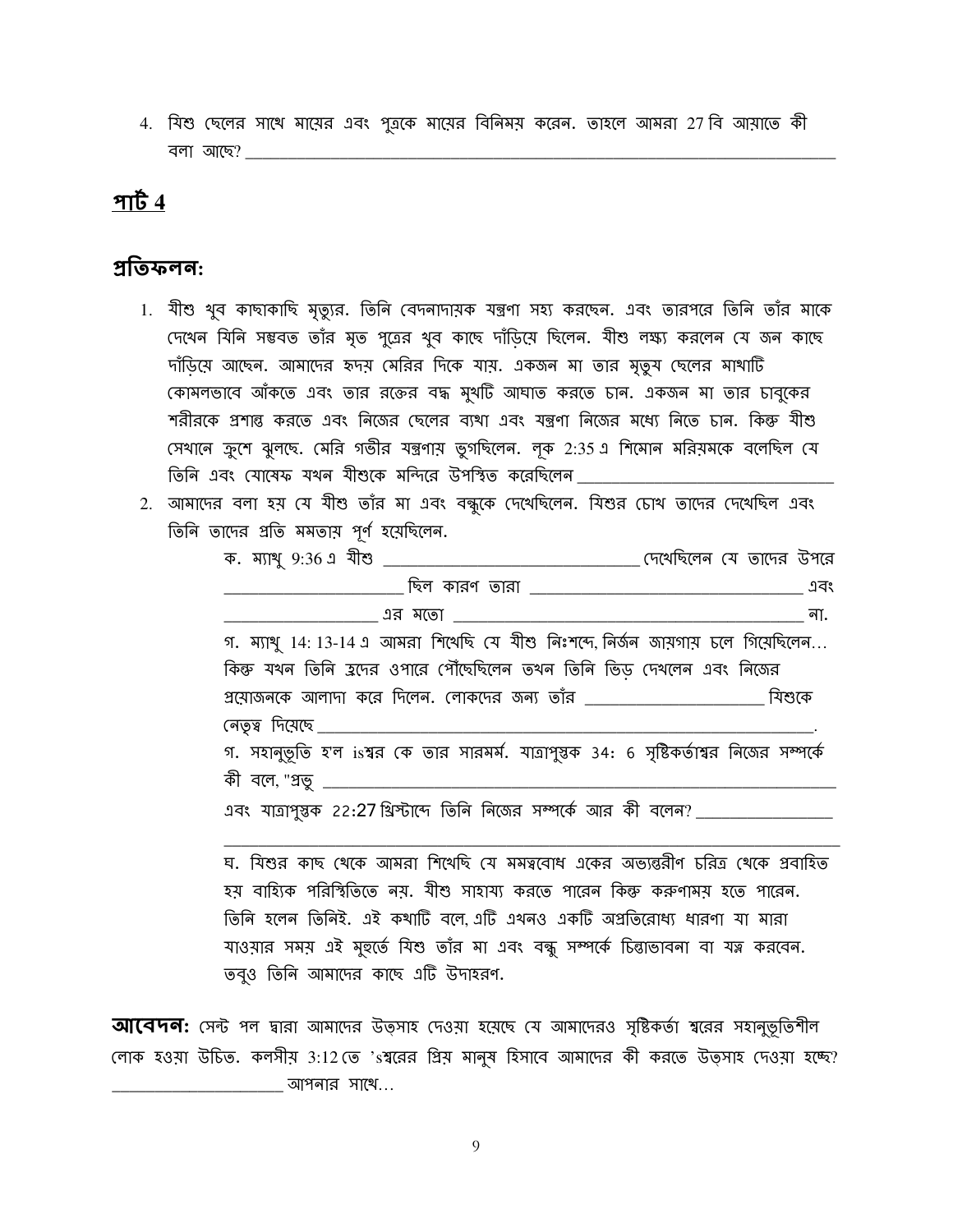

**স্মৃতিচাব়ণ:** কলসীয় 3:12 একটি নতুন প্যাসেজ যা আপনাকে মুখস্ত করতে উত্সাহিত করা হয়. আমাদের তাঁর ইমেজের কথা স্মরণ করিয়ে দেওয়া হয় যেথানে আমরা তৈরি হয়েছিল (আদিপুস্তক 1:27), তিনি আমাদের যে চিত্রটি বিশ্বের প্রতিফলিত করতে সক্ষম করে থাকেন. যীশু সমবেদনা সহকারে তাকিয়েছিলেন এবং এমন লোকদের দেখেছিলেন যারা শোকগ্রস্থ এবং প্রচণ্ড ব্যথা ও যন্ত্রণায় ছিলেন. তাদের প্রতি সমবেদনা সহকারে তাকিয়ে তিনি পরস্পরকে দান করে তাদের ভালবাসায় সেবা করার জন্য তাঁর নিজের পরিস্থিতি আলাদা করে রেখেছিলেন. আবার, তিনি আমাদের একটি উদাহরণ দিয়েছেন যা আমাদের তাঁর পদক্ষেপগুলিতে অনুসরণ করা উচিত (1 পিটার 2:21).

**প্রশ্ন:** আমি যদি আমার পরিস্থিতি অন্যের যত্ন নেওয়ার জন্য অন্যের প্রতি সমবেদনা প্রকাশ করি তবে 

**প্রার্থলা:** করুণা যীশু শ্বরের একমাত্র পুত্র যিশুর একটি বৈশিষ্ট্য. প্রভু আপনাকে সমবেদনা সহকারে শক্তিশালী করতে বলুন. তাকে অন্যের প্রতি মমন্ববোধের হৃদয় গড়ে তুলতে বলুন. প্রয়োজনের মুহুর্তে নিজেকে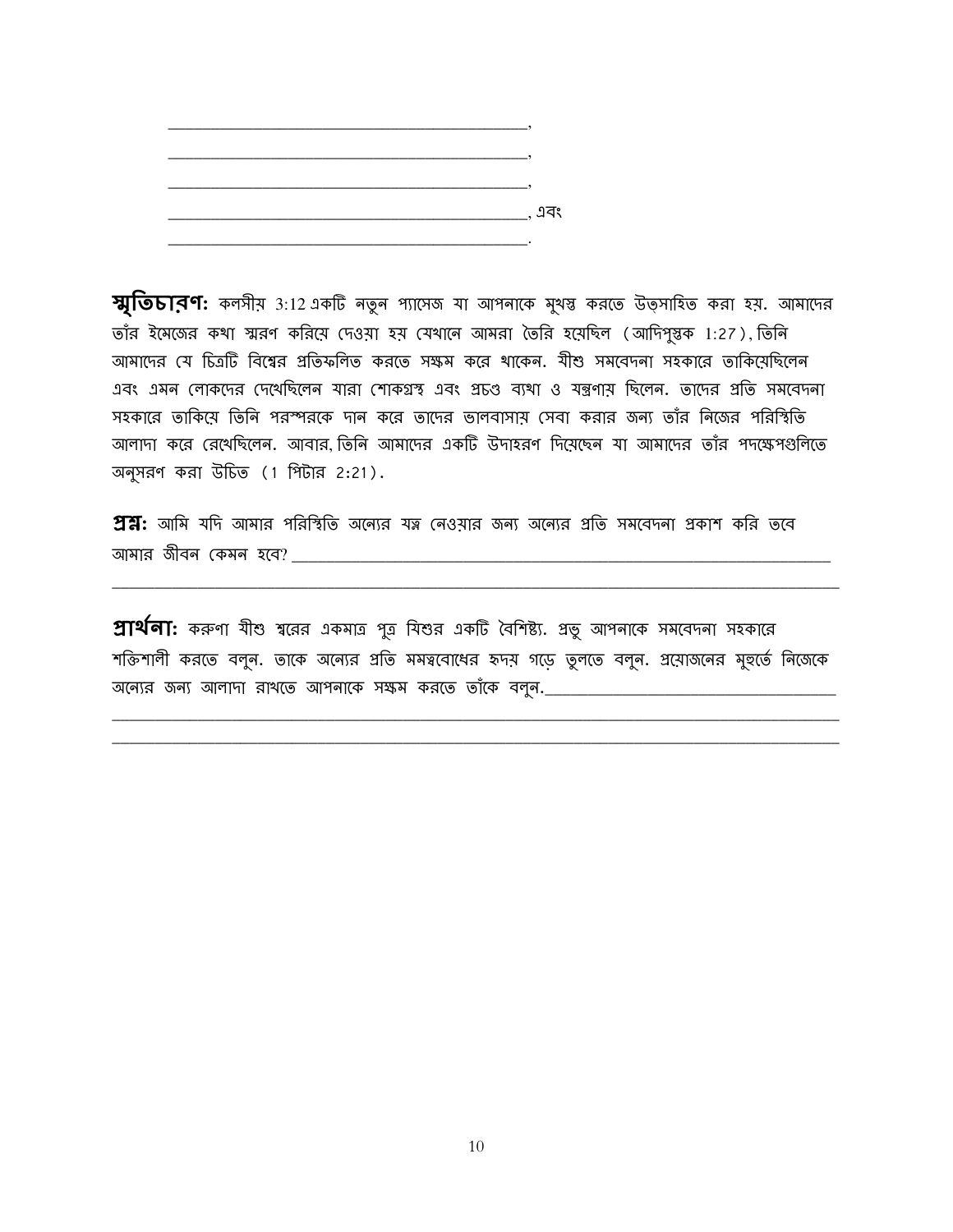পাঠ দুই

## ञामात .यून, जामान .यून

## চারটি সুসমাচার থেকে পড়া - স্থির

 $3\sigma$  নজরে এর পাঠ 2

| সংক্ষিপ্ত বিবরণ               | 11 |
|-------------------------------|----|
| ভূমিকা                        | 12 |
| পাঠ 2: চিহ্নিত করুন $11:1-11$ |    |
| •   যিশু, পরিত্যক্ত  পুত্র    | 13 |
| • তেতেলেস্তাই! এটা শেষ!       | 15 |
| $\bullet$ যিশুর সমাধি         | 16 |
| •   দিবসে  প্রতিষ্ঠ্ববি       | 17 |
| • সমাধিতে সিল করা             | 18 |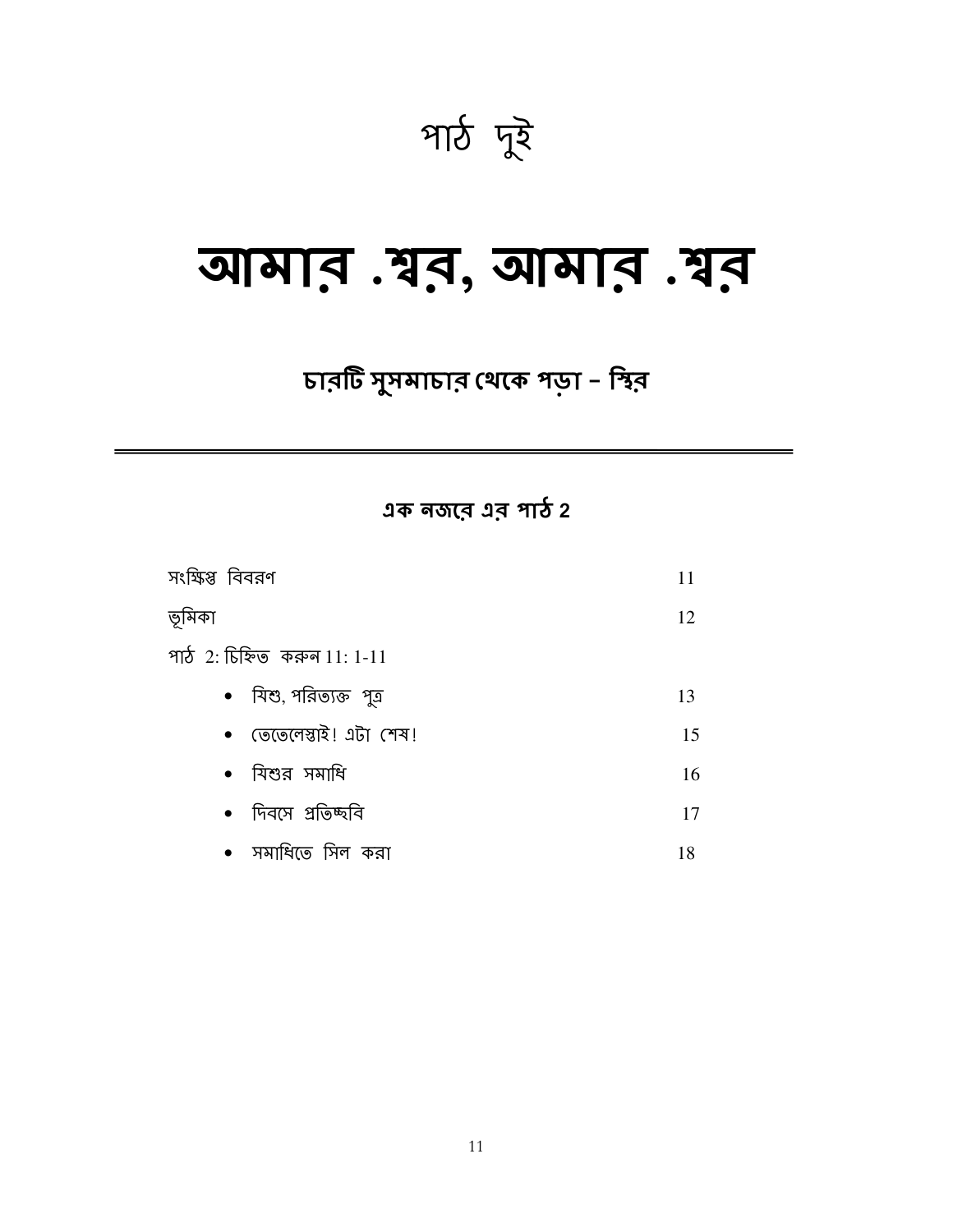#### সূচনা

যিশুর পক্ষে তাঁর পিতার সম্পূর্ণ বিসর্জনের চেয়ে কোনও কষ্টই বড় ছিল না. যীশু শ্বরের ক্রোধ চূড়ান্তভাবে তাঁর পুত্রের উপরেলে দেওয়া হয়েছিল যথন যিশু চিৎকার করেছিলেন, "আমার সৃষ্টিকর্তা শ্বর, আমার সৃষ্টিকর্তা শ্বর, আপনি কেন আমাকে ত্যাগ করেছেন?" এই শব্দগুলি দ্বিতীয় বিবরণীতে ইস্রায়েলের কাছে শ্বরের কথার জন্য বোঝার এবং উপলব্ধির এক নতুন গভীরতা সরবরাহ করে, "আমি তোমাকে কখনই ছাড়বে না বা ত্যাগ করবে না "এবং তাঁর শিষ্যদের কাছে সা মশীহের এই কথা স্বর্গে আরোহণের আগে বলেছিলেন,"আমি যুগের শেষ অবধি আমি সর্বদা তোমার সাথে আছি. "যিশু যা সহ্য করেছিলেন, তিনি আমার পক্ষে করেছিলেন! কারণ তিনি করেছিলেন আমি খ্রীষ্ট যীশুর প্রতি সৃষ্টিকর্তা শ্বরের ভালবাসা খেকে কথনও বিচ্ছিন্ন হব না (রোমীয় 8: 38-39).

ক্রুশে আরও তিন ঘন্টা ... এটি শান্ত ছিল. দর্শকদের ভিড় বিতরণ শুরু হয়েছে. লোকেরা নিস্তারপর্বের জন্য জেরুজালেমে প্রবেশ করছিল এবং ক্রুশবিদ্ধ দৃষ্টির মধ্য দিয়ে যাচ্ছিল তারা অন্য এক কুথ্যাত অপরাধী, সৃষ্টিকর্তা শ্বরের নির্দোষ মেষশাবকের দিকে চোথ রেথেছিল তাঁর শেষ নিঃশ্বাস নিষ্ঠিল.

মনোযোগ সহকারে শুন. আপনি যদি ভ্রমণ করে থাকেন তবে এক মুহুর্তের জন্য থামুন. সে জল চাইছে. মনে হচ্ছে যেন তাঁর কিছু বলতে চাইছে...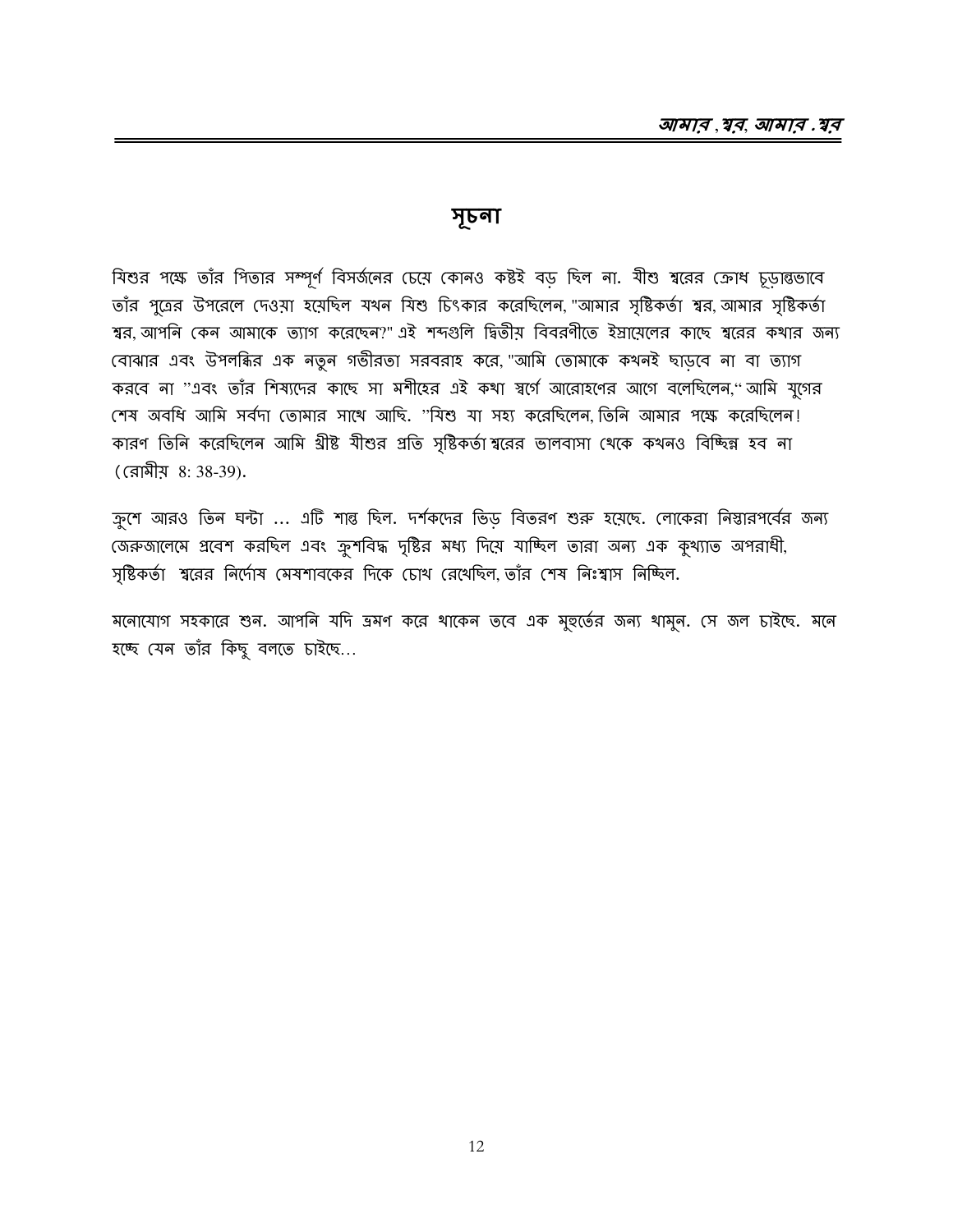#### <u>भार्क</u> 2

#### অংশ $1$

এর উপরে অন্ধকার ছিল. এই অন্ধকারটি বাসি ঘন্টা বা তিন ঘন্টা অবধি অবধি চলে. যীশু এই সময়ের মধ্যে কথা বললে তা ইঞ্জিলগুলিতে লিপিবদ্ধ হয় নি. যদিও এটি উচ্চ বিকেল ছিল এটি ছিল <u> অন্ধকারতম সময়. লক 23:45 এ আমাদের কী বলে? \_\_\_\_\_\_\_\_\_\_\_\_\_</u>

 $\overline{5}$   $\overline{1}$   $\overline{1}$   $\overline{2}$   $\overline{3}$   $\overline{4}$   $\overline{5}$   $\overline{2}$   $\overline{3}$   $\overline{4}$   $\overline{4}$   $\overline{2}$   $\overline{3}$   $\overline{5}$   $\overline{5}$   $\overline{2}$   $\overline{5}$   $\overline{5}$   $\overline{5}$   $\overline{6}$   $\overline{7}$   $\overline{6}$   $\overline{7}$   $\overline{6}$   $\overline$ 

 $\overline{13}$  অর্থ $\overline{16}$   $\overline{16}$   $\overline{16}$ 

#### <u>পতিফলন:</u>

- 1. এথন সময় ছিল নবম বাজে. যীশু আমাদের পাপকে কেবল পুরষ্কার শ্বরের অনুপস্থিতি অনুভব করছেন. তিনি পাপের পুরো অর্থ প্রদান করছেন. তিনি আমাদের জন্য জাহান্নামের মধ্য দিয়ে যাচ্ছেন. সৃষ্টিকর্তা শ্বর পিতা তাঁকে ত্যাগ করেছেন, নির্জন ও তাঁকে ত্যাগ করেছেন.
- 2. আমরা কথনই পুরোপুরি ত্যাগ করি নি. সমস্ত বাইবেল জুডে এমন কিছু অংশ রয়েছে যা আমাদের আশ্বস্তু করে যে তিনি কথনই আমাদের ছেডে যাবেন না বা ত্যাগ করবেন না. সৃষ্টিকর্তা শ্বর এই উল্লেখগুলিতে আমাদের কী বলে?
	-
	- গ. স্তব 37:27-28  $\overline{\phantom{a}}$
	-
	- ঘ. হিরুদের কাছে পত্র 13:5
- 3. জীবন খুব কঠিন পেতে পারে. উদাহরণস্বরূপ,কেউ কেউ বিবাহকে "জীবন্ত জাহান্নাম" হিসাবে কথা বলতে পারে. অন্যরা জীবনের কথা বলতে পারে "জাহান্নামের মধ্য দিয়ে যাচ্ছেন" কিছু সহ্য করা ভোগ সম্পূর্ণরূপে অন্যায় হতে পারে. পাপ হ'ল জীবনের বর্বরতার একমাত্র ব্যাথ্যা. আপনার
- 4. যীশু ক্রুশের উপরে যা অনুভব করছিলেন তা বোঝা মুশকিল কারণ তিনি পাপের উপরে সৃষ্টিকর্তা শ্বরের ক্রোধের মুথোমুখি হয়েছিলেন. যীশু নিজেকে পুরো বিশ্বের পাপ গ্রহণ করেছিলেন. তাঁর পক্ষে কেউ তা সহ্য করতে পারেনি. কেউ তাঁকে সাহায্য করতে পারেনি কারণ তিনি ভোগেন এবং মারা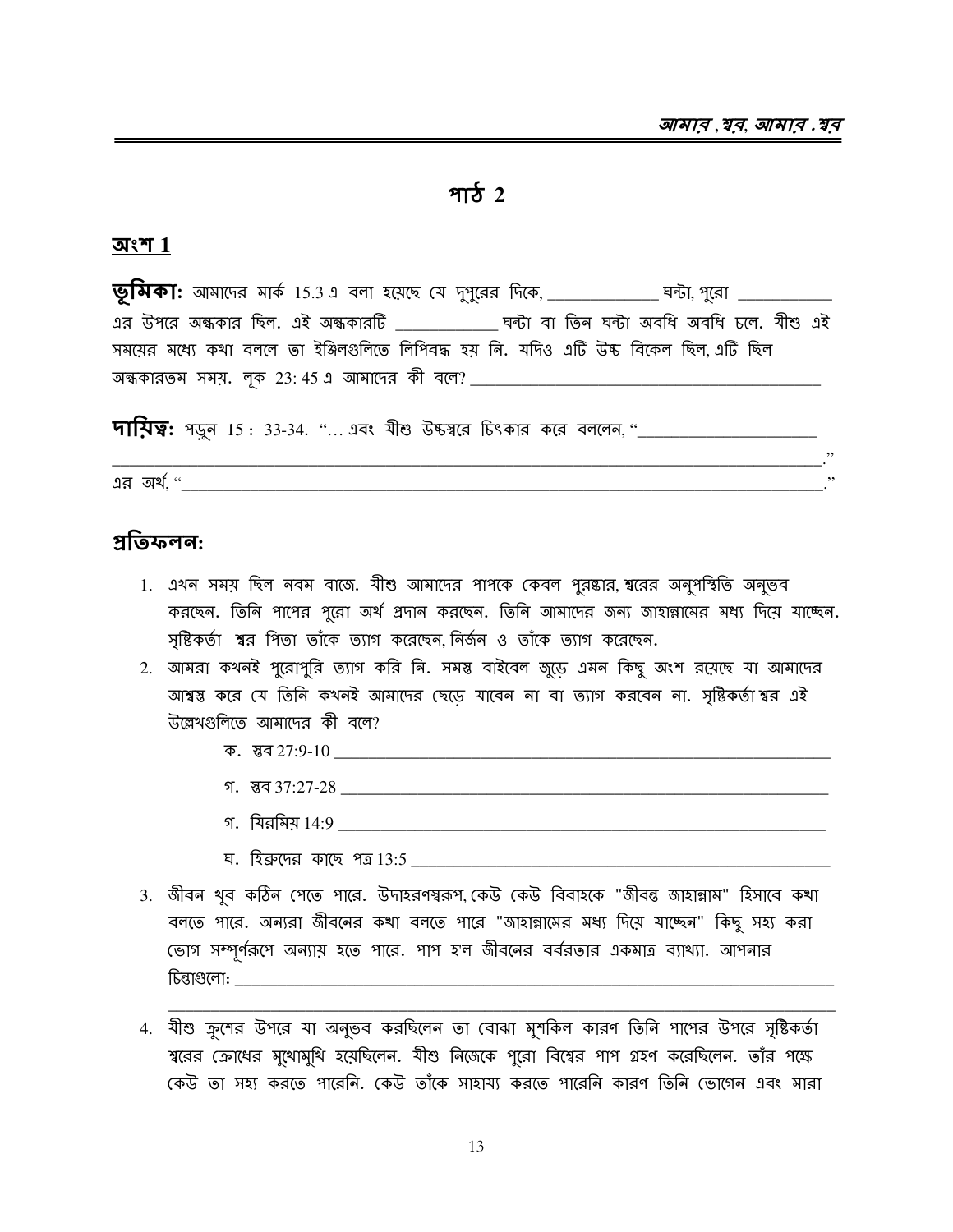গিয়েছিলেন. কেউ তাঁর জায়গা নিতে পারে না. আমাদের একা তিনিই সব সহ্য করেছিলেন. আমরা ভাবতে পারি যে ত্যাগ করা মানে শ্বর আমাদের প্রার্থনা করার সময় সৃষ্টিকর্তা শ্বর আমাদের প্রার্থনার উত্তর দেন নি. আমরা ভাবতে পারি যে সৃষ্টিকর্তা শ্বরকে ত্যাগ করার অর্থ এই যে আমাদের গ্রিয়জনদের আমরা না বলা না হওয়া উচিত নয় এবং যদি তারা মারা যায় তবে আমরা মনে করি সৃষ্টিকর্তা শ্বর আমাদের ত্যাগ করেছেন. আমরা ভাবতে পারি যে সৃষ্টিকর্তা শ্বরকে ত্যাগ করার অর্থ আমরা চাকরি বা উত্থাপন, কোনও সন্তানের ধারণা বা স্বাস্থ্য প্রত্যাশা করি নি. যীশু যখন চিতৃকার করেন, তিনি পিতার প্রেমকে ত্যাগকারী হিসাবে চিতৃকার করেন এবং এখন তাঁর ক্রোধ, পাপের জন্য তাঁর ক্রোধ সহ্য করেন. পাপ এবং শয়তানের কারণে তার কষ্ট ও মৃত্যু. পাপ আপনাকে এবং আমাকে সহ সমস্তু সৃষ্টিকে ঘিরে রেখেছে বলে, সমস্তু সৃষ্টিকেই মারা যেতে হয়েছিল. করতে পারেন যে শয়তান আদম ও হবাকে সৃষ্টিকর্তা শ্বর ও তাঁর বাক্যের বিরুদ্ধে বিদ্রাহে প্রতারিত করেছিল. এই বিদ্রোহ সৃষ্টিকর্তা শ্বরের এবং আমাদের মধ্যে সম্পর্ককে ভেঙে দেয় যা আমরা পুনরায়

5. আপনি সৃষ্টিকর্তা শ্বরের পরিকল্পনা, আমাদের পছন্দ, আদিপুস্তকের 1-11 অধ্যয়ন অধ্যয়ন থেকে মনে স্থাপনে অক্ষম ছিলাম. এটি কেবল সৃষ্টিকর্তা শ্বরের শক্তি দ্বারা সম্পন্ন হতে পারে. আমরা কষ্ট ও মৃত্যুর প্রাপ্য কিন্তু তিনি আমাদের জন্য জীবন ও মুক্তি চেয়েছিলেন. যিশুর কাজ হ'ল আমরা যা প্রাপ্য তা নিজের মধ্যে গ্রহণ করার কাজ. আমাদের মৃত্যুর পরিবর্তে সৃষ্টিকর্তা শ্বর তাঁর পুত্র যিশুকে আমাদের জন্য আমাদের জায়গায় মরিবার জন্য প্রেরণ করেছিলেন. নিম্নলিথিত উত্তরণটি এটিকে ভালভাবে বোঝায়: "পাপের মজুরি **\_\_\_\_\_\_\_\_\_\_\_\_\_\_\_\_\_\_\_\_\_\_\_\_\_\_\_\_, তবে সৃষ্টিকর্তা শ্বর আমা**দের \_\_\_\_\_\_ \_\_\_\_\_ আমাদের \_\_\_\_\_\_\_\_\_\_\_\_\_\_\_\_\_\_\_\_ (রোমীয় 6:23 ) এর মধ্যে অনন্ত জীবন."

আপনার চিন্তাগুলো: \_\_\_\_\_\_\_\_\_

6. এটি লক্ষ্য করা আকর্ষণীয় যে প্রধান পুরোহিত এবং তাদের আধিকারিকদের সম্পর্কে আর কিছুই বলা হয় না. তারা কি ক্রুশবিদ্ধকরণের জায়গাটি ছেডেছিল? তারা যা করতে পেরেছিল তা কি করেছে? তারা কি ভেবেছিল যে একবার যীশুকে ক্রশবিদ্ধ করা হয়েছিল এবং তারা তাঁর উপর যে অপমান করতে পারে তা তারা শেষ করতে পেরেছিল? সর্বোপরি, তাঁর মৃত্যুতে কমেক ঘন্টা এমনকি কমেকদিন সময় লাগতে পারে. কেবলমাত্র সেই জায়গাগুলি যা আমরা তাদের সম্পর্কে শুনি তা হ'ল যথন তারা পীলাতকে ক্রুশের কাছে বেঁধে দেওয়া নোটিশে কী লিথেছিল সে সম্পর্কে অভিযোগ করেছিলেন. নোটটি যিশুর অপরাধমূলক অভিযোগের বিষয়ে লোকদের অবহিত করেছিল. এতে লেখা ছিল, "নাসরতীয় যীশু ইহুদিদের রাজা." প্রতিবাদকারীরা পিলাতকে পরিবর্তে (জন 19:21) লেখার জন্য কী জোর দিয়েছিলেন?

ইহুদি আধিকারিকরা সত্যকে বিকৃত করতে চেয়েছিল কিন্তু এথন পর্যন্ত গীলাত অবশ্যই যথেষ্ট পরিমাণে পেয়েছিল. যিশুর বিচারে তিনি সম্ভবত নিজের এবং ক্ষমতার সাথে এবং কর্তৃত্বের সাথে অভিনয় করতে ব্যর্থ হয়ে তাঁর সম্পর্কে বিরক্ত হয়েছিলেন. তাদের দাবির পরিপ্রেক্ষিতে পীলাতের উত্তর কী ছিল (22)?

14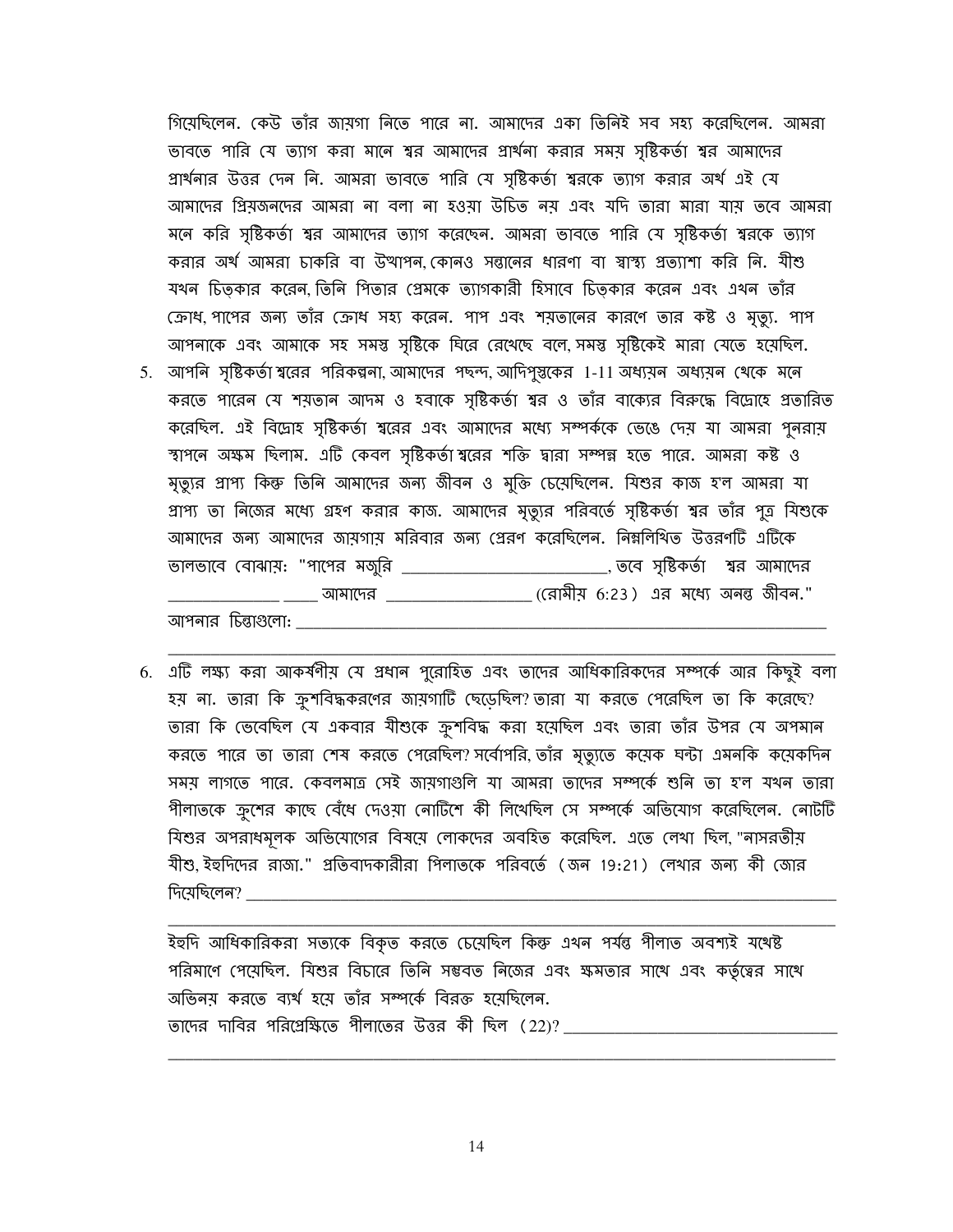#### <u> অংশ 2</u>

 $\overline{\psi}$ মিকা: এটি ছিল নবম ঘন্টা. যীশু তাঁর পিতার কাছে তাঁর আত্মা হস্তান্তর করতে চলেছিলেন. তাঁর কাজ হয়ে গেছে তবে তাঁর মৃত্যুর আগে যিশুর কিছু বলার ছিল.

**দায়িত্ব:** পড়ুন জন 19: 28-30.

#### ব্যায়াম:

- 1. জন 13:1 এ আমরা পডেছি যে যীশু জানতেন যে তাঁর সময় এই পৃথিবী ছেডে চলে আসার সময় এসেছিল. যিশু কী জানতেন (28 আ)?
- 2. সবকিছু সম্পূর্ণ ছিল. তাঁর পিতা তাঁকে যে কাজ করতে পাঠিয়েছিলেন তিনি তা করেছিলেন. তবে, শাস্ত্রগুলি তাদের সম্পূর্ণরূপে পরিপূর্ণ হওয়া দরকার তাহলে যিশু কি বলেন? \_\_\_\_\_\_\_
- 3. নিঃসন্দেহে, যিশুর জলের দরকার ছিল. তাঁর নয় ঘন্টা পান করার কিছু ছিল না. যখন কারও মুখ শুকনো হয় তথন কেউ থুব কমই কথা বলতে পারে. যিশু বলেছিলেন, "আমি পিপাসা পেয়েছি." তাঁর আরও একটি বাক্য ছিল যে তিনি সমস্ত পৃথিবীটি শুনতে চান. তাঁর পার্চড শুকনো মুখটি স্পঞ্জটি ওয়াইন ভিনেগারে ভিজিয়ে রেথেছিল যা হেসোপ গাছের ডাঁটাতে যিশুর মুথের কাছে তুলে নেওয়া হয়েছিল. পানীয়টি গ্রহণ করার পরে যিশু কী বলেছিলেন (আয়াত 30)?

গ্রীক ভাষায় এই বাক্যটি এক কথায় অনুবাদ করা হয়েছে: তেতেলেস্তাই. ক্রিয়া ক্রিয়াটি ইঙ্গিত করে যে এটি সর্বকালের জন্য এবং সম্পূর্ণরূপে, সমাপ্ত, সমাপ্ত. আমাদের আত্মার মুক্তির জন্য আর কিছুই করা বা করার দরকার ছিল না. মহান!

- 4. যিশু চাইছিলেন যে সবাই তাঁর কথা শুনেছিল, "তেতেলস্ট্রয়!" কেবল মহিলারা নয়, কেবল সৈন্যরা নয়, গীলাত, আনাস ও কায়াফাস, প্রধান পুরোহিত এবং ইহুদী শাসকরা ছিলেন. তিনি চেয়েছিলেন তাঁর শিষ্যরা যেথানেই থাকুক এবং শমরীয় এবং অইহুদীরা সর্বত্র শুনুক. তিনি চেয়েছিলেন যারা বিশ্বের কাছাকাছি এবং নিকটবৰ্তী লোকেরা শুনভে পান, "তেতেলতাই!" এবং, তিনি চেয়েছিলেন আপনি এবং আমি, আমাদের প্রতিবেশী এবং বন্ধুবান্ধব, আমাদের সহকর্মী এবং সরকারগুলি তাঁর বক্তব্য শুনুক, "তেতেলস্টাই!"
- 5. এবং পরের মুহুর্তে আমরা তাঁকে বলতে শুনি (লূক 23:46), ''\_\_\_
- 6. যীশু হেরোদ, তারপর পীলাত, জনতা এবং অন্যদের হাতে তুলে দেওয়া হয়েছিল. এখন তিনি তাঁর পিতার হাতে নিজেকে এই শব্দের সাথে সোপর্দ করলেন, "আমি তোমার আত্মার প্রতি অঙ্গীকার করি" "এবং যীশু তাঁর শেষ নিঃশ্বাস ত্যাগ করলেন. তিনি মাখা নিচু করলেন এবং তাঁর আত্মা ত্যাগ করলেন. সুসমাচারের লেথকরা এই কথাটি না বলে যত্নবান ছিলেন যে যীশু মারা গিয়েছিলেন যদিও তিনি পাপ, মৃত্যু এবং শয়তানের শিকার. বরং যীশু আমাদের বুঝতে চেয়েছিলেন যে তিনি নিজেকে, তাঁর আত্মাকে এবং তিনি যা কিছু করেছিলেন, যিনি ন্যায়বিচার বিচার করেন তাঁর হাতে তিনি অর্পণ

15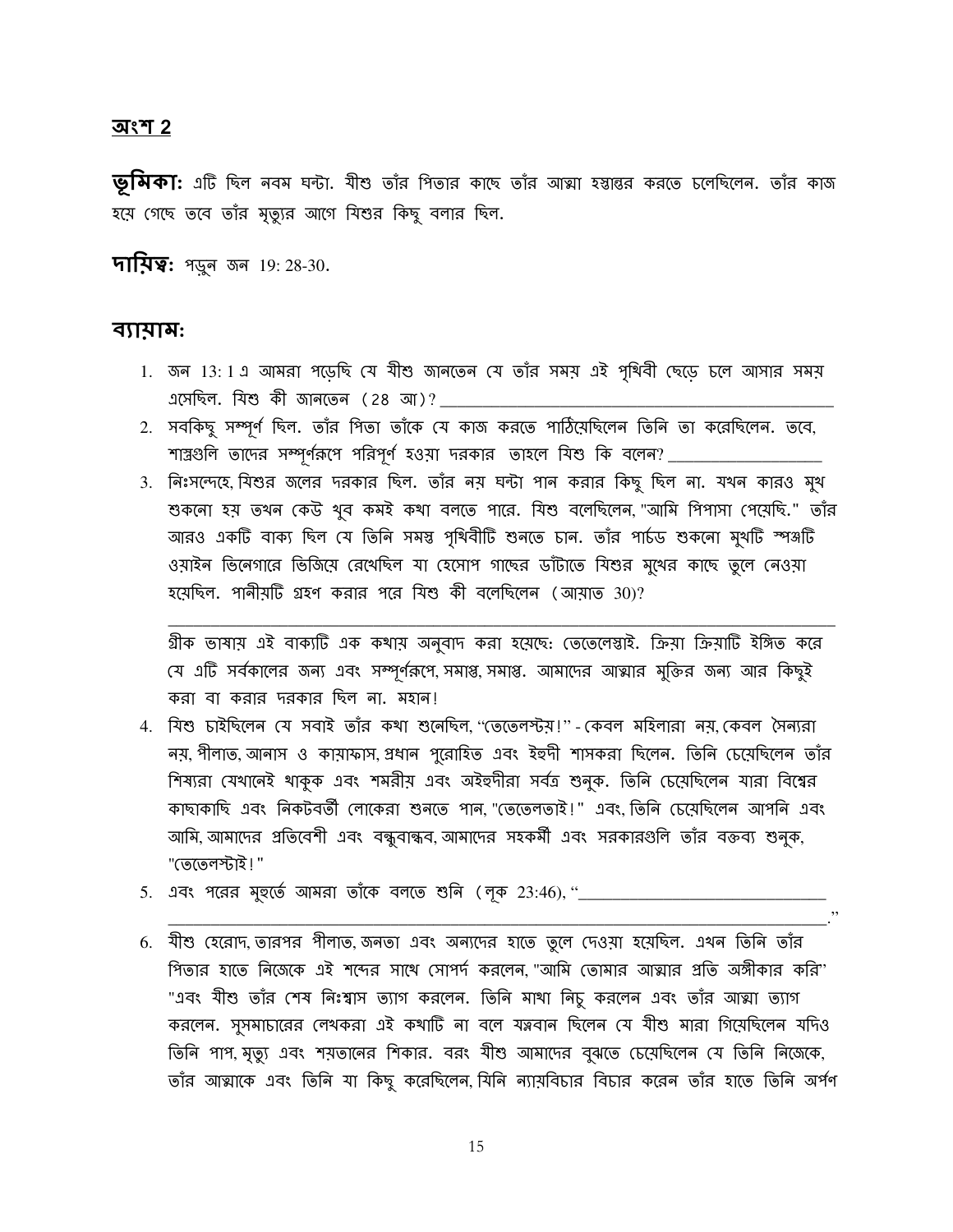|       |  | করেছিলেন ( 1 শিটার 2: 23 বি ) . আবার, "বাবা, তোমার |  | এ আমি আমার |
|-------|--|----------------------------------------------------|--|------------|
| আত্মা |  |                                                    |  |            |

প্রতিষ্কবি: আপনি তাঁর কথাগুলি বিবেচনা করার সাথে সাথে আপনার প্রতিষ্কবিটি লিথুন, "এটি শেষ হয়েছে!" "তেতেলেস্তাই!"

প্রতিকিয়া: আপনি যেমন বিবেচনা করেছেন যে আপনি তাঁর কথা শুনতে চেয়েছিলেন তিনি আপনার প্ৰতিচ্ছবি লিথুন:

#### $\frac{976}{5}$

2.

3.

 $4.$ 

5.

**অনুশীলন:** যীশু মারা যাওয়ার মুহুর্তে কিছু অম্বাভাবিক ও অলৌকিক ঘটনা ঘটেছিল.

1. ম্যাখু কি 27: 51-52 আমাদের বলতে পারে?

| क. <u>__________________</u> ______                                                     |
|-----------------------------------------------------------------------------------------|
| <u> १</u>                                                                               |
|                                                                                         |
|                                                                                         |
|                                                                                         |
| (সঙ্গুরিয়ান এবং তার সাথে যারা পাহারা দিচ্ছে তাদের কী হবে? তারা যা দেথেছিল এবং          |
| শুনেছিল সে সম্পর্কে তাদের কী বলতে হবে (মথি 27:54; লূক 23:47)? _______                   |
|                                                                                         |
|                                                                                         |
|                                                                                         |
| যীশু যেদিন মারা গিয়েছিলেন সেদিন ছিল প্রস্তুতির দিন. পরের দিনটি ছিল একটি বিশেষ          |
| বিশ্রামবার. বিশ্রামবার সম্পর্কে ইহুদিদের কাছে কী গুরুত্বপূর্ণ ছিল (জন 19:31)? _________ |
|                                                                                         |
| <u> গীলাত সৈন্যদের কী করার দাবি করেছিলেন (32)? _____________________________</u>        |
|                                                                                         |
| যিশুর দেহ সম্পর্কে সৈন্যরা কী করেছিল (আয়াত 33)? ________________________________       |
|                                                                                         |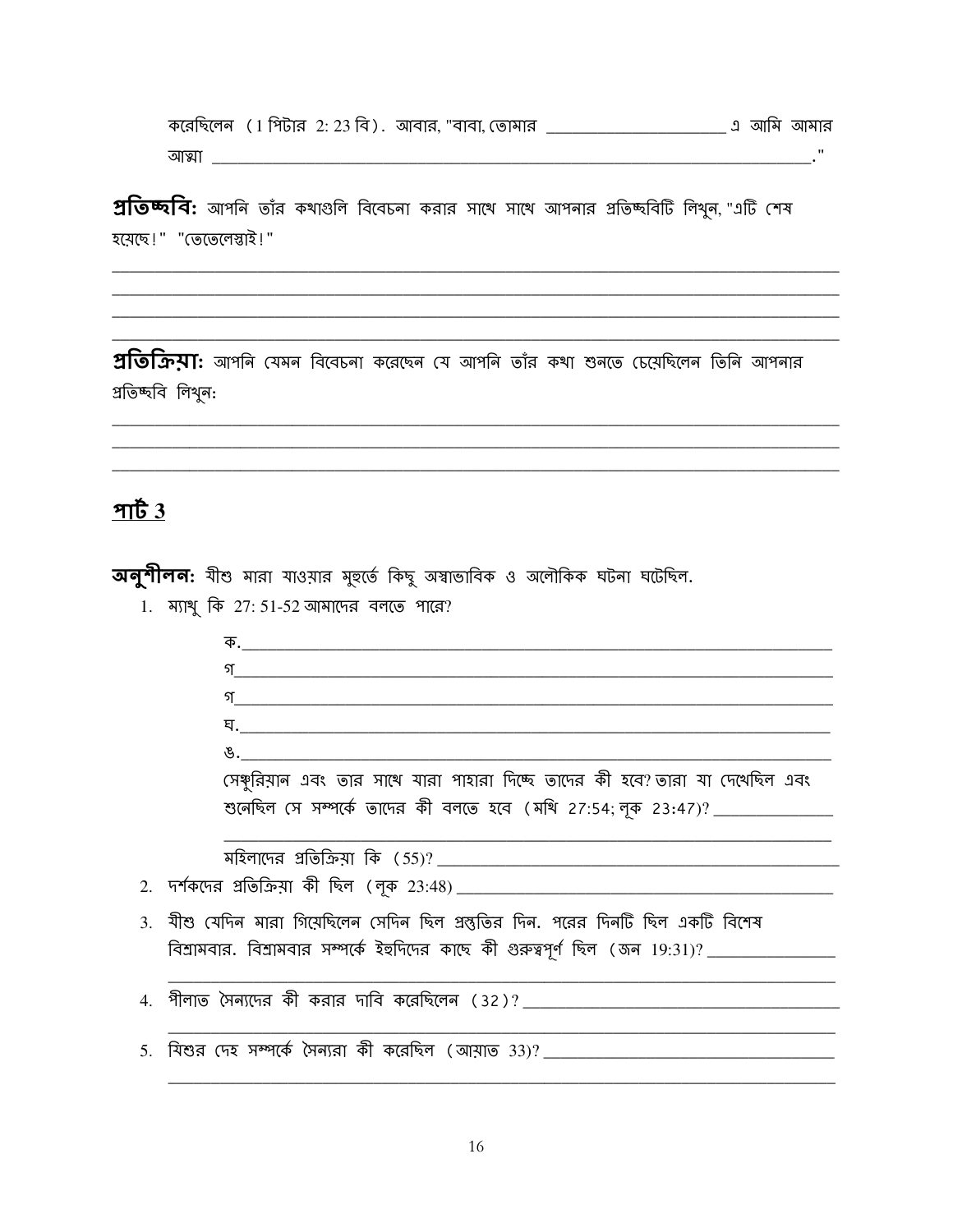- 6. যিশু আসলে মারা গিয়েছিলেন কি না এই প্রশ্নটি বিতর্কিত হয়েছে. 34 আয়াতে আমাদের বলা হয়েছে যে সৈন্য যথন যিশুর দিকটি বিদ্ধ করেছিলেন যে "রক্ত এবং জলের হঠাৎ প্রবাহ" বেরিয়ে এসেছিল. মৃত্যুর মধ্যে হার্টের চারপাশের তরল রক্ত এবং জলের চেহারা প্রদানে পৃথক হয়. আয়াত 35 অনুসারে, কে এই ঘটনাটি দেখেছিল? তুমি কিভাবে জান? \_\_\_\_\_\_\_\_\_\_\_\_\_\_\_\_\_\_\_\_\_\_\_
- 7. কে যীশুর দেহের জন্য জিজ্ঞাসা করেছিলেন (আয়াত 38)? \_\_\_\_\_\_\_\_\_\_\_\_\_
- 
- 9. কে তার সাথে?গভীর রাতে এক রাতে (জন 3)নিকোডেমাসের যিশুর সাথে দেখা সম্পর্কে আপনার কী মনে আছে?।তিনি যিশুকে কী জিজ্ঞাসা করলেন?

10. নিকোডেমাস তাঁর সাথে কী নিয়ে এসেছিলেন (আয়াত 39)?

এই লোকেরা কী করতে প্রস্তুত হয়েছিল (আয়াত 40)?

- 11. লোকেরা ভিড করেছিল. এটি ছিল ইহুদিদের প্রস্তুতি দিবস. সমাধির অবস্থান কী ছিল (আয়াত 41-42)?
- 12. এই সমাধিটি সম্পৰ্কে বিশেষ কী ছিল (আয়াত 41)
- 
- 

#### পার্ট  $4$

#### প্ৰতিফলন:

1. আপনি কি অবাক হন যে এই চরিত্রগুলির মধ্যে কোনটি আপনার পক্ষে সবচেয়ে উপযুক্ত?আপনি নিজেকে কোখায় দেখতে পাচ্ছেন? সেঞ্চুরিয়ানটি যা ঘটেছিল তা দেখে হতবাক হয়েছিল. মহিলারা দূর থেকে দেখতেন. শিষ্যদের জন ছাডা আর কোখাও খুঁজে পাওয়া যায়নি. অরিমাথিয়ার জোসেফ সাহস করে পীলাতকে যিশুর দেহের জন্য জিজ্ঞাসা করেছিলেন. নিকোডেমাস যীশুর দেহকে সমাধিস্থল, পরিষ্কার কাপডের কাপডের মধ্যে জডিয়ে রাখতে সহায়তা করেছিল. এবং মেরি ম্যাগডালেন তার বন্ধুর ক্ষতিতে শোক প্রকাশ করেছেন এবং সমাধিটি ছাডতে চান না তবে তার দেহটি কীভাবে এতে রাথা হয়েছে তা দেখে এবং বাডিতে গিয়ে মশলা এবং আতর প্রস্তুত করেছিলেন. আপনার চিন্তাগুলো: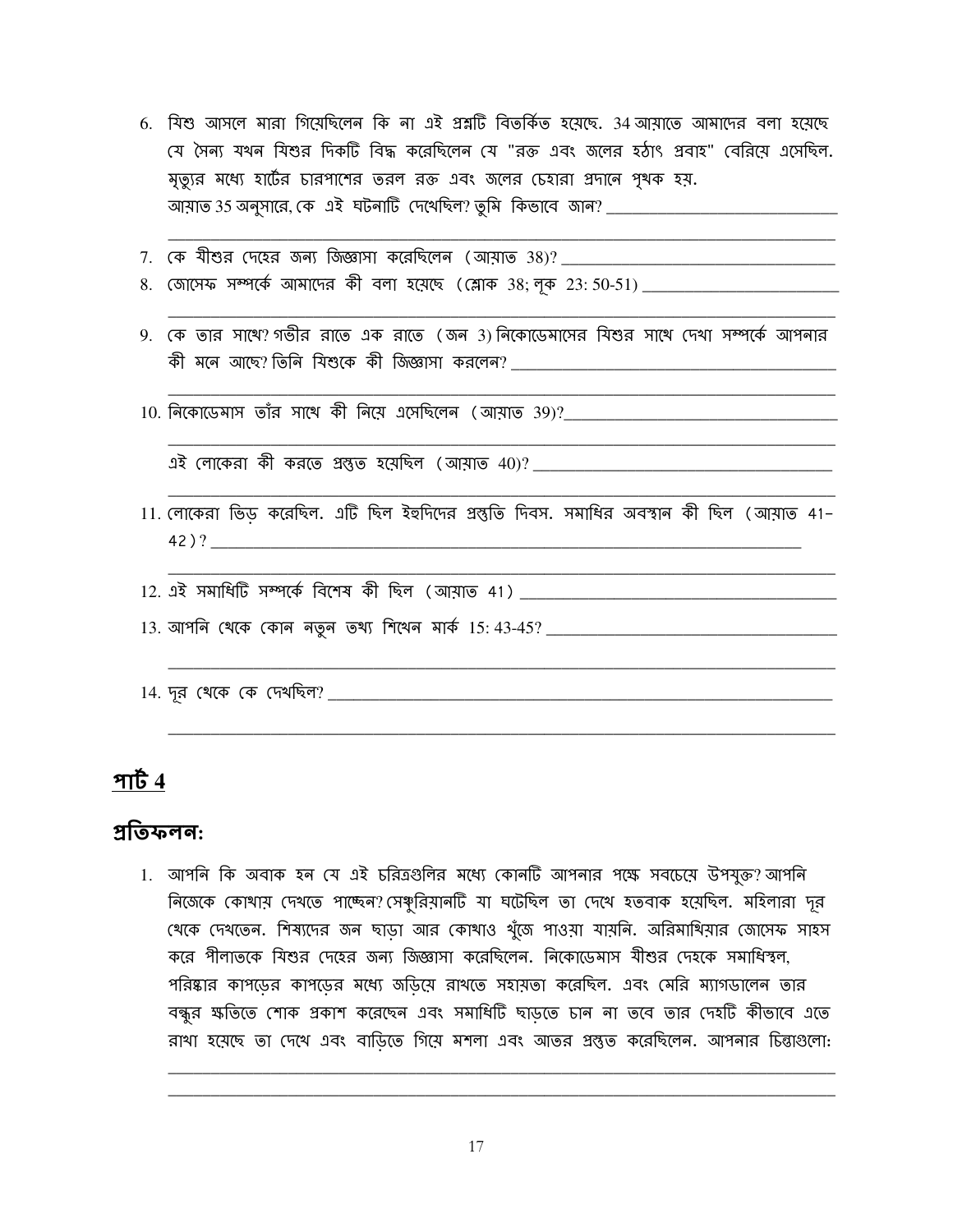- 2. জনতার ত্রষ্টতা সব শেষ হয়ে গেল. কেউ আর চিত্কার বা অপমানজনক মন্তব্য করে না. ক্রুশে দেওয়া তিনজনই এথন মারা গিয়েছিলেন. দর্শন শেষ হয়ে গেল. জোসেফ এবং নিকোডেমাস গ্রেমের সাথে যীশুর দেহকে ক্রুশ থেকে বরথাস্ত করেছিলেন. তার মাংস ছিঁডে গেছে এবং কাটা ছিল, শুকনো রক্তে আচ্চাদিত. এটা শান্ত. প্রত্যেকে বিশ্রামবারের জন্য প্রস্তুতি নিতে বাডিতে চলে গেছে. আপনার <u> মি</u>রাগুলো:
- 3. গভীর বিকেলের নিরিবিলিতে যিশুর মৃত্যু শান্তি নিয়ে আসে. সবকিছু শান্ত ছিল, অগ্নিপরীক্ষা শেষ হয়েছিল. ক্রুশপাখরের পাহাড়ে এবং সমাধিতে এটি কেবল শান্ত ছিল না, তবে তাঁর অনুগামীদের অন্তরে এবং জীবনের মধ্যেও এটি শান্ত ছিল. বা, এটি শান্ত এবং শান্তিপূর্ণ ছিল? সবে কি হয়েছে? কেউ বিশ্বাস করতে পারে না যে এক সম্ভাহ আগে তারা যার প্রশংসা করছে তারা এখন মারা গেছে এবং তাকে কবরে সমাহিত করা হয়েছে. তাদের পৃথিবীটা উল্টে গেছে. তাদের নেতা / শিক্ষক / মাস্টার মারা গিয়েছিলেন. কেউ এটা বিশ্বাস করতে পারে না. সকলেই ক্ষতিগ্রস্থ হয়েছিল. বা, তারা ছিল? সেঞ্চুরিয়ান এবং প্রহরী সৈনিকদের দ্বিতীয় ধারণা ছিল বলে মনে হয়. তারা ম্যাখু 27:54 এ কী বলেছিল?

#### পৰ্ব ৎ

#### ব্যাযাম:

| <u>।.  প্রধান  যাজকরা ও  ফরীশীরা উদ্বিগ্ন তাই  তারা  তাদের  উদ্বেগ  নিমে়ছিল ________________________</u><br>(ম্যাখু |
|----------------------------------------------------------------------------------------------------------------------|
| 27:62                                                                                                                |
| ক. তারা যীশুকে বর্ণনা করতে কোন শব্দ ব্যবহার করেছেন (আয়াত 63)?                                                       |
| গ. যীশু সা মশীহ কী বলেছিলেন যে তাদের উদ্বিগ্ন হয়েছে (আয়াত 63 থ)? ________                                          |
| গ. তাদের অনুরোধ কী ছিল (শ্লোক 64)? _________                                                                         |
|                                                                                                                      |
| ঘ. তারা ভয় পেয়েছিল যে ঘটবে (আয়াত 64 থ)?                                                                           |

- 
- $3.$  প্রহরীরা কী করতে প্রস্তুত হয়েছিল (আয়াত 66)? \_\_\_\_\_\_\_\_\_\_\_

পিলাতের দৃষ্টিকোণ থেকে সবকিছুই সুরক্ষিত ছিল. প্রধান যাজকরা এবং অন্যান্য আধিকারিকরা যথাসাধ্য চেষ্টা করেছিলেন এবং বিশ্রামবারের জন্য প্রস্তুত ছিলেন. আধ্যাত্মিকভাবে সমাধিটি বন্ধ ছিল। গার্ড পোস্ট করা হয়েছিল.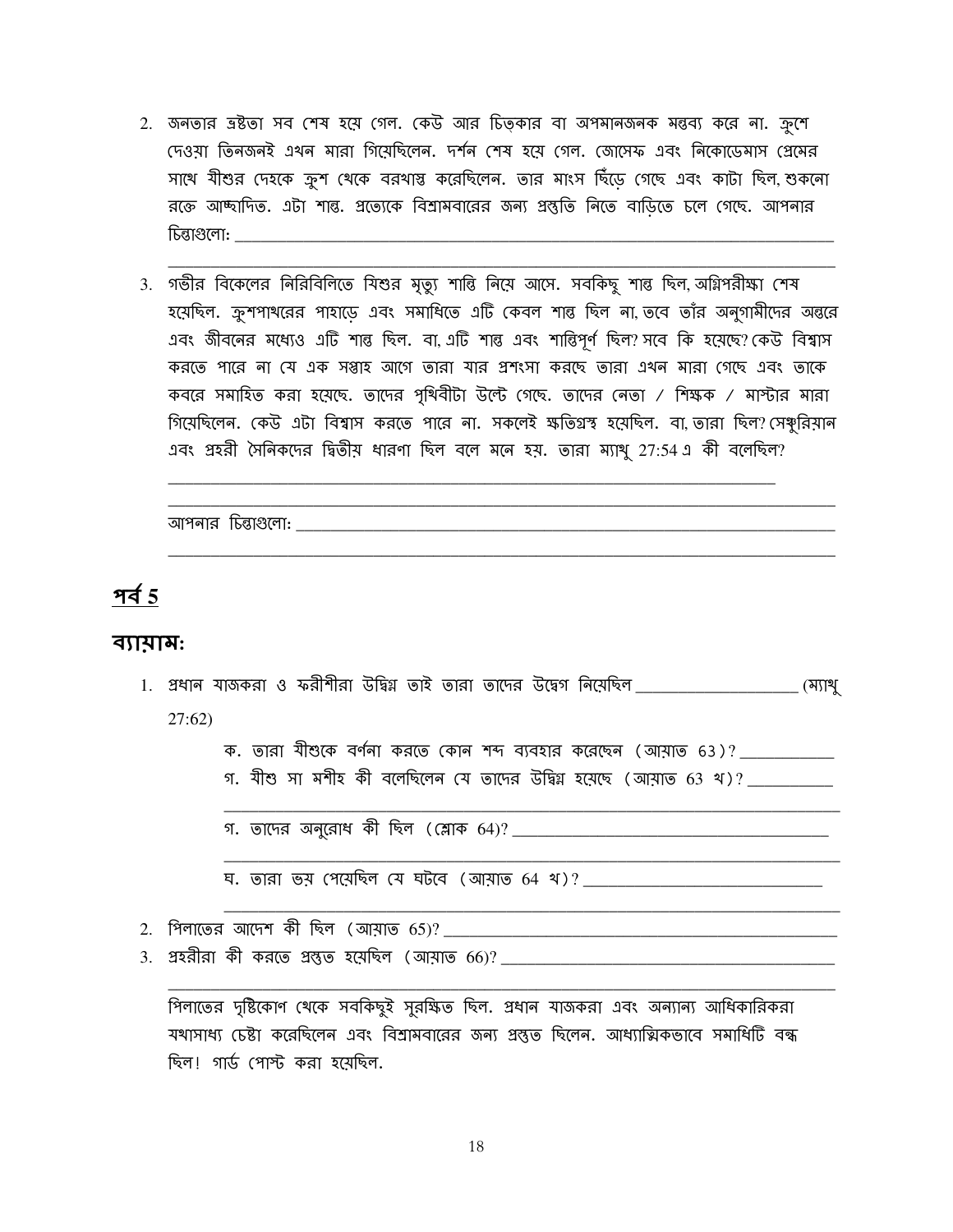**আবেদন:** কিছু চিন্তা করার জন্য... যথন যিশু যথন জীবিত এবং মুক্ত হন, মানুষের সেবা করা, আমাকে তাঁর শিষ্য হতে শেখাচ্ছেন এবং আমন্তুণ জানানোর চেয়ে কবরের ভিতরে বন্ধ করে দেওয়া হয় তথন আমি 

**স্মৃতিচিহ্ন:** আপনি এটিকে বেশ চ্যালেঞ্চ হিসাবে বিবেচনা করতে পারেন তবে আপনাকে সময় নিতে এবং পৃথক সূচী কার্ডে যীশুর সাতটি বাক্য লিথতে এবং একটি পাঠ্য বা দুটি লিথতে উত্সাহিত করা হয় যা পাঠ 5 থেকে একটি শিক্ষার কথা মনে করিয়ে দেয় ফিরে যেতে এবং আপনার স্মৃতি সতেজ করতে.



**প্রার্থলা:** আপনি প্রার্থনা করার সময়, যিশুর এই আবেদনের প্রত্যেকটি অন্তর্ভুক্ত করুন. উদাহরণস্বরূপ, আপনার পিতাকে যারা আপনার শত্রু তাদের ক্ষমা করতে বলুন. কাউকে যিশুর সাথে সংযুক্ত করার জন্য সাহসের জন্য জিজ্ঞাসা করুন যাতে তারাও এই শব্দ শুনতে পায় যে তারা যীশুর সাথে জান্নাতে হবে যারা আপনাকে সবচেয়ে গ্রিয় তাদের জন্য প্রভুকে ধন্যবাদ জানাই এবং জিজ্ঞাসা করুন যে তিনি তাদের চারপাশে সুরক্ষার হেজ রাথেন. তিনি আপনাকে কথনও ছাডেন না বা ত্যাগ করেন নি এই বিশ্বাসে একাকীত্ব সহ্য করার জন্য তাঁর ইচ্ছার জন্য যিশুকে ধন্যবাদ জানাই. তাঁর সাথে সঠিক সম্পর্কের জন্য আপনার তৃষ্ণা ও ক্ষুধা বাড়ানোর জন্য তাঁকে ধন্যবাদ জানাই, যাতে আপনি তাঁর জন্য, জীবিত জল এবং তাঁর জীবনের বাক্যে সর্বদা তৃষ্ণার্ত থাকতে পারেন. মোক্ষের কাজ শেষ করার জন্য এবং ক্রুশ থেকে "তেতেলস্টাই" উচ্চস্বরে চিৎকার করার জন্য তাঁকে ধন্যবাদ জানুন যাতে আপনি এটি শুনতে পান. এবং, অবশেষে, সেই পিতার বাহুতে বিশ্রাম করুন যিনি আপনাকে বাডিতে স্বাগত জানায়. জীবনের প্রতিশ্রুতিবদ্ধ অংশগুলি, রুক্ষ সম্পর্কগুলি, কঠোর পরিশ্রমের পরিবেশ যা ক্রমাগত আপনাকে প্রতারিত করতে চায় তাকে তাঁর কাছে প্রতিশ্রুতিবদ্ধ করুন. যীশুকে তিনি বলেছিলেন যে তিনিই ছিলেন, ইস্রায়েলের রাজা!

19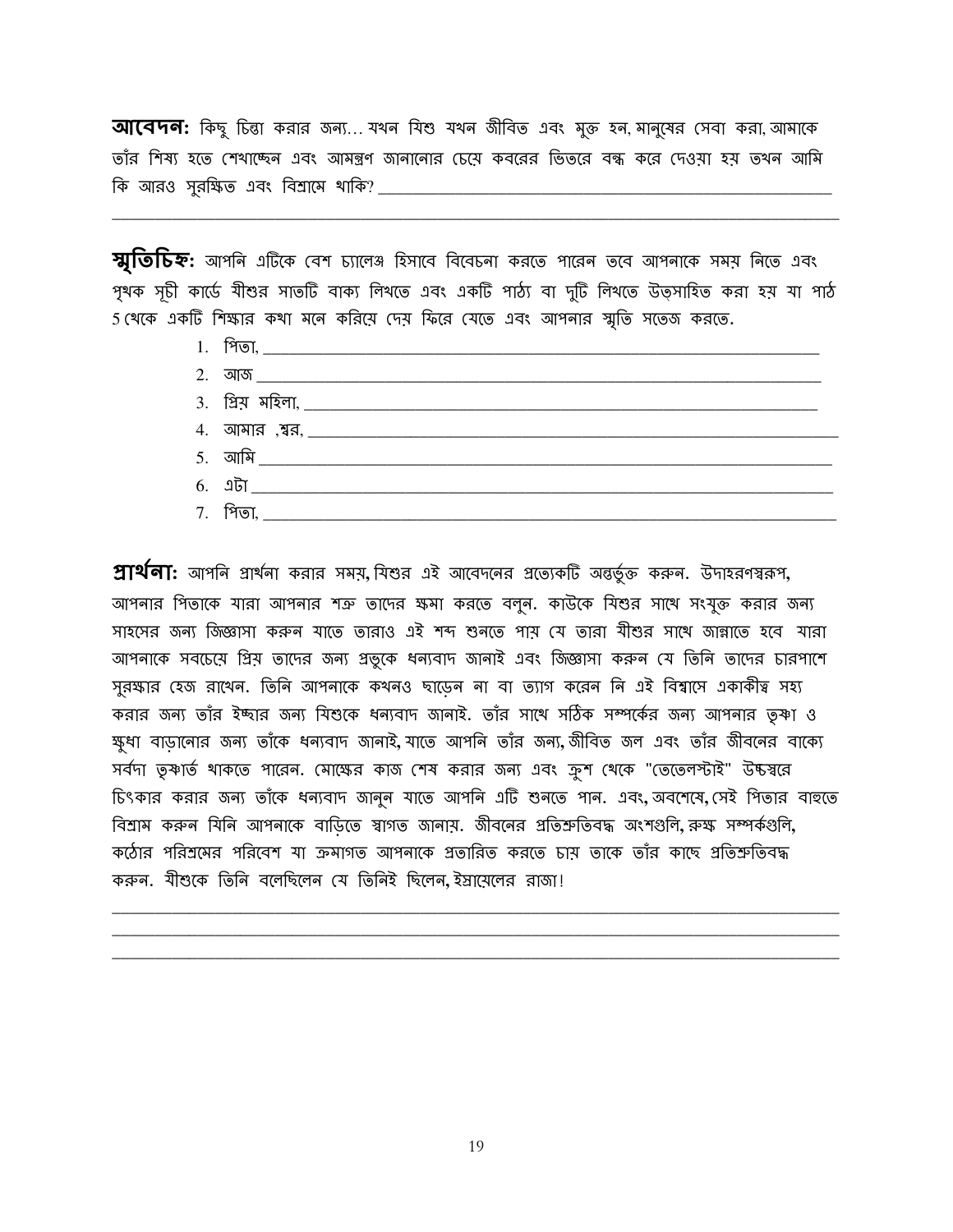## পাঠ তিনটি

## या3 १वः वनून!

### চারটি সুসমাচার থেকে পড়া - তিনি উত্থিত!

এক নজরে এর পাঠ 3

| সংক্ষিপ্ত বিবরণ               | 21 |
|-------------------------------|----|
| ভূমিকা                        | 22 |
| পাঠ 3: চারটি সুসমাচারের পাঠ   |    |
| • কেয়ামতের ভূমিকম্প          | 23 |
| $\bullet$ এসে দেখ             | 24 |
| •   পুনরুত্থানের  প্রতিচ্চ্বি | 24 |
| • ভয় পাবেন না                | 26 |
| ক্ষমা<br>$\bullet$            | 27 |
| • যাও এবং বলুন                | 27 |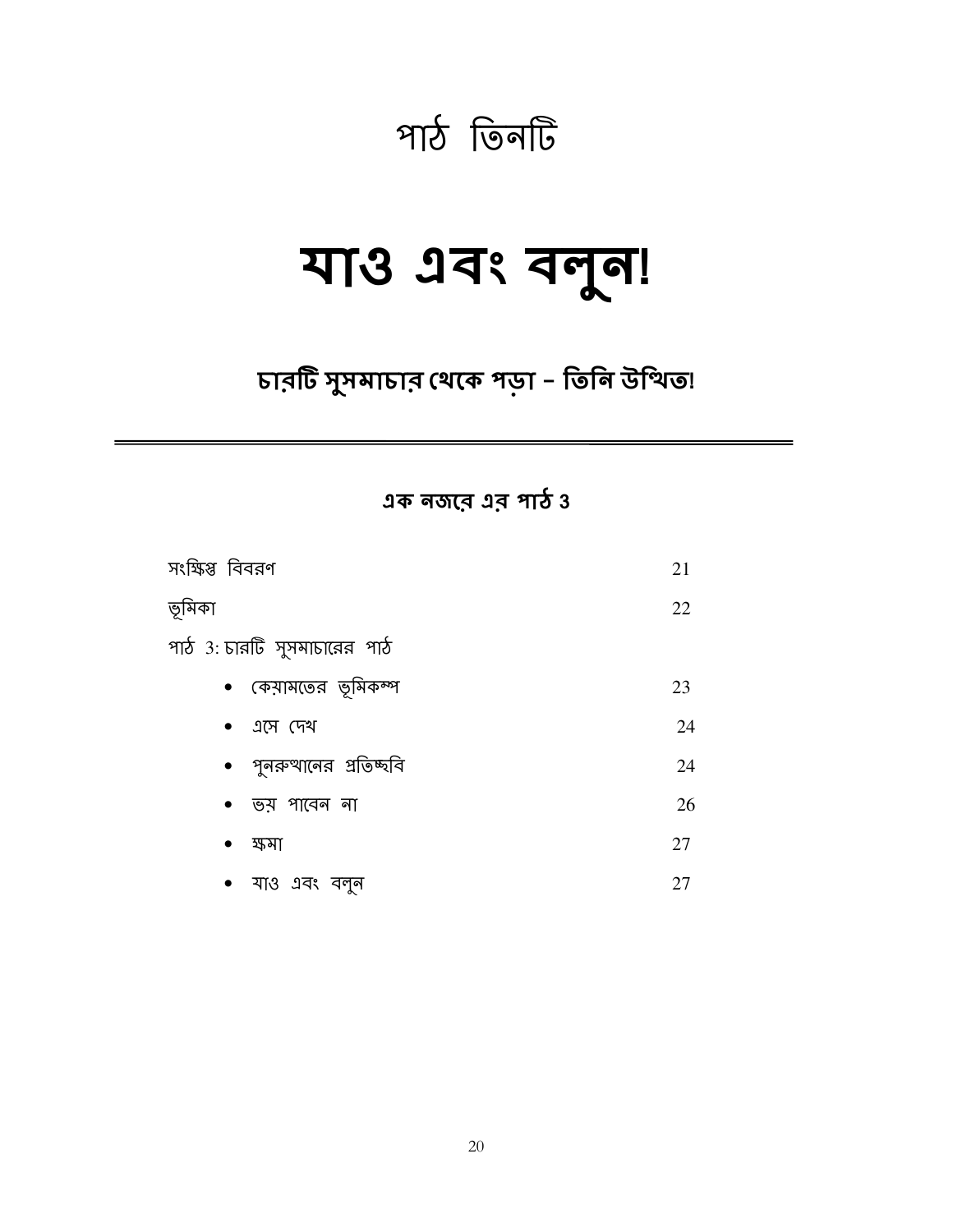#### সূচনা

ক্রসের যন্ত্রণা শেষ হয়ে গেছে. নিস্তারপর্ব শেষ হয়েছে. এটি ছিল সপ্তাহের প্রথম দিন. প্রহরীরা সমাধিটির তদারকি করছিল. যে ব্যক্তি নিজেকে ইহুদীদের রাজা বলেছিল সে মারা গিয়েছিল শেষ দুদিনের সমস্তু হাইপ শেষ পর্যন্ত শেষ হয়ে গেল. জেরুজালেমে আবার শান্ত ছিল. বা, তাই মনে হয়েছিল. কমপক্ষে পীলাত, কায়াফাস, আনাস এবং প্রবীণরা যা ভেবেছিলেন তা. যিনি মানুষের মধ্যে এ জাতীয় ঝামেলা সৃষ্টি করেছিলেন তিনি আর ছিলেন না.

পাঠ ৩. এ বেশ কয়েকটি বিভিন্ন থিম পুনরায় রিচার করুন তাদের জন্য দেখুন. আমন্তুণ এবং দেবদূতের আদেশ বিবেচনা করুন. যিশু মহিলাগুলিকে কী বলেছিলেন তা মনোযোগ দিয়ে শুনুন. যিশুর পুনরুত্থানের বিষয়ে আপনার নিজের প্রতিক্রিয়াগুলি বিবেচনা করুন. তাঁর পুনরুত্থান আমার জীবনে কী শুরু হয়েছিল? আমার জন্য তাঁর আমন্তুণ কী? তিনি আমাকে কী অফার করেন এবং ক্ষমতায়িত করেন?

দ্ৰুত, যাও এবং বলুৰ! তিনি যেমন উঠলেন ঠিক তেমনই তিনি পুনরুত্থিত হয়েছেন!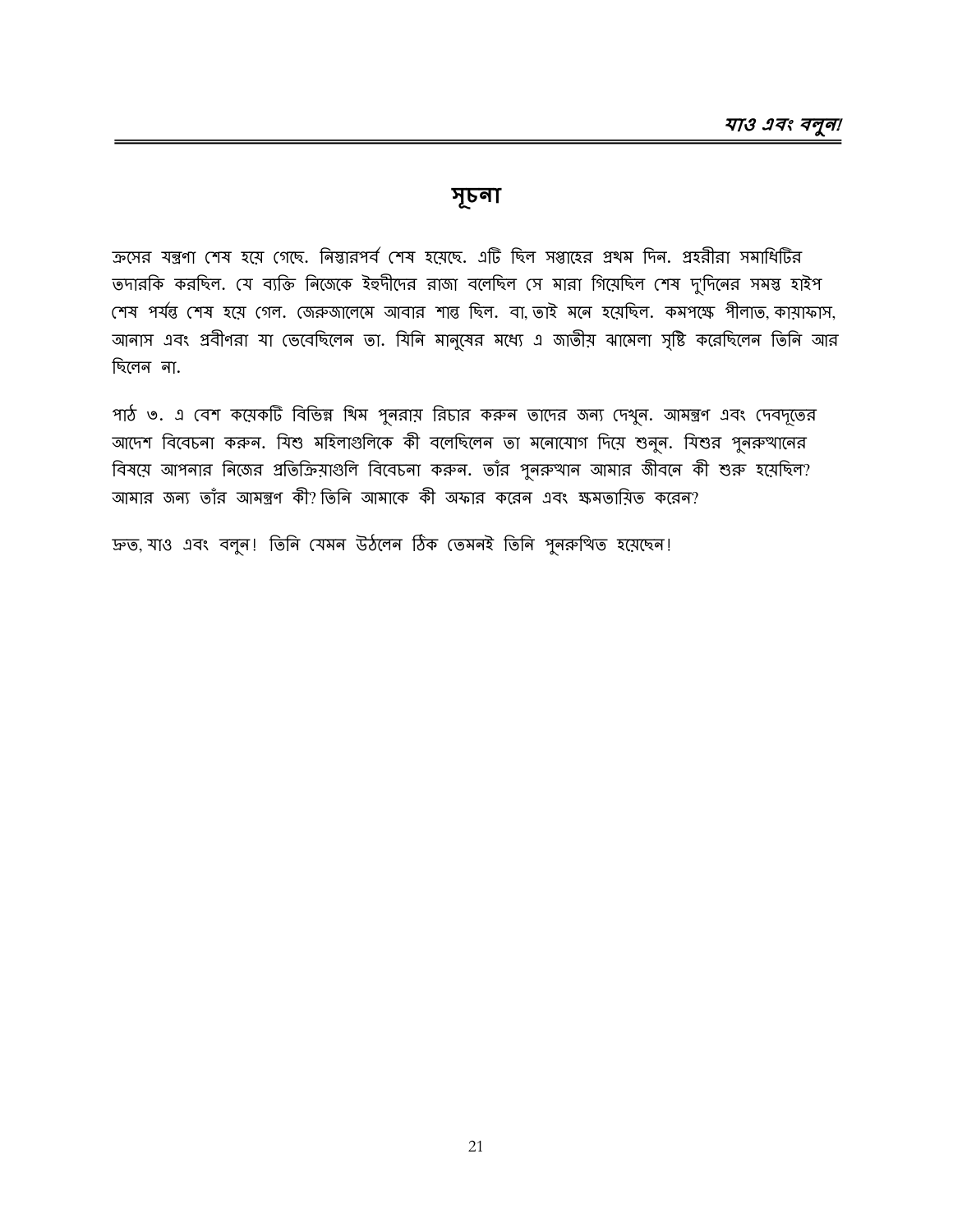#### $9T_{\alpha}$  3

#### $\overline{a}$ ংশ  $1$

ভূমিকা: বিশ্রামবারটি এসেছিল. ইহুদীদের পক্ষে সপ্তাহের এই দিনটি ছিল উপাসনা ও বিশ্রামের জন্য. আমরা কেবল কল্পনা করতে পারি যে দিনের কথোপকথন জেরুজালেমে আগের দিন যা ঘটেছিল তার কেন্দ্রিক. যীশু ক্রুশে ও মারা! কারও কারও পক্ষে বিশ্বাস করা শক্ত ছিল এবং তাদের দুঃথ তাদেরকে কাটিয়ে উঠল. কারও কারও জন্য শ্বস্তি হ'ল যে যিনি নিজেকে ইহুদীদের রাজা এবং সৃষ্টিকর্তা শ্বরের পুত্র বলেছিলেন তিনি শেষ পর্যন্ত মারা গিয়েছিলেন এবং শেষ হয়ে গিয়েছিলেন. এবং কিছু যারা যীশুর ঘনিষ্ঠ বন্ধু এবং সহযোগী ছিল কারণ তারা ভয় পেয়েছিল যে তারা মারা যাওয়ার পরের হবে তারা নিজেকে তালাবদ্ধ দরজার পিছনে লুকিয়ে রেথেছিল (জন 20: 19).

 $\overline{111}$ য় : ম্যাখু 28: 1-10 পড়ুন. এই গল্পের অতিরিক্ত বিবরণগুলি মার্ক 16: 1-8, লুক 24: 1-10 এবং জন 20: 1-9-এ লিখিত আছে. আপনি চারটি অ্যাকাউন্ট পড়তে উত্সাহিত হন. প্রত্যেকের আলাদা আলাদা জোর রয়েছে.

#### **अनूगीलन:** माथू 28: 1-10

- 
- 2. দিনের কোন সময় ছিল?
- 3. কে এসেছিল সমাধিতে? \_\_

চারটি সুসমাচারের লেথকই উল্লেথ করেছেন যে মেরি ম্যাগডালেন এসেছিলেন. দুজন জেমসের মা মরিয়মের কথা উল্লেখ করেছেন এবং একজন অন্য মরিয়মের বিষয়ে উল্লেখ করেছেন. একজন সালমের কথা উল্লেখ করেছেন এবং একজন জোযানার উল্লেখ করেছেন. মেরি ম্যাগডালিন বাদে আমরা অন্যান্য মহিলাদের সম্পর্কে থুব কম জানি. আমরা জানি যে এই মহিলারা যীশুকে অনুসরণ করেছিল এবং তাঁর প্রয়োজনগুলির যত্ন নিয়েছিল এবং তিনি মারা যাওয়ার সময় তাঁর সাথে ছিলেন (মথি 27: 55-56). এথন দিবসটি শুরু হয়ে গিয়েছিল এবং তারা \_\_\_\_\_\_\_\_\_\_\_\_\_\_\_\_\_\_\_\_\_ এনেছিল 

- 4. মার্ক তাদের মনের উপরে যে বড় প্রশ্ন রয়েছে তা আমাদের কী বলে (আয়াত 3)? \_\_\_\_\_\_\_\_\_\_\_
- 5. এই মহিলাগুলি সমাধির কাছে যাওয়ার সাথে সাথে ম্যাথু 28:2 এ অনুসারে কী ঘটেছিল?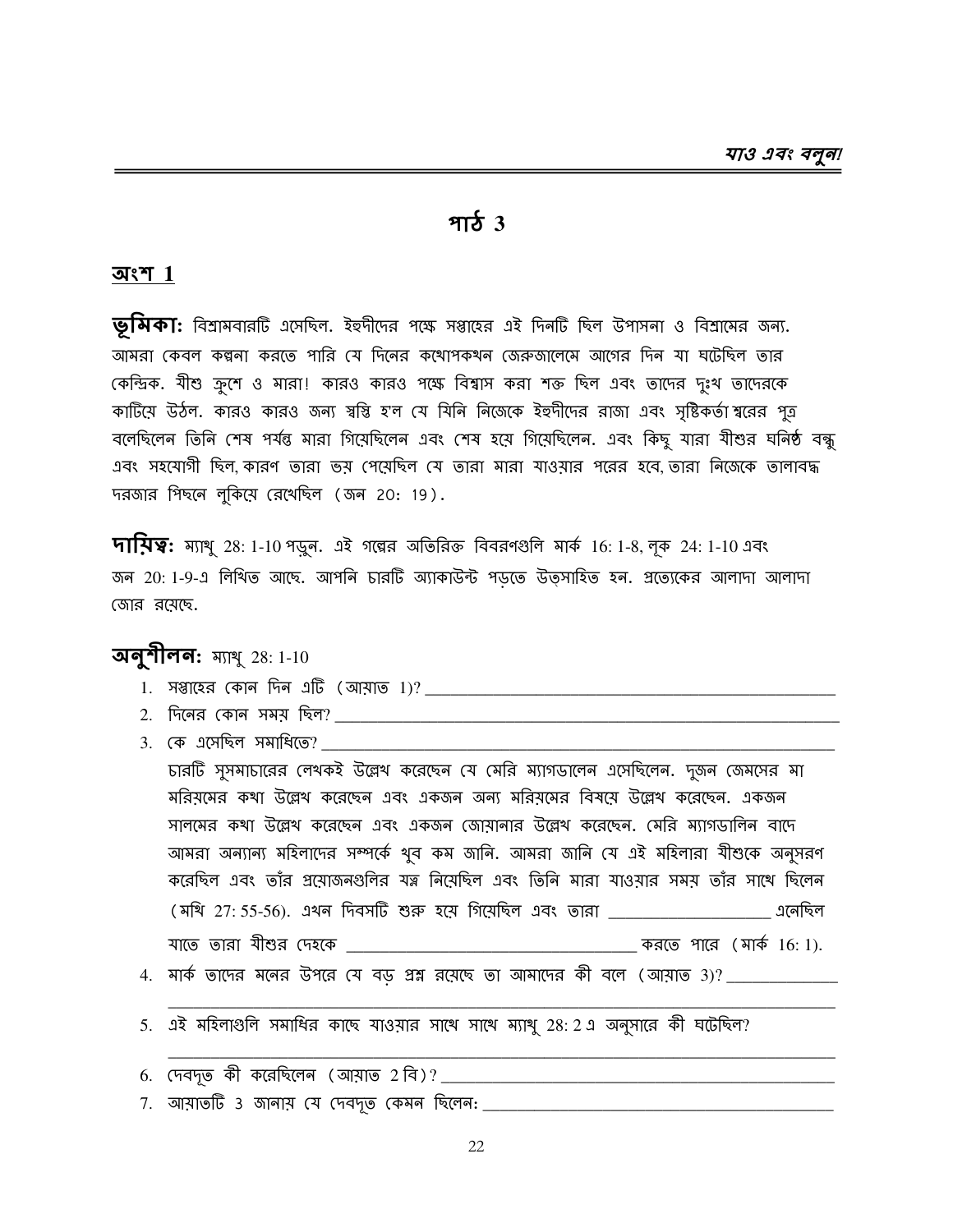| 9. দেবদূত মহিলাদের কি বললেন?                                                                                                                                                                                                            |  |
|-----------------------------------------------------------------------------------------------------------------------------------------------------------------------------------------------------------------------------------------|--|
|                                                                                                                                                                                                                                         |  |
|                                                                                                                                                                                                                                         |  |
|                                                                                                                                                                                                                                         |  |
|                                                                                                                                                                                                                                         |  |
|                                                                                                                                                                                                                                         |  |
|                                                                                                                                                                                                                                         |  |
| 12. মহিলারা সমাধি থেকে তাড়াতাড়ি যাওয়ার সময় তাদের অনুভূতি কেমন ছিল (আয়াত ৪)? _____                                                                                                                                                  |  |
| 13. আট আয়াতে কোন দুটি শব্দ আপনাকে তাদের উত্তেজনা এবং জরুরীতার একটি ধারণা দেয়?                                                                                                                                                         |  |
|                                                                                                                                                                                                                                         |  |
| 15. " _______________________," সে বলেছিল. তারা তাঁর কাছে _______________________________,                                                                                                                                              |  |
|                                                                                                                                                                                                                                         |  |
| 16. যিশু তাদের কী বলেছিলেন (আয়াত 10)?                                                                                                                                                                                                  |  |
| $\overline{\Phi}$ . The contract of the contract of the contract of the contract of the contract of the contract of the contract of the contract of the contract of the contract of the contract of the contract of the contract of the |  |
|                                                                                                                                                                                                                                         |  |
|                                                                                                                                                                                                                                         |  |

#### অংশ 2

#### প্ৰতিফলন:

| 1. পুনরুত্থানের গল্পটি সম্পর্কে আপনি কী পর্যবেক্ষণ করেছেন? |  |
|------------------------------------------------------------|--|
|                                                            |  |
| আপনার পর্যবেক্ষণ সম্পর্কে আপনার দৃষ্টি আকর্ষণ কি? _        |  |
|                                                            |  |

2. বিশ্রামবারটি অবশ্যই মহিলাদের জন্য কঠিন ছিল. এই দিন কোনও কাজের অনুমতি দেওয়া হয়নি যার অর্থ হ'ল যীশুকে যথাযথ দাফন করার জন্য তাদের সপ্তাহের প্রথম দিন পর্যন্ত অপেক্ষা করতে হয়েছিল. শনিবার যথন শুরু হয়েছিল তথন সন্ধ্যা ছয়টার মধ্যে কাজ শেষ করার জন্য যিশুর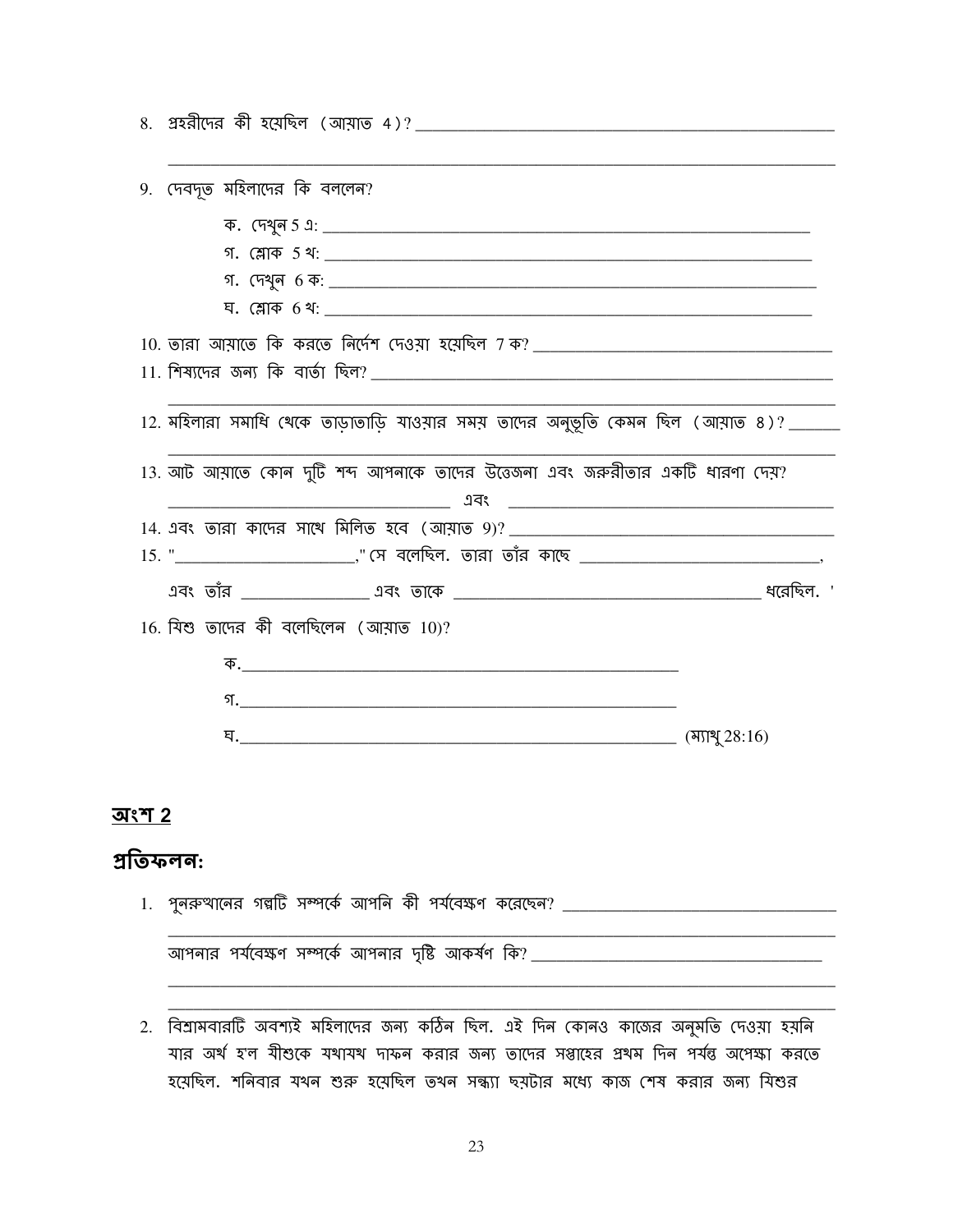দাফল হুট করে করা হয়েছিল. দুঃখ সহকারে এই মহিলাগুলি কেউ কল্পনা করতে পারে. কেউ কেউ উত্তরে গালীল থেকে জেরুশালেমে সমস্ত পথ তাঁকে অনুসরণ করেছিল. এক মিনিট তিনি তাঁর শিষ্যদের সাথে নিস্তারপর্বের থাবার থাঙ্চিলেন এবং পরের মিনিটে, মনে হয়েছিল, অবিশ্বাস্য ঘটনা ঘটেছে. তিনি ক্রুশে মারা গিয়েছিলেন. সে কী ভুল করেছে? হঠাৎ এই উন্মত্ত উন্মাদনার কারণ কী? সবাই চিংকার করছিল আর চিংকার করছিল. ভিড নিয়ন্ত্রণের বাইরে ছিল. তারপরে হঠাৎ শেষ হয়ে গেল. তিনি মারা যান. তথন থেকেই যথন অস্বাভাবিক জিনিসগুলি ঘটতে শুরু করে. উপরে থেকে নীঢ়ে পর্যন্ত মন্দিরের পর্দাটি ছিঁডে গেল. পৃথিবী কেঁপে উঠল এবং শিলা বিভক্ত হল. সমাধিগুলি ভেঙে যায় এবং মারা গিয়েছিল এমন অনেক পবিত্র লোকের মৃতদেহ পুনরুত্থিত হয় (মথি 27: 51-52) আপনি যদি সেখানে উপস্থিত হয়ে যীশুকে মরতে দেখেছিলেন এবং এথন আপনি আপনার বাডিতে ছিলেন এবং বিশ্রামবারটি শেষ হয়ে গেছে আপনি কি মনে করেন আপনি কি করছেন? আপনার প্রতিষ্চবি:

3. হঠাং সৃষ্টিকর্তা শ্বর ঘটনাটি চিরকালের জন্য পরিবর্তিত করেছিলেন। প্রকৃতি পুনরুত্থানের ঘোষণা। এক হিংস্ৰ ভূমিকম্পে কেঁপে উঠল মাটি! ম্যাখিউ একমাত্ৰ লেখক যিনি ভূমিকম্প, দেবদূত এসে সমাধিতে গিয়ে পাখরটি ঘুরিয়ে রেখেছিলেন of কে ভূমিকম্প অনুভব করলেন? অন্য লেখকরা কী বলেন $?$ 

|    | ------<br>'6' I -4<br>י≺ادە د1ت |  |
|----|---------------------------------|--|
|    |                                 |  |
| ٠. | ্গ লক $24 \cdot 1 - 3$<br>ሐ'    |  |

ঘ. জন  $20:1$ 

ম্যাখু এমনকি দেবদূতের উপস্থিতির বর্ণনা দিমেছিলেন. এবং যথন এই সমস্তু ঘটেছিল তথন আমাদের বলা হয় যে প্রহরীরা এত ভয় পেয়েছিল যে তারা কাঁপল "এবং মৃত মানুষের মতো হয়ে গেল (আয়াত ৪)" আপনার প্রতিষ্ঠবি:

#### $9163$

#### $\mathfrak{A}$ তিবিম্ব (অবিরত):

4. দেবদূত পাখরের উপরে বসলেন. আপনি যখন এটি বিবেচনা করেন তথন মজাদার কিছু চিন্তা আপনার মনকে অতিক্রম করতে পারে. দেবদূত অবশ্যই সমাধিতে আগত প্রত্যাশিত দর্শনার্থীদের খাকতে হবে. তিনি সর্বকালের সেরা সংবাদটি ধারণ করেছিলেন এবং নিশ্চয়ই তিনি এত তাডিত হয়েছিলেন এবং বিশ্বকে জানাতে এতটা সুযোগ পেয়েছিলেন যে যীশু যেমন বলেছিলেন ঠিক তেমনই উঠেছিল. রক্ষীরা কাঁপতে কাঁপতে দেবদূত হেসে মৃত লোকের মতো মাটিতে পডে গেলেন কিনা তা অবাক হয়ে যায়. এই লোকেরা কি যাকে যীশুর শিষ্যরা ডাকাতদের কাছ থেকে সমাধি সুরক্ষার জন্য প্রেরণ করা হয়েছিল? একটি হিংস্র কাঁপুন, দেবদৃত উপস্থিত হল, পাখরটি সরিয়ে গেল এবং তারা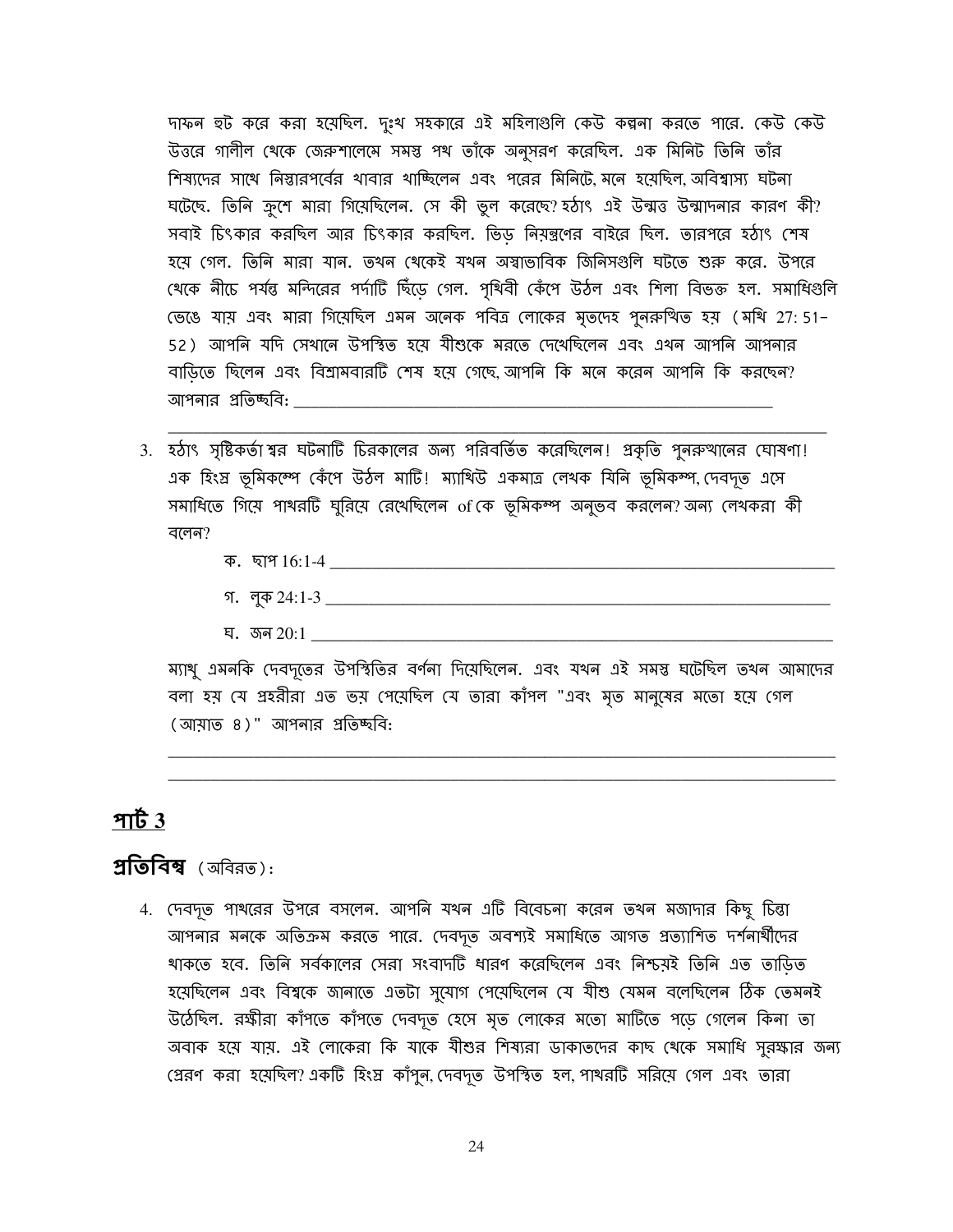মাটিতে শুয়ে মৃত অবস্থায় শুয়ে থাকা এবং সুরক্ষিত কোনও কিছুই রক্ষা করতে অক্ষম. সমাধিটি উন্মুক্ত, উন্মুক্ত, থালি এবং দর্শনার্থীদের জন্য প্রদর্শনের জন্য প্রস্তুত ছিল।

- 5. মহিলাদের কাছে দেবদূতের প্রথম কথাটি ছিল, "  $\cdots$  जिलि জানতেন যে মহিলারা তাদের ক্রুশে দেওয়া প্রভুর মৃতদেহের সন্ধান করতে এসেছিলেন. যোষেফ এবং নিকোডেমাস তাঁকে সমাধিতে স্থাপন করতে দেখেছে কারণ তারা এগুলিই ভেবেছিল. এখন তারা একটি চমকপ্রদ আলো বরফের মতো সাদা পোশাক এবং একটি ভয়েস বলে যে "ভয় পেও না" আপনার তাত্স্কণিক প্রতিক্রিয়া কি হবে? সম্ভবত এটি হবে, "তবে ঠিক আছে, কে নিয়েছে?" স্বর্গদৃত তাদের সুসংবাদটি বলে: "তিনি এথানে নেই; তিনি যেমন বলেছিলেন ঠিক তেমনই তিনি উঠে এসেছেন'
- 6. স্বর্গদৃত মহিলাদের বাইরে দাঁডিয়ে থেকে যান নি তবে তাদের ভিতরে কবার জন্য এবং যেথানে তিনি শুয়েছিলেন সেই স্থানটি দেখার জন্য আমন্ত্রণ জানিয়েছিল. এবং তারপরে তিনি মহিলাদের একটি নিৰ্দেশনা দিয়েছিলেন. তানা কী করত (আয়াত 7)?
- 7. শিষ্যদের জন্য কি বার্তা ছিল?

যদিও শিষ্যরা সমাধিস্থলে প্রথম নন, উদ্বেগটি হ'ল তারা মৃতদের মধ্য থেকে যিশুর পুনরুত্থান সম্পর্কে জানতেন. "দ্রুত যান এবং তাঁর শিষ্যদের বলুন' "তারা এই সুসমাচারটি খুঁজে বের করার একটি জরুরি কাজ ছিল।

৪. তাই মহিলারা এই তাডাতাডি আবেগের মিশ্রণটি নিয়ে ছুটে গেলেন. যদিও তারা কিছুটা ভয় পেয়েছিল, তাদের আনন্দ তাদের দৌডাদৌডি করতে এবং শিষ্যদের বলতে বাধ্য করেছিল. এবং পথে, তারা কার সাথে দেখা করেছিল, কিন্তু তিনি উঠেছিলেন প্রভু যীশু নিজে. তারা তাঁর পা ধরেছিল. তিনি তাঁকে স্পর্শ করার দরকার ছিল তা জানতে যে তিনি ভূত নন, তিনি মাংস ও রক্ত ছিলেন. এবং তারপরে তারা তাদের মতো প্রতিক্রিয়া জানিয়েছিল যারা তাদের জীবনে উত্থিত পালনকর্তার অভিজ্ঞতা অৰ্জন করেছে. তারা তাঁর উপাসনা করল। যীশু ফেরেশতাকে বলতে শুনে যা বলেছিলেন তা পুনরুত্থিত করলেন, "ভয় কোরো না." এবং নির্দেশটি একই ছিল, "যাও এবং আমার ভাইদের বলো..." যিশু স্বর্গদূত তাদের কী বলেছিলেন, সমাধিতে তারা কী দেখেছিল তা নিশ্চিত করেছে এবং এখন তারা নিজের চোখে যা দেখেছিল এবং নিজের হাতে স্পর্শ করেছে. যীশু বেঁচে ছিলেন এবং মৃতদের মধ্য থেকে উঠেছিলেন!

#### পার্ট  $4$

**আবেদন:** তবে এটিকে দুই হাজার বছর আগে ঘটে যাওয়া ঐতিহাসিক তিহাসিক ঘটনার চেয়ে বেশি কী করে? আমার এবং আমার জীবনের জন্য আজ কোনও আবেদন কী করে? আসুন কয়েকটি বিষয় দেখুন:

1. যিশুর পুনরুত্থান নিজের সম্পর্কে এবং theশ্বর আমার সাথে একজন হারিয়ে যাওয়া এবং নিন্দিত ব্যক্তির সাথে যে সম্পর্ক চান সে সম্পর্কে তিনি যা বলেছিলেন তার সমস্ত কিছুই বৈধতা দেয়. তিনি পিতার হৃদয়কে আমাদের কাছে বৃহত্তর ভালবাসার জন্য দৃশ্যমান করে তুলেছেন, এর চেয়ে কারও আর কারও নয়, তাঁর বন্ধুদের জন্য কেউ নিজের জীবন উত্সর্গ করেছিলেন (যোহন 15:13). অবশ্যই যিশু যা বলেছেন তা সত্য. যিশু যা বলেছিলেন তা সমস্ত কিছুই জীবন ও পরিত্রাণের প্রস্তাব দেয়.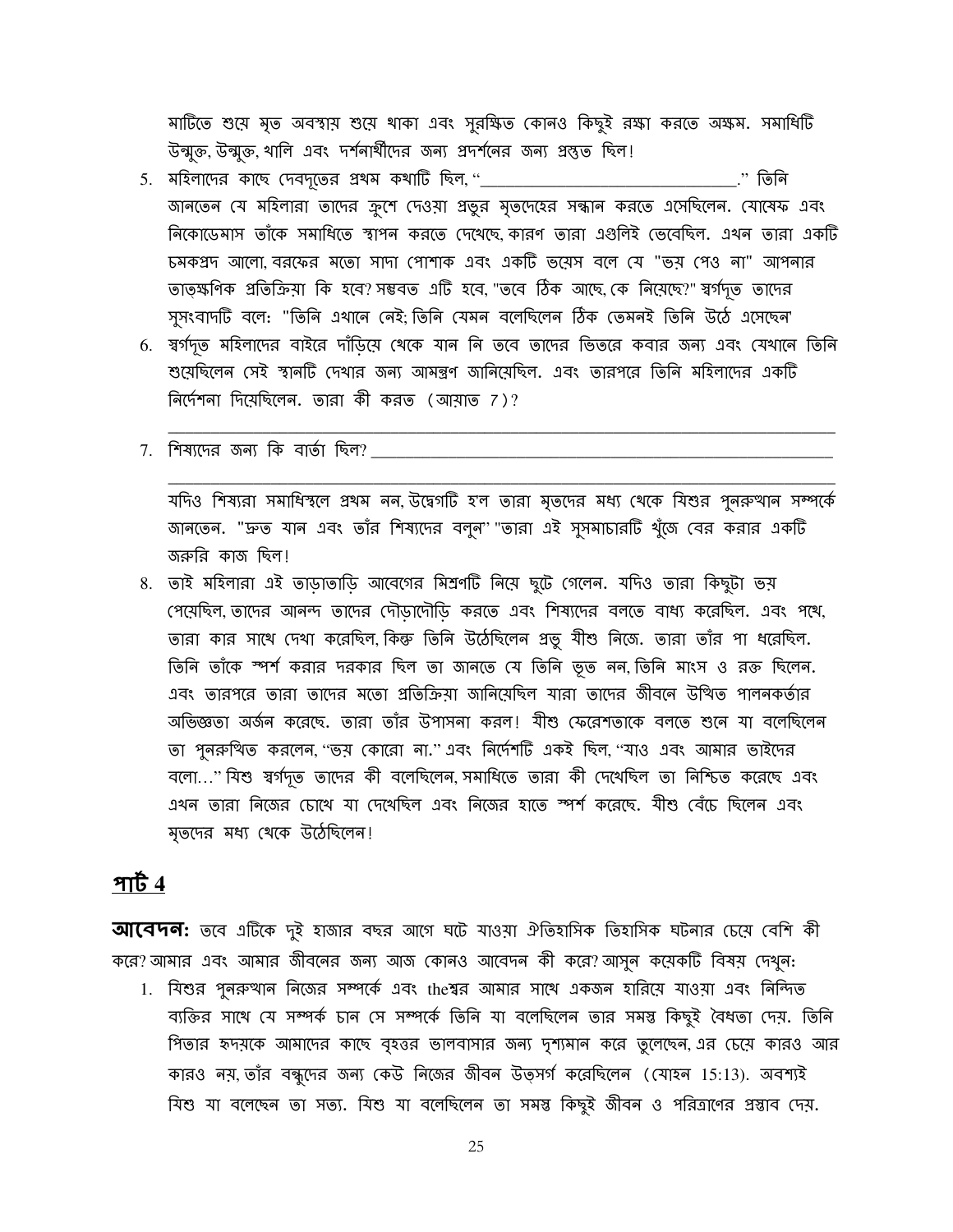তাঁর উপর মানদার প্রত্যেকেরই অনন্তর্জীবন থাকবে. যিশু তাঁর শিষ্যদের জন 14:6এ বলেছিলেন, "আমি \_\_\_\_\_\_\_\_\_\_\_\_\_, এবং \_\_\_\_\_\_\_\_\_\_\_\_\_ এবং \_\_\_\_\_\_\_\_\_\_\_\_\_\_. \_\_\_\_\_\_\_\_\_\_\_\_\_\_\_\_\_\_\_ ব্যভীত ক. পুনরুত্থান যদি সকল কিছুর বৈধতা দেয়, তবে আমি তাঁর নিজের সম্পর্কে যা বলেছি তা 

গ. পুনরুত্থান যদি সকল কিছুর বৈধতা দেয় তবে আমার সাথে তাঁর সম্পর্ক এবং তাঁর সাথে আমার সম্পর্ককে বিবেচনা করার সাথে সাথে এর অর্থ কী? \_\_\_\_\_\_\_\_\_\_\_\_\_\_\_\_\_\_\_\_\_\_\_\_\_

2. সৃষ্টিকর্তা শ্বর পুনরুত্থানের ক্ষেত্রে তাঁর ঐশ্বরিক শী শক্তি প্রকাশ করেছিলেন.

ক. তিনি মৃতদের মধ্য থেকে যিশুর পুনরুত্থানের সূচনা করেছিলেন. ভূমিকম্প হ'ল যীশু শ্বরের অনুমোদনের যীশু শিক স্ট্যাম্পের মতো যিশুর মুক্তির কাজ. এটিই "স্টাফ করা" স্ট্যাম্প যা সত্যই শেষ হয়েছিল. পরিত্রাণের জন্য আর কোনও প্রয়োজন ছিল না. আমি আর পাপের দাস নই. আমার জীবনে যিশু আমার জন্য যা করেছিলেন তা যীশু শ্বরের অনুমোদনের স্ট্যাম্প কী? তাঁর ক্ষমা আমাকে কী দান করে?

- i.  $\pi$  8:32, 36
- 
- 
- iv. গালাতীয় 5:1, 13

আপনি জীবনকে দাস হিসাবে বিবেচনা করে আপনার মতামত বনাম জীবনকে এক সেট মক্ত বলে বিবেচনা করেছেন: আন্দোলি আছে আছে আছে একাডে আছে।

গ. তিনি কেবল পুনরুত্থানই শুরু করেননি, তিনি আমাকে আসার এবং তাঁর সাথে এটি অনুভব করার জন্য আমন্ত্রণ জানিয়েছেন. স্বর্গদৃত বললেন, ''এসো এবং দেখো...'' তিনি আমাকে তাঁর সেই জায়গা দেখান যেখানে তাঁর প্রাণহীন দেহটি সমাধিস্থ করা হয়েছিল. তিনি আমাকে সেই জায়গাটি দেখান যা আমার মরদেহের চডান্ত বিশ্রামের জায়গা হত যদি তিনি আমার জন্য না মরে থাকেন. রোমীয় বলে, "আমরা জানি যে আমাদের পুরানো "এখন যদি আমরা \_\_\_\_\_\_\_\_\_\_\_\_\_ এর সাথে থাকি তবে আমরা \_\_\_\_\_\_\_\_\_\_\_\_ যে আমরাও তাঁর সাখে করব." গ. খ্রিস্টের পুনরুত্থান প্রমাণ করে যে আমাদের জীবন্তু শ্বর আছেন যিশু বলেছিলেন, "তিনি মৃতদের শ্বর নন,জীবিতদের ম্যাখু শ্বর (মখি 22:32)."পৃথিবীর অন্যান্য সমস্ত ধর্ম বিশ্বাস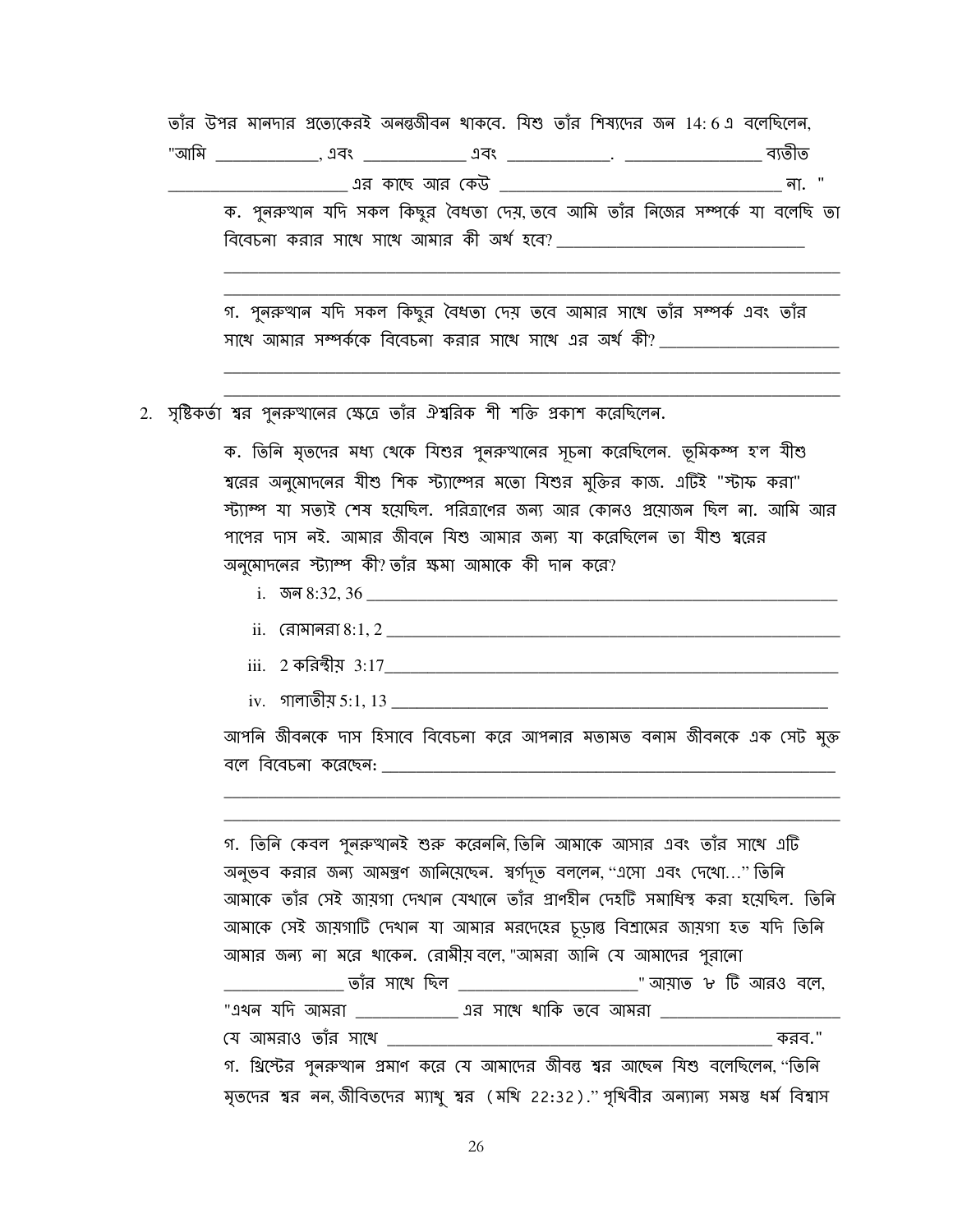করে যে সৃষ্টিকর্তা শ্বর হয় সর্বশক্তিমান কিন্তু অগ্রহণযোগ্য শক্তি, "সৃষ্টিকর্তাশী শক্তি" বা সৃষ্টিকর্তাশ্বর কেবল একটি দর্শন — সুত্তরাং, একটি মৃত .শ্বর. খ্রিস্টান হিসাবে, খ্রিস্টের পুনরুত্থান সৃষ্টিকর্তাশ্বরকে অন্তরঙ্গ, প্রেমময় সৃষ্টিকর্তাশ্বর হিসাবে বৈধতা দেয় যিনি প্রতিটি মানুষের সাথে ব্যক্তিগত সম্পর্ক চান — এইভাবে জীবন্তু সৃষ্টিকর্তাশ্বর. তিনি আপনাকে এবং তাঁর সাথে তাঁর একটি ঘনিষ্ঠ এবং প্রেমময় সম্পর্ক অফার করেন. ঘ. আরও সুসংবাদ রয়েছে. যীশু শ্বর আমাকে তাঁর মৃত্যু ও পুনরুত্থানের সাথে যীশুর সাথে অংশ নেওযার আমন্ত্রণ জানিযে আমাকে জীবিত করেছিলেন. তিনি আমার মধ্যে থাকায এবং আমার মধ্য দিয়ে কাজ করার সাথে সাথে তিনি আমাকে তাঁর শক্তিতে প্রস্বলিত করেন. দেবদৃতের আদেশ ছিল দ্রুত গিয়ে বলুন. যীশুর আদেশটি গিয়ে বলে দেওয়া হয়েছিল. কমান্ড পরিবর্তন হয়নি. আমি দ্রুত যাব এবং অন্যকে বলব যে তিনি মৃতদের মধ্য খেকে পুনরুত্থিত হয়েছেন। তাঁর কথা সত্য. তিনিই তিনি বলেছিলেন তিনি. তিনি আমাদের সত্য বলেছেন. তিনি আমাকে তাঁর মিশনে আমন্ত্রণ জানিয়েছেন যাতে তিনি কী করেছেন তিনি আমাকে আমন্ত্রণ জানান এবং আমাকে শক্তি ও শক্তি দিয়ে তাঁর বাক্য প্রস্বলিত করার ক্ষমতা দেন. সর্বোপরি জন 10:10 আমাদের বলেছে যে তিনি এসেছিলেন যাতে আমরা থাকতে পারি এবং এটি আমাদের কাছে পেতে পারি

 $312$ র্যনা: আপনি যাকে যিশুর মৃত্যু ও পুনরুত্থানের মধ্য দিয়ে তাঁর চূড়ান্ত অনুগ্রহ শুরু করেছিলেন সেই হিসাবে সৃষ্টিকর্তা শ্বরকে প্রতিবিশ্বিত করার সাথে সাথে যিনি আপনাকে তাঁর অভিযানে আমন্ত্রণ জানিয়েছেন যাতে সকলেই এই মুক্তিকামী অনুগ্রহ সম্পর্কে জানতে পারে এবং যিনি আপনাকে তাঁর শক্তিশালী দ্বারা প্রজ্বলিত করেন তিনি হিসাবে ভালবাসা আপনাকে নিজের ক্ষমতায় কাজ করতে ছাডছেন না বরং তাঁর আত্মার দ্বারা শক্তিমান আপনার প্রশংসা ও ধন্যবাদ জানাতে প্রার্থনা করুন.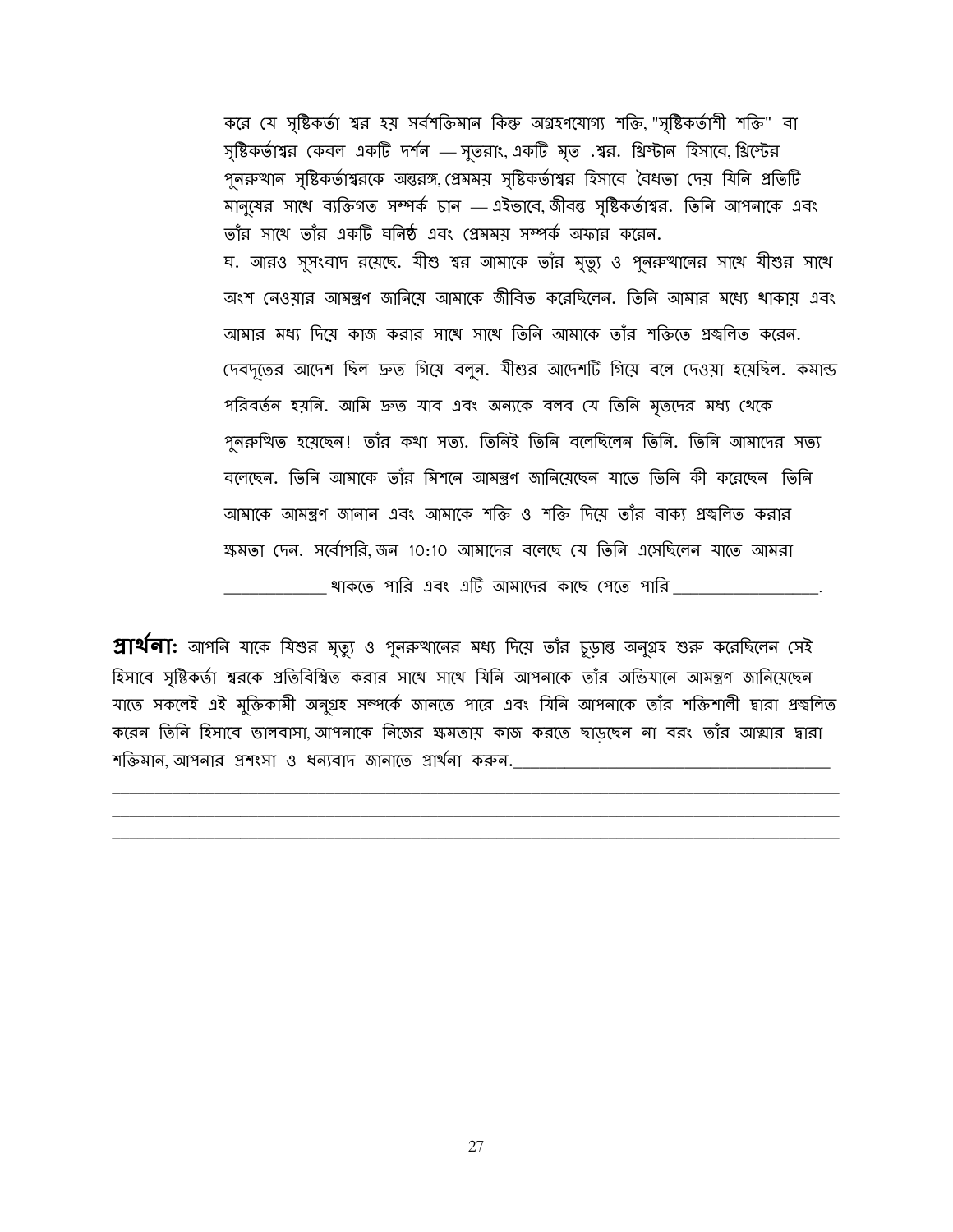## পাঠ চার

## এবং তাদের চোথ থোলা ছিল

## ম্যাথিউ 28 এবং 24 দেখুন - পুনরুত্থান দিন

এক নজরে এর পাঠ 4

| সংক্ষিপ্ত বিবরণ                                      | 29 |
|------------------------------------------------------|----|
| ভূমিকা                                               | 30 |
| পাঠ 4: ম্যাখু 28: 11-15, লূক 24: 13-35               |    |
| মিখ্যার জন্য অর্থোপার্জন                             | 31 |
| • জরুরী! প্রবেশপখ! বলুন!                             | 32 |
| • ইম্মাউসের পথে                                      | 33 |
| • একটি মৃত দেহের জন্য অনুসন্ধান                      | 34 |
| •   লিভিং  লর্ডের  সাথে  একটি  ব্যক্তিগত  এনকাউন্টার | 36 |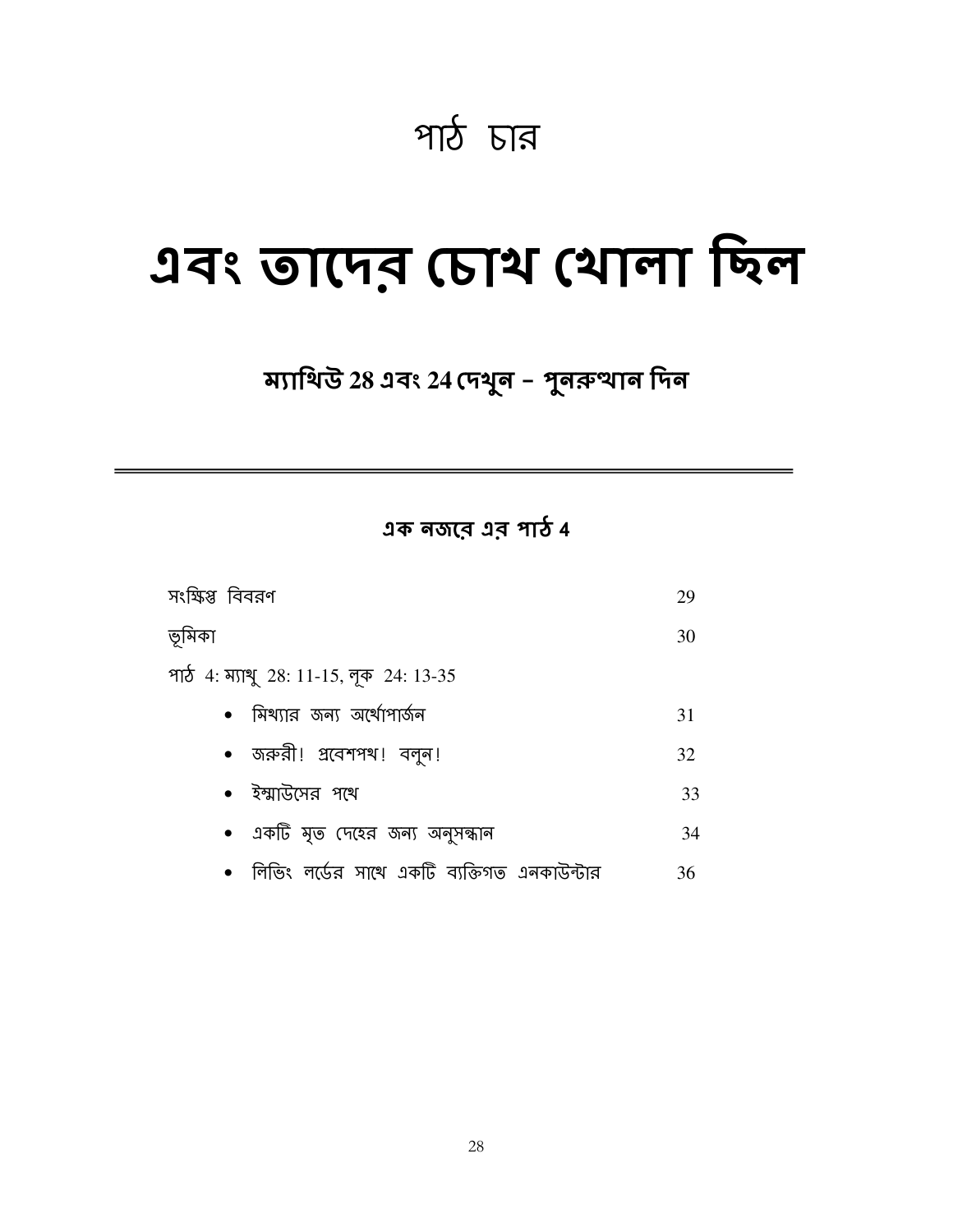#### সূচনা

যিশুর শিষ্যদের এবং তাদের যত্ন নেওয়া মহিলাদের জন্য কত দিন। এটি থুব ভোরে ভূমিকম্পের সাথে শুরু হয়েছিল এবং ইমাসাউস থেকে ফিরে আসা লোকদের কাছে এসেছিল যে তারা যীশুর সাথে ছিল বলে রিপোর্ট করে শেষ হয়েছিল. ইহুদীদের ভয় নিয়ে এত উত্তেজনা এবং মিশ্রণ তাদেরকে তালাবদ্ধ দরজার পিছনে আবদ্ধ করে রেখেছিল. এক মুহূর্ত তিনি মারা গেছেন এবং পরের দিন তিনি বেঁচে আছেন. এক মুহুর্তে একটি নিথোঁজ দেহ রয়েছে এবং পরের মুহূর্তে যীশু তাদের জীবিত প্রভু হিসাবে উপস্থিত হন. এক মুহুর্তে তাদেরকে "আসুন এবং দেখুন" এবং পরের মুহূর্তে তাদের "যেতে এবং বলুন" বলা হয়.

এবং ইতিমধ্যে, প্রধান যাজকরা ও প্রবীণরা প্রহরীদের সাথে কথা বলছেন যারা জানিয়েছেন যে ভূমিকম্পের ফলে সমাধিটি থেকে পাখরটি সরিয়ে দেওয়া হয়েছিল এবং এখন মৃত ব্যক্তির লাশটি নিথোঁজ রয়েছে. তারা এই প্ৰতিবেদনটি নিয়ে কী করবে?

দিনভর চোখ থোলা যাচ্ছিল. প্রহরী, প্রধান যাজক এবং প্রবীণরা, মহিলা, পিটার এবং জন এবং অন্যান্য সমস্ত শিষ্য ও অনুগামীরা সত্যকে আগে কথনও প্রকাশিত হতে দেথেনি. অধ্যয়ন করার সাথে সাথে আপনার নিজের হৃদমের চোথের অবস্থা সম্পর্কে সচেতন হন. 'Sশ্বরের আত্মা আপনাকে উত্থিত প্রভু ও ত্রাণকর্তার কাছে প্রকাশ করতে দিন.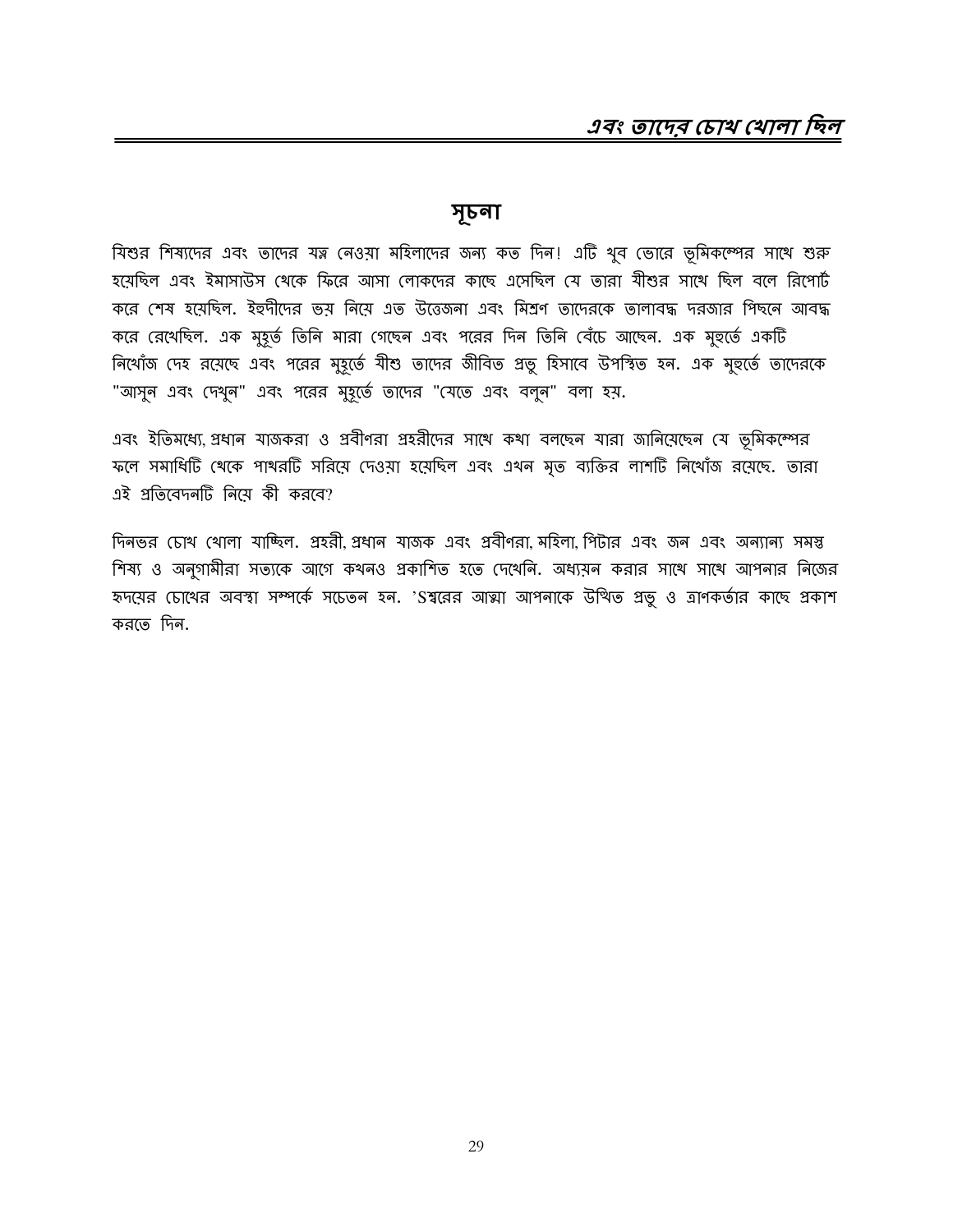#### <u>পাঠ 4</u>

#### অংশ  $1$

**ভূমিকা:** গীলাতের মতো প্রধান যাজকরা ও প্রবীণরা ভেবেছিলেন যে তাদের আর যিশুর সাথে আর टयवहार করতে হবে না. তাদের দৃষ্টিকোণ থেকে, তিনি মারা গিয়েছিলেন এবং কবরে সীলমোহর করা হয়েছিল. তিনি পালানোর কোন উপায় ছিল না. আসুন আমরা কিছু সংক্ষিপ্ত শ্লোকে ম্যাখিউ কী বলেছে তা দেখুন.

**দায়িত্ব:** পড়ুৰ মখি 28: 11-15.

#### ব্যায়াম:

| . . | வட<br>ו הווח כו         | . কাথাম <i>ণে</i> ল° |  |  |
|-----|-------------------------|----------------------|--|--|
|     | the control of the con- |                      |  |  |

- 
- 

4. সবকিছু পরিকল্পনা অনুযায়ী যায়নি. মূখ্য পুরোহিত এবং প্রবীণদের সমাধানের জন্য এখন একটি বড সমস্যা রয়েছে. তারা কী পরিকল্পনা তৈরি করেছিল (আয়াত 12 থ -14)?

- 
- গ. সৈন্যদের বলতে হবে
- ঘ. এবং যদি রাজ্যপাল এটি জানতে পারেন

5. আয়াত 15: "মুতরাং তারা \_\_\_\_\_\_\_\_\_\_\_\_\_\_\_ নিয়েছিল এবং তারা \_\_\_\_\_\_\_\_\_\_\_\_\_\_\_\_\_\_\_\_ (যমন করেছিল. এবং এই <u>\_\_\_\_\_\_\_\_\_\_\_\_\_\_\_\_\_</u> আজও \_\_\_\_\_\_\_\_\_\_\_\_\_\_\_\_\_\_\_\_\_\_\_\_ এর মধ্যে বিষ্মৃত 

#### প্ৰতিফলন:

1. প্রখমে, যিশুকে ধরিয়ে দেওয়ার জন্য যিয়দার কাছে অর্থ প্রদান করা হয়েছিল. এবার অর্থ মিথ্যা ও গ্রতারণা কেনার জন্য ব্যবহৃত হয়. এটি আকর্ষণীয় যে প্রধান ইমামেরা ও ফরীশীরা যিশুকে প্রতারক বলে উল্লেখ করেছিলেন এবং ঘোষণা করেছিলেন যে তাঁর পুনরুত্থানের বিষয়ে তিনি যা বলেছিলেন তা প্রতারণা (মথি 27: 63-64) সত্যকে বলা থেকে বাঁচানোর জন্য শয়তান তার ছদ্মবেশ হিসাবে কে ব্যবহার কর্ছে? $\frac{1}{2}$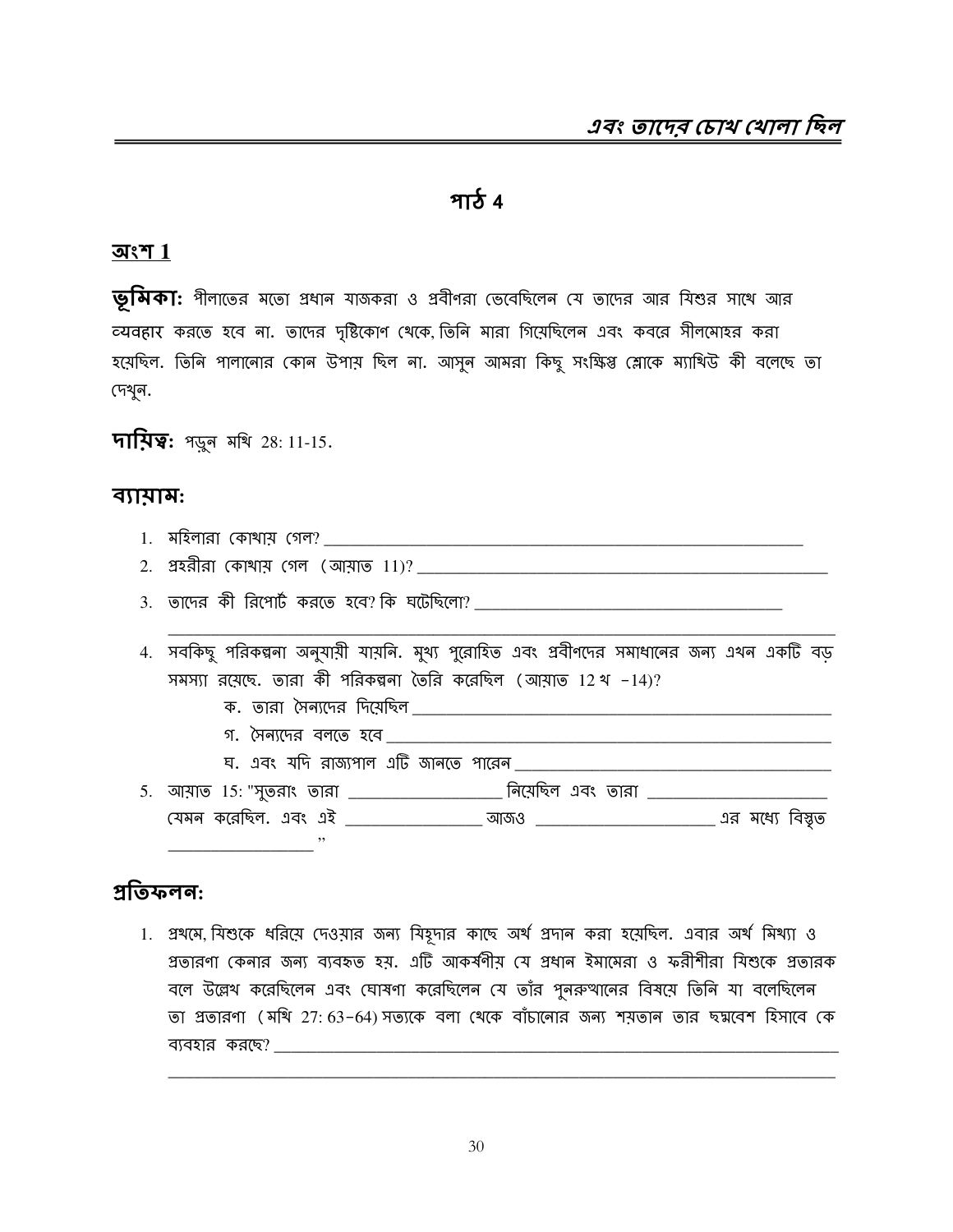2. কারও কারও পক্ষে theশ্বর তাঁর পুত্রকে মৃতদের মধ্য থেকে জীবিত করেছেন বলে বিশ্বাস করা ছাডা সৈন্য ও আধিকারিকদের মিখ্যা কথা গ্রহণ করা সহজ. কেউ যীশুর দেহ চুরি করে নিয়ে যাওয়ার সম্ভাবনা বুঝতে পারি কিন্তু ধারণা করে যে তাঁকে মৃত্যু থেকে জীবিত করা হয়েছিল মানের দাবি. শাস্ত্র হিব্রু 11: 6 এ শিক্ষা দেয় যে "\_\_\_\_\_\_\_\_\_\_\_\_\_\_\_\_\_\_\_\_\_\_\_\_\_\_\_ ব্যতীত সৃষ্টিকর্তা শ্বরের কাছে \_\_\_\_\_\_\_\_\_\_\_\_\_\_\_\_\_\_\_\_\_\_\_\_\_\_\_. এবং সেন্ট পল রোমীয় 1: 17 গিতে বলেডেন, "\_\_\_\_\_\_\_\_\_\_\_\_\_\_\_\_\_\_\_\_ 

#### আবেদন:

- 1. ধর্মীয় সম্প্রদায় মিখ্যা কথা বলে এবং যিশুর দেহ সম্পর্কে লোকেদের প্রতারণা করে. তাদের ক্রিয়াকলাপের ফলে একজন আশ্চর্য হয়ে যায় যে কেবলমাত্র কে আস্থা রাখতে পারে. আপনি কি সত্য কথা বলছেন? আপনি কি এমন একজন যার কাছে লোকেরা এসে বিশ্বাস করতে পারে আপনি সত্য বলবেন? তারা কি জানেন যে আপনার সাথে কিছু অন্যায় কাজ কতে চেষ্টা করা হবে না? অথবা, সম্ভবত আপনাকে সত্য বলতে অসুবিধা হয়েছে. যিনি সত্য তিনি তাঁর সাথে আপনার সম্পর্ককে কীভাবে বৰ্ণনা করবেন?
- 2. ধর্মীয় নেতারা তাদের মিখ্যা দ্বারা বন্দী ছিল. সৈন্যরা কি সত্যিই ঘটেছে তা প্রকাশ করতে পারে? তারা কি আরও বেশি টাকা দাবি করবে?তারা এই ভয়ে বাস করত যে গভর্নর (পীলাত) এটি জানতে পারেন. তারা কী বলবে যা তাকে সম্ভষ্ট করবে?তাদের মিখ্যা এবং ছলনা ক্রমাগত আরও মিখ্যা এবং প্রতারণার দাবি করত. এটা সৃষ্টিকর্তা শ্বর চেয়েছিলেন না. স্বর্গদৃত বললেন, যাও এবং শিষ্যদের তাডাতাডি বল " সত্যটি বলা হোক. সে উঠেছে। মহিলারা সমাধিসৌধ থেকে তাডাতাডি দুরে সরে গিয়েছিলেন সম্ভবত সৈন্যরা তাদের পুনরুত্থানের সুযোগ পাওয়ার আগেই. তারা ভয় পেয়েছিল তবে আনন্দে ভরেছিল. তারা দৌডাতে বলে। যীশু তাদের সাথে দেখা করলেন এবং তাদের ভয় দূরীকরণ করতে বলেছিলেন, ''ভয় কোরো না. যাও এবং বলুন। ''শিষ্যদের কাছে গিয়ে তাদের বলার সাহস আমাদের মৃতদের মধ্য থেকে তাঁর পুনরুত্থানের সত্য দেম়. আপনি মহিলাদের কাছ থেকে গল্প শুনেছেন. আপনি কি জানেন যে সকালে তাডাতাডি কি ঘটেছে. আপনি কি দৌডাচ্ছেন, আনন্দে ভরেছেন অন্যকে বলার জন্য?আপনি কাকে বলতে চান?যীশু কে তাদের জানতে চান যে

**প্রার্থলা:** হে প্রভু, আপনি আমার জীবন্ত প্রভু. আপনার দেহ মৃতদের মধ্য খেকে পুনরুত্থিত হয়েছিল. স্বর্গদৃত বললেন, ''তিনি এথানে নেই. তিনি যেমন বলেছিলেন ঠিক তেমনই তিনি পুনরুত্থিত হয়েছেন '' আমার আর ভয়ে বাঁচার দরকার নেই; আমি গিয়ে অন্যকে জানাতে মুক্তি পেয়েছি. আমাকে অন্যকে বলার মতো সাহস দিন যে আমাদের কারওরই আর মৃত্যু বা সমাধির দরকার নেই. আপনি যেমন মৃতদের মধ্য থেকে পুনরুত্থিত হয়েছিলেন, তেমনি আমাদের সকলকেও পুনরুত্থিত করা হবে. আমার মুক্তিদাতা বেঁচে আছেন তা জেনে আমি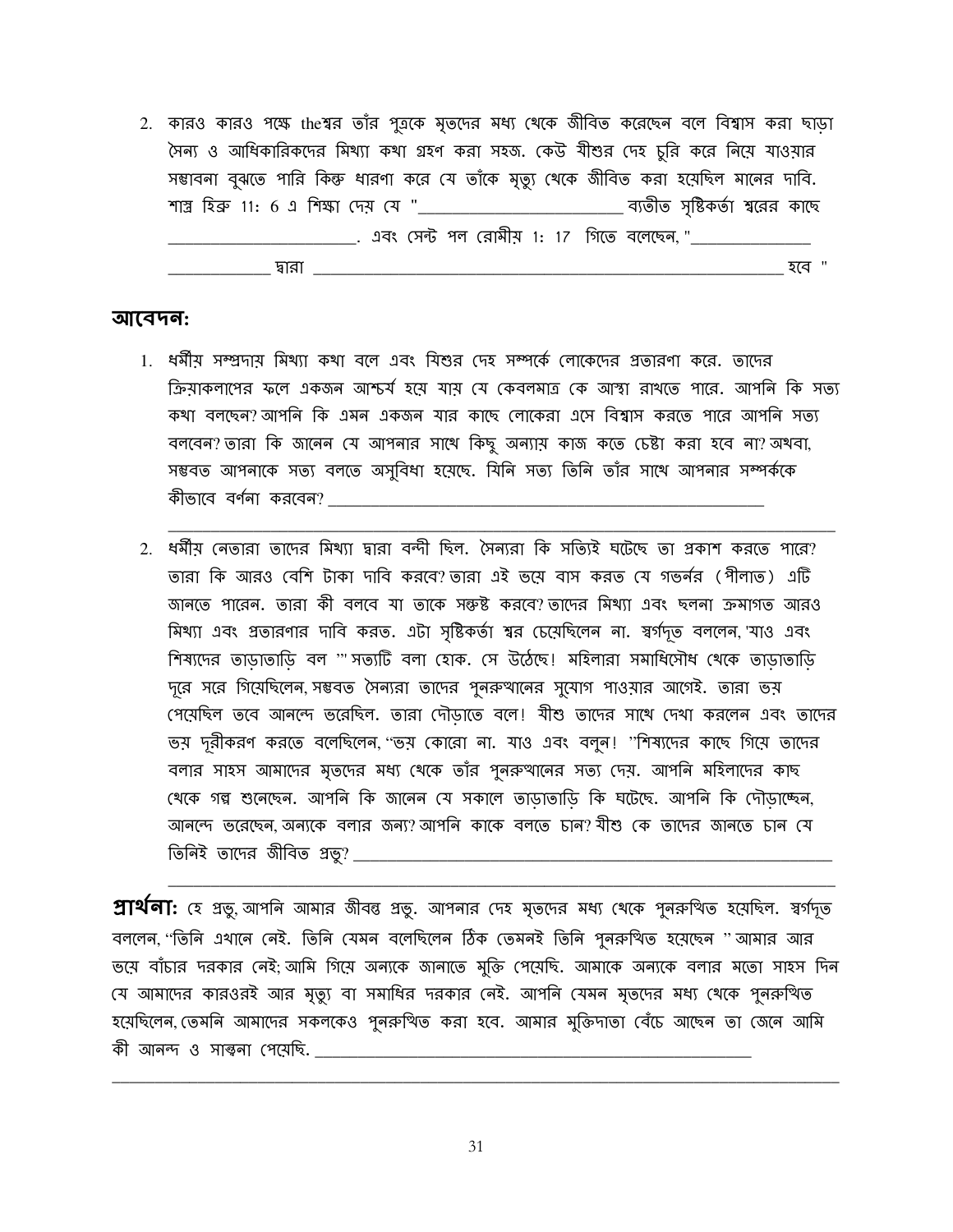#### <u> অংশ 2</u>

 $\overline{\psi}$ মিকা: বলা বাহুল্য, সপ্তাহের এই প্রথম দিনটি অন্য যে কোনও তুলনায় আলাদা ছিল এবং এর আগে আর কথনও হবে না. আবেগের পরিসীমা হৈচৈ করে রাখে সবকিছু. প্রথমত, যিশু মারা গেছেন তা জানার দুঃখ মহিলাদেরকে সমাধিতে নিয়ে এল (মার্ক 16: 1) তারপরে তাঁর মৃতদেহটি নিয়ে যাওয়া হয়েছিল এই ভয়টি পিটার এবং জনকে সমাধিতে নিয়ে এসেছিল (জন 20: 3-8). মহিলাদের কাছে যীশুর উপস্থিতি শিষ্যদের যা দেথেছিল এবং শুনেছিল তা জানাতে আত্মবিশ্বাস নিয়েছিল (ম্যাথু 28:10). পুনরুত্থিত প্রভু হিসাবে মরিয়ম ম্যাগডালিনের কাছে যিশুর উপস্থিতি (জন 20: 10-18) তাকে আনন্দ এবং সাম্বনার এক নতুন জীবন দিয়েছে.

পিটার নিজেই ভাবছিলেন যে কী ঘটেছে (লূক 24:12). সবকিছু এত দ্রুত ঘটছে বলে মনে হয়েছিল. তিনি নিশ্চয়ই অনুভব করছেন যেন তিনি যতবার ঘুরে দাঁড়ান তিনি আরও থবর নিয়ে আসছেন. আসুন আরেকটি গল্পের দিকে তাকান যা ঘটেছিল যথন দুজন শিষ্য রাস্তা দিয়ে হাঁটছিলেন ...

**দায়িত্ব:** পড়ুন লুক 24: 13-35.

#### ব্যায়াম:

| 4. তারা যথন হেঁটে যাচ্ছিল এবং কথা বলছিল, তথন কী ঘটেছে (আয়াত 15)? _________________        |
|--------------------------------------------------------------------------------------------|
|                                                                                            |
| 6. যিশু কোন প্রশ্ন জিজ্ঞাসা করেছিলেন যার ফলে তাদের হাঁটাচলা বন্ধ হয়েছিল 17)? ____________ |
|                                                                                            |
|                                                                                            |
|                                                                                            |
|                                                                                            |
|                                                                                            |
| 10. তারা কীভাবে আয়াতে নাসরতীয় যিশুকে বর্ণনা করেছেন 19?                                   |
|                                                                                            |
|                                                                                            |
|                                                                                            |
| 11. এই লোকেরা যীশুসা মশীহের সাথে কোন ঘটনা সম্পর্কিত হয়েছিল (আয়াত 20-24)?                 |
|                                                                                            |
|                                                                                            |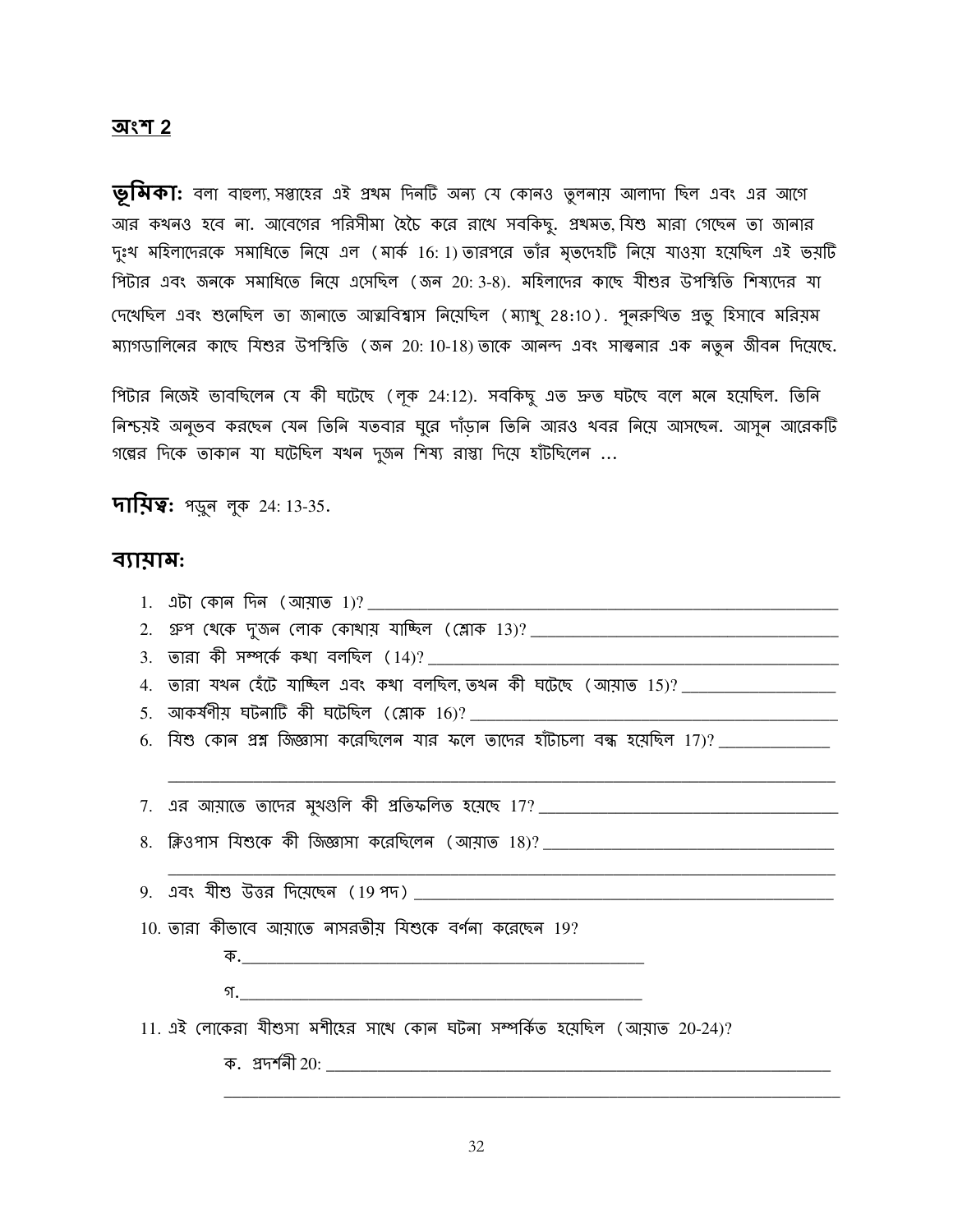| ঘ. 22 এবং 23 আয়াত: মহিলারা কী করেছিলেন?                                         |
|----------------------------------------------------------------------------------|
|                                                                                  |
| <u>ii. _____________________</u>                                                 |
| ঙ. চব্বিশ 24: আয়াত: তাদের সঙ্গীরা কি পেয়েছিল? ________________________________ |
|                                                                                  |
|                                                                                  |
|                                                                                  |
|                                                                                  |
|                                                                                  |
|                                                                                  |
|                                                                                  |
|                                                                                  |
|                                                                                  |
|                                                                                  |
| <u>18. মিশুর কি হল?</u>                                                          |
|                                                                                  |
|                                                                                  |
|                                                                                  |
|                                                                                  |
|                                                                                  |
| 23. ইম্মাউসে যে দুজন হেঁটে গিয়েছিলেন তারা কী ভাগ করেছে (আয়াত 35)?              |
|                                                                                  |
|                                                                                  |

### <u>পার্ট 3</u>

#### প্ৰতিফলন:

1. এই দুজন শিষ্য গত কয়েক দিনের ঘটনাগুলি নিয়ে হাঁটতে এবং কথা বলার পক্ষে সহজেই কল্পনা<br>করা যায়. তাদের কাছে কোনও কিছুই তাদের মাস্টারের কষ্ট ও মৃত্যুর মতো গুরুত্বপূর্ণ ছিল না.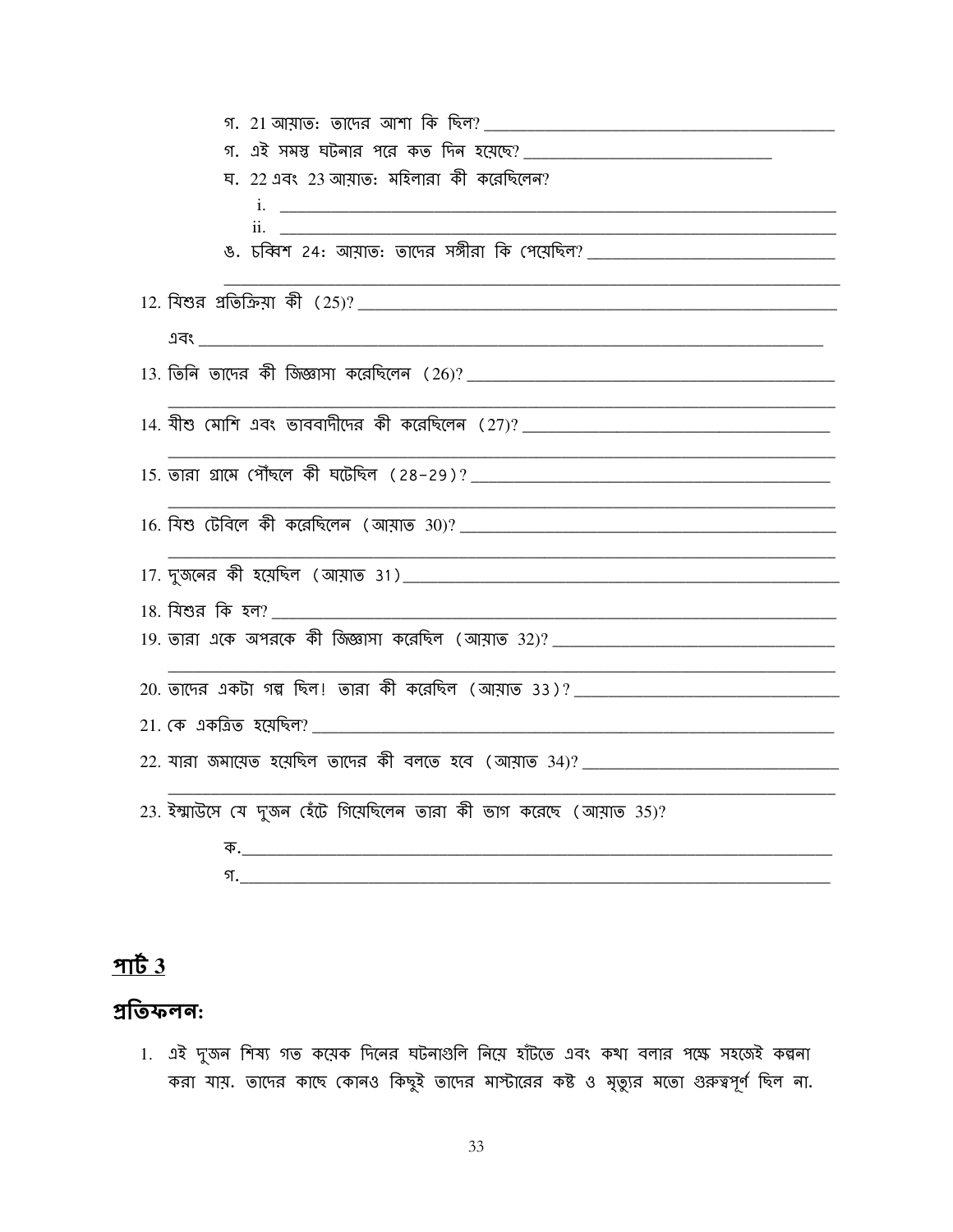এবং এখন বিষয়গুলিকে আরও জটিল করার জন্য প্রতিবেদনটি ছিল যে সমাধিটি থালি পাওয়া গেছে এবং তাঁর দেহটি গেছে. মহিলারা সমাধিতে এটি থুঁজে পেল না. মহিলারা যা বলেছিল তা নিশ্চিত করার জন্য পিটার এবং জন সমাধিতে গিয়েছিলেন এবং তারা তাঁর মৃতদেহ খুঁজে পান না. Jesusসা মশীহ কি তাঁর সমস্ত দেহ সম্পর্কে ভোগ ও মৃত্যুর মুথোমুথি হয়েছিলেন এবং এথন এটি নিথোঁজ হয়েছিল? এই সবাই কি কথা বলছিল? দেবদূত কী বলেছিলেন (লূক 24: 5 বি -6)? \_\_\_\_\_\_\_\_\_\_\_\_ আপনার চিন্তাগুলো: সামের সামের সামের

2. আপনি যদি এই লোকদের সাথে চলতে থাকেন তবে আপনি কী সম্পর্কে কথা বলবেন বলে আপনি মনে করেন?

#### আবেদন:

- 1. আমার নিজের জীবনের ঘটনা এবং ঘটনাগুলি কি আমাকে যিশুকে দেখার খেকে বিরত রাখে?এমন একটি সময় বিবেচলা করুল যখন আপনি আপনার জীবনের ঘটনা / ঘটনাগুলিতে এতটাই মোহগ্রস্ত হয়ে পডেছিলেন যে যিশু অস্পষ্ট এবং অজানা বলে মনে করেছিলেন: \_\_\_\_\_\_\_\_\_\_\_\_\_\_\_\_\_\_\_\_\_\_
- 2. যীশু সম্পর্কে আমার প্রত্যাশা কি?আমি আমার,আমার পরিবার এবং আমার বন্ধুদের জন্য তিনি কী

যারা তাঁর অনুসরণ করেন তাদের জন্য আমি তাঁর কী করবেন বলে আশা করি? \_\_\_\_\_\_\_\_\_\_\_\_\_\_\_

যীশুর প্রতি আমার নিজের প্রত্যাশা কীভাবে আমাকে যীশুকে দেখার খেকে বিরত রাখবে? \_\_\_\_\_\_\_\_

- 3. লোকেরা প্রত্যাশা করেছিল যে যিশুর লাশ একটি সমাধিতে পাওয়া যাবে. আমি কোখায় যিশুকে
- 

#### পার্ট  $4$

#### প্ৰতিফলন:

1. তারা যথন ইম্মাউদে পৌঁছেছিল তথন দুপুর হয়েছিল এবং তারা যীশুকে ডিনারে থাকার জন্য আমন্ত্রণ জানিয়েছিল. 29 আয়াতে বলা হয়েছে যে তারা "তাঁকে দৃ ভাবে অনুরোধ করেছিলেন." অপরিচিত ব্যক্তির প্রতি আতিথেয়তা দেখানো এক দুর্দান্ত আশীর্বাদ হতে পারে.

ক. সেন্ট পল এই শব্দগুলি সহ আমাদের উত্সাহিত করেন, "\_\_\_\_\_\_\_\_\_\_\_\_\_\_\_\_\_\_\_\_\_\_\_\_\_\_\_\_\_\_

 $\sim$  (রোমানরা 12:13)."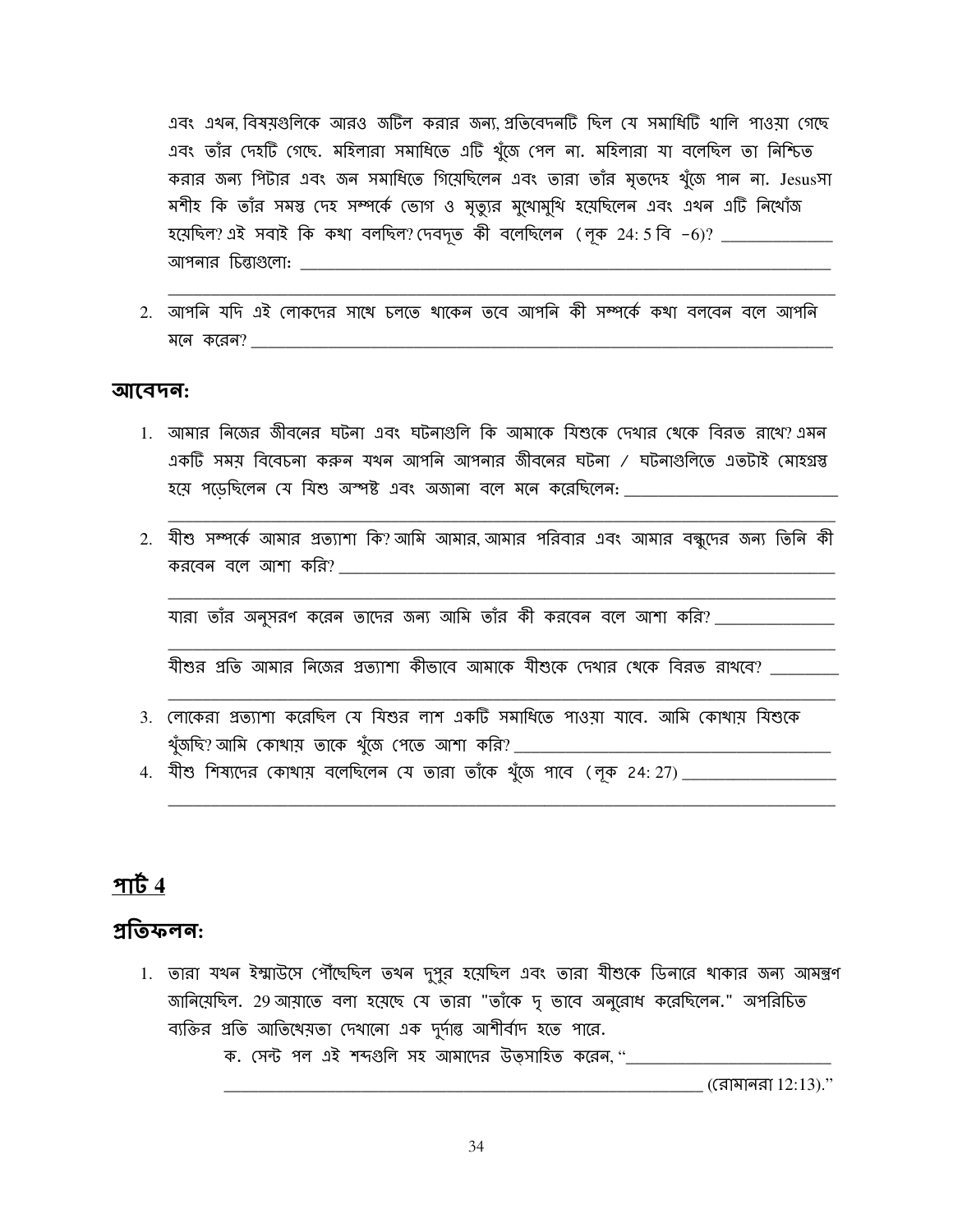| গ. ইব্রীয় 13:2এ আমাদের বলা হয়েছে: "দেখানোর জন্য ________________ করবেন না              |                                             |  |
|------------------------------------------------------------------------------------------|---------------------------------------------|--|
|                                                                                          | __ অপরিচিতদের কাছে কারণ এর দ্বারা কারও কাছে |  |
|                                                                                          |                                             |  |
|                                                                                          |                                             |  |
|                                                                                          |                                             |  |
|                                                                                          |                                             |  |
| গ. এবং ________________________ এটি এবং তাদের এটি দিয়েছে.                               |                                             |  |
| 3. সারা দিন ধরে অনেক কিছু ঘটেছিল তবে যীশু আরও একটি ঘটছিলেন যা তিনি তাদের অভিজ্ঞতা        |                                             |  |
| লাভ করতে চেয়েছিলেন. টেবিলে সংঘটিত ঘটনাটি কী ঘটেছিল (আয়াত 31)?"তাদের                    |                                             |  |
|                                                                                          |                                             |  |
|                                                                                          |                                             |  |
| যিশুর মুথোমুখি হয়েছিল।                                                                  |                                             |  |
| আবেদন প্ৰশ্ন:                                                                            |                                             |  |
| ।   ভিন্নি আমান ঘাণ্ড কথা নলান ঘমস ৭ন॰ আমান কাচ্ন ধৰ্মগৰুটি থল্যে গ্ৰিয়ান আমান অলন জল্ল |                                             |  |

- 1. তিনি আমার সাথে কথা বলার সময় এবং আমার কাছে ধর্মগ্রন্থাট থুলতে াগয়ে আমার অন্তর জ্বলন্তু কিসের মতো?
- অভিজ্ঞতা দেয়?

প্রার্থ**না:** হে অতি পবিত্র প্রভু, পুনরুত্থান আপনার সম্পর্কে. আপনিই সেই ইস্রায়েলকে মুক্ত করার জন্য পিতা প্রেরিত. আপনিই আমাকে মুক্ত করার জন্য পিতা প্রেরিত. তোমার বাক্যটির মাধ্যমে তোমাকে দেখার জন্য আমার চোখ থুলুন এবং আমার হৃদয়কে আমার মধ্যে জ্বলিয়ে দেবেন. আপনি মৃতদের মধ্য থেকে উঠেছেন এমন সত্যকে অন্যকে জানাতে শক্তি এবং উত্সাহ দিন। আমি আপনাকে আমার ধন্যবাদ এবং প্রশংসা দিতে কথনও থামি না.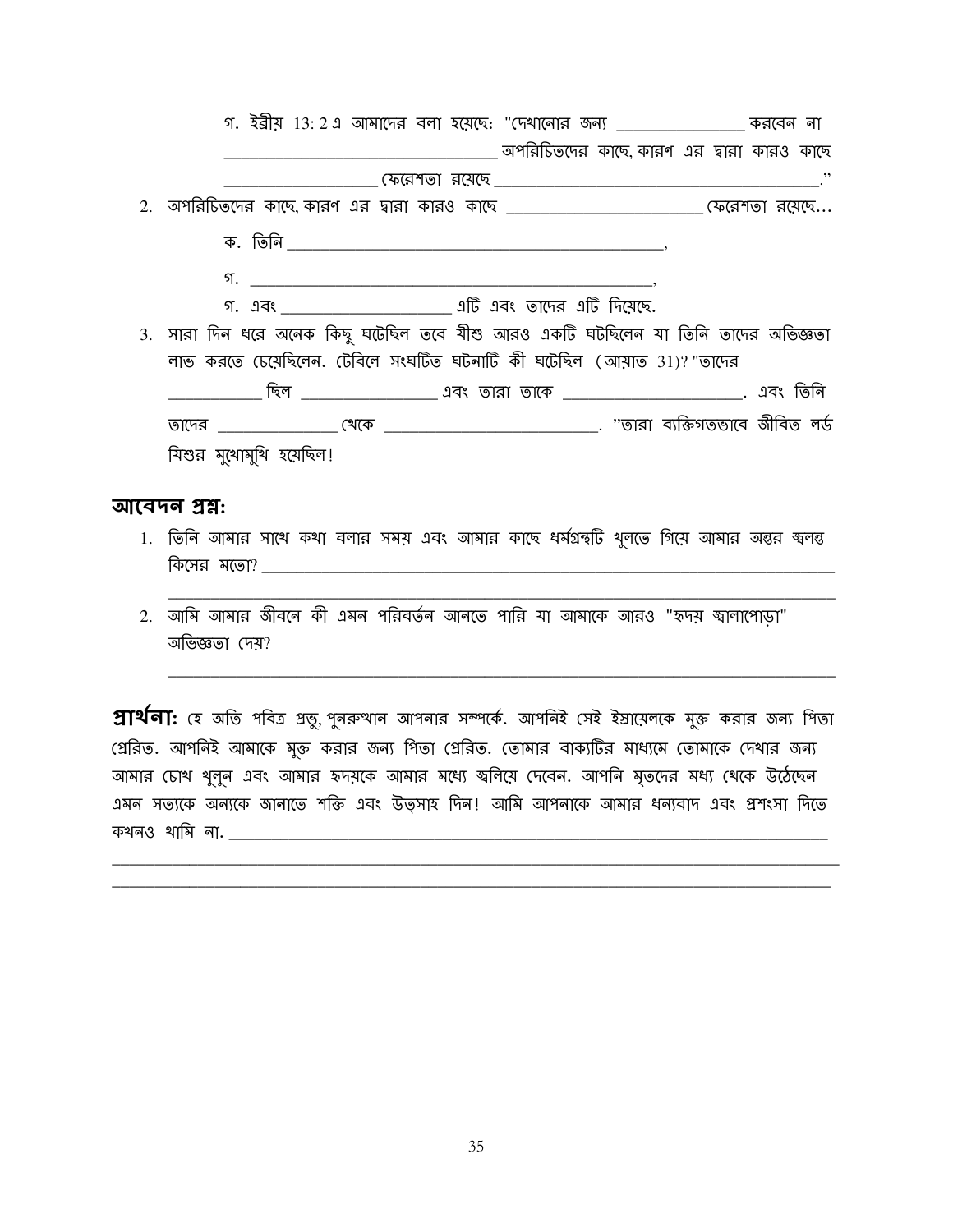## পাঠ পাঁচটি

## আমি আপনাকে পাঠিয়ে দেব

### জন 20: 19-23 - মীশু, আমার প্রশান্ত

এক নজরে এর পাঠ 5

| সংক্ষিপ্ত বিবরণ        | 37 |
|------------------------|----|
| ভূমিকা                 | 38 |
| পাঠ 5: জন 20: 19-23    |    |
| • ইহুদীদের ভয়ে        | 39 |
| • যীশু হাজির           | 39 |
| • উপহার তাঁর শান্তি    | 41 |
| • উপহার তার পরিকল্পনা  | 42 |
| • তাঁর শক্তির উপহার    | 43 |
| •  উপহার তাঁর উদ্দেশ্য | 44 |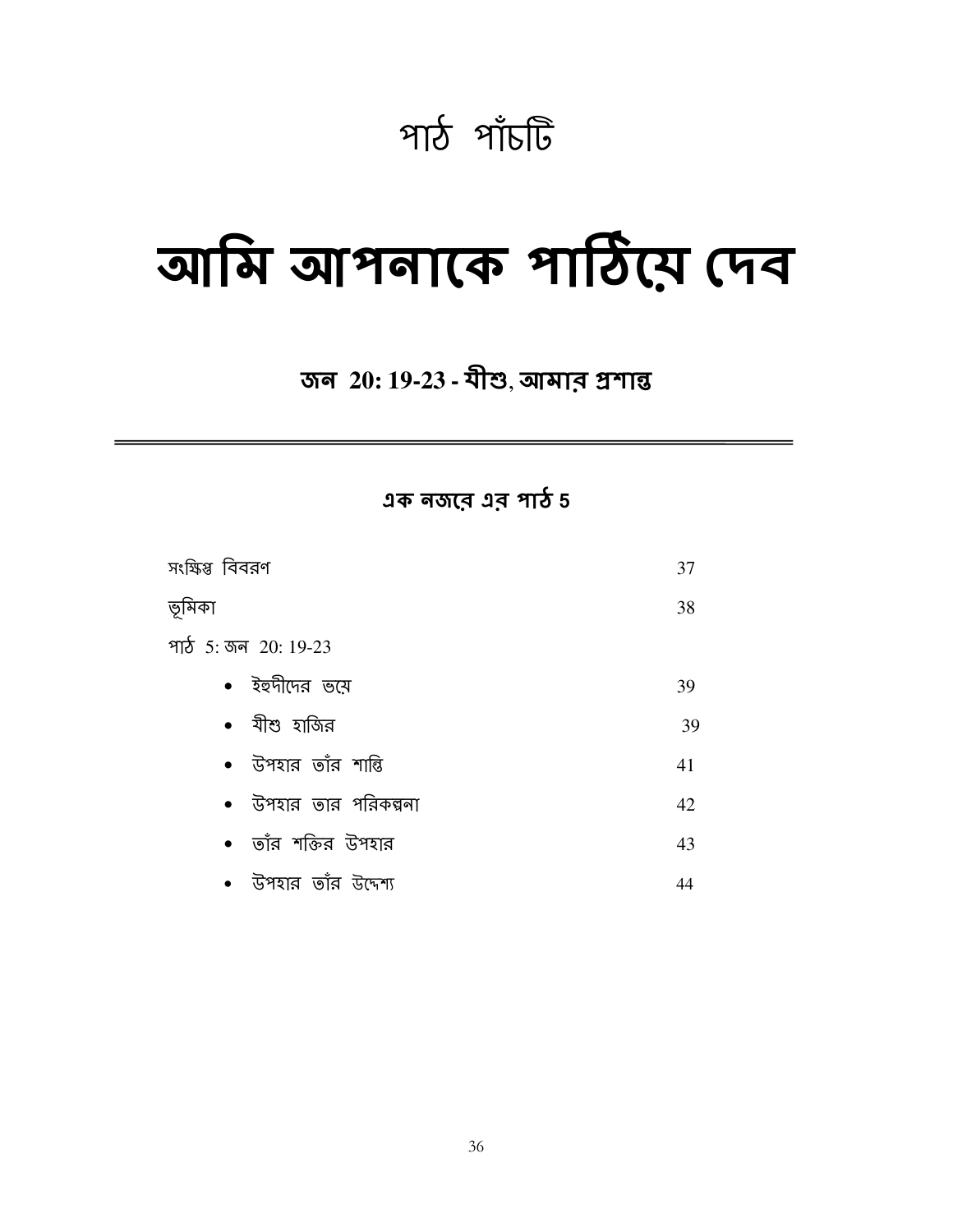#### সূচনা

কেউ ভাববেন যে এর সমস্তু ক্রিয়াকলাপের সাথে দিনটি শেষ হয়ে গেছে এবং যারা একত্রিত হয়েছিল তারা শারীরিক এবং মানসিকভাবে ব্যয় করেছিল. তবে শিষ্যদের জন্য দিনটি শেষ হয়নি. ইম্মাস শিষ্যরা তাদের দীর্ঘ পথ্যচলা থেকে সবেমাত্র ক্লান্ত হয়ে ফিরে এসেছিলেন এবং তবুও তাদের অভিজ্ঞতা ভাগ করে নেওয়ার জন্য এত আগ্রহী. যিশু যখন আবার হাজির হলেন তখনও তারা তাদের গল্পটি অন্যদের সাথে সম্পর্কিত করছিলেন. এবার কোখায ছিল?

পুনরুত্থিত প্রভূ তাঁর অনুসরণকারীদের উপহার প্রদান করেন. আপনি পাঠ 5 অধ্যয়ন হিসাবে এই উপহারের জন্য দেখুন। এগুলি তাঁর পক্ষ থেকে উপহার যারা প্রথমে এগুলি তাঁর শিষ্যদের দেয় এবং এখন সেগুলি আপনার এবং আমার কাছে দেয়. তাদেরকে অনুগ্রহ করে এবং ধন্যবাদ দিয়ে গ্রহণ করুন. যীশু সা মশীহের বিষয়ে আপনাকে যেমন বলেছে তেমন মনোযোগ দিয়ে তাদের আন-কে ফেলুন এবং নিবিডভাবে শুনুন. যীশুকে জিজ্ঞাসা করুন কীভাবে তাঁর এই পবিত্র নামকে সম্মান জানাতে এবং স্বর্গে যিনি আমাদের পিতাকে মহিমান্বিত করতে এই উপহারগুলি সর্বোত্তমভাবে ব্যবহার করতে পারেন.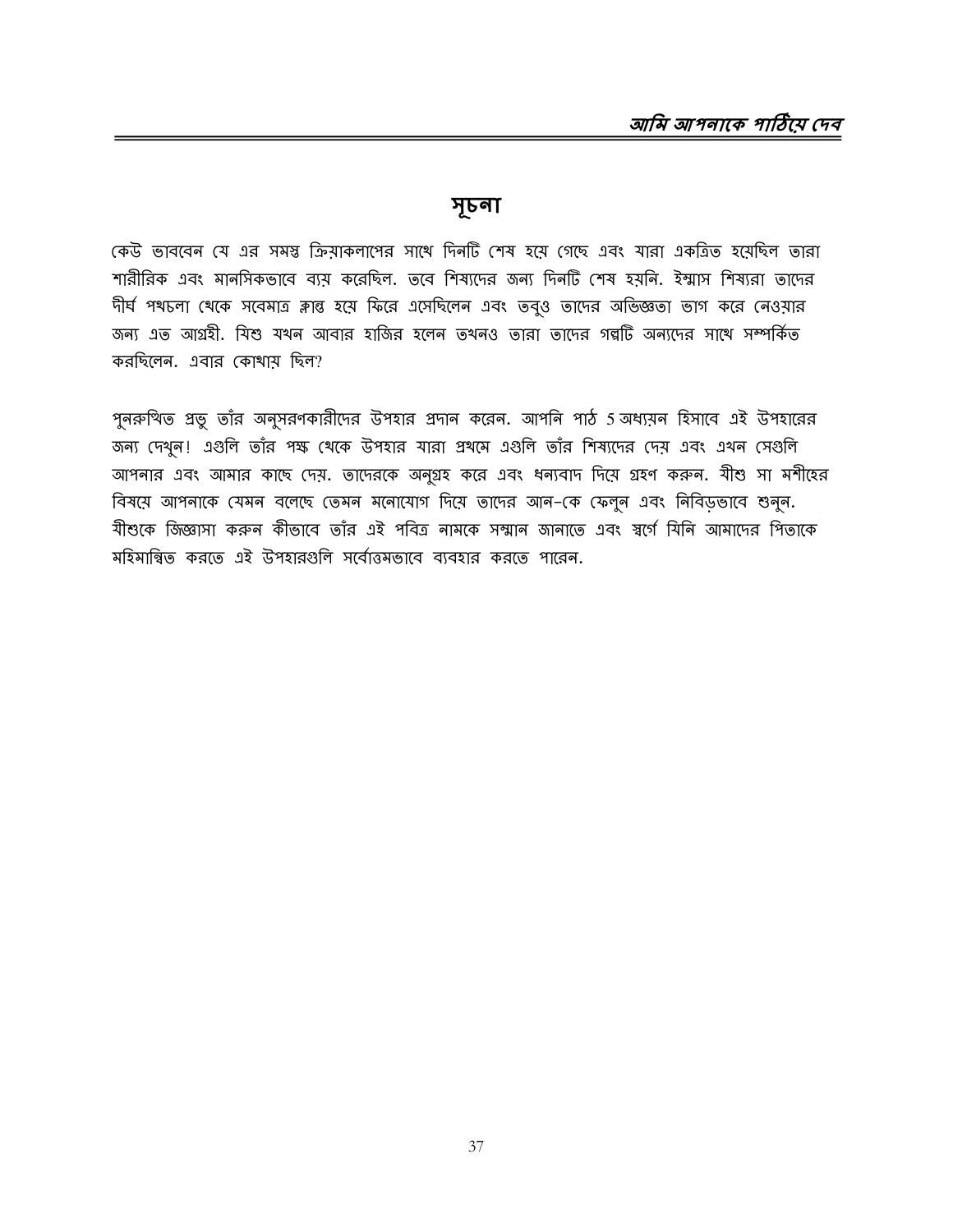$9755$ 

#### <u> অংশ  $1$ </u>

তূ**মিকা:** এই পরবর্তী গল্পটি জন এর সুসমাচারে রেকর্ড করা হয়েছে. আমাদের জানানো হয়েছিল যে যিশু ্র<br>নিজেকে ইমাসের শিষ্যদের কাছে প্রকাশ করার পরে তারা একবারে জেরুজালেমে ফিরে এসেছিল (লূক  $24.33$ ) এগাবো জন ভাদেব আগমনকালে ভাদেব কী বলেছিল (34)?

|                             | $\mathcal{L}$ ריס, ויצוויץ היין שוירויש שויירי הויון ניוט ויש וישהויה (כ-               |  |
|-----------------------------|-----------------------------------------------------------------------------------------|--|
|                             |                                                                                         |  |
|                             | 2.                                                                                      |  |
|                             | তথন দুজন একে অপরকে বলেছেন (আয়াত 35):                                                   |  |
|                             |                                                                                         |  |
|                             | 2. $\qquad \qquad$                                                                      |  |
|                             |                                                                                         |  |
|                             |                                                                                         |  |
|                             |                                                                                         |  |
| ব্যায়াম:                   | <b>দায়িত্ব:</b> জন পড়ুন 20: 19-23.                                                    |  |
|                             |                                                                                         |  |
|                             |                                                                                         |  |
|                             | গ. সম্পৰ্কে সময়ু বিভ্ৰান্তি কী ছিল(বিধি 2,9)? __________________________________       |  |
| $\mathcal{D}_{\mathcal{L}}$ |                                                                                         |  |
| 3.                          |                                                                                         |  |
| 4.                          | <u>(বশ সহজভাবে, জন আমাদের তা বলে _________________</u> এসেছিল এবং _____________________ |  |
|                             | তাদের মধ্যে (শ্লোক $19$ ).                                                              |  |
|                             |                                                                                         |  |
|                             |                                                                                         |  |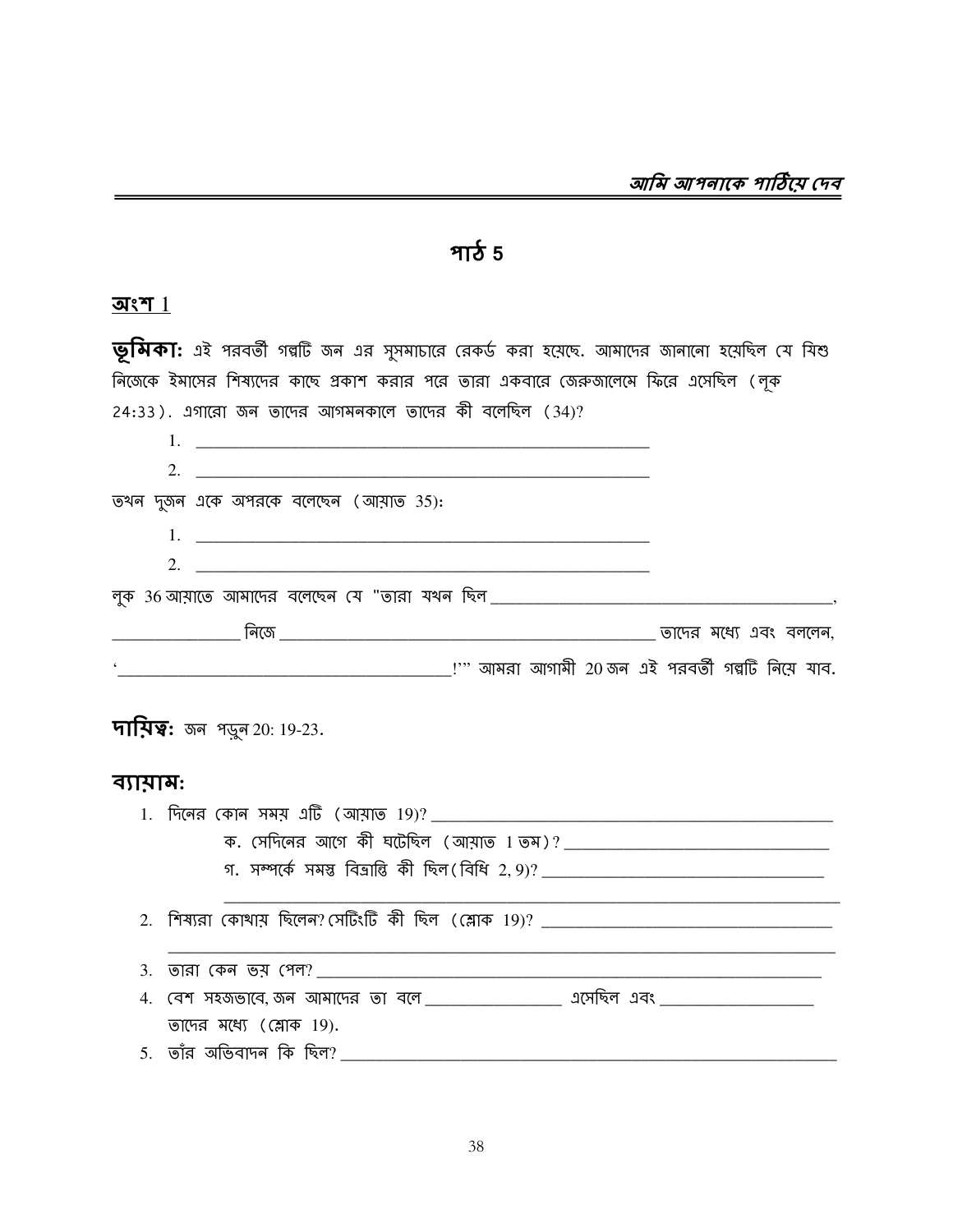6. লূক 24:37 শিষ্যদের তাত্স্কণিক প্রতিক্রিয়া আমাদের বলে: \_\_\_\_\_\_\_\_\_\_\_\_\_\_\_\_\_\_\_\_\_\_\_

| উঠছে? যিশুর উপস্থিতিতে তাদের প্রাথমিক প্রতিক্রিয়া হ'ল যীশু সা আ                                       |
|--------------------------------------------------------------------------------------------------------|
| ৪.  তাদের উপস্থিতি থেকে তাদের ভয় থেকে ফিরিয়ে আনার জন্য তিনি তাদের কী বলেছিলেন (লূক<br>$24:39$ ?      |
| ক. কি.                                                                                                 |
| গ. -<br>$9.$ একবার তারা তাঁর হাত পা দেখে তাদের প্রতিক্রিয়া কী হয়েছিল (আয়াত 41)? _____               |
| এই সব সত্য হতে থুব ভাল ছিল!                                                                            |
| 10. আরও একবার জন 20 এ ফিরে যান. জন আরও বলেছে, "যথন তারা প্রভুকে দেখেছিল তথন তারা<br>ছিল (শ্লোক 20 বি)" |

#### প্ৰতিফলন:

- 1. কক্ষগুলিতে তালাবদ্ধ ব্যক্তিরা ক্লান্ত হয়ে পডেছিলেন তা কল্পনা করা কঠিন নয়. দীর্ঘ দিন ছিল মহিলাদের ভোরের রিপোর্টের সূচনা দিয়ে এবং পরে সমাধির দিকে দৌড, যা জন বিশ্বাস করে এবং পিটার এখনও ভাবছিল যে কী ঘটেছে. এরপরে সমস্ত বিত্রান্তির মাঝখানে মেরি ম্যাগডালেন জানিয়েছিলেন যে তিনি প্রভুকে দেখেছেন এবং শিষ্যদের শিষ্যরা ইমাউসে ফিরে এসে বলেছিলেন যে যীশু সেখানে উপস্থিত হয়েছেন. সেদিন আর কী হতে পারে? নিজেকে তাদের জায়গায় রাখুন. আপনি  $12$ ই সব কি করতে হবে $?$  \_\_\_\_\_\_\_\_
- 2. তারপরে আবেগের অনুভূতি রয়েছে. নিঃসন্দেহে, তারা এক মিনিট ভয় পেয়েছিল এবং পরের দিকে আশা নিয়ে বেঁচে ছিল. তারা ভীত ও অস্থির হয়ে পড়েছিল এবং অতঃপর যা সত্য বলে থুব ভাল বলে মনে হয়েছিল তা দেখে আনন্দিত ও হতবাক হয়েছিল ... তবে, সম্ভবত অসম্ভব. সর্বোপরি, তিনি মৃতদের মধ্য থেকে পুনরুত্থিত হবেন কীভাবে? তারা জানত যে তিনি মারা গিয়েছিলেন. নিকোডেমাস এবং জোসেফ তাঁকে সমাধিস্থ করলেন. এখন মনে হয় তিনি সর্বত্র প্রদর্শিত হচ্ছে. আপনি এই সব কি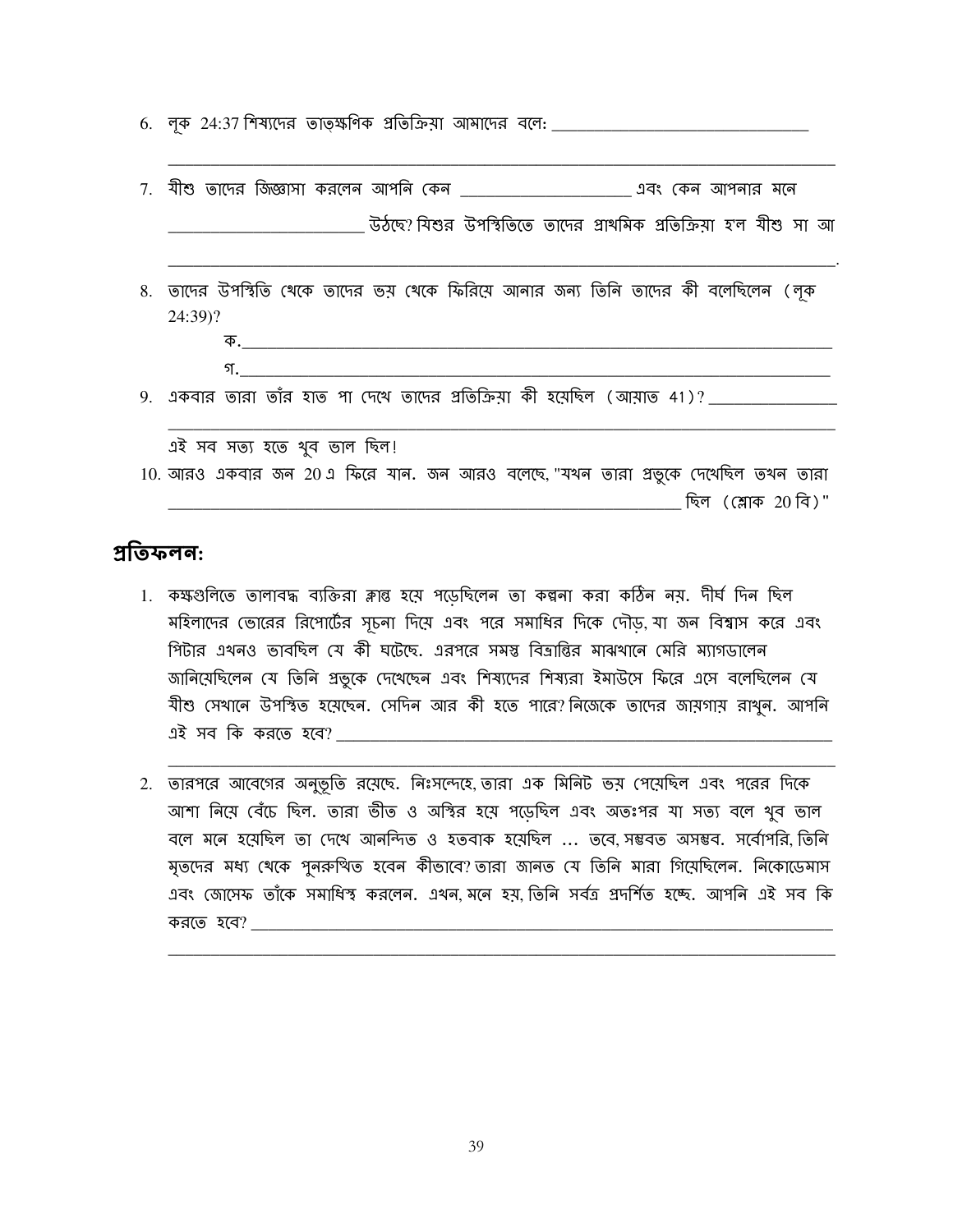#### অংশ 2

#### ব্যায়াম:

| 1. মিশু আগে যা বলেছিলেন তার পুনরাবৃত্তি করেছিলেন: "_____________________________       | (জন $20:21$ )." |
|----------------------------------------------------------------------------------------|-----------------|
|                                                                                        | করেছে           |
| <u>তেমনি আমিও তোমাকে _______________</u>                                               | 22.11           |
| <u> এবং তিনি কি বলেছিলেন? _____________________</u>                                    |                 |
| <u> 4. আয়াত 23: তিনি এগিয়ে যান এবং তিনি তাদের কী বলেন? _________________________</u> |                 |

শিক্ষা: পুনরুত্থিত প্রভু যীশু এসে তাঁর লোকদের, তাঁর প্রেরিতদের কাছে আপনার ও আমার কাছে চারটি উপহার নিয়ে এসেছেন. এই উপহারগুলি এই তিনটি আয়াতটিতে উল্লেখ করা হয়েছে, জন 20: 21-23.

1. যীশু তাঁর শান্তির উপহার *আনেল.* 

এই লোকদের শান্তির চেয়ে আর কী উপহারের প্রয়োজন হতে পারে? তারা শান্তি ছাড়া কিছুই অনুভব করছিল. তাদের নেত্রীকে ফাঁসি দেওয়া হয়েছিল. তাদের একজন বন্ধু কেবল তাদের নেত্রীর সাথে বিশ্বাসঘাতকতা করেনি, তবে তারপরে আত্মহত্যা করেছে. তারা তাদের ধর্মীয় নেতাদের কাছ থেকে এ জাতীয় সহিংসতা ও ঘূণা কথনও দেখেনি. রোমানদের অত্যাচার থেকে ইস্রায়েলের মুক্তির তাদের স্বপ্ল বিশ্মত হয়েছিল. তাদের প্রত্যাশা ভেঙে যায়. তারা সকলেই ভেবেছিল যে তিনি ক্রুশ খেকে নেমে এসে নিজেকে এবং তাদেরকে রক্ষা করবেন কিন্তু তিনি মারা গেলেন এবং তাদের নিজের জীবনের ভয়ে তাদের ছেড়ে চলে গেলেন.

লক দরজা পিছনে কি হয়েছে? তারা কী ভুল হয়েছে কীভাবে এত দ্রুত ঘটেছিল কীভাবে তিনি তাদের সাবধান করেছিলেন বলে আলোচনা করেছিলেন? তারা কি বলেছিল তা কি তারা স্মরণ করেছিল? তারা কি নিজেদের এবং একে অপরকে স্বীকার করেছে যে তারা বিশ্বাস করেনি যে এটি সম্ভব?তারা কি শ্বীকার করেছে যে তারা বিশ্বাস করতে চায় না যে তিনি সত্যই মারা যাবেন?যীশু সা মশীহ যেমন বলেছিলেন ঠিক তেমনি ত্যাগ এবং ত্যাগ করার জন্য কি তারা দোষী বোধ করছে? ইহুদীদের ভয়ে এখন তারা অভিভূত হয়েছিল. তারা তাদের পরে কখন আসবে? প্রত্যেকেই জানত যে তারা তাঁর অনুগামী.

তারা কি তাদের নিজম্ব শক্তিয়ীনতার বাস্তবতা অনুভব করছে? তাদের নেতার উপরে তাদের কোন ক্ষমতা ছিল না. এই মুহুর্তে তাদের কোন ধারণা নেই যে তিনি কোথায় ছিলেন. তাদের পরিস্থিতিতে তাদের ক্ষমতা ছিল না এবং মৃত্যুর উপরেও শক্তি ছিল না. এমনকি তাদের ভয়ের প্রতিক্রিয়ার উপরও ক্ষমতা ছিল না এবং তাদের ভবিষ্যতের কোনও ক্ষমতা ছিল না. তারা শক্তিহীন ছিল। আবেগের এই উত্থান নিরাপত্তাহীনতা এবং ভয তারা শান্তির উপহারের জন্য চেযেছিল। আপনার

40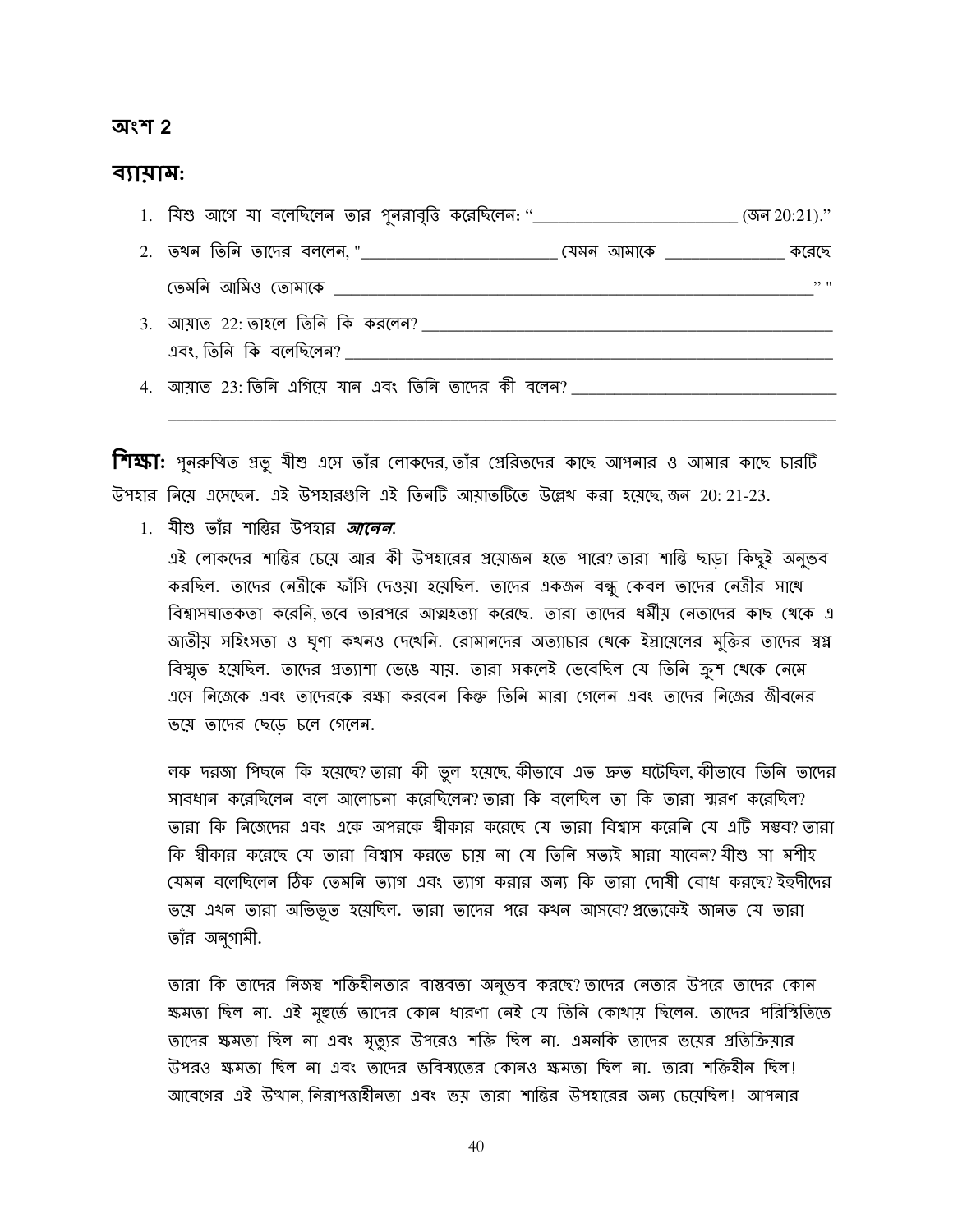চিন্তাগুলো: অনুষ্ঠান কৰা হয়। এই কেৱল কৰা হয়। এই কেৱল কৰা হয়। এই কেৱল কৰা হয়। এই কেৱল কৰা হয়। এই কেৱল কৰা

শান্তি আমাদের. এটি সৃষ্টিকর্তা শ্বরের সাথে আমাদের সম্পর্ক নিরাময় করে এবং আমাদের সহমানব মানুষের সাথে আমাদের সম্পর্ক পুনরুদ্ধার করে. ক্রুশের উপরে যীশু খ্রীষ্টের রক্তের মধ্য দিয়ে শান্তি আমাদের পিতার সাথে সমঝোতা করে. যারা বিশ্বাস করেন যে তিনি পৃথিবীর ত্রাণকর্তা তাদের জন্য শান্তি শ্বরের দান. শান্তি আমাদের সৃষ্টিকর্তা শ্বরের পরিকল্পনা শুনতে এবং তাঁর কাছে তাঁর যোগদানের জন্য তাঁর আমন্ত্রণটি শোনার জন্য সক্ষম করে শান্তি আমাদের গভীর নিঃশ্বাস নিতে এবং আত্মার মাধ্যমে তাঁর শক্তি গ্রহণ করতে সক্ষম করে যিনি আমাকে এবং সমস্ত বিশ্বাসীদেরকে তাঁর পুনরুত্থিত প্রভুর যীশুর বার্তার মাধ্যমে ক্ষমা, আশা এবং নতুন জীবন সকলের জন্য তাঁর উদ্দেশ্যতে অংশ নিতে সমর্থ করেন। আপনার চিন্তাগুলো:

#### আবেদন:

- 1. কিসের ভয়? যিশুর চিন্তাভাবনা কি আপনাকে "শান্তি আপনার সাথে থাকে" এই শব্দ দিয়ে অভিবাদন জানায়? তিনি আসতে চান যাতে আপনি তাঁকে স্পর্শ করতে পারেন, তাঁকে অনুভব করতে পারেন, তাঁকে আলিঙ্গন করতে পারেন এবং তাঁকে যেমন আছেন তেমন দেখতে পারেন. সে জীবিত! তিনি মৃত্যুকে জয় করেছেন!
- 2. যীশু বেঁচে আছেন এবং আপনার জীবনে আপনার হৃদয়ে অবস্থিত তালাবদ্ধ জায়গায় আসতে চান. আপনি পিছনে লুকিয়ে থাকা দেয়াল, দরজা, তালা এবং অন্য কোনও বাধা প্রবেশ করতে চান তিনি আপনাকে বলতে চান "তোমাদের শান্তি হোক." তিনি আপনাকে নিজেকে দিতে চান.
- 3. আপনার জীবনে আপনি কোখায় চান যে তিনি তাঁর শান্তির উপহারটি আনতে পারেন? \_\_\_\_\_\_\_\_\_

#### পার্ট  $3$

**শিক্ষকতা** (অব্যাহত):

2. যীশু তাঁর পরিকল্পনার উপহার *আনেল*. তিনি তাদের বললেন "পিতা যেমন আমাকে পাঠিয়েছেন আমি আপনাকে প্রেরণ করছি' "আমরা প্রশ্ন করতে পারি এটি কোনও উপহারের মতো কিনা. পিতা তাঁকে পাঠিয়েছিলেন এবং তাঁকে ক্রুশে দেওয়া হয়েছিল এথন সে আমাকে পাঠাচ্ছে?আমি এই সম্পৰ্কে জানি না ...

তিনি পরিকল্পনাটি রাখেন, বিশ্বের জন্য তাঁর দৃষ্টি রাখেন এবং আমাকে এতে অংশ নেওয়ার জন্য আমন্ত্রণ জানান. তাঁর দর্শন সময়ের শুরু খেকেই চলে আসছে. তাঁর পরিকল্পনা তাঁর কিংডম প্রতিষ্ঠা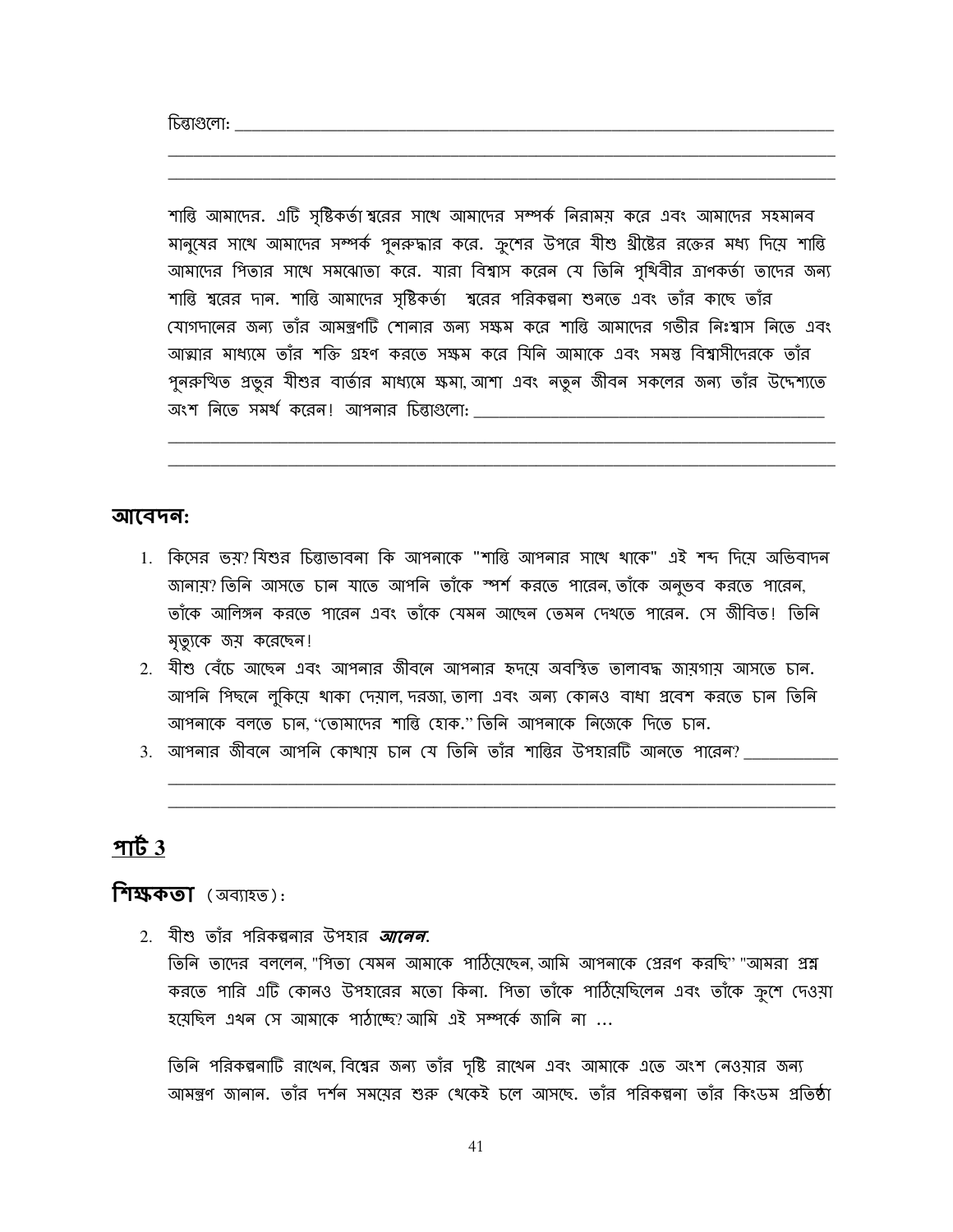করা এবং তিনি সমস্ত মানবজাতির অন্তর্ভুক্ত এবং এটির একটি অংশ হতে চান. পুনরুত্থিত লর্ড তাদের জমায়েতকারীদের বলে যে তারা পরিকল্পনার একটি অংশ এবং পরিকল্পনাটি সত্যিই বেশ সহজ:

ক. আমি আপনাকে পাঠিয়ে দেব. আমিই কর্তৃত্বের অধিকারী. কর্তৃপক্ষ দেওয়া হয়. কারণ আমি আপনাকে প্রেরণ করছি, আপনি আমার কর্তৃত্ব আছে.

গ. আপনি আমার সাক্ষী হতে হবে. তোমরা নিজেরাই নয় বরং আমাকে সাক্ষ্য দেবে. আপনি যা দেখেছেন শুনেছেন এবং জেনেছেন তার সাক্ষ্য দেবেন.

ঘ. তুমি পৃথিবীর শেষ প্রান্তে যাবে. এটা আমার দৃষ্টি.

#### আবেদন:

- 1. যিশুর তাঁর পরিকল্পনার উপহার কি আপনাকে ভয় দেখাবে? আপনি কি কথনও অন্য কারও কর্তৃত্ব ব্যবহার করেছেন? তিনি তাঁর কর্তৃত্ব ব্যবহারের অনুমোদন দেওয়ার সাথে সাথে তাঁর পরিকল্পনার <u>আপনার জীবনের অর্থ কী তা কল্পনা করুন: \_\_\_\_\_\_\_\_\_\_\_\_\_\_\_\_\_\_\_\_\_\_\_\_\_\_\_\_</u>
- 2. বুঝতে পেরে আমরা সবাই তাঁর দ্বারা প্রেরিত হমেছি এবং তাকে "যেতে" বলেছি যেখানে তিনি তাঁর শান্তি এবং শক্তি আনতে আপনাকে পাঠাচ্ছেন এমন একটি জায়গা কোখায়?
- 3. যীশু আমাকে নিজের কাছে মরতে বলছেন. আমি বেঁচে থাকতে যাতে সে মারা যায়. আমার মধ্যে কী মরতে হবে যাতে আমার জীবনের মধ্য দিয়ে কেউ তাঁর কাছ খেকে অনন্তু জীবন পেতে পারে?

**প্রার্থলা:** কিছুক্ষণ সময় নিন এবং শান্তির উপহার এবং তাঁর আমন্ত্রণের জন্য এবং তাঁর কর্তৃত্বের সাথে প্রেরণের জন্য ধন্যবাদ জানান.

#### **শিক্ষকতা** (অব্যাহত):

3. যীশু তাঁর শক্তির উপহার *আনেন.* "তিনি তাদের উপরে \_\_\_\_\_\_\_\_\_\_\_\_\_\_\_\_\_\_\_\_\_\_\_\_\_\_\_\_\_\_\_\_\_\_ করেছিলেন এবং তাদের বললেন," \_\_\_\_\_\_\_\_\_\_ (জন 20:22 ) . "তিনি তাদের উপরে নিঃশ্বাস ফেল্লেন. তার নিঃশ্বাস জীবন ধারণ করে এবং জীবন দেয়. আদিপুস্তক 2 সৃষ্টিকর্তা শ্বর নিবিডভাবে মানুষের সৃষ্টির সাথে জডিত হয়ে যায়. আমরা 7 বি থণ্ডে কী বলা হয়?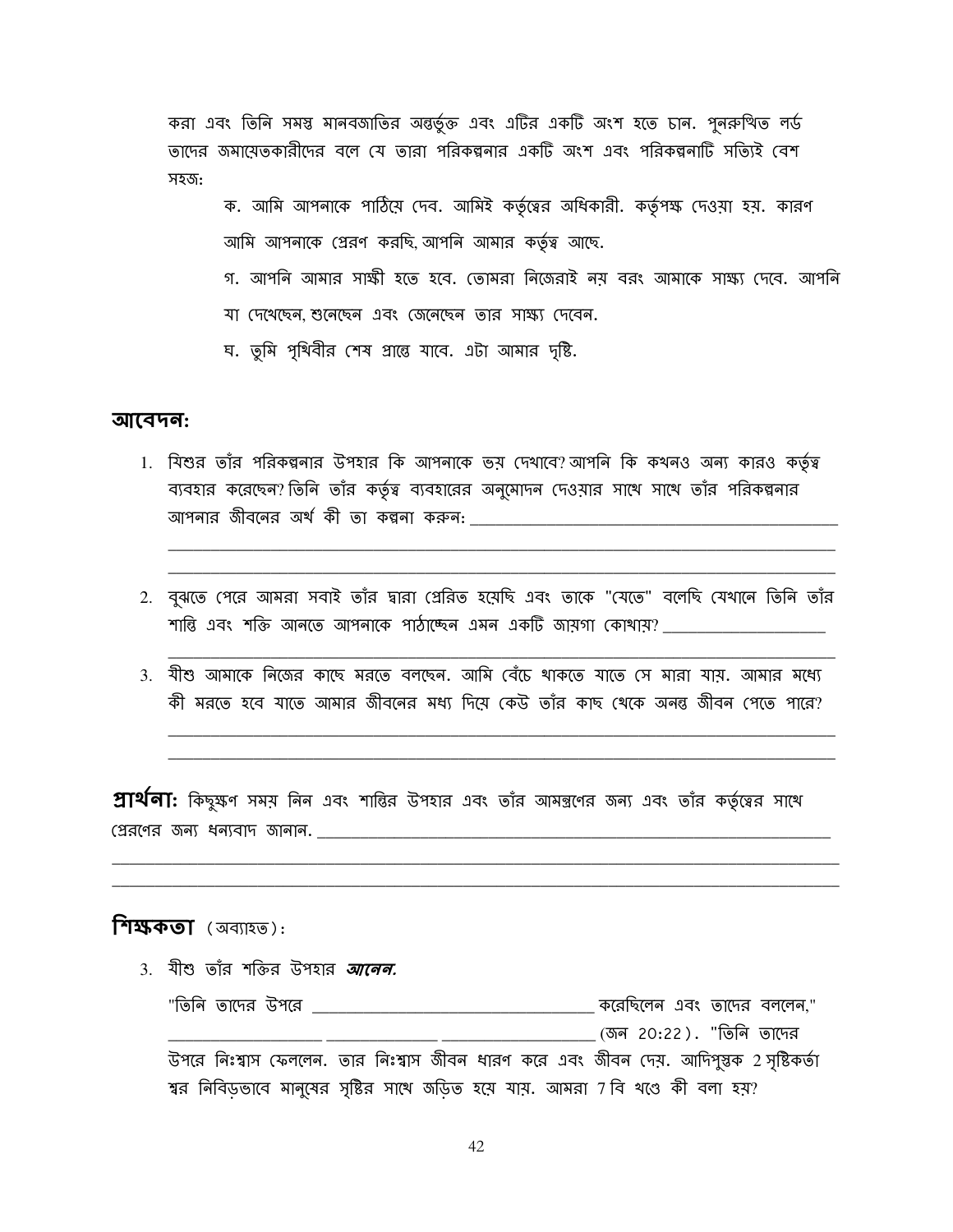যিশাইয় 42: 5 এ আমাদের বলা হয়েছে যে তিনি "তাঁর লোককে (দন "

' শ্বরের শক্তি আমাদের কাছে তাঁর উপহার এবং এটি তাঁর পবিত্র আত্মার মাধ্যমে আসে. লক 24:49 বলেছে যে আপনি "উপরে খেকে \_\_\_\_\_\_\_\_\_\_\_\_\_\_\_\_\_\_\_\_\_\_\_\_\_\_\_\_\_\_\_\_ সাথে আছেন "যোহন 20:22 তে তিনি বলেছিলেন ''পবিত্ৰ আত্মা গ্ৰহণ কর''নিঃশ্বাস ত্যাগ করুন এবং আমার আত্মা গ্ৰহণ করুন ''পবিত্র আত্মা হ'ল পরিকল্পনাটি সম্পাদন করার শক্তি তাঁর! তাঁর আত্মার দ্বারা শ্বরের পক্ষে আমাদের অংশীদারদের পক্ষে কোনও বাধা অতিক্রম করা যায় না. আমরা নিজেরাই সেট করছি না এবং আশা করছি যে সৃষ্টিকর্তা শ্বর আমাদের ক্ষমতা দেবেন. আমরা তাঁর মিশনে তাঁর সাথে যোগ দিচ্চি.

#### আবেদন:

- 1. প্রতিদিন আমি আমার জীবনে সৃষ্টিকর্তা শ্বরের আত্মার এক নতুন প্রবাহের জন্য জিজ্ঞাসা করি যাতে আমি...
	- $\overline{\Phi}$ . The contract of the contract of the contract of the contract of the contract of the contract of the contract of the contract of the contract of the contract of the contract of the contract of the contract of the গ.
- 2. প্রতিদিন আমি তাদের সমস্ত থেকে মুক্তি পাওয়ার জন্য বলি, যাঁরা তাঁর সাক্ষ্য হিসাবে আমি পৌঁছে যাচ্ছি তাদের হৃদয় এবং জীবনে তাঁর রাজ্য প্রতিষ্ঠার জন্য তাঁর মিশনে আমাকে শ্বরের সাথে যোগ দেওয়া খেকে বিরত রাখবে...
	- $\mathfrak{N}$ .

 $\mathfrak A$ য $\mathfrak A$ ন: তিনি এবং আমি একসাথে যে অংশীদারিত্ব ভাগ করেছি তার জন্য আমি তাঁকে প্রতিদিন ধন্যবাদ 

#### পার্ট  $4$

**শিক্ষকতা** (অব্যাহত):

4. যীশু তাঁর উদ্দেশ্য উপহার *আলেল.* 

তাঁর আত্মার প্রাণ দিযে প্রাণ দিযে আমাদের প্রেরণের জন্য যিশুর উদ্দেশ্য হ'ল আমাদের জীবনের মাধ্যমে অন্যরা পাপের ক্ষমা পেতে পারে. ক্ষমা পাপের বিনিময়. যীশু আমাদের ক্ষমা করেছিলেন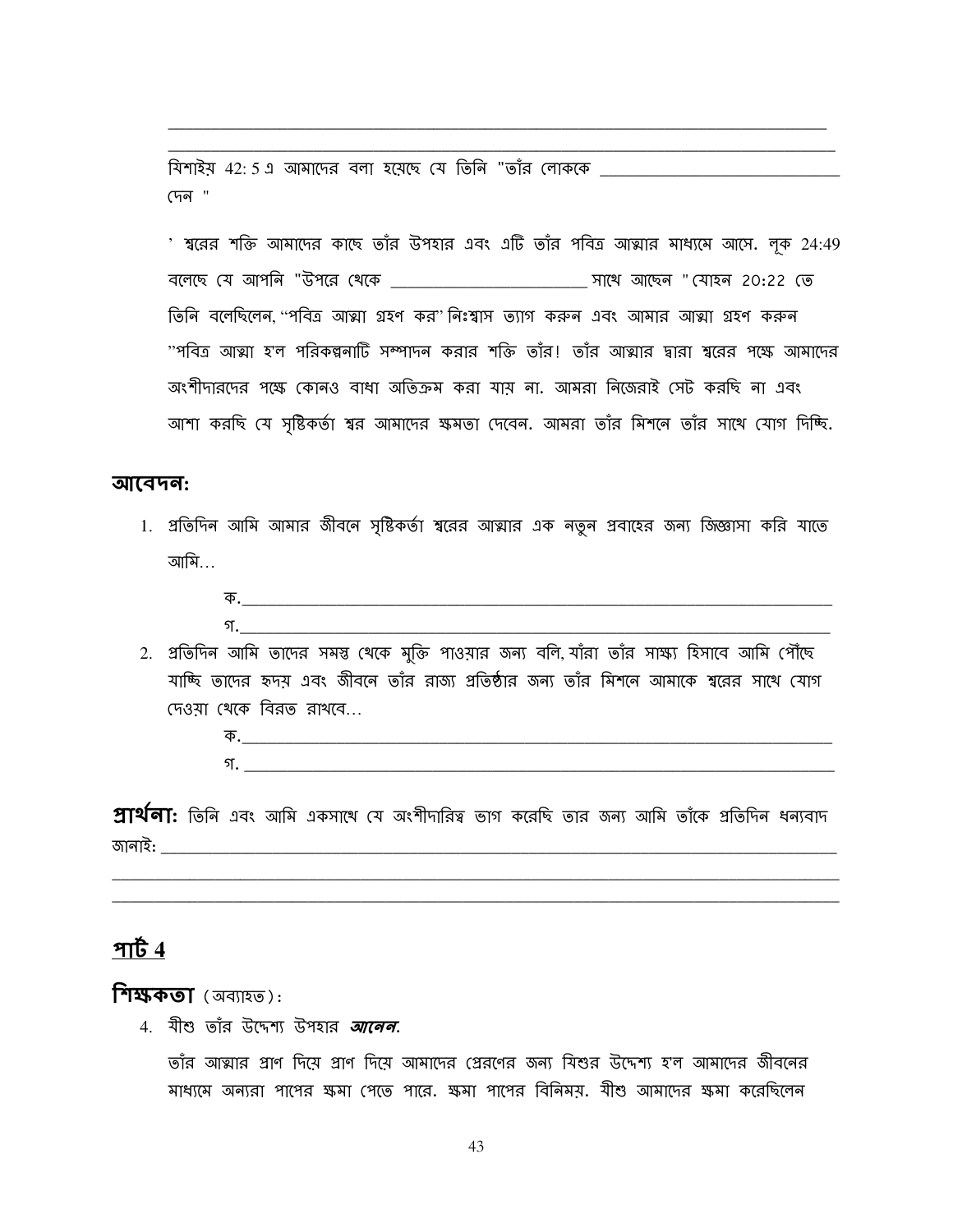এবং আমাদের পাপকে নিজের উপরে নিয়ে গেলেন. 'Sশ্বরের ভালবাসা শ্বরের উদ্দেশ্যকে সূচনা করে. শ্বর আমাদের ভালবাসেন না কারণ যীশু আমাদের জন্য মারা গিয়েছিলেন. না, যীশু আমাদের জন্য মারা গিয়েছিলেন কারণ সৃষ্টিকর্তাশ্বর আমাদের ভালবাসেন. জন 3:16 আমাদের মনে করিয়ে দেয় যে সৃষ্টিকর্তাশ্বর আমাদের ভালবাসেন এবং তাঁর পুত্রকে দিয়েছেন. সৃষ্টিকর্তাশ্বর যীশুকে আমাদের রক্ষা করার জন্য দিয়েছিলেন আমাদের নিন্দা করার জন্য নয় (জন 3:17).

সর্বত্র লোকেরা তাদের জীবনে উদ্দেশ্য এবং অর্থ সন্ধান করে. তারা জিজ্ঞাসা করে "জীবনের আমার উদ্দেশ্য কী?" এটি সর্বজনীন প্রশ্ন. আমরা ''থাওয়া, পান করা এবং আনন্দিত হওয়া' এর চেয়েও বড একটি উদ্দেশ্যে প্রত্যাশা করি আমরা গুরুত্বপূর্ণ এমন জীবনযাপন করতে চাই. এই গল্পে, যীশু তাঁর উদ্দেশ্যটিকে আমাদের উদ্দেশ্যকে যুক্ত করেছেন. পিতা বিশ্বকে ভালবাসা ক্ষমা ও শান্তি আনতে তাঁকে যেমন পাঠিয়েছিলেন ঠিক তেমনি যীশু আমাদেরও একই উদ্দেশ্য দিয়েছেন. আমার বাডিতে বা কাজের ক্ষেত্রেই হোক, অনুশীলনের ঘর বা আশেপাশে আমি এমন একজন ব্যক্তি হতে পারি যে ক্ষমা করে, ভালোবাসে এবং শান্তি নিয়ে আসে. এটি একটি দুর্দান্ত উদ্দেশ্য! এটি জীবনের অর্থ দেয়. এটির চিরন্তন মূল্য রয়েছে.

#### আবেদন:

- 1. এই চারটি উপহারের মধ্যে কোনটি এথন আপনার কাছে সবচেয়ে মূল্যবান? \_\_\_\_\_\_\_\_\_\_\_\_\_\_ কারণ
- 2. এই উপহারগুলি পুনরুত্থিত প্রভুর কাছ থেকে আমার কাছে আসার বিষয়টি জানতে পেরে, তাঁর মিশনে তাঁর আরও কার্যকর অংশীদার হওয়ার জন্য আমি কীভাবে এই উপহারগুলি ব্যবহার করতে পারি? ক. তাঁর শান্তির উপহার:  $\frac{1}{2}$ 
	- গ. তাঁর পরিকল্পনার উপহার:
	- গ. তাঁর শক্তির উপহার: <u>\_\_\_\_\_\_\_\_\_\_</u>
	- ঘ. তাঁর উদ্দেশ্য উপহার: \_\_\_\_\_\_\_\_\_\_\_

**প্রার্থলা:** প্রার্থনায় প্রভুর সামনে আপনার জীবন আনুন. আপনাকে তাঁর উদার উপহারের জন্য তাঁকে ধন্যবাদ জানুন যা আপনার জীবনকে তাৎপর্যপূর্ণ এবং অর্থবহ করে তোলে. আপনি এই উপহারগুলি ব্যবহার করার সময় তাঁর নির্দেশনা এবং দিকনির্দেশের জন্য জিজ্ঞাসা করুন. এই উদ্দেশ্যগুলি অত্যন্ত উদ্দেশ্য নিয়ে ব্যবহার করার চেষ্টা করুন এবং জিজ্ঞাসা করুন যে তিনি আপনাকে যে বিভিন্ন সুযোগে অন্যের জীবনকে আশীর্বাদ করতে ব্যবহার করবেন সে সম্পর্কে একটি সচেতনতা দিন.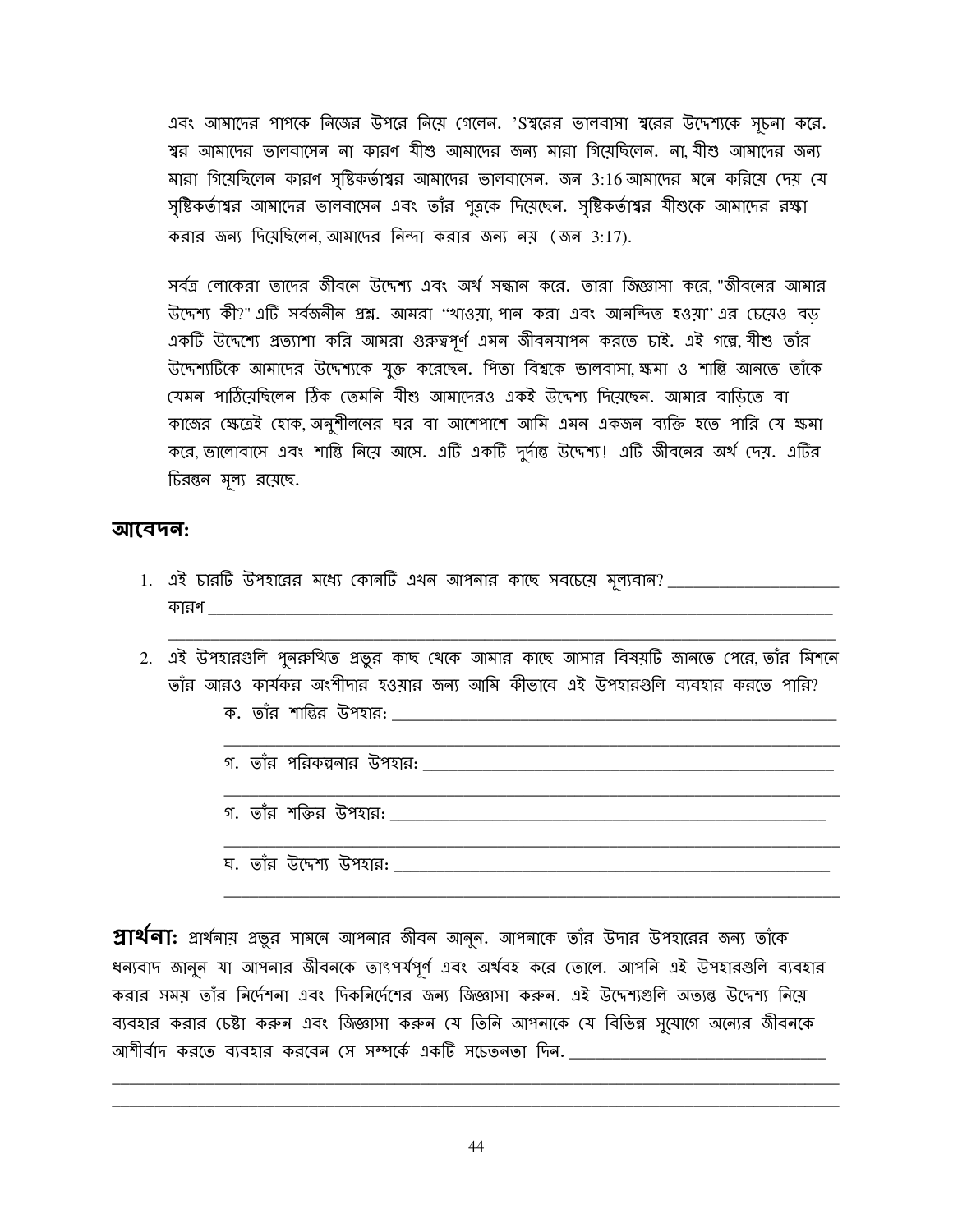পাঠ সিক্স

## তুমি কি আমাকে ভালোবাসো?

#### জন 21: 1-19 - আমাকে অনুসরণ করুন

 $95$  बजा़ अब भार्य 6

| সংক্ষিপ্ত বিবরণ            | 47 |
|----------------------------|----|
| ভূমিকা                     | 48 |
| পাঠ 6: জন 21: 1-19         |    |
| • মাছ ধরতে যাচ্ছি          | 49 |
| • প্রতিবিম্ব এবং প্রয়োগ   | 50 |
| $\bullet$ কি দারুন! কী ধর! | 51 |
| •  অসমাপ্ত ব্যবসা          | 51 |
| • চোখ যিশুর উপরে স্থির     | 52 |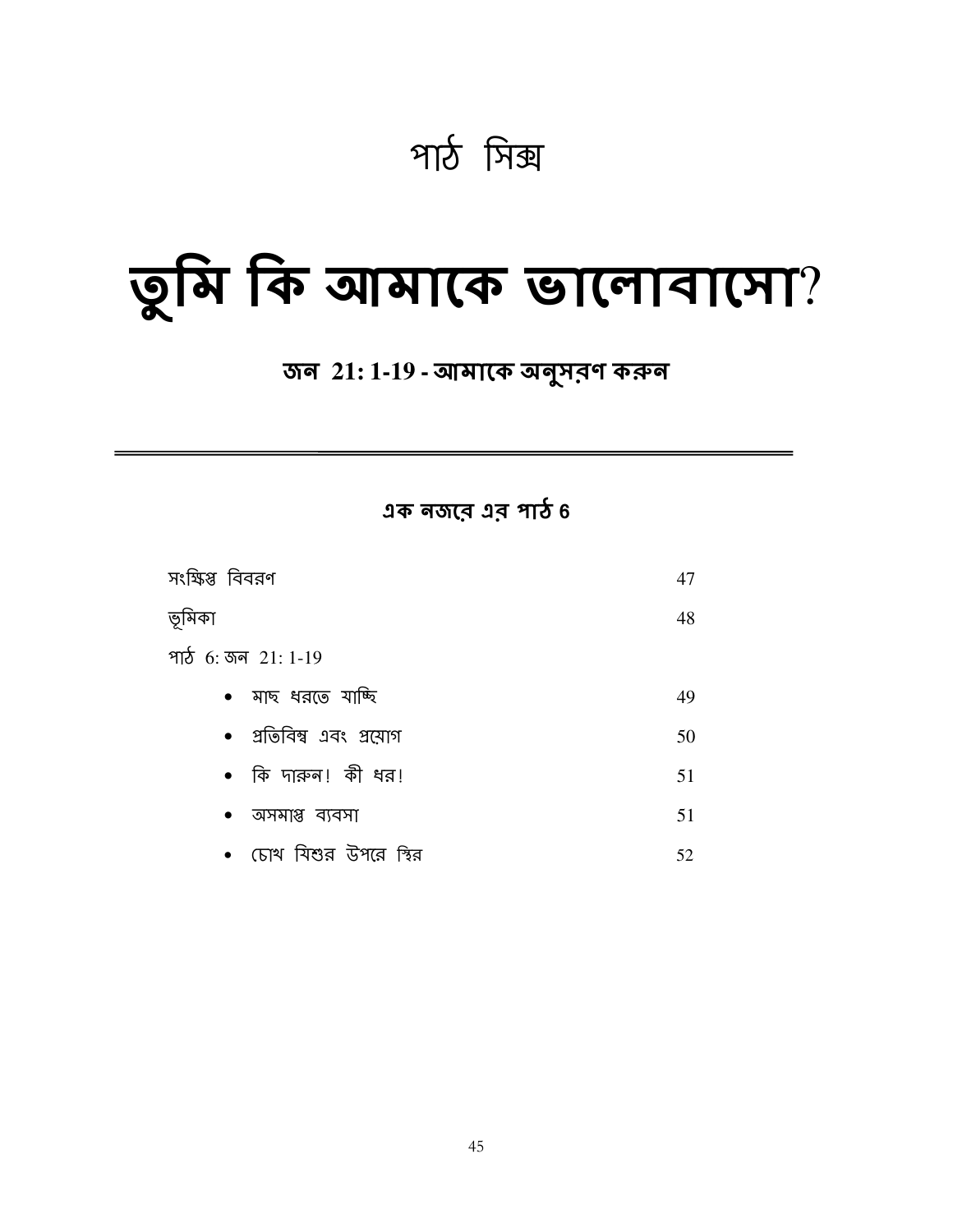#### সূচনা

শিষ্যরা গালীলে গেলেন যীশু একজনের বোধ হয় এই লোকেরা বিরক্ত হয়েছিল 21 জন জন তারা মাছ ধরার সিদ্ধান্ত নিয়েছে. কি হলো? তাদের মাছ ধরার এবং শ্বরের লোকদের চার্চের কাজের মধ্যে একটি সাদৃশ্য আবিষ্কার করুন. পুরুষদের জেলে হিসাবে তাদের পরিচর্যার বিষয়ে মাছ ধরা তাদের সাথে কী যোগাযোগ করতে পারে?

আমরা এই প্রশ্নটি জিজ্ঞাসা করতে পারি, "সৃষ্টিকর্তা শ্বর কি আমাকে ব্যবহার করতে পারেন'?" তবে প্রায়ই আমরা সত্যিই জানতে চাইতে পারি, "আমি কি এমন থারাপ কিছু করতে পারি যে, সৃষ্টিকর্তাশ্বর আমাকে ব্যবহার করতে পারবেন না এবং ব্যবহার করবেন না?"পিতর এমনটা করেছিলেন যা তিনি কথনই প্রত্যাথ্যান করেছিলেন যথন তিনি অশ্বীকার করেছিলেন? তাঁর রব. আমাদের জানানো হয়েছিল যে অনুশোচনা করে তিনি বাইরে গিয়ে কাঁদলেন. ক্ষমা তাতৃক্ষণিক ছিল. শ্বর ক্ষমা কথনও প্রতিরোধ করেন না. যিশু অবশ্য জানতেন যে আরও একটি সমস্যা রয়েছে যা সমাধান করা দরকার. পাঠ 6 এ এক মুহূর্ত সময় নিন এবং চুপ করে যিশুর পাশে বসে পিটারের সাথে তাঁর কথোপকথনটি শুনুন. সম্ভবত যিশু আপনার প্রশ্নেরও উত্তর দিচ্ছেন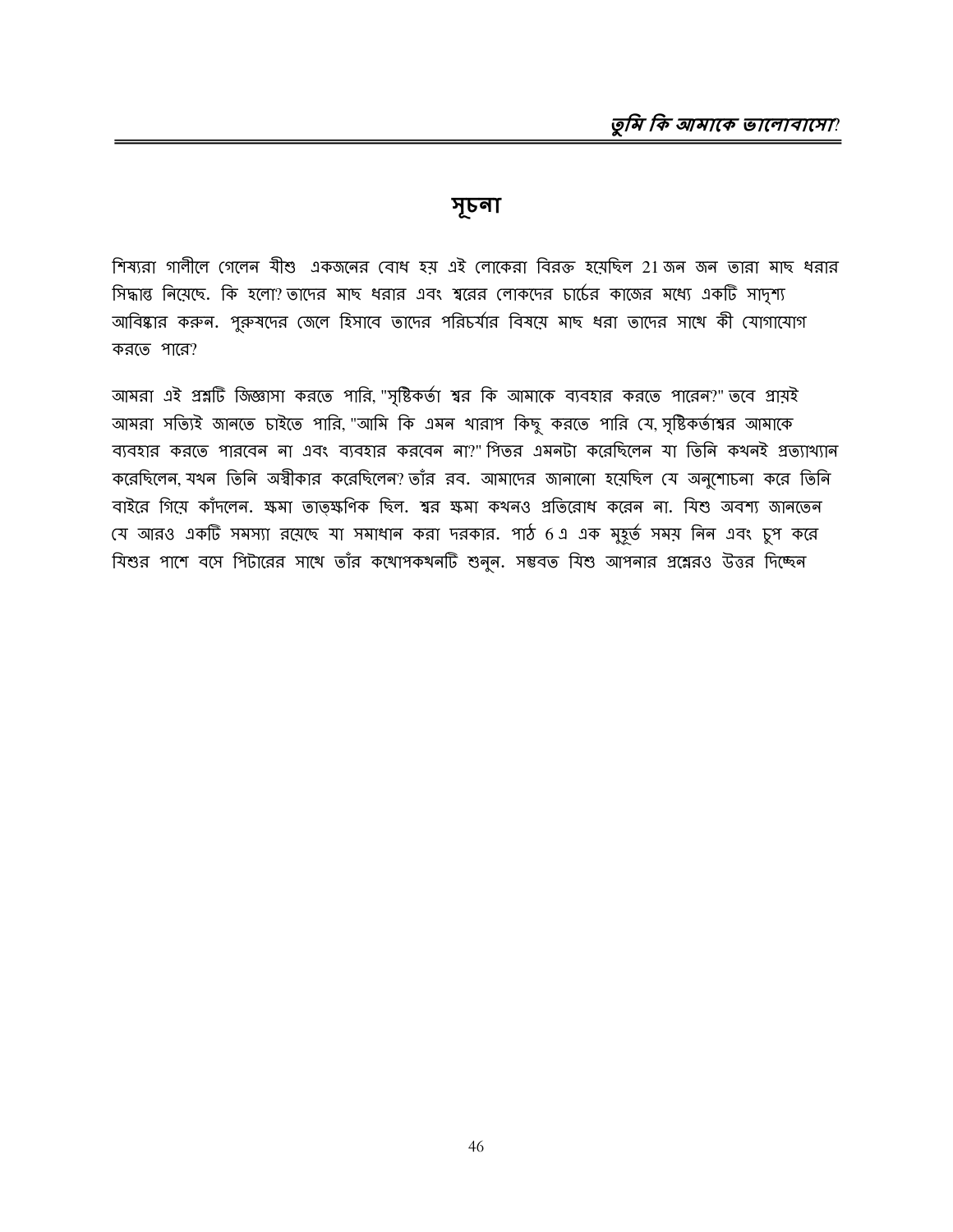#### <u>भार्ठ</u>  $6$

#### <u> অংশ 1</u>

**ভূমিকা:** সৃষ্টিকর্তা শ্বরের প্রেমের এই পরবর্তী গল্পটি,আমাদের জীবন কিছুটা পরে ঘটেছে. গল্পের বেশিরভাগ অংশটি মাছ ধরা, মাছ এবং জেলেদের সাথে সম্পর্কিত. যিশু বলেছিলেন, ''আমাকে অনুসরণ কর, আমি তোমাকে মানুষের জেলে পরিণত করব." তিনি এই কথাটি দিয়ে কিছু জেলেদের কাছে তাঁর পরিচর্যার কাজ শুরু করেছিলেন এবং যোহন 21-তে আমরা আবার শব্দগুলি পেয়েছি, "আমাকে অনুসরণ করুন""

**দায়িত্ব:** জন পড়ুন 21: 1-14.

#### ব্যায়াম:

| 5. পরদিন থুব সকালে যীশু তীরে দাঁড়ালেন. শিষ্যদের সম্পর্কে আমাদের কী বলা হয়েছে (আয়াত 4)? |
|-------------------------------------------------------------------------------------------|
|                                                                                           |
| 7. অবশ্যই তারা কিছুই ধরেনি তাই তিনি তাদের কী বলবেন (আয়াত 6.1)? _____________________     |
|                                                                                           |
| 9.  যীশুকে প্ৰখমে স্বীকৃতি দিলেন (verse আয়াত)? ______________________ এবং তিনি           |
|                                                                                           |
| <u>11. অন্যান্য শিষ্যরা কী করেছিলেন (আয়াত ৪)? __________________________________</u>     |
| 12. এমনকি তারা আসার আগে তাদের জন্য কী প্রস্তুত ছিল? (আয়াত 9) ___________________         |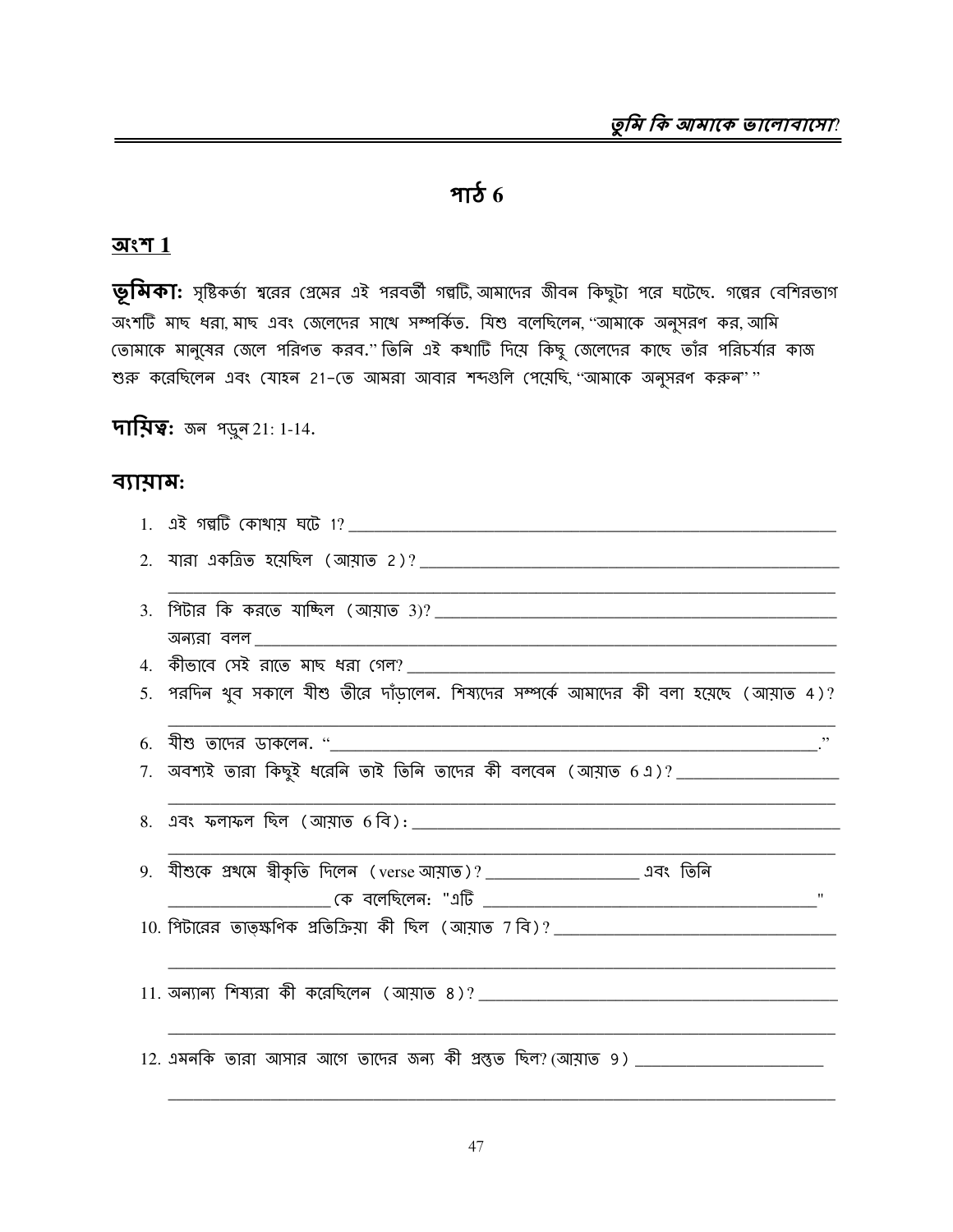| 14. পিটার বোর্ডে আরোহণ করে নেট তীরে টানতে সহায়তা করেছিল. আমাদের কী বলা হয় (11)?    |
|--------------------------------------------------------------------------------------|
|                                                                                      |
| <u>ร. _________________________</u>                                                  |
| <u> 15. যীশু তাদের ____________ ও আমন্ত্রণ জানিমেছিলেন ________________________.</u> |
|                                                                                      |
| $17.$ যিশু মাছ এবং রুটি দিয়ে কী করেছিলেন (শ্লোক $13$ )?                             |
|                                                                                      |

#### অংশ 2

#### প্ৰতিফলন:

- 1. এই কমেকটি আয়াতে পিটারকে পর্যবেক্ষণ করা আকর্ষণীয়. সমাধির দেবদূত এবং যীশু উভয়ই তাঁর শিষ্যদের গালীলে যেতে এবং সেখানে তাঁর জন্য অপেক্ষা করতে বলেছিলেন আমরা সেখানে যীশুকে গালীলে দেখতে পাই কিন্তু পিত্তর উদাস হয়ে দেখা গেছে অন্যান্য শিষ্যদের সাথে বসেছিলেন এবং স্পষ্টতই কিছুই করার মতো ছিলেন না. পিটারের জন্য কিছুই না করে অপেক্ষা করা কঠিন ছিল তাই তিনি ফিশিংয়ে যাওয়ার সিদ্ধান্ত নিয়েছিলেন এবং অন্যরা তাঁর সাথে যাওয়ার সিদ্ধান্ত নেন. যিশুর কাছে সাঁতার কাটতে তিনি তার সম্পর্কে পরের জিনিসটি নৌকা খেকে এবং পানিতে ঝাঁপিযে পড়্ছেন! তারপরে তিনি নৌকায় চড়ে এবং বড় মাছের পূর্ণ জাল টেনে তুলতে সহায়তা করছেন. সে মনে হচ্ছে শক্তি নিয়ে বিস্ফোরিত হচ্ছে। মনে হচ্ছে তিনি যীশুর পক্ষে যথেষ্ট কিছু করতে পারেন না... বা... সম্ভবত অমীমাংসিত সমস্যার কারণে তিনি যিশুর চারপাশে অম্বস্তি বোধ করছেন... বা... তাঁর মনিবের সাথে তার বিশ্বাসঘাতকতার আলোকে পিটারের সাথে কী চলচ্ছে?আপনার চিন্তাগুলো:
- 2. আমরা মৎস্যজীবী পিটারের কাছে এক মুহর্তের জন্য নজর রেখেছি. এথন মাছের অলৌকিকভাবে ধরা (নং আয়াত) এবং যে জাল ছিঁডে নি সেগুলি সম্পর্কে আপনার ধারণা কী?এই বিশ্বাস করা কি কঠিন? এটি কি গল্পের কর্কট? মাছ এবং জালগুলির গল্প কীভাবে শ্বরের হৃদমকে এমন ব্যক্তির জন্য প্রকাশ করতে পারে যারা এথনও তাঁকে চিনতে পারেনি, যারা এথনও শ্বরের ভালবাসায় জড়িয়ে পড়ে এবং তাঁর রাজ্যে, তাঁর চার্চে (নৌকায়) আনা হয়েছিল )?ধরা পড়ার আকারটি এই পুরুষদের কল্পনা করা যেকোনটির চেয়ে বেশি এবং তবুও, ক্যাচের আকার নির্বিশেষে, জালগুলি ভাঙেনি. যিশু কোন বিষয়টি বানাঙ্ঘিলেন? মাস্টার ফিশারম্যান তাদের কী শিথিয়েছিলেন? কি সহজ উপায় ছিল নৌকার ওপারে তাদের জাল নিক্ষেপ করার মাধ্যমে? যিশু এবং অন্যরা কীতাবে মাছটিকে যিশুর কাছে আনার জন্য নিক্ষেপ হোলিং এবং জাল বেঁধে অংশীদার করব (আয়াত 10)?আমরা কীভাবে যীশু এবং একে অপরের সাথে অংশীদার করব বিশ্বকে তাঁর জালে বন্দী করতে?আপনার চিন্তাগুলো:

48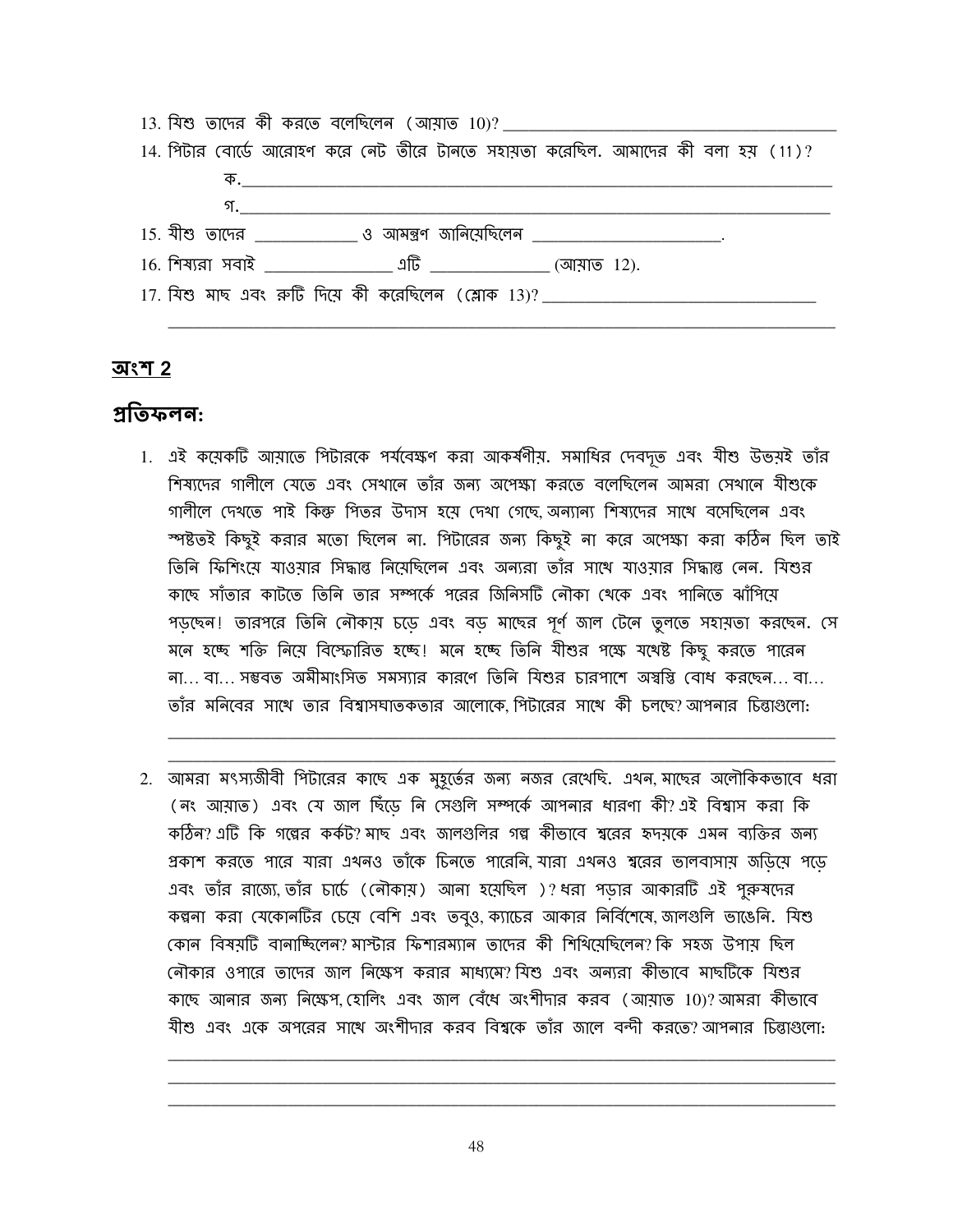#### আবেদন:

- 1. যীশু বললেন, "তোমার জাল নিক্ষেপ কর ..." পুরুষদের জন্য মাছ ধরার মতো, আমি যে জালটি ফেলছি তা কী?
- 2. আমি আমার জাল কোখায় ফেলছি? এটা কি আমার বাডিতে? আমার প্রতিবেশী? আমার কারপুল? মাছ কই?
- 3. যীশু বলেছিলেন, "কিছু আনুন ... আপনি ধরা পড়েছেন ..." আপনি একজন জেলে, সৃষ্টিকর্তা শ্বর যাদের পছন্দ করেন তাদের জন্য মাছ ধরছেন। আপনার গল্প ভাগ করুন. যীশু আপনার ধরা সম্পর্কে সব শুনতে চান! আপনার টোপ কি ছিল? কোখায় গেলেন? আপনি নেট ব্যবহার করেছেন?
- 4. আপনার সাথে কাকে কাকে আমন্ত্রণ জানাচ্ছেন?অন্যরা যদি আপনাকে অনুসরণ করে তবে তারা কীভাবে জেলেরা থাকতে হবে তা শিখবে?

#### $9163$

**ড়মিকা:** গিতরের সাথে এথনও যিশুর কিছু অসম্পূর্ণ ব্যবসা ছিল. বিষয়গুলি সমাধান করা হয়নি. নিঃসন্দেহে পিটার জানতেন যে তাকে ক্ষমা করা হয়েছে. আমরা জানি যে যীশু তাঁর পুনরুত্থানের দিন তাঁর কাছে উপস্থিত হয়েছিলেন (লক 24:34) এবং আমরা কেবল কল্পনা করতে পারি যে পিটার কী ঘটেছে সে সম্পর্কে তাঁর সমস্ত বিস্ময় প্রকাশ হওয়া উচিত ছিল (লূক 24:12) দ্রবীভূত হয়েছিল তাঁর পুনরুত্থিত প্রভুর উপস্থিতিতে কিন্তু অমীমাংসিত প্রশ্নটি থেকে গেল "যীশু আমি কি এত থারাপভাবে পাপ করতে পারি যে আপনি আমাকে ব্যবহার করতে অস্বীকার করবেন?"

**দায়িত্ব:** পড়ুৰ জৰ 21:15-19

#### ব্যায়াম:

- 1. তারা সবেমাত্র প্রাতঃরাশ শেষ করেছিল এবং যিশু গিটারের সাথে কথা বলতে শুরু করলেন. তিনি
- 
- 3. যীশু উত্তর দিলেন."
- 4. আয়াত 16 এবং 17 প্রায় 15 শ্লোক এর পুনরাবৃত্তি. আপনি কি আমাকে ভালবাসেন? আপনি জানেন যে আমি করি. আমার ভেডা থাওয়ান. পিটার যীশুকে তিনবার অস্বীকার করেছিলেন এবং প্রতিবারের জন্য তিনি শিটারকে একই প্রশ্ন করেছিলেন এবং শিটারকে একই নির্দেশ দিয়েছেন. রূপক পরিবর্তন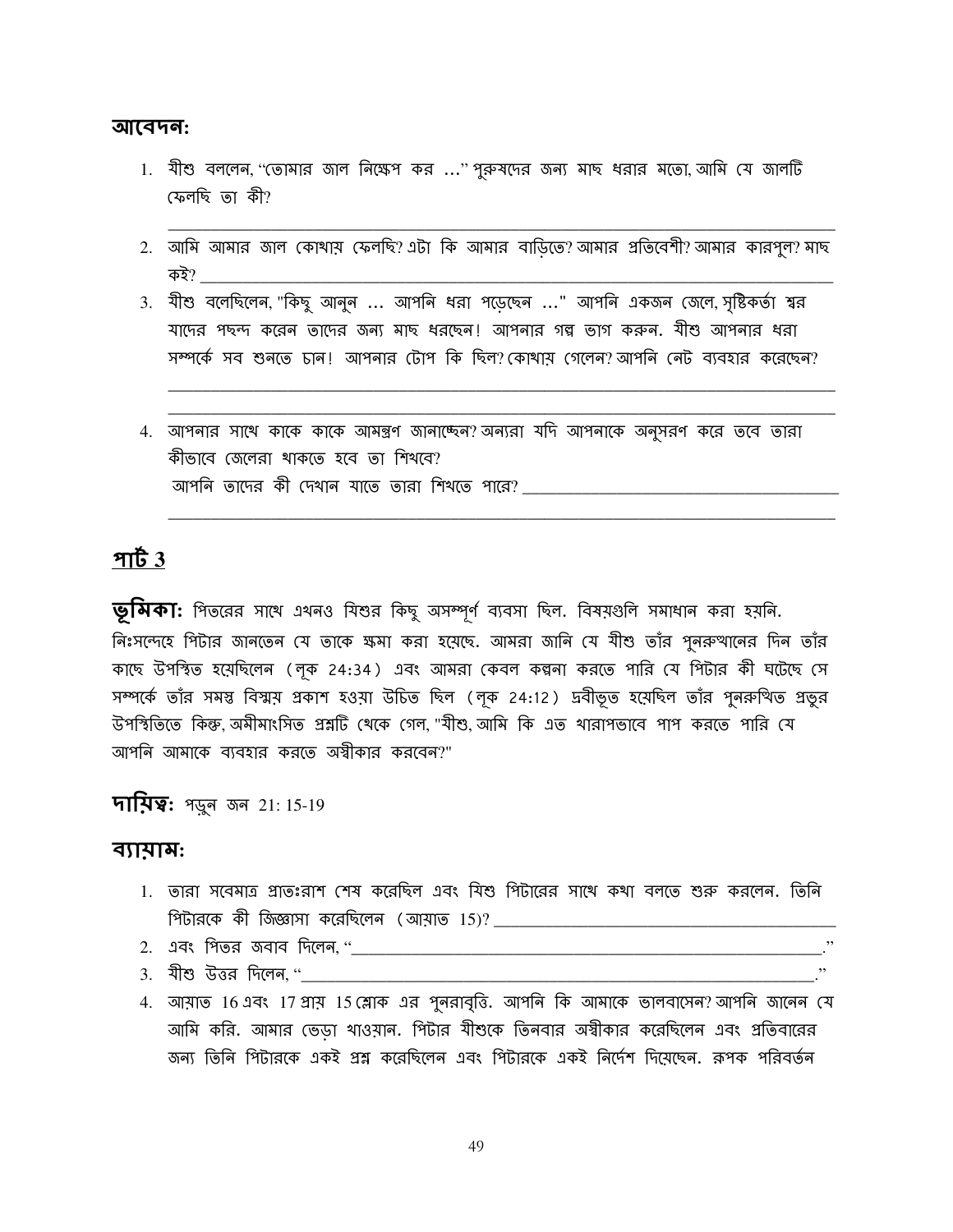হয়. জন একটি মাছ ধরার গল্প বলেছিল কিন্তু যিশু উল্লেখ করেছেন \_\_\_\_\_\_\_\_\_\_ "আমার থাওয়ান \_\_\_\_\_

5. তারপরে 18 আয়াতে যিশু পিতরের সাথে ভাগ করে নিয়েছিলেন যে তাঁর বৃদ্ধ হওয়ার পরে তাঁর কী হবে:

ক. যিশু যখন ছোট ছিলেন তখন তিনি কী বলেছিলেন?

গ. যিশু তাঁর বৃদ্ধ বয়সে কী ঘটবে বলেছিলেন? \_\_\_\_\_\_\_\_\_\_\_\_\_\_\_\_\_\_\_\_\_

- 6. পিতরের মৃত্যুর বিষয়ে যিশু কীভাবে কথা বলেছেন তা শুনতে আকর্ষণীয়. তিনি তার নিজের মতো করে এ সম্পর্কে কথা বলেছেন. যিশু একটি উপায় হিসাবে পিটারের মৃত্যুর কথা বলেছিলেন \_\_\_\_\_\_\_\_\_\_\_\_\_\_\_\_\_\_ (শ্লোক 19). দ্রষ্টব্য: তিহ্য অনুসারে পিটার এবং তাঁর স্ত্রী উভয়কেই ক্রুশে বিদ্ধ করা হয়েছিল এবং পিটারকে উল্টোদিকে ক্রুশে দেওয়া হয়েছিল. এটা বিশ্বাস করা শক্ত যে এই জাতীয় মৃত্যু Godশ্বরের গৌরব দেয় কিন্তু বিশ্বাস যিশুর বাক্যে নির্ভর করে.
- 7. তারপরে যিশু তিন বছর আগে পিতরকে মথি 4:20 পদে ডেকেছিলেন সেই একই শব্দ দিয়ে তিনি পিটারকে পুনঃস্থাপন করেছিলেন. "\_\_\_\_\_\_\_\_\_\_\_\_\_\_\_\_\_\_\_\_\_\_\_\_\_\_\_\_\_\_\_." প্রভু পিটারের হৃদয় জানতেন. তিনি জানতেন যে শিটার তাঁকে অস্বীকার করেছেন. তিনি জানতেন যে শিটার তাঁর কাজকর্মের জন্য দুঃথিত এবং অনুতাপ করেছিলেন. আমরা জানি তিনি বাইরে গিয়ে কাঁদলেন (লূক 22:62) 62 তিনি এখনও যিশুর কাছে মূল্যবান ছিলেন কিনা তা জানতে পিতরকে জানতে হবে. যিশু বিষয়গুলিকে বেশ পরিষ্কার করে দিয়েছিলেন. "আপনি, পিটার, ক্রুশেও আমাকে অনুসরণ করুন এবং, আমি আপনাকে বলছি, বেঁচে থাকুক বা মরে আপনি glorশ্বরের গৌরব করবেন""

#### পার্ট  $4$

**আবেদন:** আমাদেরও বলা হয়েছে যে আমরা তাঁর অনুগামী হওয়ার সাথে সাথে যিশুর দিকে দৃষ্টি রাখতে পারি. হিব্রু 12: 2 বলে, "আসুন আমরা যিশুর দিকে নজর রাখি যিনি ... যিনি ক্রুশ সহ্য করেছিলেন ... তাকে বিবেচনা করুন যিনি পাপীদের কাছ থেকে এমন শত্ৰুতা সহ্য করেছিলেন, যাতে আপনি ক্লান্ত বা অজ্ঞান হয়ে উঠতে পারেন না." এই গল্পটি থেকে পিটার সম্পর্কে আরও কিছু জেনে যোহন 21 এবং এথন ইব্রীয় 12 সালে যিশু এবং ক্রুশের বিষয়ে পড়তে, আমি "যিশুর দিকে আমার দৃষ্টি স্থির করার জন্য" চ্যালেঞ্জ জানাই.

- 1. আমি আমার বন্ধুত্বকে বিবেচনা করার সাথে সাথে এর অর্থ কী? \_\_\_\_\_\_\_\_\_\_\_\_\_\_\_\_\_\_\_\_\_\_\_\_\_\_\_\_\_
- 2. আমি আমার জীবনযাত্রাকে বিবেচনা করার সাথে সাথে এর অর্থ কী? 3. আমি আমার ক্রসকে বিবেচনা করার সাথে সাথে এর অর্থ কী?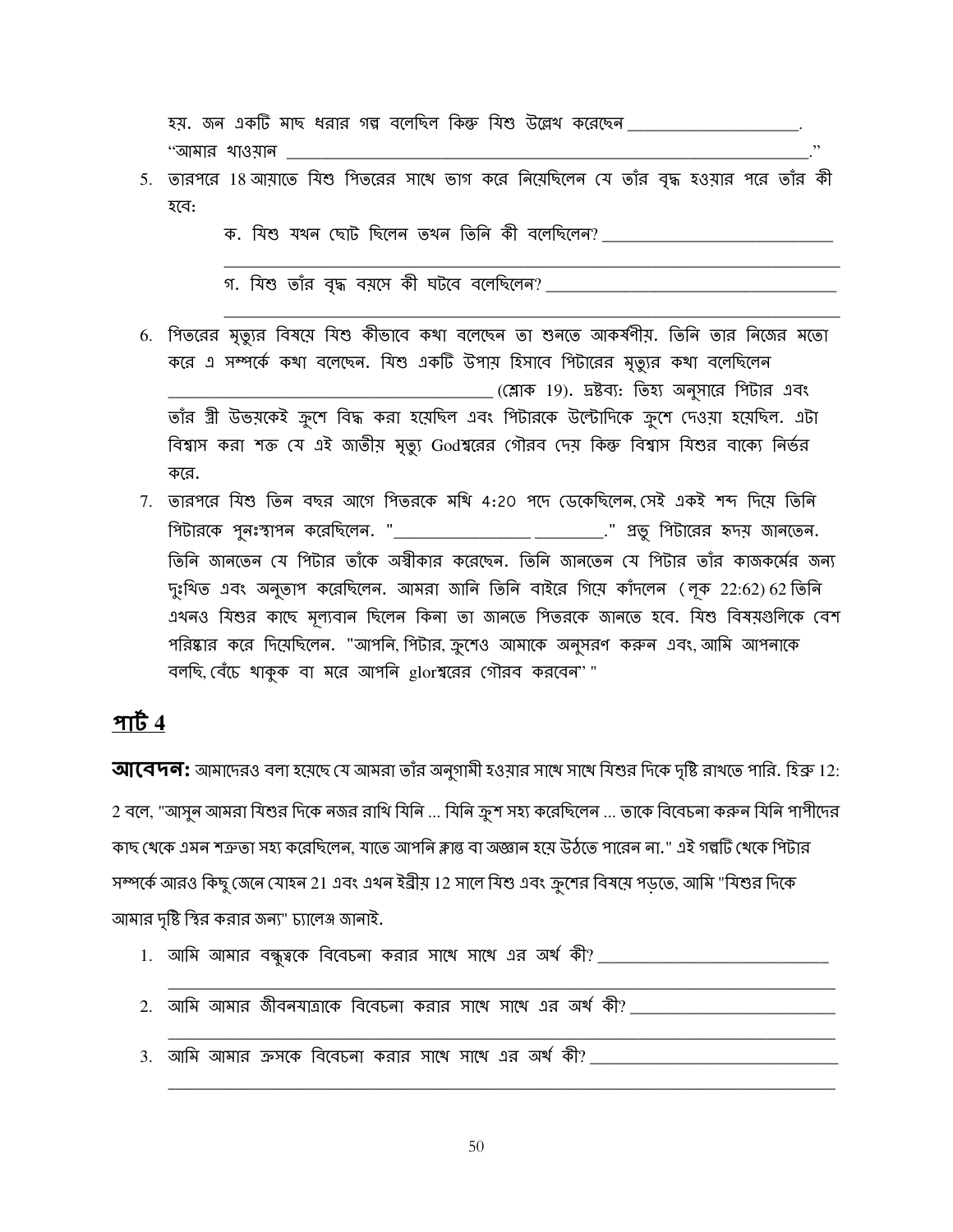#### <u>প্রতিফলন:</u>

- 1. লুক আমাদের এমন কিছু কথা বলেছেন যা অন্য কোনও ইঞ্জিলগুলিতে রেকর্ড করা হয়নি. যীশু লুক  $22:31$ -32 এ পিটারকে কী বলেছিলেন?
- 2. জন 21:15-17 এর আলোকে এই উত্তরণটি বিবেচনা করুন. যিশু পিটারকে বলেছিলেন:
	- গ. স্ৰদৰ্শনী  $16$ :
	- গ. প্ৰদৰ্শনী 17:

পিটারকে তাঁর ভাইদের শক্তিশালী করে যিশুর প্রতি তাঁর ভালবাসা প্রকাশ করার সুযোগ দেওয়া হয়েছিল ( লূক 22:32).

- 3. যীশুকে পিটারের নিজের অস্বীকারের আলোকে কীভাবে এই ব্যক্তিগত জীবনের অভিজ্ঞতা যীশু সা মসিহকে অশ্বীকার করে এবং তাঁর ক্ষমা পেয়েছিল ভাইদের প্রতি তাঁর বার্তা এবং শক্তিটিকে কীভাবে অর্থ দিয়েছিল? <u>সা</u>মী সম্মান কৰি আছিল আছিল আছিল আছিল।
- 4. শ্বরের ক্ষমা জেনে জীবন যাপনকারী হিসাবে কীভাবে আপনার নিজের দুর্বলতা এবং ব্যর্থতা অন্যকে <u>শক্তিশালী করার জন্য শ্বর ব্যবহারের উপায় হতে পারে? \_\_\_\_\_\_\_\_\_\_\_\_\_\_\_\_</u>

**স্মৃতিচিহ্ন:** শিশু জন 10:3 বি -4 এ আরও একবার ভেড়ার কথা বলেছিলেন. ''সে নিজের ভেড়া ডাকে

তাঁর জন্যই তারা তাঁর কন্ঠকে জানে.

যারা কিছুটা উদ্যভিলাষী এবং তাদের স্মৃতি গ্রন্থাগারে Godশ্বরের বাক্যর আর একটি বিভাগ যুক্ত করতে চান, পিটার নিজেই আমাদের আধুনিক তুরস্কের এশিয়া মাইনর জুডে গীর্জার কাছে লিখেছিলেন এমন একটি চিঠির মাধ্যমে আমাদেরকে উত্সাহিত করে. ১ গিতর ৫: ২ পদে তিনি গির্জার নেতাদের উত্সাহিত করেন: "theশ্বরের পালের পালক

সৃষ্টিকর্তাশ্বর যেমন আপনি চান ... "

**প্রার্থলা:** হে যীশু, আমি আবার আপনার বাক্যগুলি শুনতে পেয়েছি, "আমাকে অনুসরণ করুন" "আপনি আমাকে আপনার মেষদের থাওয়ানোর জন্য বলছেন যাতে তারা আপনার আওয়াজ শুনতে পেলে তারাও আপনাকে অনুসরণ করতে পারে কারণ তারা আপনাকে চেনে. আমি আপনার প্রতি আমার চোখ রেখে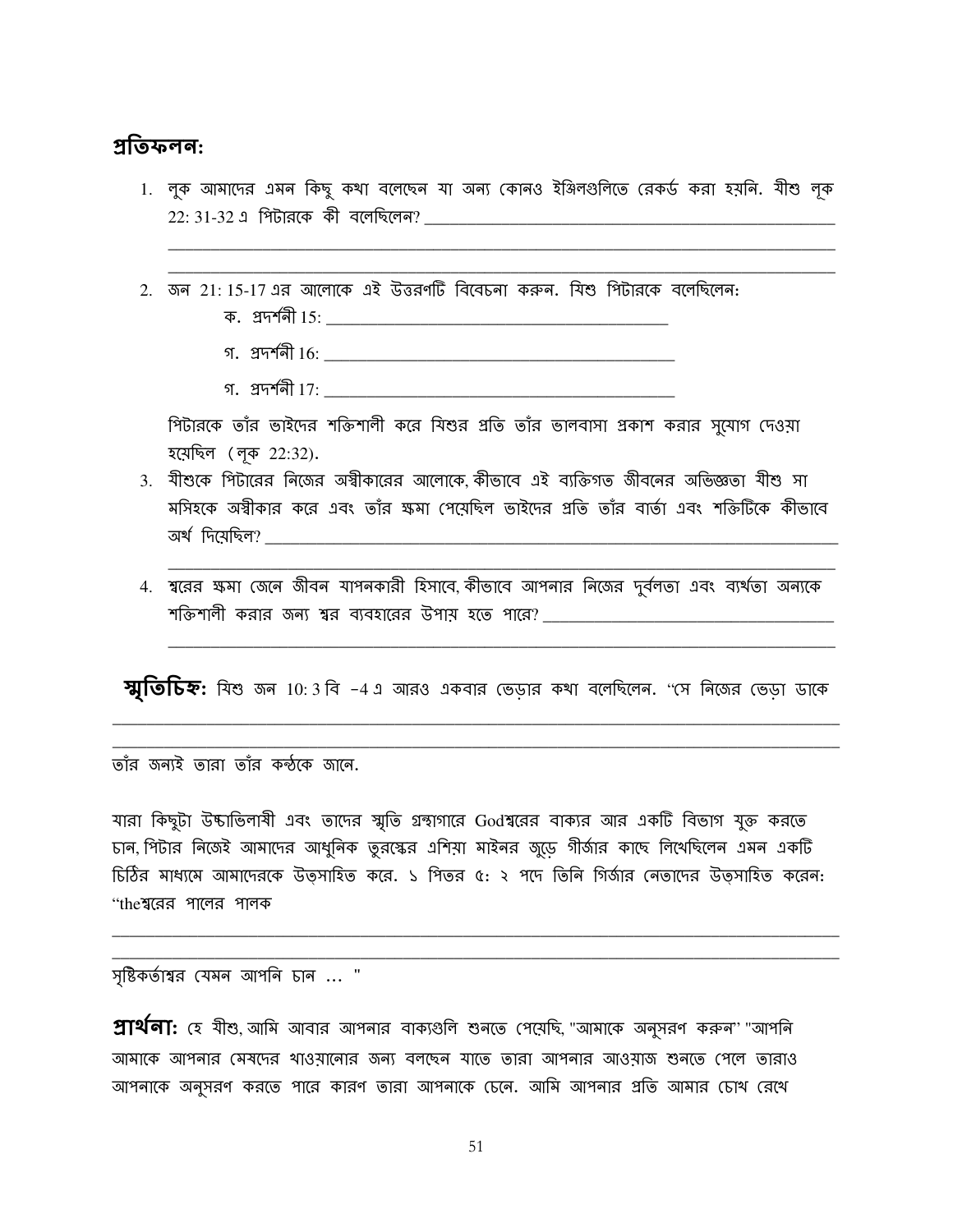আপনার অনুসরণ করতে করতে আমি আপনার সেবায় বিশ্বস্ত হতে পারি. আমাকে আপনার কাছে ধরে রাখুন এবং আমি যথন বিপথগামী হয়ে অন্যায় করি তথন তোমার ঘোরাঘুরির মেষগুলি পুনরুদ্ধার করুন. যীশু, নম্রভাবে আমি আপনাকে জানতাম যে আপনি ছাড়া আমি কিছুই করতে পারি না এবং আপনার সাথে সমস্ত কিছু সম্ভব. আমার জাল নিক্ষেপ করার জন্য আমাকে সাহস দিন যাতে আপনি পুনরুত্থানের শক্তি দ্বারা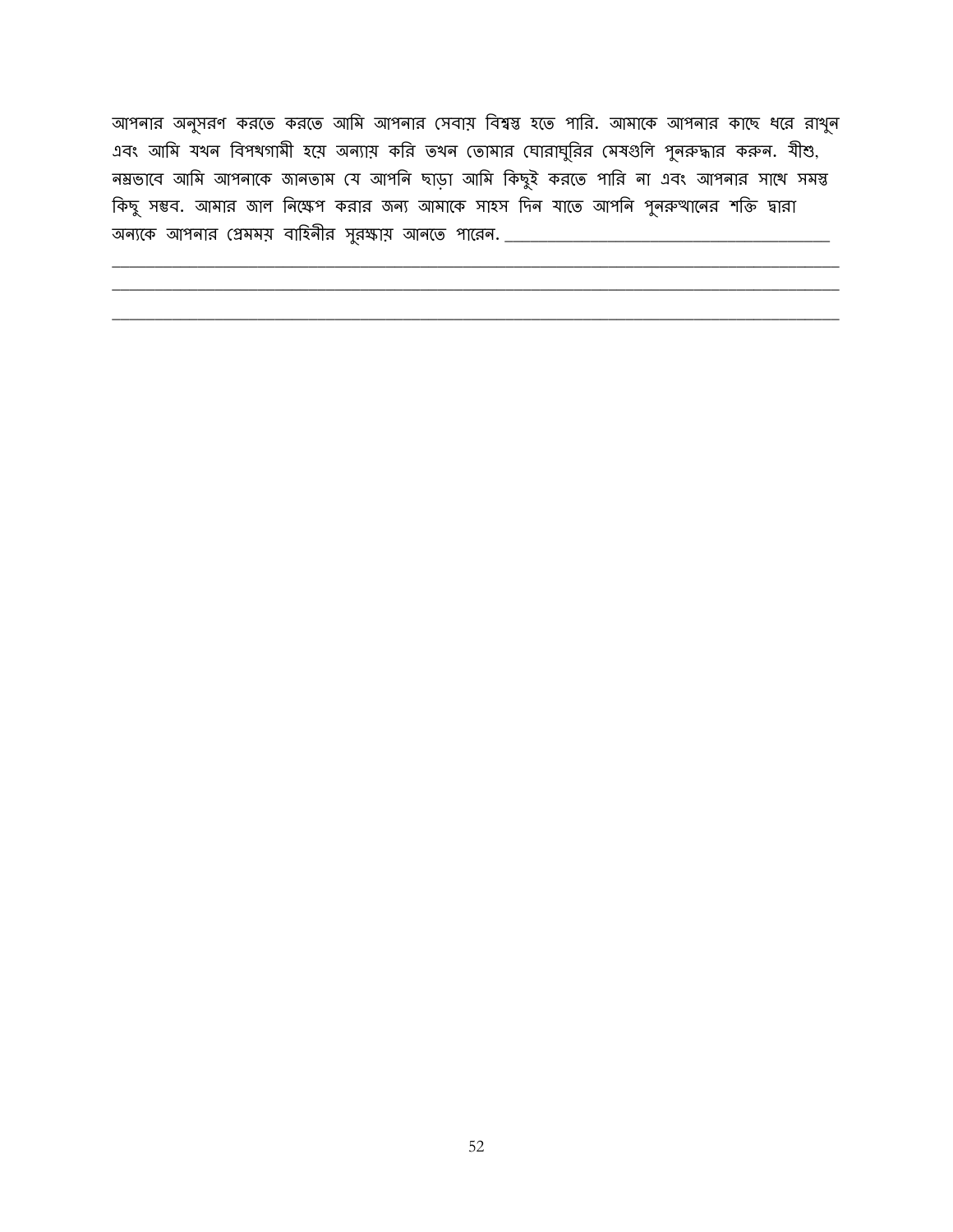### সাত ভাগ

## সমস্ত বিশ্বব্যাপী যান

### মাৰ্ক 16 - যিশুর নির্দেশ

 $3\sigma$  নজরে এর পাঠ 7

| সংক্ষিপ্ত বিবরণ        | 55 |
|------------------------|----|
| ভূমিকা                 | 56 |
| পাঠ $7:$ চিহ্নিত $16$  |    |
| ডান হাত<br>$\bullet$   | 57 |
| • বিশ্বাস প্ৰত্যাখ্যান | 58 |
| • যীশু'র আরোহণ         | 61 |
| • যিশুর নির্দেশিকা     | 64 |
| স্বাক্ষর<br>ভাসন       | 64 |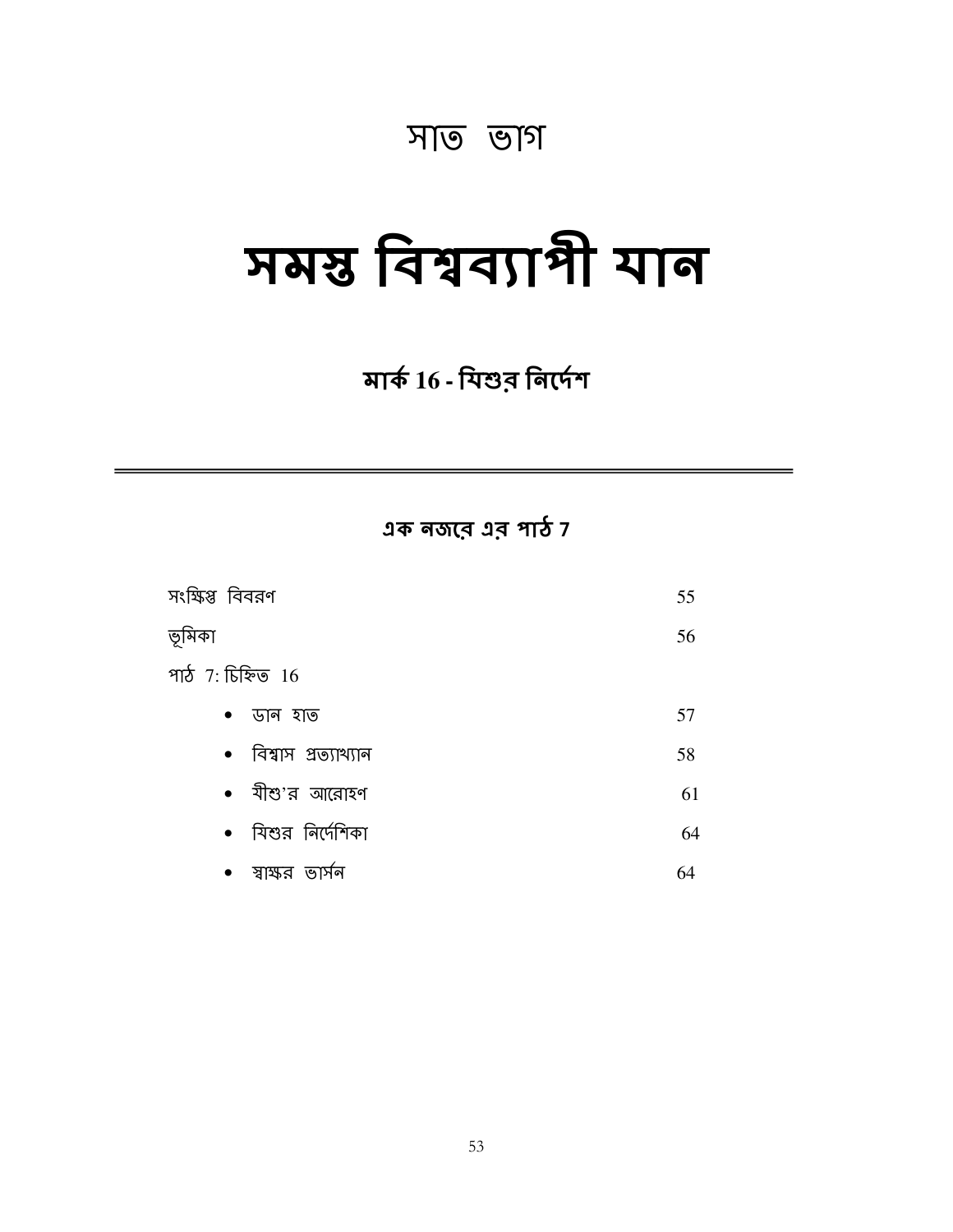#### সূচলা

তো, এখন যীশু কোখায়? সে কেবল একটি মেঘের আড়ালে অদৃশ্য হয়ে গেছে বলে মনে হচ্ছে. তিনি বলেছিলেন যে তিনি কথনই আমাদের ছেডে যাবেন না বা ত্যাগ করবেন না. তাহলে সে কোথায়? একরকমভাবে, শিষ্যরা মেঘের দিকে তাকিয়ে তাদের ভিক্টোরিয়াস লিডারের কী হয়েছিল তা ভেবে আমরা কিছুটা অনুভব করতে পারি. তিনি কোথায় গেলেন?

7 তম পাঠে বিশ্বের ত্রাণকর্তা যীশু খ্রিস্টের জীবন, মৃত্যু এবং পুনরুত্থানের অধ্যয়ন সমাপ্ত হয়েছে. সমস্ত বাইবেলের ইতিহাস সময় এই এক মুহূর্ত দিকে নির্দেশ. ওল্ড টেস্টামেন্টটি মশীহের আগমনের প্রত্যাশায়, অভিষিক্ত ব্যক্তি, খ্রীষ্ট যিনি শ্বরের প্রতিশ্রুতি দিয়েছিলেন যে তিনি মুক্তিদাতা হবেন. নিউ টেস্টামেন্টের বিশ্বাসীরা ক্রুশের দিকে ফিরে তাকিয়ে আছে এবং থালি সমাধিটি যীশুর মৃত্যু ও পুনরুত্থানের জন্য আমাদের যা যা আমাদের জীবনে এবং পরবর্তী জীবনে প্রয়োজন তা রয়েছে. আমাদের একজন ত্রাণকর্তা আছেন যিনি এটি সব করেছিলেন. তিনি আমাদের জন্য যা করেছিলেন তা আমরা নিজেরাই করতে পারি নি. তিনি আমাদের তাঁর মূল্যবান দেহ ও রক্ত দিয়ে মুক্ত করেছেন, আমাদের পাপের ক্ষমার জন্য ত্যাগ করেছেন.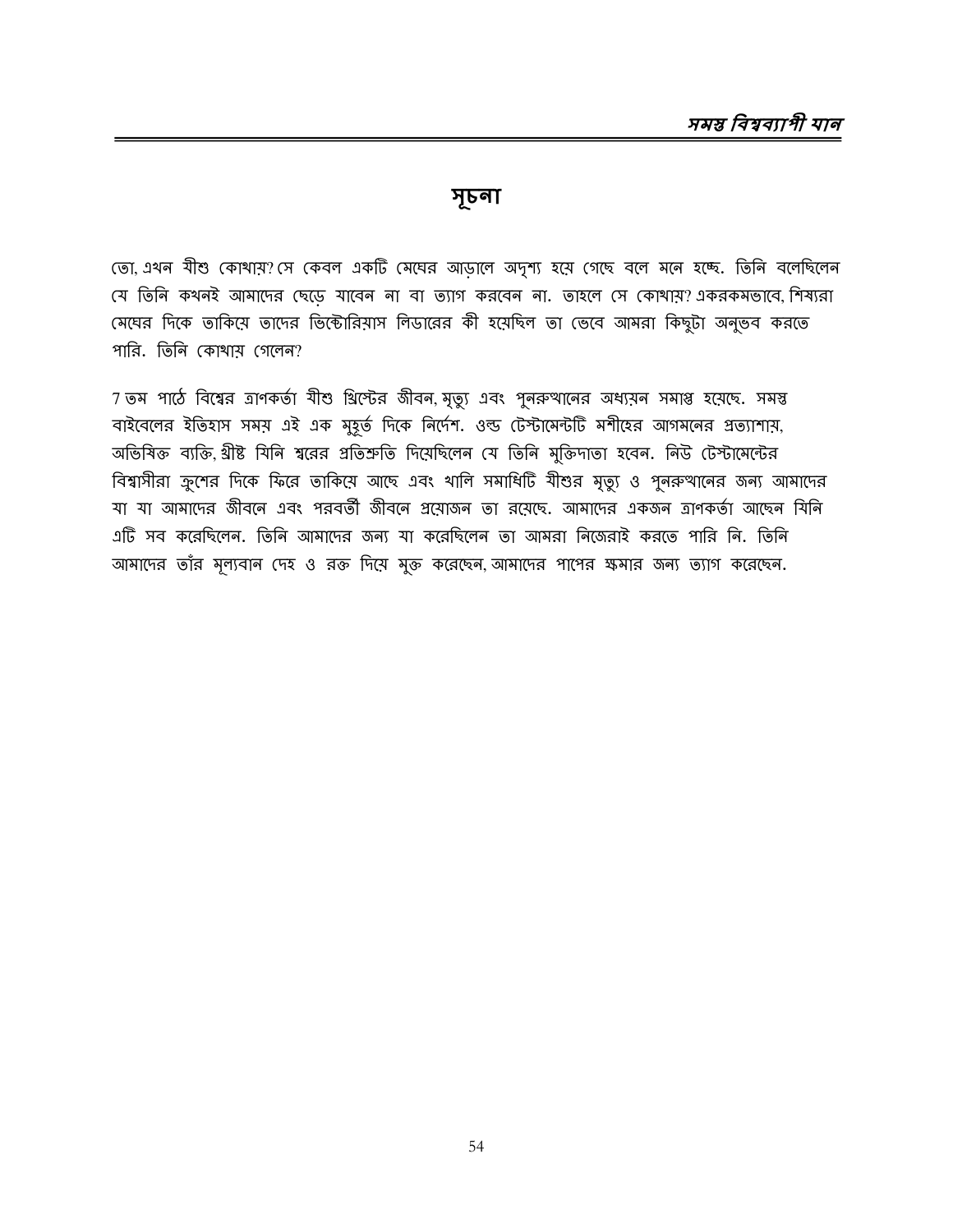#### পাঠ  $7$

#### অংশ  $1$

ভূ**মিকা:** আমরা এখন পর্যন্ত সবচেয়ে বড় গল্প শুনেছি. চারটি ইঞ্জিলের মধ্যে তিনটিতে আরও একটি গল্প রয়েছে. ম্যাখু, মার্ক এবং লক আমাদের বলে যিশুর কী হয়েছিল. সর্বোপরি, তিনি মারা গেলেন কিন্তু তিনি আবারও উঠলেন. তিনি বেঁচে ছিলেন এবং নিজেকে জীবিত দেখিয়েছিলেন অনেকের কাছে বিশেষত তাঁর শিষ্যদের এবং যারা তাঁর অনুসরণ করেছিলেন তাদের কাছে. তবে তিনি এথন কোথায়? তিনি এথনও বেঁচে আছেন এবং কোথাও বাস করছেন? তাঁর কি হল? গসপেলগুলি যা বলে তা শোন.

**পাঠদান:** ব্যাকট্যাক করার জন্য আমাদের সময় নেওয়া দরকার. ম্যাখু 26: 63-64-এ সানহেনড়িনের গে আমাদের যিশুর বিচারে ফিরে যেতে হবে. মহাযাজক কায়াফাস দাবি করেছিলেন যীশুসা মশীহ বলেছিলেন যে তিনি \_\_\_\_\_\_\_\_\_\_\_\_\_\_\_, \_\_\_\_\_\_\_\_\_\_\_\_ এর \_\_\_\_\_\_\_\_\_ কিনা. যীশু আ আয়াতে যিশুর জবাব কী ছিল?

যিশু উল্লেখ করেছিলেন এই "শক্তি" কে?দেখন মার্ক 16:19.

এবং এর অর্থ কী যে যিশু এই শক্তির ডানদিকে বসে থাকবেন?ডানদিকে বসে ইঙ্গিত দিয়েছিল যে যীশু হলেন শ্বরের স্বর. যোহন জন 1:1,2এ যোহন যা বলেছিলেন তা স্মরণ করুন ডানদিকে বসে থাকা পুত্রের অবস্থান, পিতার প্রথম পুত্রের রাজপুত্রের অবস্থান. এটি হ'ল নিয়ম ও কর্তৃত্বের অবস্থান, ক্ষমতার অবস্থান. ইফিষীয় 1:19-21 অনুসারে সা মশীহের কী শক্তি রয়েছে? \_\_\_\_\_\_\_\_\_\_\_\_\_\_\_\_\_\_\_\_\_

এই উল্লেখগুলি খেকে আমরা অতিরিক্ত শ্বরের ডান হাতের বিষয়ে আরও কী কী অন্তর্দৃষ্টি পেয়েছি?

- 
- 
- ঘ. হিব্রুদের কাছে পত্র 12:2?

অ্যাকাউন্টটি থুব সংক্ষেপে ইস্টার এবং তারপরে কী ঘটেছিল তার সংক্ষিপ্তসার দেয়. (বর্তমান বাইবেলের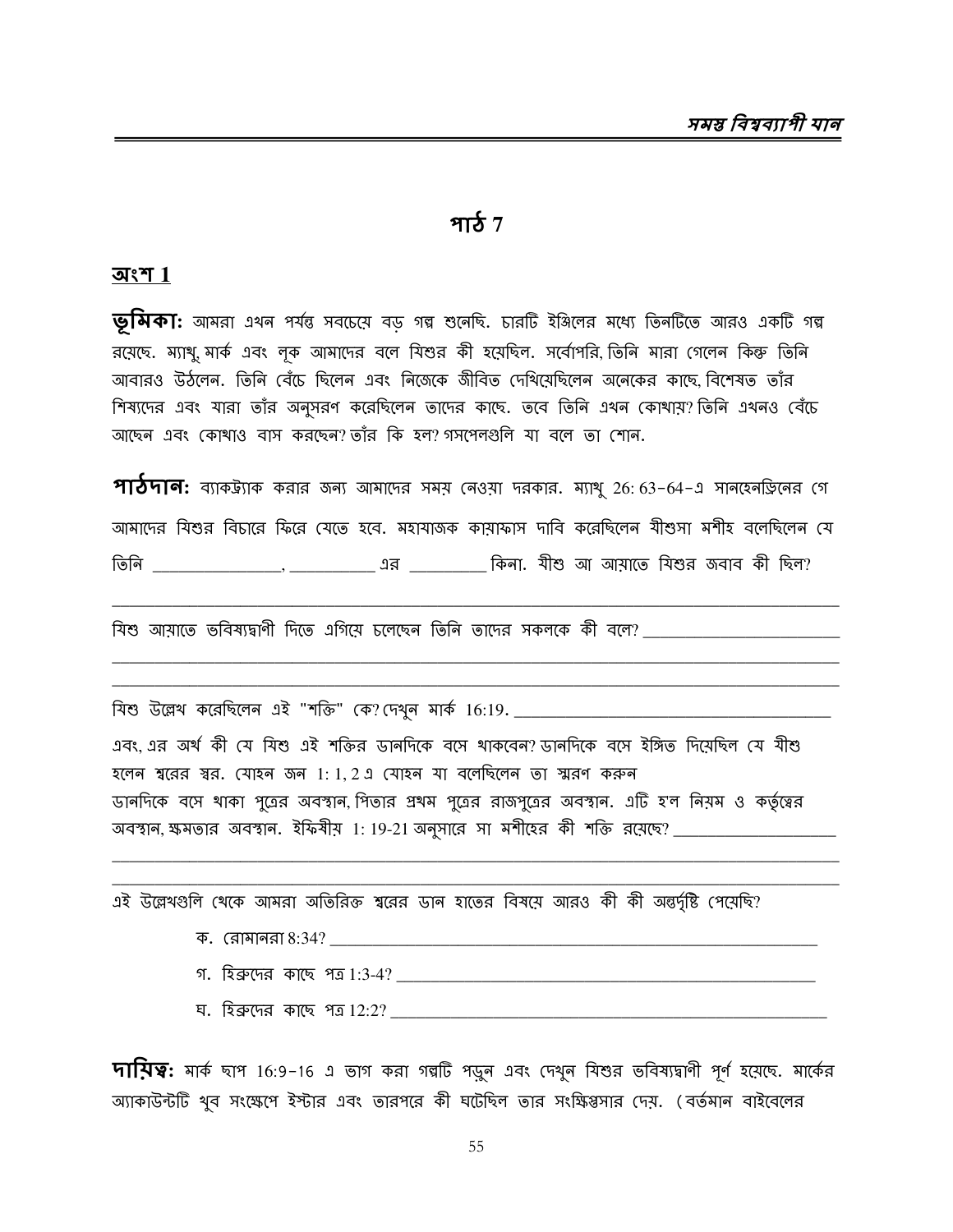বিদ্বানরা বিশ্বাস করেন যে মূলত মার্ক আট নম্বর আয়াত দিয়ে শেষ হয়েছিল এবং বাকী আয়াত কয়েক বছর পরে যুক্ত হয়েছিল. তবুও এই আয়াতগুলি অন্যান্য ইঞ্জিলগুলিতে পুনরুত্থানের ঘটনাগুলিকে সমর্থন করে এবং আমাদের অতিরিক্ত অন্তর্দৃষ্টি দেয়.)

#### ব্যায়াম:

| 1. তিনি উঠেছিলেন সেদিন যিশু প্ৰথম কার কাছে উপস্থিত হয়েছিল $(9)? \underline{\hspace{2cm}1.2cm}$      |
|------------------------------------------------------------------------------------------------------|
|                                                                                                      |
|                                                                                                      |
| 3. তিনি যীশুকে দেখার পরে তিনি কার কাছে গিয়ে বললেন (আয়াত 10 ক)? __________________                  |
| <u>4. তারা কীভাবে বর্ণিত হয় (আয়াত 10 থ)? _________________________________</u>                     |
| <u>5.  মরিম়ম তাদের কা</u> ছে যে সংবাদ নিয়ে এসেছিল সে সম্পর্কে তাদের প্রতিক্রিয়া কী ছিল (11)? ____ |
|                                                                                                      |
| 6. মার্ক যে সমস্ত পুরুষদের ত্রমণ করছিল তাদের সম্পর্কে আমাদের জানাতে এগিয়ে গেল ___________           |
|                                                                                                      |
|                                                                                                      |
| <u>7. তাদের রিপোর্টে শিষ্যদের প্রতিক্রিয়া কী ছিল (মার্ক 16:13)? ______________________________</u>  |
|                                                                                                      |
|                                                                                                      |
|                                                                                                      |
|                                                                                                      |
| 10. বিশ্বাস করতে অশ্বীকার করা সত্বেও যিশু তাদের কী বলেছিলেন (15-15)? "<br>[2020]                     |
|                                                                                                      |
|                                                                                                      |
| (স হবে _________________________, কিন্তু যে __________ না সে __________________________ হবে.         |

#### <u> অংশ 2</u>

**প্রতিক্রিয়া:** কয়েকটি জিনিস প্রতিবিশ্বিত করতে এক মুহুর্তের জন্য এখানে এসে খামি.

- 1. শিষ্যরা তাদের কান্নাকাটি ও শোকের মধ্যে এতটাই ধরা পড়েছিল যে তারা মরিয়ম এবং অন্যান্য মহিলারা তাদের কাছে যে সুসমাচার নিয়ে এসেছিল, সা বেঁচে থাকার সুসমাচারের প্রতি তাদের দুঃথকে গছন্দ করেছিলেন বলে মনে হয়েছিল. সে উঠেছে। তাহারা করছিল না \_\_\_\_\_\_\_\_\_\_\_\_\_\_\_\_\_\_\_\_\_\_ এটা.
- 2. দুজন লোক ইমাসাউদে যাওয়ার পথে যিশুর মুথোমুথি হয়েছিল এবং তাদের চোখ থুলে তারা যিশুকে চিনতে পেরে, ঘুরে দাঁড়ায় এবং জেরুজালেমে ফিরে যেভাবে শিষ্যরা লুকিয়ে ছিল সেখানে যিশু বেঁচে আছেন বলে থবর দেয়. তারা তাঁকে দেখেছিল. সে উঠেছে। আবার, মার্কের সুসমাচার অনুসারে, শিষ্যরা সেগুলিও \_\_\_\_\_\_\_\_\_\_\_\_\_\_\_\_ করেন না.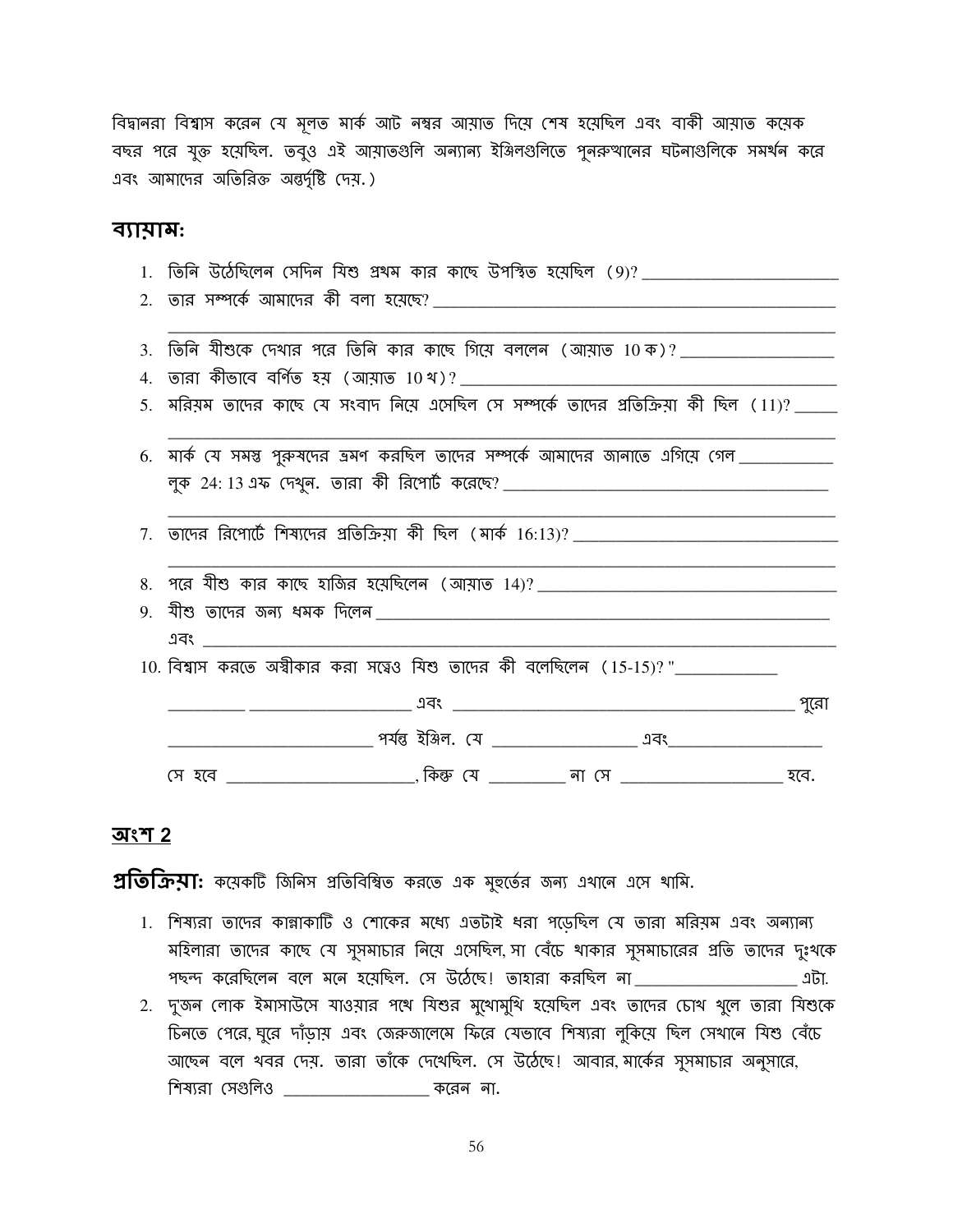- 3. সৃতরাং এগারো জন থাওয়ার সময় যীশু দেথালেন. মনে রাখবেন যিশু তাঁর শিষ্যদের বলতে চেয়েছিলেন যে তিনি উঠেছেন (মথি 28: 9–10) তারা প্রথম জানতে হবে. পরিবর্তে তারা তাদের খবরে অবিশ্বাসে সাডা দেয়. কিসের জন্য যীশু তাদের ধমক দেন?
	- গ $\sim$ কেউ সাহায্য করতে পারে না তবে অবাক হয়ে যায় যে যিশু যদি আজ লোকেদের কাছে একই কথা বলতেন, বিশেষত যারা জেদী এবং বিশ্বাস করতে অস্বীকার করেন তাদের তিরস্কার করুন. "আপনার মতামত:

**আবেদন:** যদি যিশু আপনার বাডিতে ডিনার করতে এসেছিলেন, তবে তিনি কি আপনার বিশ্বাসের অভাব এবং আপনার "জেদী অস্বীকার" এর জন্য যারা আপনাকে দেখেছেন এবং শুনেছেন তার সাথে যাঁরা ভাগ করেছেন তাদের বিশ্বাস করতে তিনি আপনাকে তিরস্কার করবেন? কেন? কেন না?

 $\overline{\mathbf{\mathcal{B}}}$ তিচিহ্ন: মার্ক ছাপ  $\,$  16: 15-16 হ'ল যীশু সা মশীহ তাঁর শিষ্যদের সাথে কথা বলেছিলেন. এটি জিও-র আদেশ ছিল. সমস্তু ওয়ার্ল্ডে যাওয়ার আদেশ ছিল. সমস্তু পৃথিবীতে যাওয়ার এবং সমস্তু সৃষ্টিতে সুসমাচার প্রচার করার আদেশ ছিল. এটি প্রতিশ্রুতি ছিল যে কেউ বিশ্বাস করে এবং বাপ্তিস্ম গ্রহণ করবে সে রক্ষা \_\_\_\_\_\_\_\_\_\_\_\_\_\_\_\_\_\_. তবে জেনে রাথুন যে এটি কেবল অবিশ্বাসই একজন ব্যক্তির নিন্দা করে. যে বিশ্বাস করে না তাকে দোষী করা হবে.

আপনার সূচক কার্ডগুলির একটিতে এই পদগুলি লিখুন. যিশুর দ্বারা বলা এই কথাগুলি আমাদের জানার মধ্যে সাম্বনা দেয় যে আমরা যদি বিশ্বাস করি যে আমরা রক্ষা পাব. আমাদের অনন্ত জীবন দেওয়া হবে. আপনার পকেটে বা আপনার পার্দের চারপাশে এই সুসংবাদটি বহন করুন. এটি আপনি ভাগ করতে পারেন এটি সেরা থবর।

 $\mathfrak A$ য $\mathfrak A$ ন: হে প্রভূ যীশু, আমাকে বিশ্বাস করুন যে আপনি সত্যই মৃতদের মধ্য থেকে উঠে এসেছেন. আমাকে বিশ্বাস করতে বিশ্বাস দিন যে আপনি বেঁচে থাকায় আমিও বেঁচে থাকব. এই সুসমাচারটি আমার পরিত্রাণের অধিকারী বলে বিশ্বাস করার জন্য আমাকে বিশ্বাস দিন. আমাকে সমস্ত পৃথিবীতে যেতে এবং এই সুসংবাদটি ভাগ করে নেওয়ার সাহস দিন যাতে অন্যরা আপনাকে, যীশুকে তাদের জীবনের প্রভু ও ত্রাণকর্তা হিসাবে 

57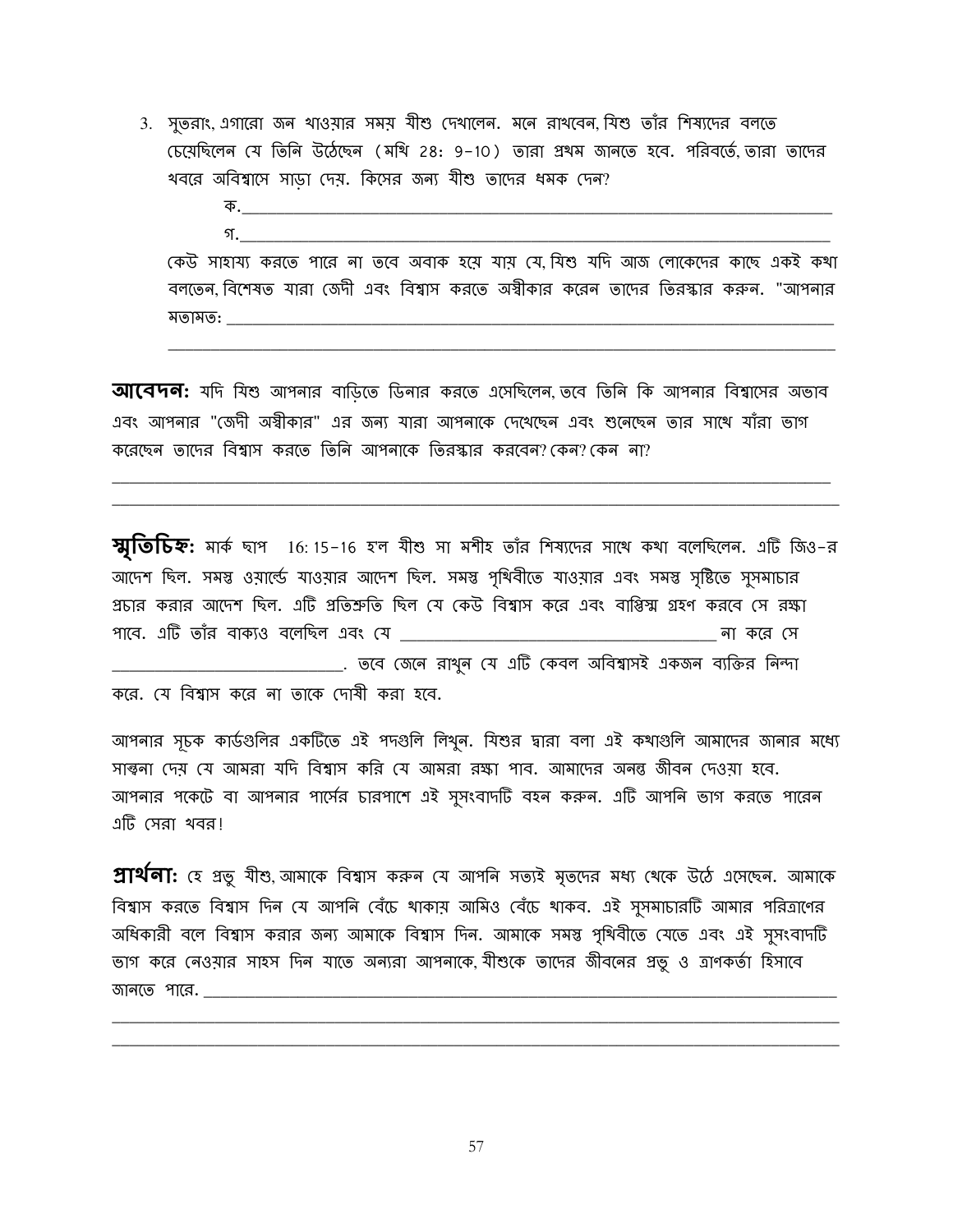#### $9163$

**ভূমিকা:** আমরা 16 তম চলাকালীন "বিশ্বাস" শব্দটি কতবার ব্যবহৃত হয়েছে তা নোট করুন. মার্ক কি সমস্যা ছিল? তাঁর কাছে কি পুনরুত্থানের বার্তাটি ছিল? এটি কি কেবল ইস্টারের ঘটনা ঘটেছিল? তিনি শিষ্যদের প্রতি বিরক্ত বলে মনে করছেন যারা তাঁকে সবচেয়ে ভাল জানেন. তারাই যাদের আমাকে "আমাকে অনুসরণ করার" জন্য আমন্ত্রিত করা হয়েছিল তারা হ'ল যিনি যীশুকে রুটি এবং মাছ দিয়েছেন এবং অভিজ্ঞ 5000 মানুষকে থাওয়ালেন. তাঁরাই তাঁর শিষ্যদের মতো তাঁর পায়ের কাছে বসেছিলেন. এই পুরুষরা কি বুঝতে পারে নি যে মানই তাদের বিশ্বাস করতে সক্ষম হয়েছিল যে তিনি কে? এই বিশ্বাসই তাদের বিশ্বাস করতে সক্ষম করেছিল যে তিনিই সৃষ্টিকর্তা শ্বরের পুত্র, তাদের জীবন্ত প্রভু. তাদের মধ্যে কেউ কি এমন একগুঁয়ে ছিল যে তারা বিশ্বাস করতে অস্বীকার করেছিল? যীশু তাদের বিশ্বাস ও বিশ্বাসের জন্য ডেকেছিলেন. যিশু তাদেরকে তাদের অবিশ্বাস দূরে রাথতে এবং বিশ্বাস করেছিলেন যে তাদের যা বলা হয়েছিল তা সত্য ছিল. কিন্তু সৃষ্টিকর্তা সা মসিহ তাদের অবিশ্বাসের কারণে তাদের ত্যাগ করেন নি. তিনি তাদের শেষ পর্যন্ত ভালোবাসতেন এবং এগারো জনকে হাজির করলেন যাতে তারা নিজেরাই দেখতে পারে. এবং তথন তিনি থমাসকে বলেছিলেন (জন 20:29 ), "আপনি আমাকে দেখেছেন বলে আপনার কি 

**দায়িত্ব:** নম্বর পড়ুন: 16-17 -18

#### ব্যায়াম:

1. যিশু বলেছিলেন যে মানদারদের সাথে নিদর্শনসমূহ উপস্থিত হয়. তিনি বলেছিলেন, "আমার নামে তারা এগুলি করবে:

| ক,                                                                                       |
|------------------------------------------------------------------------------------------|
| গ.                                                                                       |
| ঘ.                                                                                       |
| $\mathcal{B}_{\prime}$                                                                   |
| Б.                                                                                       |
| 2. ক্রিয়াকলাপ বইয়ে আমাদের বলা হয়েছে যে এই ঘটনাগুলি ঘটেছে. যারা বিশ্বাস করে তাদের সাথে |
| যে লক্ষণগুলি আসে তা দেখতে শুরু করুন. এই রেফারেন্সগুলিতে কী কী লক্ষণ রয়েছে?              |

ঘ. (প্ৰৱিত  $10:46$ চ. প্রেরিত 28:3-5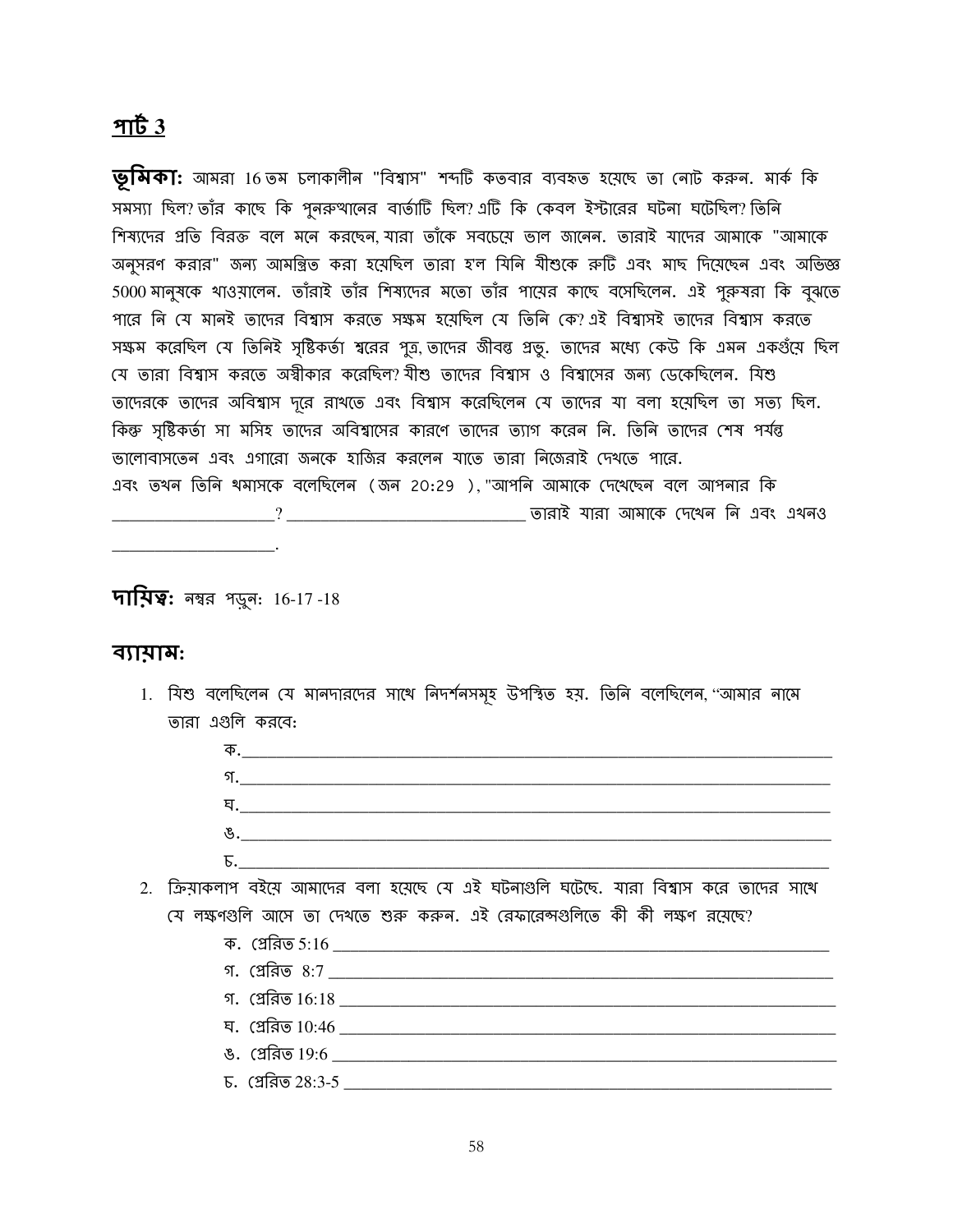#### প্ৰতিফলন:

- 1. এরা কি সেই একই পুরুষ যারা তাদের বলা হয়েছিল তা বিশ্বাস করতে অস্বীকার করেছিল?যিশু বিশ্বাস করতে তাদের অনিচ্ছা সত্বেও এগুলি ব্যবহার করতে পারেন? যিশু তাঁর পরিচর্যা চালাতে তাদের ব্যবহার করবেন? তারা কোন ধরণের পুরুষ ছিল? কোন ধরণের শিক্ষক বা রাব্বি তাদের হাতে তাঁর মন্ত্রিত্ব ছেডে চলে যাবেন? আপনার প্রতিচ্ছবি:
- 2. এই মুহুর্তে কেউ সাহায্য করতে পারে না তবে ভাবতে পারে যে তাদের মধ্যে কেউ যদি কথনও বিশ্বাস করে তবে কেবল সন্দেহ হয়. আপনার প্রতিচ্ছবি: \_\_\_\_\_\_\_\_
- 3. "বিশ্বাস" এবং "বিশ্বাস থাকা" এর মধ্যে পার্থক্যটি বোঝা গুরুত্বপূর্ণ. একজন ব্যক্তি অনেক কিছুই বিশ্বাস করতে পারেন এমনকি এমন বিষয়ও যা অসত্য যীশুসা মশীহের প্রতি বিশ্বাস রাখা বিশ্বাস করার চেয়েও বেশি যে তিনি যা করেছেন তা সত্য. "বিশ্বাস" থাকার অর্থ হ'ল যিশু নিজের ব্যক্তিগত উদ্ধারের জন্য যা করেছেন তা বিশ্বাস করা. সুতরাং, যথন থ্রিস্টানরা বলে, "আমি যীশুর উপরে বিশ্বাস করি" তারা সত্যই বলছে যে আমি এখন আমার জীবনের জন্য এবং তাঁর যে অনন্ত জীবনের প্রস্তাব দিয়েছি তার জন্য আমি তাঁর উপরে ভরসা রাখছি. বিশ্বাস শ্বরের উপর নির্ভর করে. আপনার প্রতিষ্চ্বি:
- 4. যিশু অবশ্যই তাদের সুসমাচারের বার্তা দিয়ে রেথেছিলেন যা তিনি চেয়েছিলেন যে সময়ু সৃষ্টি শুনুক. আবার আমাদের মনে করিয়ে দেওয়া হয়: "যে বিশ্বাস করে এবং বাপ্তিস্ম গ্রহণ করে সে রক্ষা পাবে!" যে হৃদয় বিশ্বাস করে সে বাপ্তিস্মে শ্বরের সন্তানের হয়ে উঠতে চায়. কারণ বাপ্তিস্মে শ্বর কাজ করেন. সৃষ্টিকর্তা শ্বর দীক্ষা দেন. সৃষ্টিকর্তাশ্বর আমাদের তাঁর পুত্র বানিয়ে আমাদের নাম দিয়েছেন (পিতা, পুত্র এবং পবিত্র আত্মা) বাপ্তিস্মে আমাদের কমিশন দেওয়া হয় ''সমস্ত বিশ্বে যান'' "আমরা তাঁর সন্তানরা তাঁর মিশনে আমন্ত্রিত হয়েছি। আপনার প্রতিষ্চবি: \_\_
- 5. কেউ সাহায্য করতে পারে না তবে জিজ্ঞাসা করতে পারে "যে ব্যক্তি বাপ্তিশ্ম নিচ্ছে না তার কী হবে? সেই ব্যক্তির কি নিন্দা করা হবে? "যিশু শিষ্যদের বলেছিলেন যে যারা বিশ্বাস করে না কেবল তাদেরই নিন্দা করা হবে. অবিশ্বাসই একমাত্র কারণ যা একজন ব্যক্তির নিন্দা করতে পারে. বিশ্বাস জীবন এবং পরিত্রাণের প্রস্তাব দেয়. আপনার প্রতিষ্<del>দ্</del>ববি:

#### পার্ট  $4$

**দায়িত্ব:** আবার পড়ুন মার্ক 16: 19-20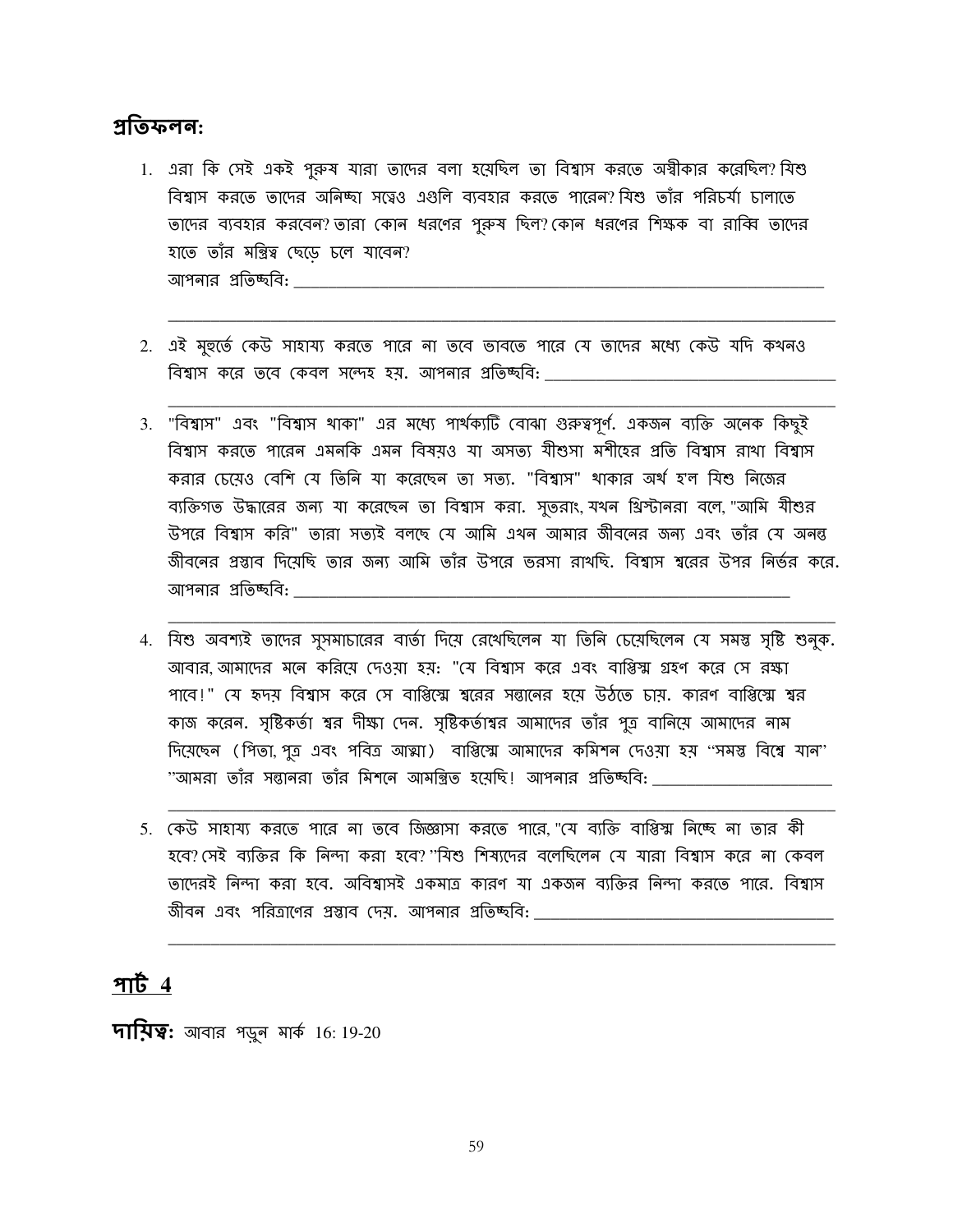#### ব্যামাম:

| 1. যীশু তাঁর শিষ্যদের সাথে কথা শেষ করার পরে,কী ঘটেছিল (আয়াত 19)?                                                     |
|-----------------------------------------------------------------------------------------------------------------------|
|                                                                                                                       |
|                                                                                                                       |
| 2. লুক আরও কিছু যোগ করে. যীশু শিষ্যদের সাথে কথা বলার পরে তিনি তাদের                                                   |
| _____________ (লূক 24:50). এবং যথন তিনি তাদের আশীর্বাদ করার সময় তিনি                                                 |
|                                                                                                                       |
| 3. বইয়ের বইগুলিও সেন্ট লুকের লেখা ছিল. তিনি আমাদের গ্রেরিত আইন 1:9এ আরও তথ্য দেন.                                    |
| 9-11 আয়াতগুলিতে আপনি কী আকর্ষণীয় বিষয়গুলি নোট করেন?                                                                |
| ক. একজন _________________ তাকে তাদের থেকে বের করে নিয়েছে ___________________.                                        |
|                                                                                                                       |
|                                                                                                                       |
| <u> 1990 - Johann Harry Harry Harry Harry Harry Harry Harry Harry Harry Harry Harry Harry Harry Harry Harry Harry</u> |
|                                                                                                                       |
| 4. ম্যাথু 28:1 পদে আমাদের বলা হয়েছে যে শিষ্যরা যীশুকে __________________________. এবং                                |
| তারপরে ভুতুড়ে শব্দগুলি আসে, "তবে কিছু <b>_____________________________</b> " "যীশুসা মশীহ এমন কিছু                   |
| জীবনে তাঁর জীবন ও মন্ত্রণালয়টি ব্যয় করেছিলেন যারা কথনও বিশ্বাস করেনি কিন্তু কেবল তাঁকেই                             |
| সন্দেহ করতে থাকে?অবশ্যই,আমরা জানি না. আমরা জানি যে মার্ক এবং লুক আমাদের কী বলে.                                       |
| a. ক. মাৰ্ক 16:20 এটি বলে                                                                                             |
| i. শিষ্যরা বাইরে গেলেন এবং সর্বত্র <b>[18]</b> [19] [19] [19] [19] [19]                                               |
|                                                                                                                       |
|                                                                                                                       |
| b. গ. লুক 24:52 এটি বলে.                                                                                              |
| হিম                                                                                                                   |
|                                                                                                                       |
|                                                                                                                       |
|                                                                                                                       |
|                                                                                                                       |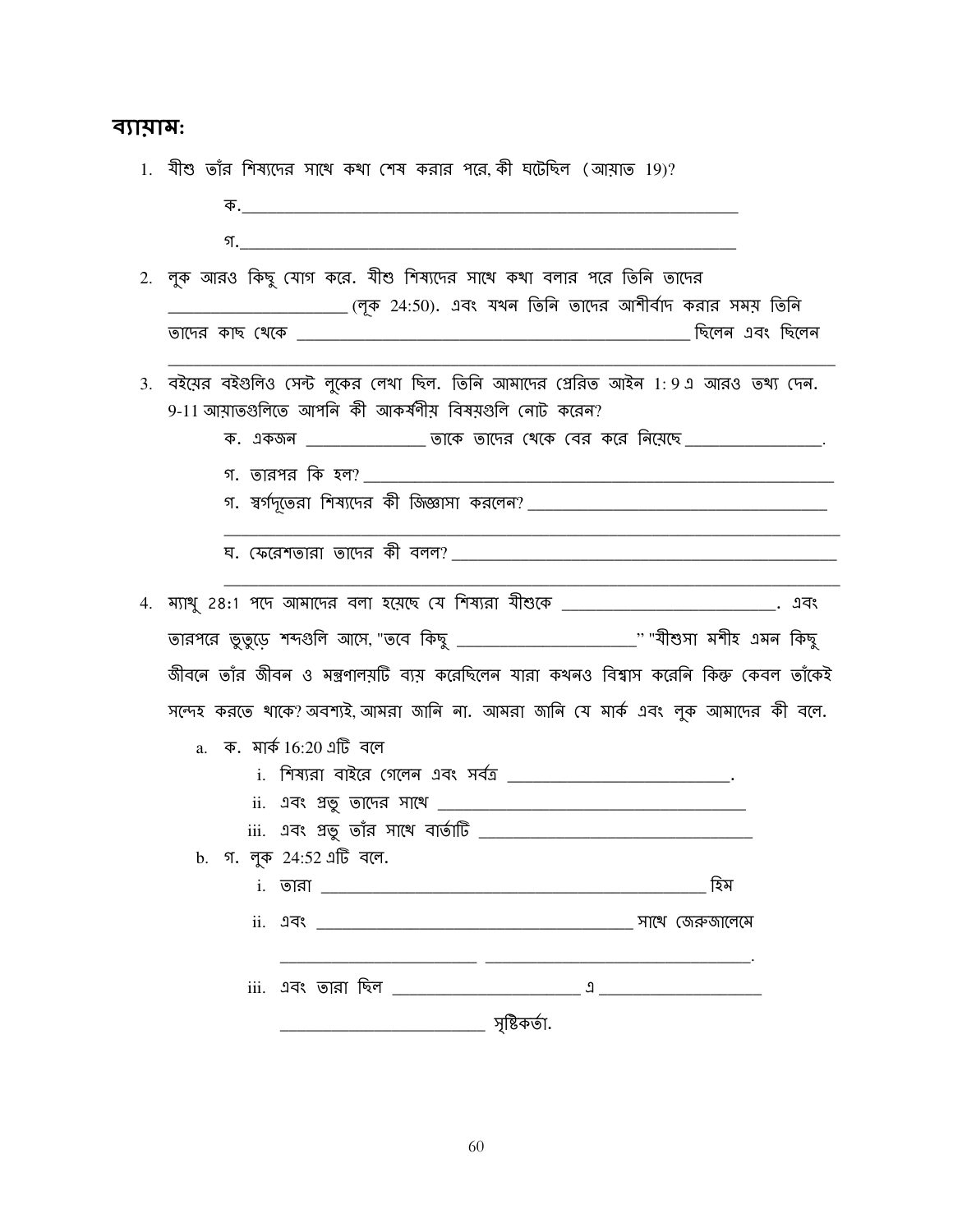#### প্ৰতিফলন:

1. যীশু তাঁর শিষ্যদের আশীর্বাদ. তারা তাঁর উপাসনা করল. তিনি তাদের ছেডে চলে গেলেন. তারা খুব আনন্দে জেরুজালেমে ফিরে গেল. তিনি তাদের জন্য একটি জায়গা প্রস্তুত করতে গিয়েছিলেন (জন 14: 2) তারা সৃষ্টিকর্তা শ্বরের প্রশংসা করে মন্দিরে সর্বদা থাকত. এটা কি ওইটার খেকে ভালো? আপনি কি অনুপস্থিত কিছু লক্ষ্য করেন? প্রেরণ 1: 4 এ ফিরে যান. যিশু তাঁর শিষ্যদের কি আদেশ দিয়েছেন? করো না \_\_\_\_\_\_\_\_\_\_\_\_\_\_\_

কিন্তু *কি*ন্তু

তাঁর পিতা যে উপহারটি দিয়েছিলেন তা কী ছিল? জন 14: 25-26 দেখুন. যীশু তাঁর বিশ্বাসঘাতকতার আগে তাঁর শিষ্যদের সাথে নিস্তারপর্ব পালন করছেন. তাঁর প্রতিশ্রুতি কি ছিল যার জন্য তারা অপেক্ষা করছিল?

- 
- 2. আত্মা কি করবে?
- 3. আমরা জন 14:16 মধ্যে আত্মা সম্পর্কে বলা হয় কি অন্যান্য জিনিস আছে?
	- a. ক. আর কি নাম দেওয়া হয়?
	- b. গ. কীভাবে আমরা তাঁকে জানব (আয়াত  $17$ )?
- <u>i. \_\_\_\_\_\_\_\_\_\_\_\_\_\_\_\_\_\_\_\_\_\_\_\_\_\_</u>  $ii.$ 2. এটি বোঝা মুশকিল কিন্তু সৃষ্টিকর্তা শ্বরের আত্মা আমাদের সাথে থাকে এবং যদি তা অপ্রতিরোধ্য না
- হয় তবে আমাদের বুঝতে হবে যে তাঁর আত্মা আমাদের মধ্যে আছেন. তাঁর প্রতিশ্রুতি হ'ল আমাদের কখনও ত্যাগ করবেন না বা ত্যাগ করবেন না. সত্যের আত্মা যীশু নিজেই আমাদের সাথে থাকেন এবং আমাদের মধ্যে থাকেন. কিন্তু, সত্যের আত্মা এথনও আসেনি. এই কারণেই তাদের জেরুজালেমে এবং তাঁর আগমনের জন্য অপেক্ষা করতে পাঠানো হযেছিল.

#### <u>পৰ্ব 5</u>

**ভূমিকা:** কথনও কথনও ইভেন্টগুলির টাইমলাইনটি কিছুটা অস্পষ্ট হয়ে যায়. কথন কী ঘটেছিল এবং কোন ক্রমে সেগুলি ঘটেছে তা সঠিকভাবে জানা মুশকিল. পুনরুত্থানের পরে বেশ কয়েকবার যিশু নির্দেশ দিয়েছিলেন (য তাঁর শিষ্যদের গালীলে যেতে হবে এবং সেথানে তারা তাঁকে দেখতে পাবে (মথি 27:10-10) সা মসিহ কথন তাদের সাথে সেথানে মিলিত হয়েছিল তা জানা মুশকিল. আমরা জানি যে পুনরুত্থান থেকে তাঁর স্বর্গে আরোহণের আগ পর্যন্ত 40 দিন ছিল যাতে এই দিনগুলিতে এটি ঘটতে পারে. আরেকটি অনিশ্চয়তা হ'ল যদি তিনি গালীলে বর্ণিত পর্বত থেকে উঠলেন (ম্যাখু 28:16) বা তিনি বেথানির বাইরে যে কোনও জায়গায় জুডিয়ায় গিয়েছিলেন. অবশ্যই তিনি কোখায় এবং কথন আরোহণ করেছেন তা গুরুত্বপূর্ণ বিষয় নয়. তাঁর শিষ্যদের কাছে যীশুর কথাগুলি যদিও আমাদের জন্য আজ একই শিক্ষা প্রদান করে যা এটি বহু বছর আগে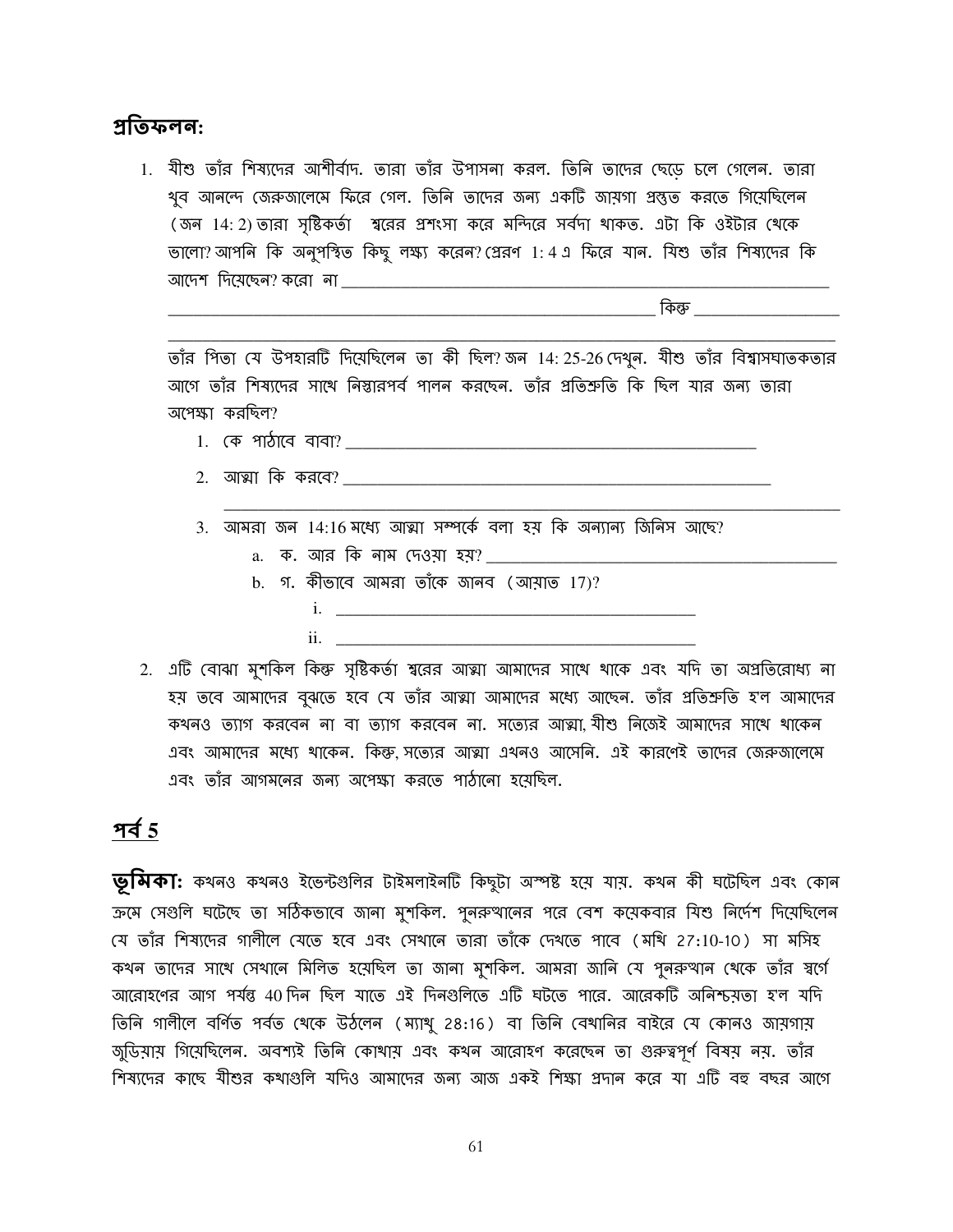তাদের জন্য করেছিল. ম্যাখু 28: 18–20 তে লিপিবদ্ধ এগারো জনকে যিশুর বাক্যগুলি ইতিহাসের ইতিহাস জুড়ে সৃষ্টিকর্তা শ্বরের লোকদের কাছে পৌঁছে দেওয়ার আদেশ ছিল.

**দায়িত্ব:** পড়ুৰ ম্যাখু 28: 16-20.

#### ব্যায়াম:

| 5. যীশু তাঁদের কাছে এসেছিলেন. তিনি 18 আয়াতে তাদের কী বলেছিলেন? _______________________ |
|-----------------------------------------------------------------------------------------|
|                                                                                         |
| 6. অতএব! এগারো জনকে সা মশীহের নির্দেশ কী (আয়াত 19)? ____________________________       |
|                                                                                         |
|                                                                                         |
| 7.  এবং (শ্লোক 20)                                                                      |
|                                                                                         |
|                                                                                         |

পাঠদান: শাস্ত্র তিনটি স্বাক্ষর শ্লোক রয়েছে যা সংক্ষেপে আমাদের জন্য 'sশ্বরের সুসংবাদ রক্ষা করে. এগুলি রেফারেন্স হিসাবে সন্ধান করুন এবং তাদের সম্পূর্ণরূপে এগুলি লিথুন.

জন 3 এ আমাদের মনে করিয়ে দেওয়া হয় যে সৃষ্টিকর্তা শ্বর সমস্ত মানবজাতির জন্য তাঁর ভালবাসার বাইরে অভিনয় করেছিলেন. তাঁর আকাঙ্ক্ষা ছিল এবং অব্যাহত রয়েছে যে সমগ্র বিশ্ব পাপ, মৃত্যু এবং শয়তান থেকে রক্ষা পায়. সৃষ্টিকর্তা শ্বর পিতা যা তাঁর কাছে একমাত্র পুত্রকে সবচেয়ে মূল্যবান বলে তা দিয়ে কাজ করেছিলেন. তিনি আদেশ দিয়েছিলেন যে যারা তাঁর পুত্রকে তাদের ত্রাণকর্তারূপে বিশ্বাস করেছিলেন তারা রক্ষা পাবে এবং অনন্ত জীবন পাবে. সৃষ্টিকর্তা শ্বর পিতা যীশুকে পৃথিবীর নিন্দা করার উদ্দেশ্যে নয়, বরং তা বাঁচানোর জন্য পাঠিয়েছিলেন! 

<u> 1980 - Johann Barn, mars ar breithinn ar chuid ann an t-Alban ann an t-Alban ann an t-Alban ann an t-Alban a</u>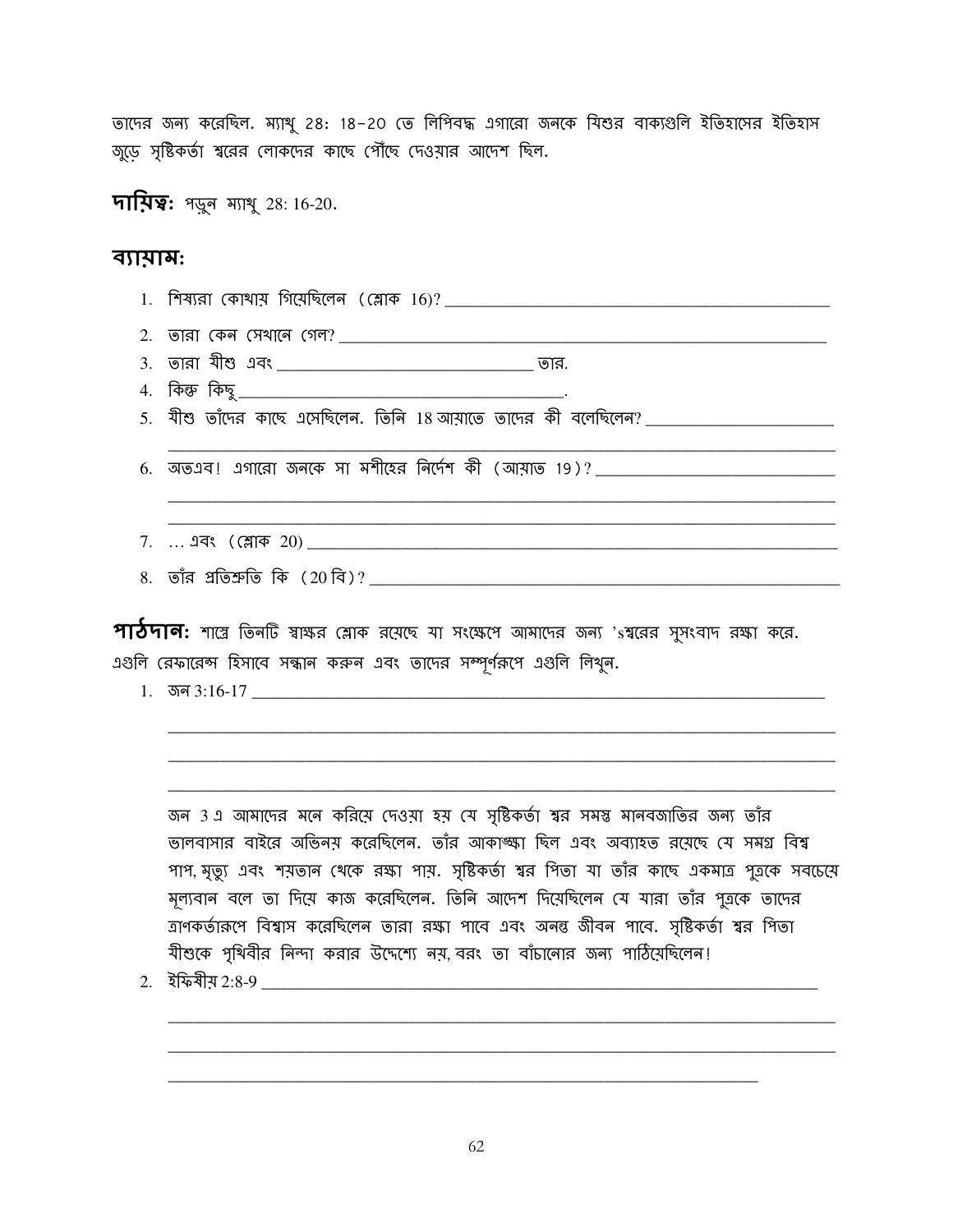সেন্ট পল এফিসাসের গির্জার কাছে এই কথাগুলি লিখেছিলেন এবং এই একই কথাগুলি আজ আমাদের শুনার জন্য বলা হয়েছে. আমরা অনুগ্রহে আমাদের জন্য শ্বরের ভালবাসার দ্বারা রক্ষা পেয়েছি যা কথনই উপার্জন বা কাজ করা বা প্রাপ্য হতে পারে না. আমরা তাঁর অনুগ্রহের উপহার,তাঁর ভালবাসার উপহার দ্বারা রক্ষা পেয়েছি. তাঁর প্রেম হ'ল একটি নিথরচায় উপহার যা আমরা কথনও কিছু করতে পারি না. এটি এমন একটি উপহার যা কেবলমাত্র যিশুর মুক্তির কাজ বিশ্বাসের মাধ্যমেই প্রাপ্ত হতে পারে. আমাদের কাছে শ্বর বলেছেন যে তাঁর পুত্র এটি সবই করেছেন.

ম্যাখু 28 এ যীশু আমাদের বলেছেন যে সমস্তু কর্তৃত্ব তাঁর. এটি তাঁর পিতা তাঁকে দিয়েছেন. এথন তিনি তাঁর শিষ্যদের আমাদের ও আমাদের পরে যারা এসেছিলেন তাদের বললেন ''তোমরা গিয়ে সমস্ত জাতির শিষ্য কর। শিষ্য তৈরি করা, তাঁর নামে বাপ্তিস্ম গ্রহণ করা এবং তাঁর বাক্যে আনুগত্যের শিক্ষা দেওয়ার জন্য তাঁর মিশনে তাঁর যোগদানের জন্য আমাদের এই তাঁর আমন্ত্রণ. সর্বোপরি তিনি যুগের শেষ প্রান্তে সর্বদা আমাদের সাথে থাকার প্রতিশ্রুতি দেন. এই শব্দগুলির সাথে আমরা জানি যে আমরা তাঁর রাজ্যের অন্তর্ভুক্ত এবং আমরা তাঁর সন্তান এই শব্দগুলির সাথে আমরা জানি যে বিশেষাধিকারের একটি দায়িত্ব রয়েছে সমস্ত মানবজাতির জন্য এইরকম সুসংবাদের বার্তাবাহক হওয়ার দায়িত্ব. এই শব্দের সাহায্যে আমাদের অ্যাসাইনমেন্ট দেওয়া হয় অন্যদের শেখানোর জন্য আমাদের নিজেরাই শিথানো হয়েছিল যে অনেক কিছু বা থুব কম. এই শব্দগুলির সাথে আমাদের প্রতিশ্রুতি রযেছে তাঁর উপস্থিতির প্রতিশ্রুতি যা আমাদেরকে তাঁর শান্তি প্রদান করে যা সমস্ত বোঝাকে অতিক্রম করে.

স্মৃতি**চাব়ণ:** স্মৃতি কাজের জন্য আপনার চ্যালেঞ্জ কী হবে আপনি সম্ভবত ইতিমধ্যে অনুমান করেছেন. আকাঙ্ক্ষা এই তিনটি অনুচ্ছেদের আপনার স্মৃতিতে এতটা আবদ্ধ হ'ল যাতে আপনি প্রতুর কাজ ও কথায় বিশ্বাসের মাধ্যমে নিজের মুক্তির বিষয়ে নিশ্চিত হতে পারেন. এবং আকাঙ্ক্ষাটিও হ'ল আপনি আপনার জীবনে কখনই একটি নিস্তেজ মুহূর্ত নাও পেতে পারেন যেহেতু আপনি উত্সাহের সাথে সমস্ত বিশ্বের কাছে তাঁর চলমান মিশনে .শ্বরের সাথে যোগদান করুন এবং তাঁর সাথে শিষ্য তৈরি করুন.

আপনি যদি ইতিমধ্যে এটি না করে থাকেন তবে সূচক কার্ডগুলিতে এই আয়াতগুলি লিথতে ভুলবেন না এবং কেবল স্মৃতির কাজই নয়, তাঁর আহ্বানের আনুগত্যে যিশুকে অনুসরণ করার চ্যালেঞ্চ উপভোগ করুন: "যাও, শিষ্য কর।"

#### আবেদন পরিকল্পনা:

1. আপনার জীবনের একটি ক্ষেত্র চিহ্নিত করুন যেথানে আপনি নিজেকে সৃষ্টিকর্তা শ্বরের মিশনে প্রেরণ করেছেন এবং "যান শিষ্য করুন।" এর কার্যভারে তাঁর সাথে ভাগ করার আমন্ত্রণ জানিয়েছিলেন।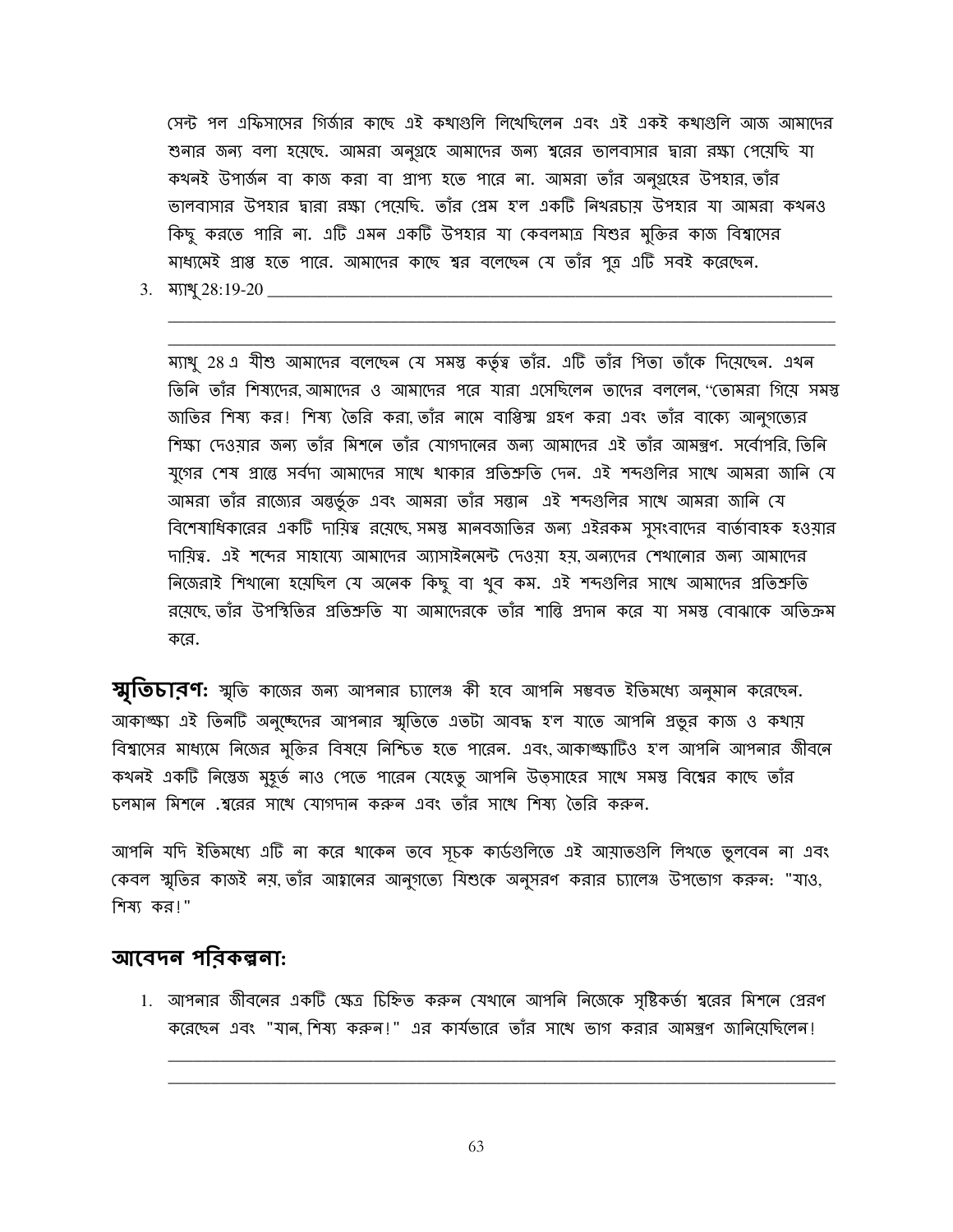2. আপনি জানেন যে আপনি যাকে তাঁর বিশ্বে প্রেরণ করেছেন, আপনি আপনার জীবনযাত্রার জীবনযাপন, আপনার প্রতিদিনের দায়িত্ব ও ক্রিয়াকলাপ সম্পাদনের ক্ষেত্রে এটি আপনার পক্ষে কী তাত্পর্যপূর্ণ?

**প্রার্থলা:** হ্যাঁ, প্রভু, আমি আপনাকে "হ্যাঁ" বলতে এবং আপনার মিশনে আপনাকে যোগদানের জন্য আমন্ত্রণটি বলতে চাই. আমি শ্বীকার করি যে আমার প্রতি আপনার ভালবাসার আমি থুব কম জানি এবং বুঝতে পারি, আপনার অনুগ্রহ যা আমার সমস্ত অন্যায় এবং ক্রটিগুলির জন্য ক্ষমা দেয়. আপনি আমার সম্পর্কে যা জানেন তা সত্বেও আমি অভিভূত হয়েছি যে আপনি আমাকে আপনার সাথে যোগ দিতে চান. আমার তীব্রভাবে জানতে হবে যে আপনার উপস্থিতি সর্বদা আমার সাথে থাকবে, আমার এই আশ্বাস দরকার যে আপনি কেবল আমার সাথেই নন তবে আপনি আমার মধ্যে আছেন. কর্মক্ষেত্রে, স্কুলে, আমার আশেপাশে এবং আমার পরিবারের মধ্যে আপনার ভালবাসা ভাগ করে নেওয়ার সুযোগগুলি দেখার জন্য আপনি চোখ থোলা হিসাবে প্রভু, আমাকে ব্যবহার করুন. এই বিশেষাধিকার, দায়িত্ব এবং কার্যভারের জন্য আপনাকে ধন্যবাদ. আমি আমার জীবনের সমস্ত দিন বিশ্বস্তভাবে আপনার সেবা করতে পারি \_\_\_\_\_\_\_\_\_\_\_\_\_\_\_\_\_\_\_\_\_\_\_\_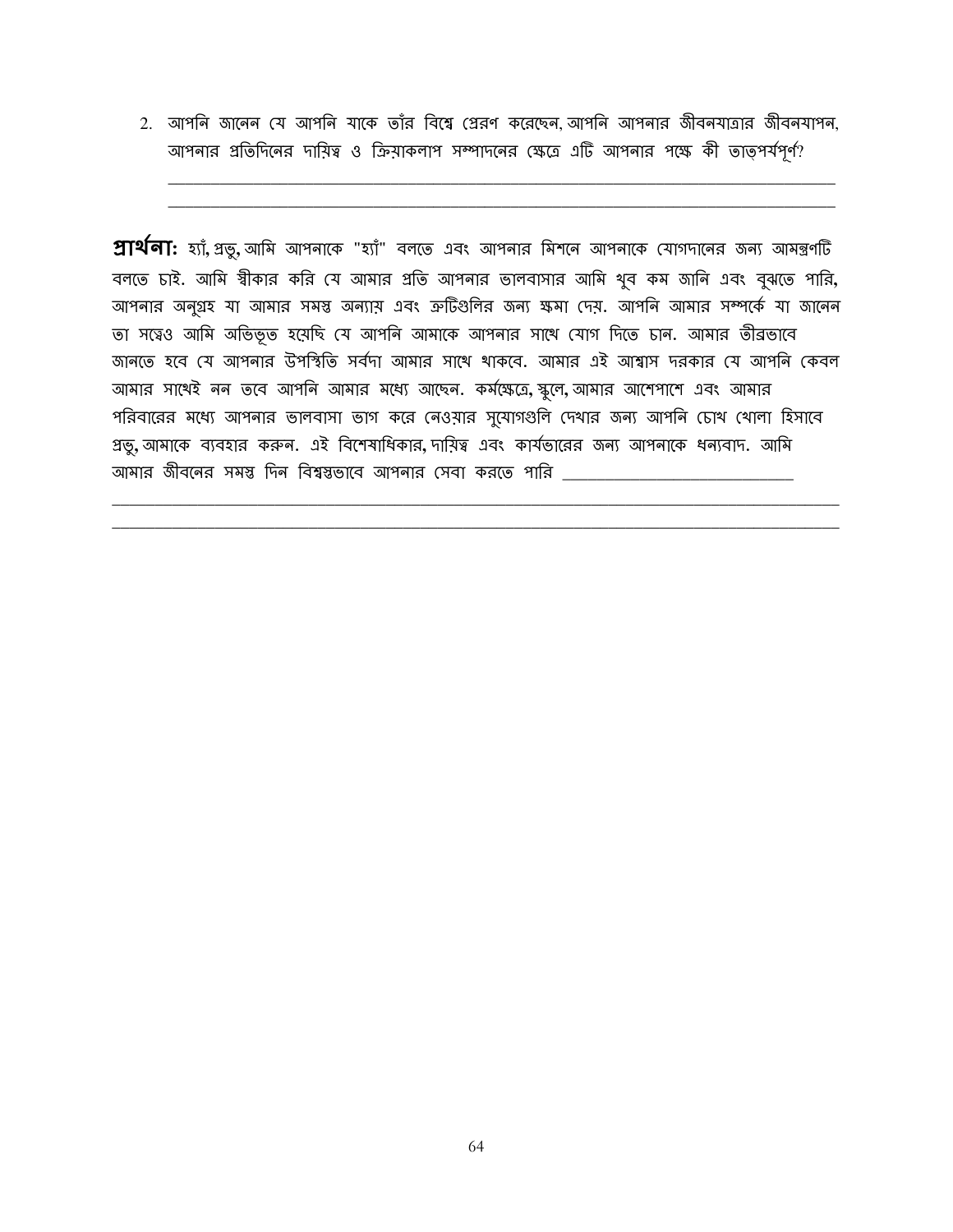ইউনিট পৰ্যালোচনা

# मुकिकर्णन लावामा, बामारमड़ जीवन

অংশ 1 এবং অংশ 2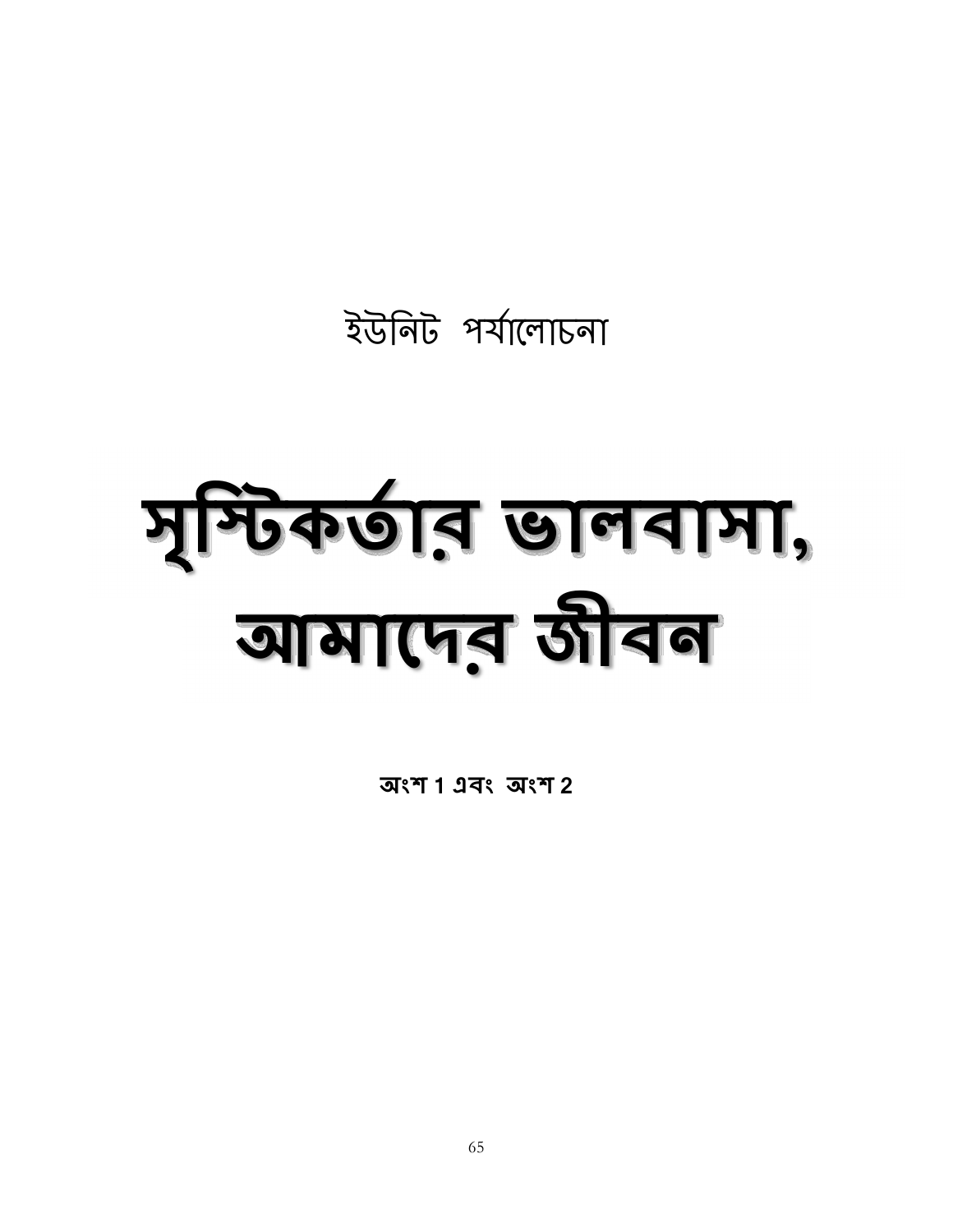#### পুনমূল্যায়ন

অভিনন্দন! আপনি সৃষ্টিকর্তা শ্বরের প্রেম, আমাদের জীবন অধ্যয়নের উভয় অংশই শেষ করেছেন. আপনি আবেগের গল্প, যীশুর দুঃখ, মৃত্যু এবং পুনরুত্থানের গল্পটি সুসমাচারের চারজন লেখক যেমন বলেছেন: ম্যাথিউ, মার্ক, লূক এবং যদিও যীশু জানতেন যে তাঁকে বিশ্বাসঘাতকতা করা হবে, অস্বীকার করা হবে, তাকে মেরে ফেলা হবে, তাঁকে উপহাস করা হবে এবং ক্রুশে দেওয়া হবে, কিন্তু তিনি তাঁর পিতার ইচ্ছার বাধ্য ছিলেন. তিনি জানতেন যে তিনি যে উদ্দেশ্যটির জন্য প্রেরণ করেছিলেন তিনি তা সম্পাদন করবেন. আমরা তাঁর শিষ্যদের সাথে নিস্তারপর্বের ভোজ থেকে গেথেসমানের বাগানে গেলাম যেথানে তিনি প্রার্থনায় কুস্তি করেছিলেন. যিয়ৃদা তাঁকে চুম্বন করার সময় আমরা দেখলাম এবং সৈন্যরা তাকে আনাস এবং কায়াফার দিকে নিয়ে গেল. সৈন্যদের থুথু, থাগ্গড মারতে ও মারতে গিয়ে আমরা মক মোকদমার বিচার দেখে আমরা চুপ করে বসে রইলাম. তথন যীশুকে পীলাতের কাছে পাঠানো হয়েছিল যিনি তাঁর কোনও ভুল খুঁজে পান নি, তাই তিনি যীশুকে হেরোদের কাছে প্রেরণ করলেন. হেরোদের হতাশার পরে যে যিশু তাঁর পক্ষে কাজ করবেন না, হেরোদ তাঁকে ফিরিয়ে গীলাতের হাতে দিলেন. গীলাত তাঁকে সরকারী নোটিশ দিয়ে ক্রুশে দিয়েছিলেন যে লেখা ছিল: "নাসরতীয় যীশু, ইহুদীদের রাজা." যীশু যিনি ছিলেন তাঁর জন্যই তাঁকে ক্রুশে দেওয়া হয়েছিল!

যিশু চেয়েছিলেন পৃথিবী "তেতেলস্তাই!" শুনুক! আর এমন কোন ত্যাগ বা চূড়ান্ত ত্যাগের ইঙ্গিত দেওয়া হয়নি. তিনি ছিলেন কোরবানি. তিনি পাপের জন্য অর্থ প্রদান করেছেন. যারা বিশ্বাস করে যে যীশু সৃষ্টিকর্তা শ্বরের পুত্র, বিশ্বের ত্রাণকর্তা, তাদের সকলকে শ্বর ক্ষমা ও শান্তি প্রদান করেন.

এখন আপনার পর্যালোচনা করার সময় এসেছে. মনে রাখবেন এটি কোনও পরীক্ষা নয় কেবল আপনি এই উত্তেজনাপূর্ণ যাত্রাটি চালিয়ে যাওয়ায় আপনাকে এবং আপনার অগ্রগতি নিশ্চিত করার একটি সুযোগ. তাঁর শিষ্যদের কাছে যিশুর কথাগুলি তিনি একই কথা যা তিনি আপনাকে এবং আমাকে বলেছিলেন "পিতা যেমন আমাকে প্রেরণ করেছেন, আমি আপনাকে প্রেরণ করছি." এই শব্দগুলির সাথে আমাদের শ্বরের সাথে তাঁর মিশনে যোগ দেওয়ার জন্য আমন্ত্রণ জানানো হয়েছে বিশ্বকে জানাতে যে সৃষ্টিকর্তা শ্বরের প্রেম আমাদের জীবন।

- 1. পাম রবিবার কী ঘটেছিল?
- 2. যীশু 13-16 জন তাঁর শিষ্যদের সাথে ভাগ করে নিলেন এমন দুটি বা তিনটি জিনিস কী কী? ক. <u>\_\_\_\_\_\_</u>\_\_\_  $\mathfrak{N}$ . ঘ.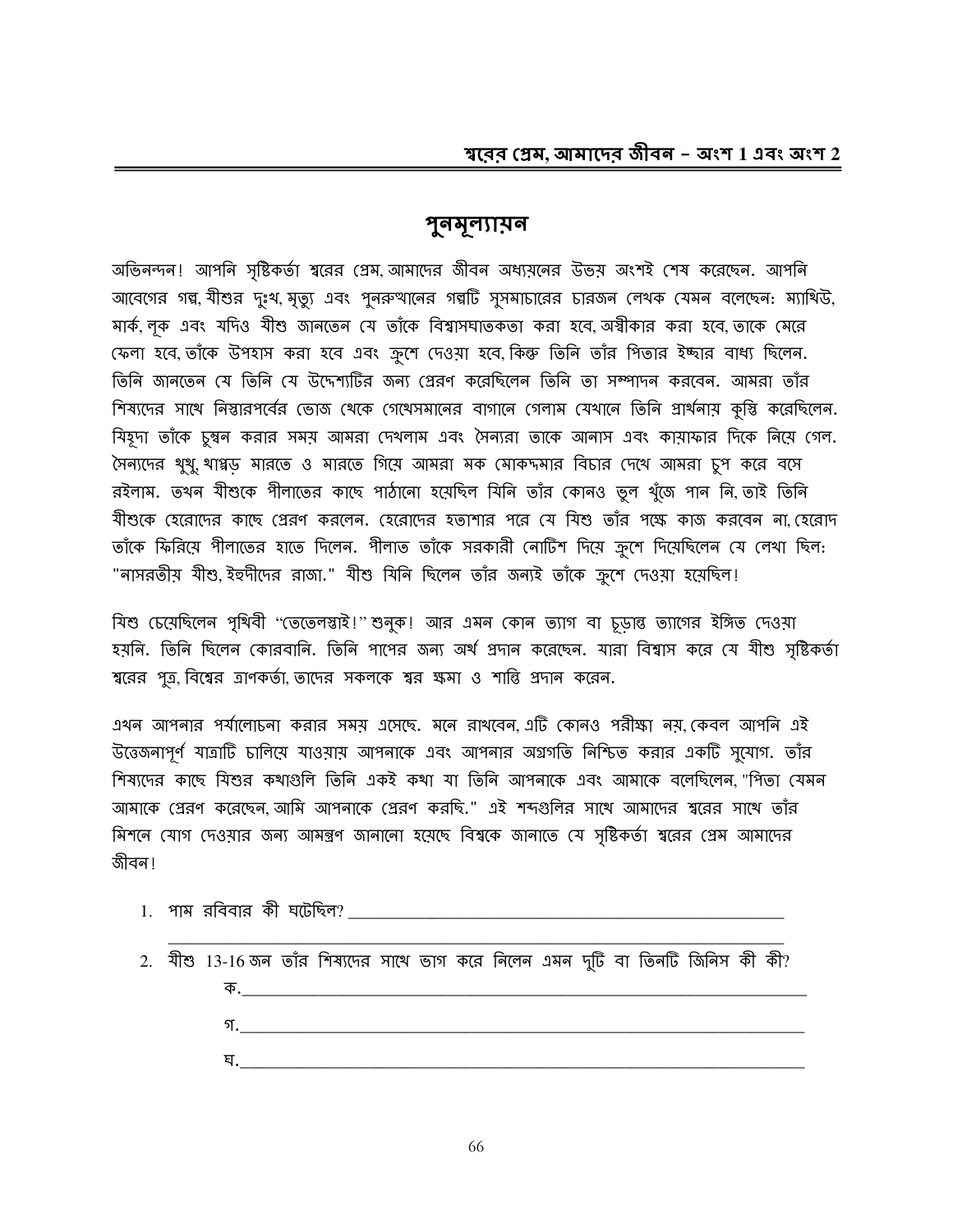3. তিনি 17 জন যিনি প্রার্থনা করেছিলেন তাদের মধ্যে কে ছিলেন এবং তিনি প্রত্যেকের জন্য একটি জিনিস জিজ্ঞাসা করেছিলেন?

|             |            | 4. এই জায়গাগুলির প্রতিটি সম্পর্কে আপনার মনে আছে এমন কিছু সংক্ষেপে বর্ণনা করুন:                                                                |  |
|-------------|------------|------------------------------------------------------------------------------------------------------------------------------------------------|--|
|             |            |                                                                                                                                                |  |
|             |            |                                                                                                                                                |  |
|             |            |                                                                                                                                                |  |
|             |            |                                                                                                                                                |  |
|             |            |                                                                                                                                                |  |
|             |            |                                                                                                                                                |  |
|             |            |                                                                                                                                                |  |
|             |            |                                                                                                                                                |  |
| $5^{\circ}$ | উদাহরণ কী? | যিশুর জীবন আমাদের জন্য উদাহরণ আপনার কাছে অর্থপূর্ণ এই আবেগের গল্প থেকে যিশুর তিনটি                                                             |  |
|             |            |                                                                                                                                                |  |
|             |            |                                                                                                                                                |  |
|             |            |                                                                                                                                                |  |
| 6.          |            | তিনটি স্বাক্ষর প্যাসেজগুলি স্মরণ করুন এবং একটি বাক্য বা দুটি বাক্যে ভাগ করুন যাতে আপনি<br>আপনার জীবনযাপন করার পথে এই শব্দগুলির পার্থক্য রয়েছে |  |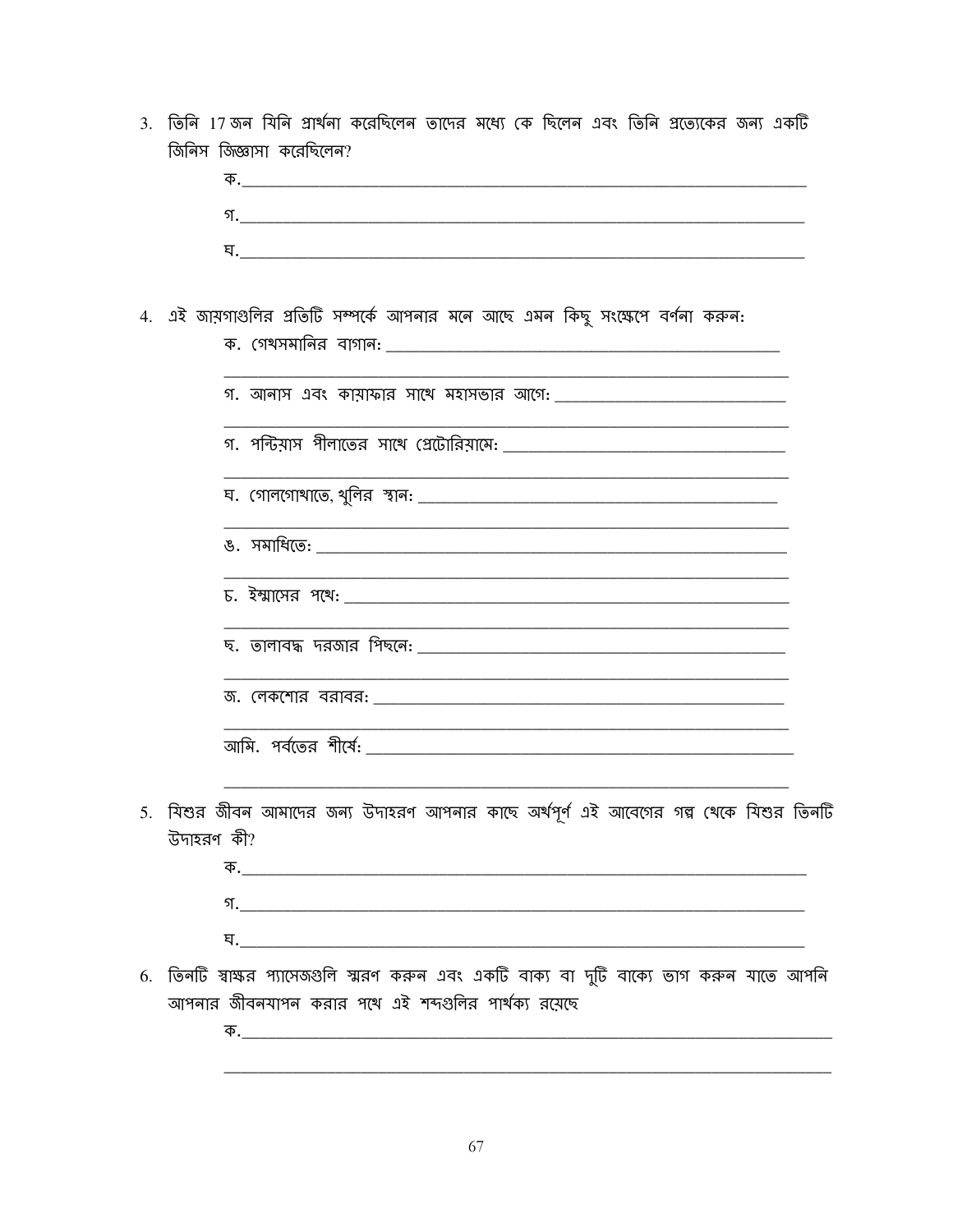| গ. |  |  |  |
|----|--|--|--|
|    |  |  |  |
|    |  |  |  |
|    |  |  |  |
| ঘ. |  |  |  |
|    |  |  |  |

7. জন তাঁর সুসমাচারে লিথেছেন, "এগুলি লেথা হয়েছে যাতে আপনি বিশ্বাস করতে পারেন যে যীশু খ্রীষ্ট, সৃষ্টিকর্তা শ্বরের পুত্র এবং বিশ্বাস করে আপনি তাঁর নামে জীবন লাভ করতে পারেন (জন 20:21)" যদি কেউ আপনাকে জিজ্ঞাসা করত আপনি যদি এই বিষয়গুলি বিশ্বাস করে থাকেন যা এই লেখা হয়েছে এবং আপনি পড়েছেন তবে আপনি কীভাবে প্ৰতিক্ৰিয়া জানান?